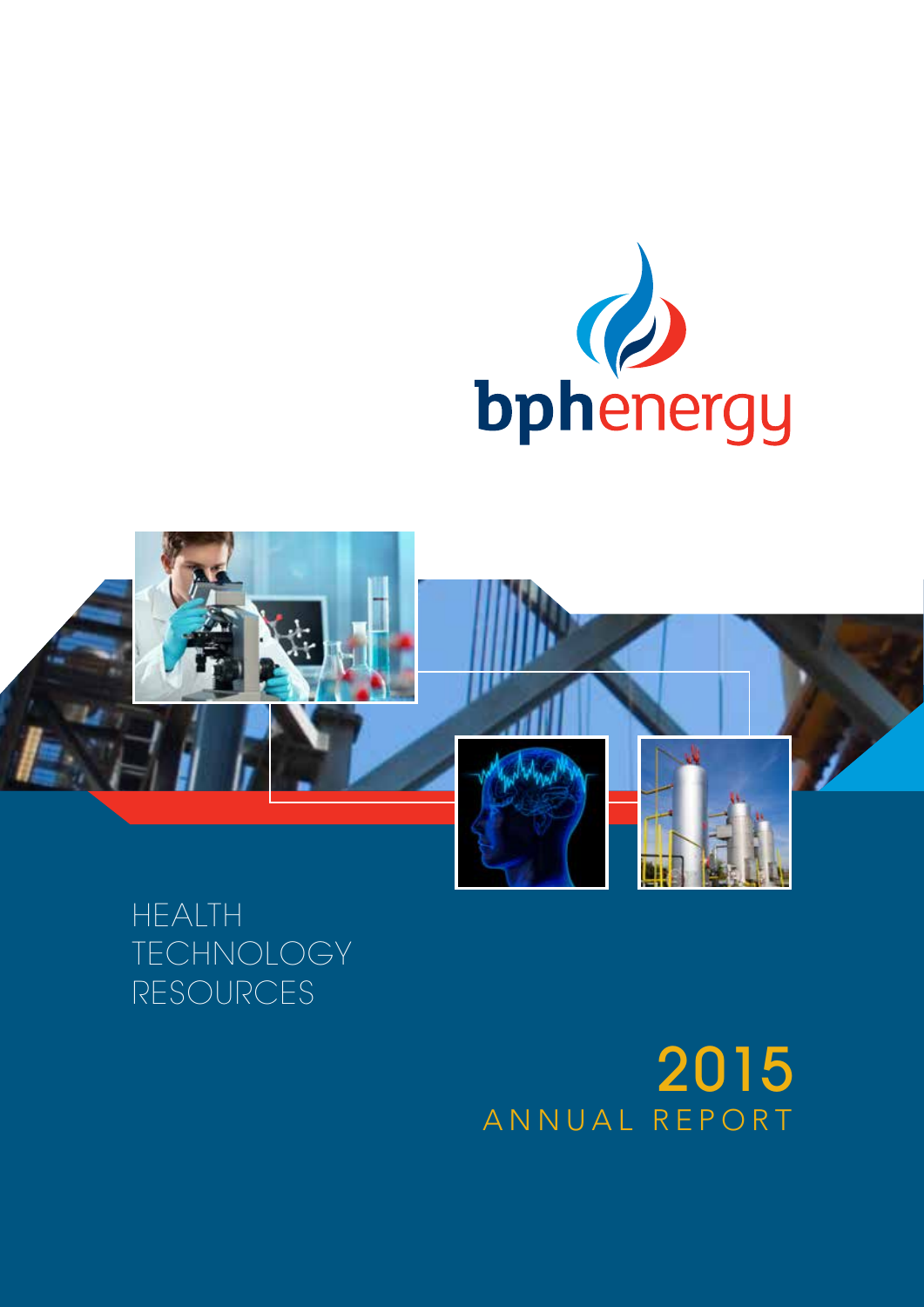# **CONTENTS**





| Chairman's Letter                                                          | 1  |
|----------------------------------------------------------------------------|----|
| <b>Company Focus and Developments</b>                                      | 3  |
| Directors' Report                                                          | 14 |
| Auditor's Independence Declaration                                         | 28 |
| <b>Corporate Governance Statement</b>                                      | 29 |
| Consolidated Statement of Profit or Loss and Other<br>Comprehensive Income | 39 |
| <b>Consolidated Statement of Financial Position</b>                        | 40 |
| Consolidated Statement of Changes in Equity                                | 41 |
| <b>Consolidated Statement of Cash Flows</b>                                | 42 |
| Notes to the Consolidated Financial Statements                             | 43 |
| Directors' Declaration                                                     | 80 |
| Independent Auditor's Report                                               | 81 |
| Additional Securities Exchange Information                                 | 83 |

#### **Directors**

David Breeze *Chairman/Managing Director*

Hock Goh *Non-Executive Director* (resigned 29 April 2015)

Thomas Fontaine *Non-Executive Director (appointed 29 April 2015)*

Bruce Whan *Non-Executive Director (appointed 2 February 2015)*

Deborah Ambrosini *Company Secretary (resigned as Director 2 February 2015)*

### Scientific Advisors

Professor Peter Klinken Professor David Liley

#### Registered Office

14 View Street North Perth WA 6006

#### Principal Business Address

14 View Street North Perth WA 6006 Telephone: (08) 9328 8366 Facsimile: (08) 9328 8733 www.bphenergy.com.au admin@bphenergy.com.au

#### Auditor

Nexia Perth Audit Services Pty Ltd Level 3, 88 William Street Perth WA 6000

#### Share Registry

Advanced Share Registry Limited 110 Stirling Highway NEDLANDS WA 6009

#### Australian Securities Exchange Listing

Australian Securities Exchange Limited (Home Exchange: Perth, Western Australia) ASX Code: BPH

Australian Business Number 41 095 912 002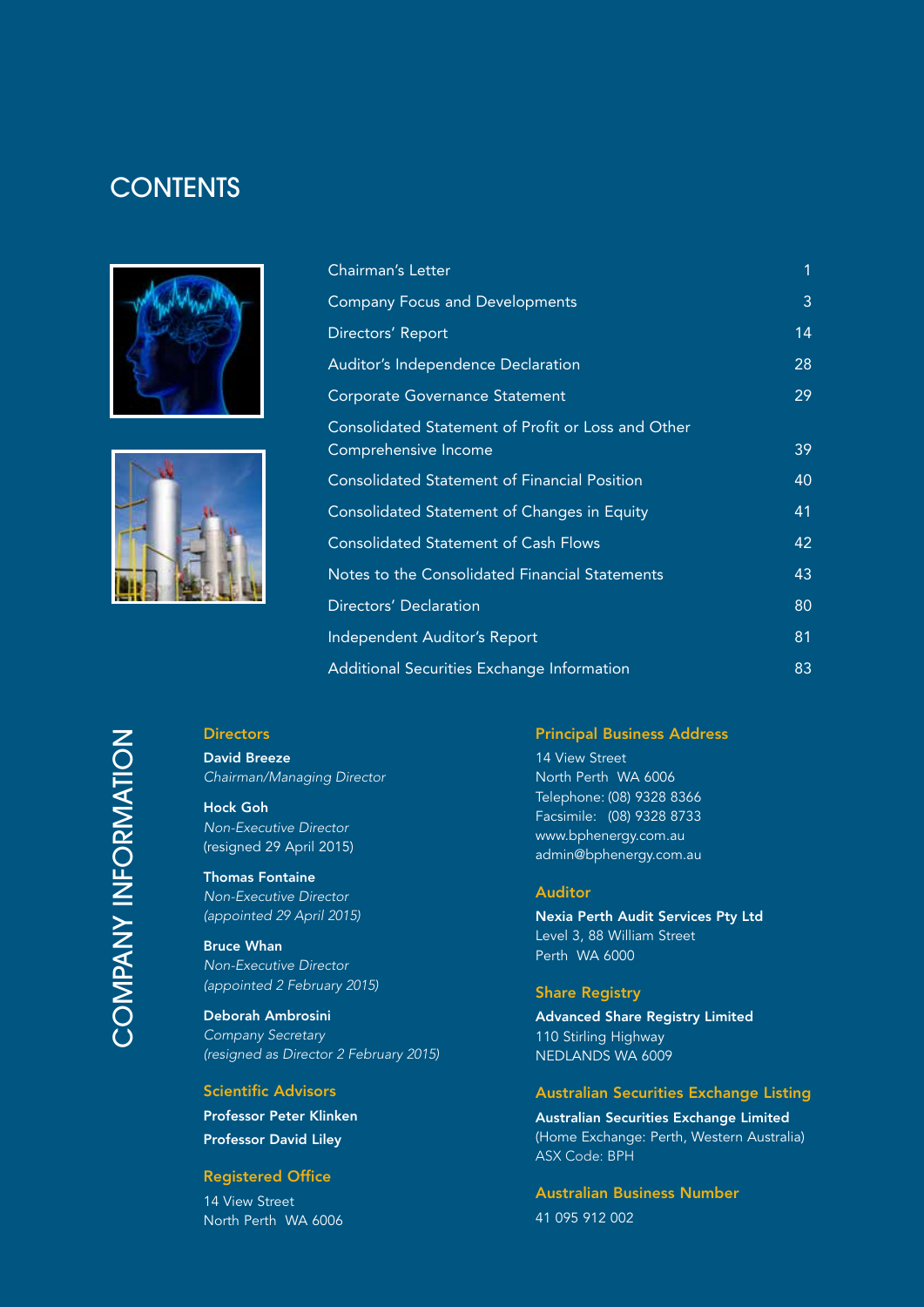

# CHAIRMAN'S LETTER



Dear Shareholder,

The past year has been a challenging year for all with difficult market conditions continuing throughout 2015.

#### Advent Energy Ltd

BPH has continued to hold its investment in its investee company, oil and gas explorer Advent Energy Ltd.

Work is continuing on the preparations for a future drilling campaign to discover gas offshore Sydney. If successful, and gas is discovered in the future as a consequence of these activities, the economic benefits for NSW gas and electricity consumers could be significant, especially considering the current shortfall of gas forecast for the NSW domestic market.

In northern Australia, Advent Energy continued its commercial discussions, planning and engineering evaluation for development of its conventional gas resources in EP386 and RL1, onshore Bonaparte Basin. This includes discussions with potential third party infrastructure providers to contribute expertise and resources to the conceptual commercialisation of a virtual pipeline gas delivery methodology in the east Kimberley region. This commercialisation strategy is aided by the completion of key road infrastructure constructed by the State and Federal Governments as part of the East Kimberley Development Package that encroaches upon Advent's gas resources in EP386 and RL1.

New market studies have identified a current market demand of up to 30.8 TJ per day of power generation capacity across the Kimberley region that could potentially be supplied by Advent Energy's conventional gas projects in EP386 and RL1.

In addition to this, the Federal Government's White Paper on Developing Northern Australia described an estimated increase in electricity consumption of 52 per cent by 2018 for northern Western Australia.

The release of the Federal Government's White Paper on Developing Northern Australia provides great confidence for an ongoing expansion of the east Kimberley region. The Commonwealth Government is providing a new \$5 billion Northern Australian Infrastructure Facility to provide concessional loans for the construction of major infrastructure such as ports, roads, rail, pipelines, electricity and water supply. This will greatly assist Advent Energy in further market development and potential reduced costs through the government funded infrastructure developments that may improve roads and ports in the vicinity of Advent's EP386 and RL1 resources.

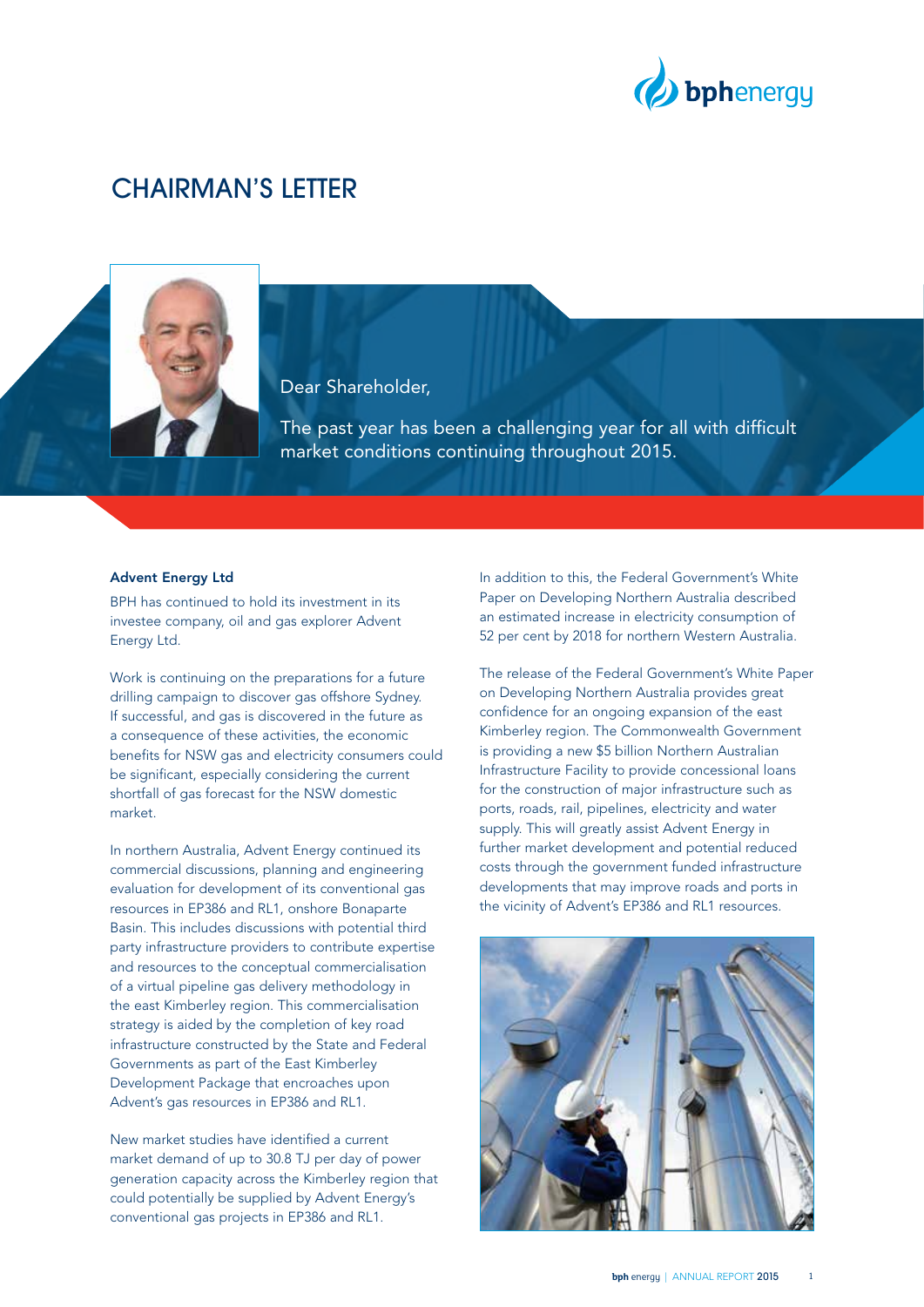

# CHAIRMAN'S LETTER



#### Cortical Dynamics Ltd

During the period Cortical Dynamics continued with its application for regulatory approval of the BAR Monitor.

In 2013 Cortical lodged an application for Conformity Assessment Certification with the Australian therapeutics and goods administration (TGA), a review which comprises of an on-site audit of a company's manufacturing facility in addition to the examination of the device's clinical evidence.

The on-site audit showed Cortical to satisfactorily comply with the manufacturing standard established under the Therapeutic Goods Act 1989. Satisfactorily complying with the TGA on-site audit validates Cortical's Quality Management System to a standard that is recognised for the design, development and manufacturing of safe medical devices.

TGA certification will allow Cortical to market the BAR monitor within Australia, and then to move to sell into Europe.

#### Molecular Discovery Systems Ltd

The team at the Perkins Institute have uncovered a role for HLs5 in leukaemia and breast cancer. HLs5, also known as TRIM 35, is a member of the family of tripartite motif (TRIM) containing proteins. Recent studies have indicated that several TRIM proteins function as important regulators in cancer development and progression. Research conducted at the Perkins Institute has shown that HLs5 has significant tumour suppressor properties. During the year the team at the Harry Perkins Institute of Medical Research began examining the liver sections of aged HLS5 knockout mice for the presence or absence of cancer. This experiment is a precursor to a larger, long-term experiment which will further define HLS5's role in liver cancer progression and development. MDSystems will continue working with Professor Peter Klinken and his research group at the Perkins Institute with the aim of developing the HLs5 research to its full potential.

We once again thank you for your continued support during trying conditions and we look forward to further improving our investments and value in 2016.

Yours Sincerely,

Mr David Breeze *Chairman*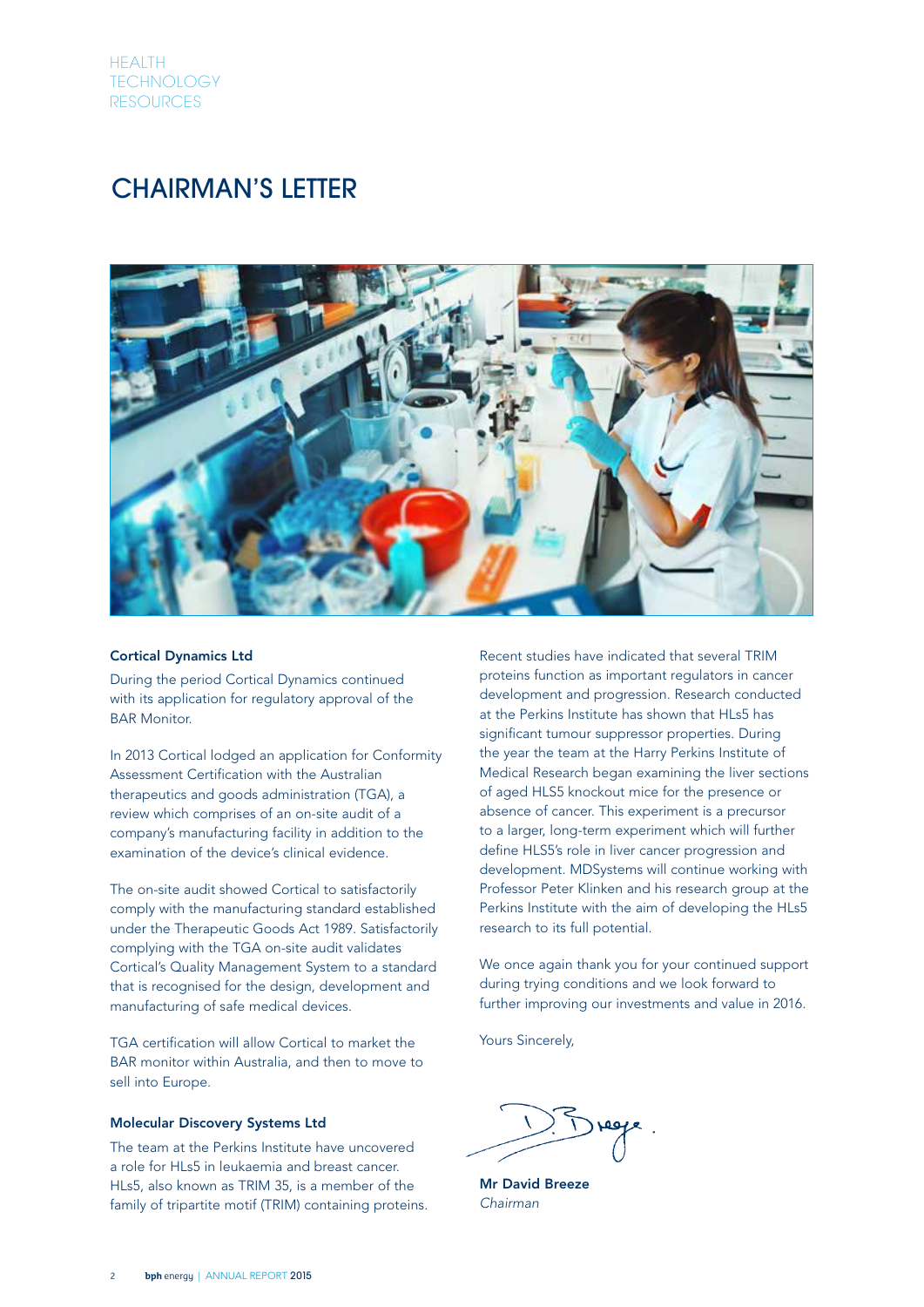

# COMPANY FOCUS AND DEVELOPMENTS

### Molecular Discovery Systems

#### Drug Discovery and High-Content Screening Technology

In 2014 after careful consideration of general market conditions and of its available resources, Molecular Discovery Systems Limited (MDSystems) decided to temporarily suspend its early stage drug discovery program. Although the Company suspended its early stage drug discovery program, MDSystems has continued its work with the Harry Perkins Institute of Medical Research ("Perkins Institute") in relation to the tumour suppressor gene, HLs5. MDSystems will continue working with the Perkins Institute to develop and validate HLs5 as a tumour suppressor.

molecular discovery systems

The publication of two scientific papers further support HLS5's (referred as TRIM 35) role as a tumour suppressor gene.

The publications — a collaboration between Fudan University Shanghai Cancer Centre and other Chinese Institutes, including Shanghai Cancer Institute, Liver Cancer Institute, focus on identifying the role of HLS5 in liver cancer, the third leading cause of cancer related deaths worldwide.

As liver cancer is often diagnosed at advanced stages, where therapeutic options are limited, the identification of new genes that drive liver cancer will not only provide insight into the early stages of liver cancer but also facilitate in the identification of new drugs.

The first article establishes the means by which HLS5 suppresses the proliferation of cancer cells in liver cancer and concludes that HLS5 and PKM2 expression levels are a critical mechanism in the development of human cancers. The group demonstrates that HLS5 binds a key enzyme involved in the production of energy for cancer cells (Pyruvate Kinase isoform M2 (PKM2)). Subsequent experiments determine that HLS5 binds PKM2 to form a complex which decreases the level of activated PKM2. The formation of this HLS5/PKM2 complex ultimately limits the cancer cell's means of energy production and its ability to proliferate. In the second publication the expression levels of HLS5 and PKM2 are assessed for its potential use as a prognostic marker for hepatocellular



carcinoma (HCC) - liver cancer. The study analysed the liver samples of 688 patients and found that patients who had HCC and were positive for PKM2 expression and negative for HLS5 had shorter overall survival and time to recurrence.

Taken together, the findings of both papers further support the research by MDS and the Perkins Institute on this tumour suppressor gene.

MDSystems has an extensive patent portfolio for HLS5 which encapsulates the gene as a potential cancer therapeutic target.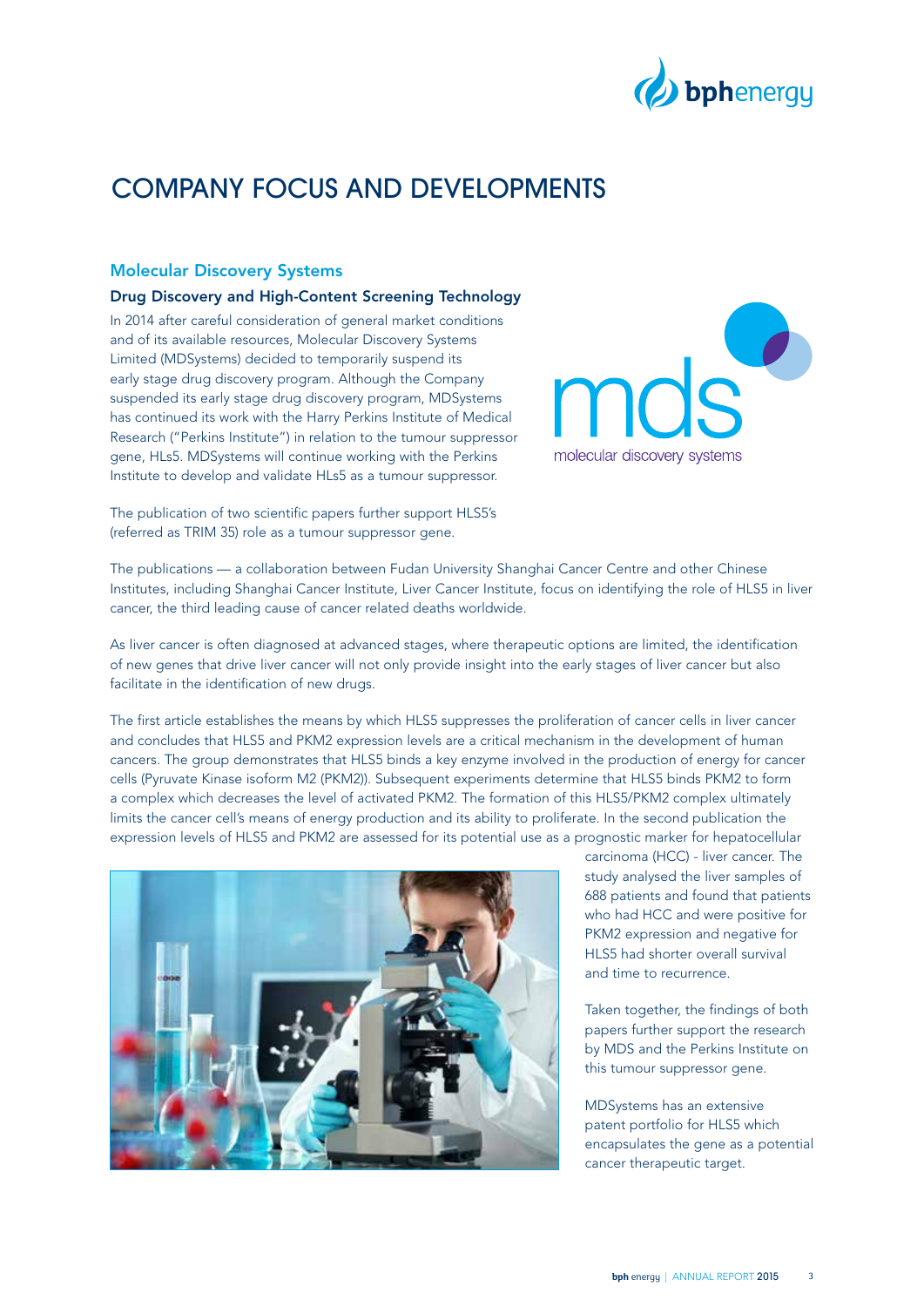# COMPANY FOCUS AND DEVELOPMENTS

# Molecular Discovery Systems (continued)



### HLS5 Technology

MDSystems is working with Professor Peter Klinken and his team at the Perkins Institute to develop and validate HLS5 as a novel tumour suppressor gene. A concerted research effort by leading Australian scientists has revealed that HLS5 works through multiple pathways that may target cancer as well as a range of other diseases such as Huntington's, Parkinson's and HIV infection.

The team at the Perkins Institute have uncovered a role for HLs5 in leukaemia and breast cancer. HLs5, also known as TRIM 35, is a member of the family of tripartite motif (TRIM) containing proteins. Recent studies have indicated that several TRIM proteins function as important regulators in cancer development and progression. Research conducted at the Perkins Institute has shown that HLs5 has significant tumour suppressor properties. Their findings are supported by an independent publication implicating the role of HLs5 in cancer, demonstrating that the loss of Hls5 expression may be a critical event in liver cancer. MDSystems will continue working with Professor Peter Klinken and his research group at the Perkins Institute with the aim of developing the HLs5 research to its full potential. MDSystems has an extensive patent portfolio encapsulating the tumour suppressor gene HLS5 both as a potential therapeutic target and also underpinning its involvement in a variety of disease pathways. The patent portfolio surrounding HLS5 is currently going through the various stages of the patent application process in Australia, Europe and the US. The patent "Tumour Suppressor Factor" has been issued as a patent in the United States of America and Australia. Additionally, the patents titled 'Sumoylation control agent and uses thereof', 'Agent for the treatment of hormone-dependent disorders and uses thereof' and 'Transcription factor modulator' have been issued in Australia.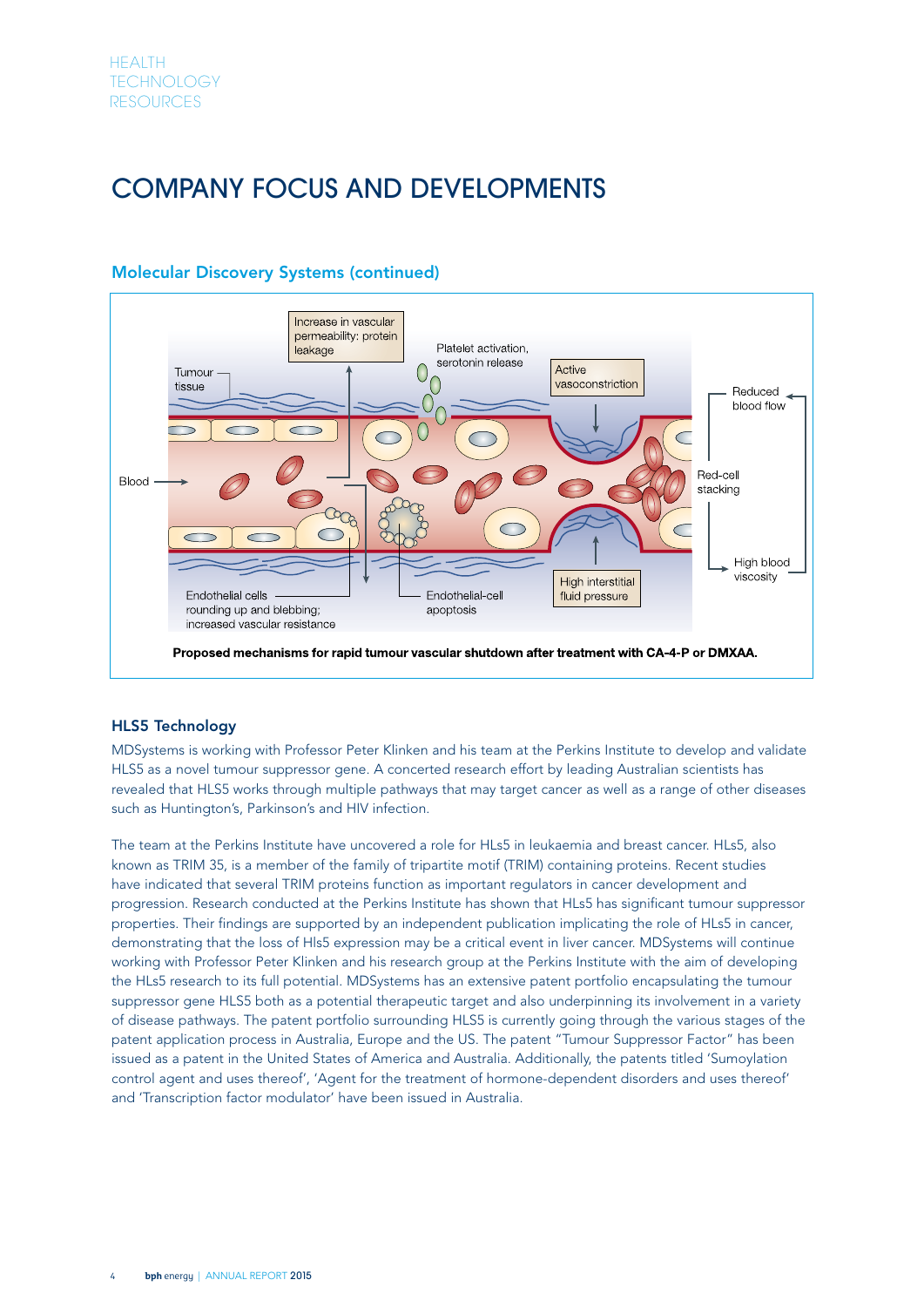

# Cortical Dynamics Limited BAR Technology

Cortical Dynamics Limited ("Cortical") is working with BPH and the Swinburne University of Technology ("SUT") to develop and commercialise a unique depth of anaesthesia monitoring system for use during major surgery. The core technology is based on real time analysis of the patient's brain electrical activity, electroencephalograph (EEG), using a proprietary algorithm based on a mathematically and physiologically detailed understanding of the brain's rhythmic electrical activity.



The theory developed by Professor David Liley, who heads the scientific team at Cortical, provides for the first time a meaningful way of relating brain electrical activity to the underlying physiological processes that generate EEG. Using this physiological approach Cortical has developed the Brain Anaesthesia Response (BAR) monitor, a monitor designed to better detect the effect of anaesthetic agents on brain activity and assist anaesthetists in keeping patients optimally anaesthetised. The BAR monitor distinguishes between changes in higher brain function that occur as result of anaesthetic action using two uniquely defined measures Cortical State (CS) and Cortical Input (CI).

Cortical's physiological approach is fundamentally different from all other devices currently available on the market which produce EEG indexes based on black boxed statistical approaches. Such data mining requires no physiological knowledge of how anaesthetic agents affect the brain. Cortical is confident that the BAR's methodology and unique indicies will be a more sensitive measure of the state of the brain during anaesthesia than the current alternatives. Moreover, this unique physiological approach may allow the BAR monitor to be applied to markets beyond that of anaesthesia monitoring and may be applied to neuro-diagnostic applications, including the detection of the early onset of neurodegenerative diseases such as Alzheimer's and Parkinson's, and in development of drugs associated with these conditions.

Funding received from a National Health and Medical Research Council Development Grant enabled substantial improvements in the performance of the BAR monitor. In particular, it has resulted in the development of a modified sensor layout having improved performance and sensitivity, as well as an upgrade of the data acquisition module to enable a greater resilience to the effects of noise and artefact in a range of clinical monitoring situations.

Using data collected from a third party's hardware, two clinical trials were initially completed to evaluate the BAR algorithm. The first trial was designed to test the sensitivity of a new method in quantifying the effect various levels of nitrous oxide have on measures of anaesthetic depth. The results were published in the peer reviewed international journal *Computers in Biology and Medicine*. The second trial was designed to evaluate the sensitivity of the BAR methodology to opioids and other intravenous anaesthetic drugs. These trials have provided evidence that the BAR algorithm is more sensitive than competitive monitors in detecting the effects of anaesthetics on brain activity.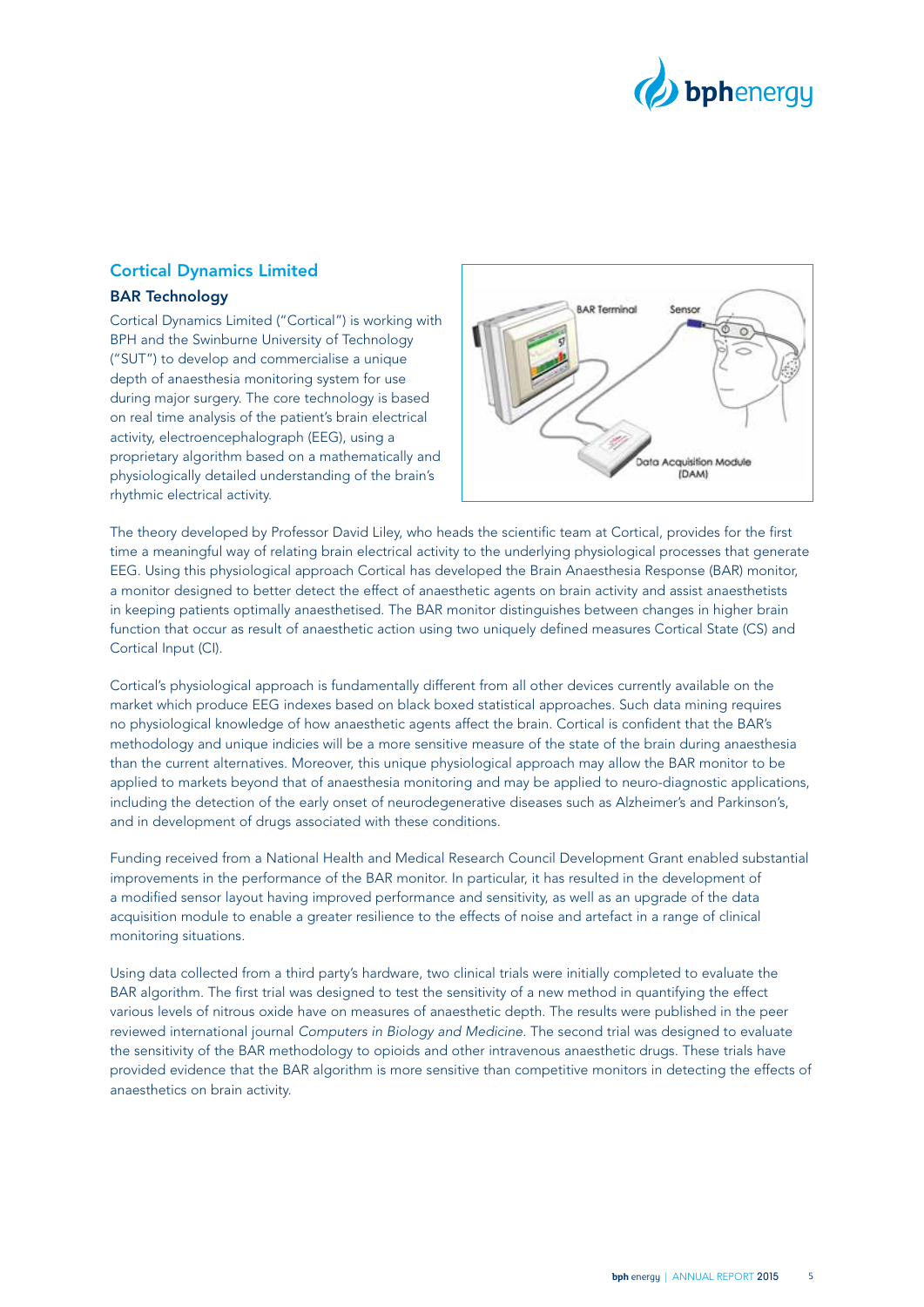# COMPANY FOCUS AND DEVELOPMENTS

# Cortical Dynamics Limited (continued)

BAR Technology (continued)



In order to corroborate the results of the trial above, a data set, from a similarly constructed trial, was obtained from Professor Michel Struys from the Department of Anaesthesia, Ghent University Hospital Belgium and Professor Tarmo Lipping from the Tampere University in Finland. The analysis of this European data set using the BAR's methodology unambiguously indicated that the effects of remifentanil (a powerful synthetic opioid) and propofol (a widely used intravenous general anaesthetic agent) on brain electrical activity can be differentiated. These

results suggest that analgesia and anaesthesia may be monitored independently using the EEG. The results of this analysis have been presented at the Australian and New Zealand College of Anaesthetists (ANZCA), and also published in the prestigious journal Anesthesiology in 2010.

In what has already been a methodical validation process Cortical has completed its first human clinical trial using the BAR monitor end-to-end (from electrode to monitor). The aim of trial was to (a) evaluate the BAR monitor's ability to distinguish between two doses of fentanyl, a commonly used analgesic agent, and (b) assess the immunity of the BAR monitor to a range of mechanical and electrical artifacts known to complicate EEG measurement. In the study a total of 25 patients undergoing coronary artery graft bypass surgery were recruited in to the trial.

Significantly, the analysis concluded that CI could differentiate between the different doses of fentanyl while CS was well correlated with the Bispectral Index (BIS), a generally accepted measure of sedation. In addition this trial demonstrated the ability of the BAR monitor to operate effectively in an electrically noisy operating room environment. The trial's findings suggest that the BAR monitor may find significant utility in the delivery of optimal and balanced surgical anaesthesia. The validation of the BAR monitor within the operating room is a significant step in the BAR's development program.

Cortical is progressing the BAR monitor toward regulatory approval in Australia and Europe. In 2013 Cortical lodged an application for Conformity Assessment Certification with the Australian therapeutics and goods administration ("TGA"), a review which comprises of an on-site audit of a company's manufacturing facility in addition to the examination of the device's clinical evidence.

The on-site audit showed Cortical to satisfactorily comply with the manufacturing standard established under the Therapeutic Goods Act 1989. Satisfactorily complying with the TGA on-site audit validates Cortical's Quality Management System to a standard that is recognised for the design, development and manufacturing of safe medical devices.

Late 2014 Cortical Dynamics Ltd voluntarily withdrew its Conformity Assessment application after receiving feedback from the TGA. Cortical subsequently refined its application to better reflect the Essential Principles of the TGA and submitted an amended application in February 2015 and is awaiting a response to this. TGA certification will allow Cortical to market the BAR monitor within Australia.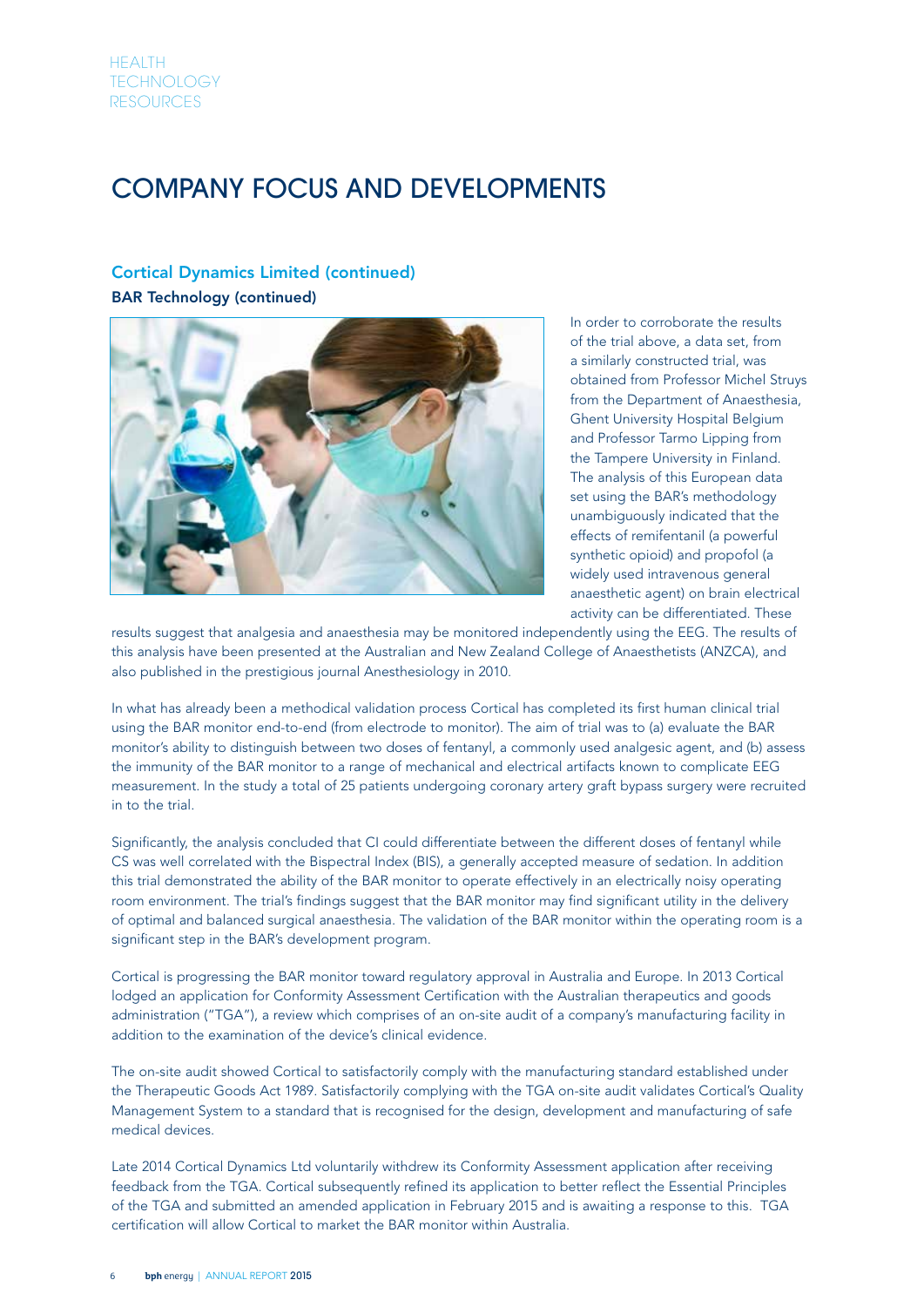

Cortical has 5 patent families that have all matured into National patent applications variously in Australia, Europe, New Zealand the United States, China and Japan. "Method of monitoring brain function" has been issued as a patent in New Zealand (541615), Australia (2004206763), Europe (4701863.5), Japan (4693763) and the United States (7937138). The patent "Brain Function Monitoring and Display System" has been issued in New Zealand (573460), Europe (7719043.7), Japan (5194290), Australia (2007257335) and the United States (8175696). Additionally, the patent "EEG Analysis System" has been issued in New Zealand (573459), Australia (2007257336), Europe (7719044.5), Japan (5194291)\*, China (ZL200780027483.2) and the United States (8483815). The patent "Neurodiagnostic Monitoring and Display System" has been issued as a patent within Australia (2007354331). Cortical will continue to drive the development of the BAR monitor, maintain its intellectual property and concentrate on obtaining regulatory approval for the BAR monitor.

\* Due to a requirement of Japanese law the original patent application title of 'EEG Analysis System' was changed to 'Method for displaying the activity of a brain and system for displaying the activity of the brain'.

### Diagnostic Array Systems

Diagnostic Array Systems (DAS) has created the BacTrak™ System which is a diagnostic test for the detection of respiratory infections (e.g. diagnosis of pneumonia, Tuberculosis (TB) and Legionella disease). Our system identifies the cause of disease by testing for multiple bacteria in a single sputum sample quickly, efficiently and more accurately than current techniques. The test has important implications for the clinical management of infectious diseases by identifying the specific bacteria responsible for a disease and suggesting the most effective therapy. Utilisation of the novel test is intended to provide more information, quicker than alternative methods. It has the potential to accelerate therapeutic treatment, lead to a reduction in hospitalisations and help reduce the overuse of antibiotics.

Amongst all infectious diseases, respiratory diseases are the most common illnesses in the world. They are highly contagious and are easily spread. The disease causing bacteria can remain in the air where they can easily reach other individuals by inhalation. The number of patients suffering from respiratory infections is increasing, as is the number of deaths caused by these diseases. DAS has completed its research with in-house validation and has held discussions with third parties to license the technology.

BPH has assisted with funding the development of BacTrak™ which includes a number of key features that underpin its commercial potential. These include:

- Rapid simultaneous detection of 16 respiratory pathogens including Tuberculosis (TB), Legionella, and Methicillin Resistant Staphylococcus Auus (MRSA).
- Results within hours rather than days using the current culture gold standard.
- Sensitivity and positive confirmation for the 16 pathogens from easily obtained clinical sputum samples.

Direct benefits from the project development include:

- Earlier, pathogen specific treatment;
- Shorter length of hospital stay;
- Earlier potential isolation of hospital patients; and
- Reduction in the over-prescription of broad-spectrum antibiotics.

The core technology underlying this multiplexed screening has been granted patents in the US, Australia and Japan.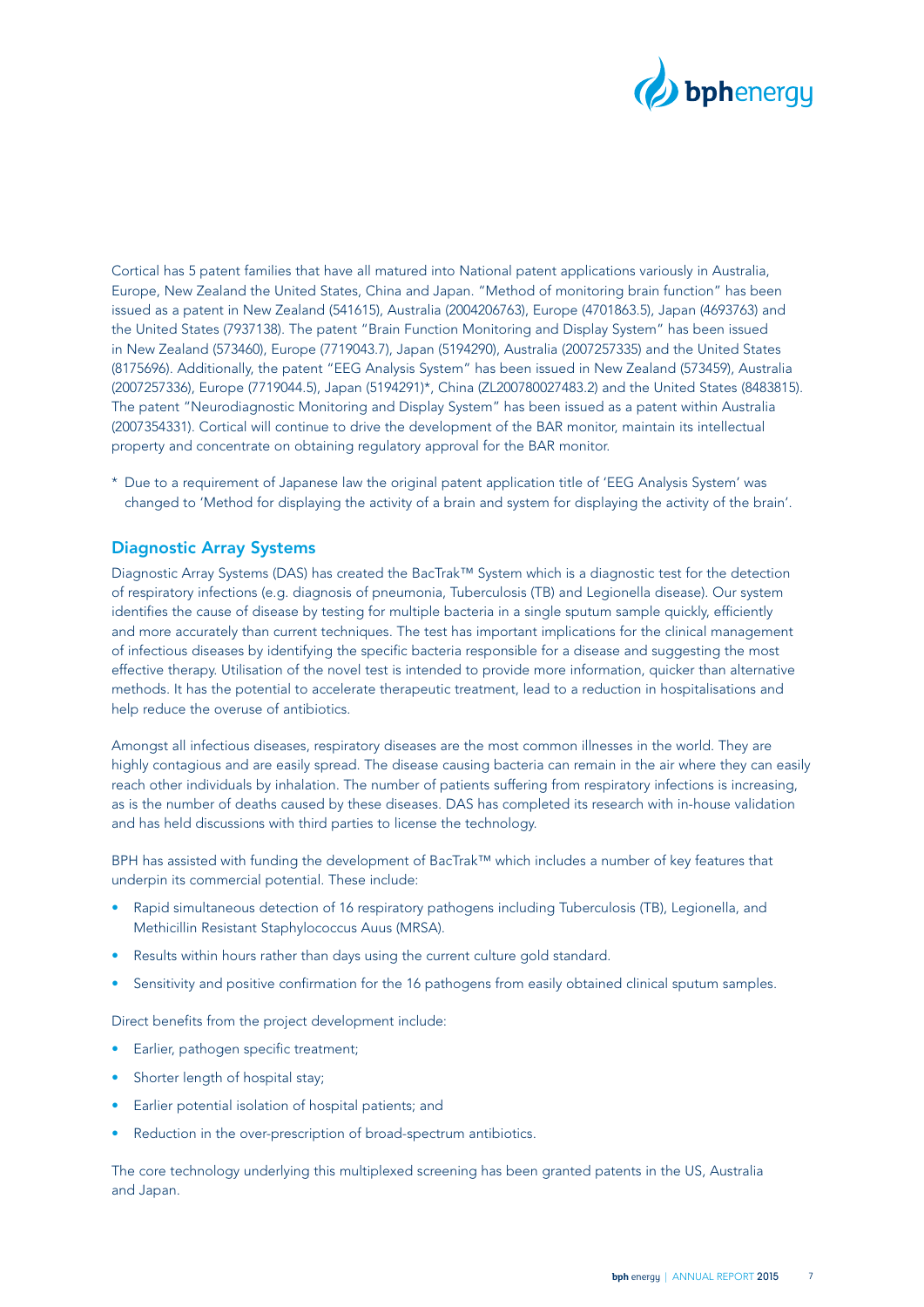# COMPANY FOCUS AND DEVELOPMENTS

### Advent Energy

#### Western Australia / Northern Territory – Onshore Bonaparte Basin

Advent Energy Ltd ("Advent"), through wholly owned subsidiary Onshore Energy Pty Ltd, holds 100% of each of EP386 and RL1 in the onshore Bonaparte Basin in northern Australia. The Bonaparte Basin is a highly prospective petroliferous basin, with significant reserves of oil and gas. Most of the basin is located offshore, covering 250,000 square kilometres, compared to just over 20,000 square kilometres onshore..

The Bonaparte Basin is currently Australia's third most prolific offshore hydrocarbon producing basin (after the Northern Carnarvon and Gippsland basins) with 4.2 MMbbl (0.7Gl) of oil and 153.1 Bcf (4.3 Bcm) of gas produced in 2010.

Advent holds Exploration Permit EP386 (2,568 square kilometres in area) which is the sole petroleum permit in the Western Australian section of the onshore Bonaparte Basin. There have been 21 wells drilled in onshore basin. i.e. 9 in existing EP386, 5 in existing RL1. Plus Pelican Island-1, Spirit Hill-1, Pincombe-1, Keep River-1, Cullen-1, Kullshill-1 and 2.

Waggon Creek-1, drilled in 1995, provided strong evidence of a significant sweet gas-charged stratigraphic trap with fair to good quality sandstone reservoir within the upper Milligans Formation. Drilling of Vienta-1 in 1998 demonstrated numerous gas shows within Enga Sandstone units, with dry gas flowed to surface and visual porosity described in the cuttings. Both Waggon Creek-1 and Vienta-1 were cased and suspended for future production.



*Location of EP 386 and RL1 including Weaber, Waggon Creek and Vienta gas fields, and other prospects and leads.*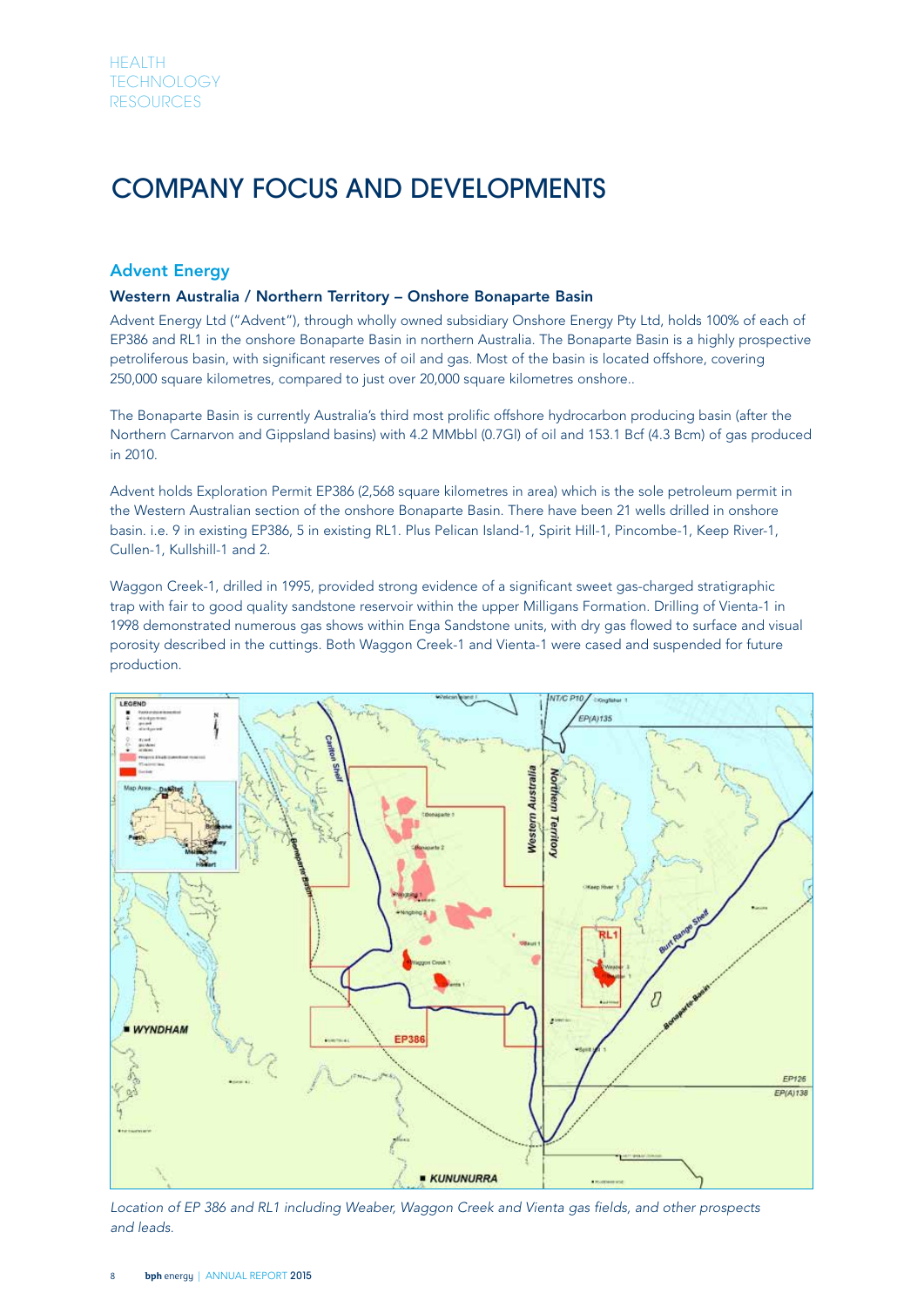



Production testing of the Waggon Creek-1 well demonstrated flows of over 1 million standard cubic feet of natural gas per day (MMscf/d) and a gas column over a 217 metre gross interval. Production testing of the Vienta-1 well demonstrated flows of over 2 MMscf/d. Gas production at Waggon Creek was from zones less than 1000 meter below surface.

Within EP386, Prospective Resource estimates range from 53.3 Bcf (low) to 1,326.3 Bcf (high), with a Best Estimate of 355.9 Bcf of gas.

In the NT, Advent holds Retention Licence RL1 (166 square kilometres in area), which covers the Weaber Gas Field, originally discovered in 1985.

Advent has previously advised that the 2C Contingent Resources\* for the Weaber Gas Field in RL1 are 11.5 billion cubic feet (Bcf) of natural gas following an independent audit by RISC. Significant upside 3C Contingent Resources of 45.8 Bcf have also been assessed by RISC.

The results are summarised below:

| Weaber Field                      |      |     |      | Mean <sup>1</sup> |
|-----------------------------------|------|-----|------|-------------------|
| Gas Initially In Place (Bcf)      | 0.33 | 130 | 54.1 |                   |
| <b>Contingent Resources (Bcf)</b> |      |     | 45.8 | 18.4              |

1 The mean is the average of the probabilistic resource distribution.

\* Contingent Resources, as defined under the Society of Petroleum Engineers Petroleum Resource Management System (SPE PRMS) guidelines.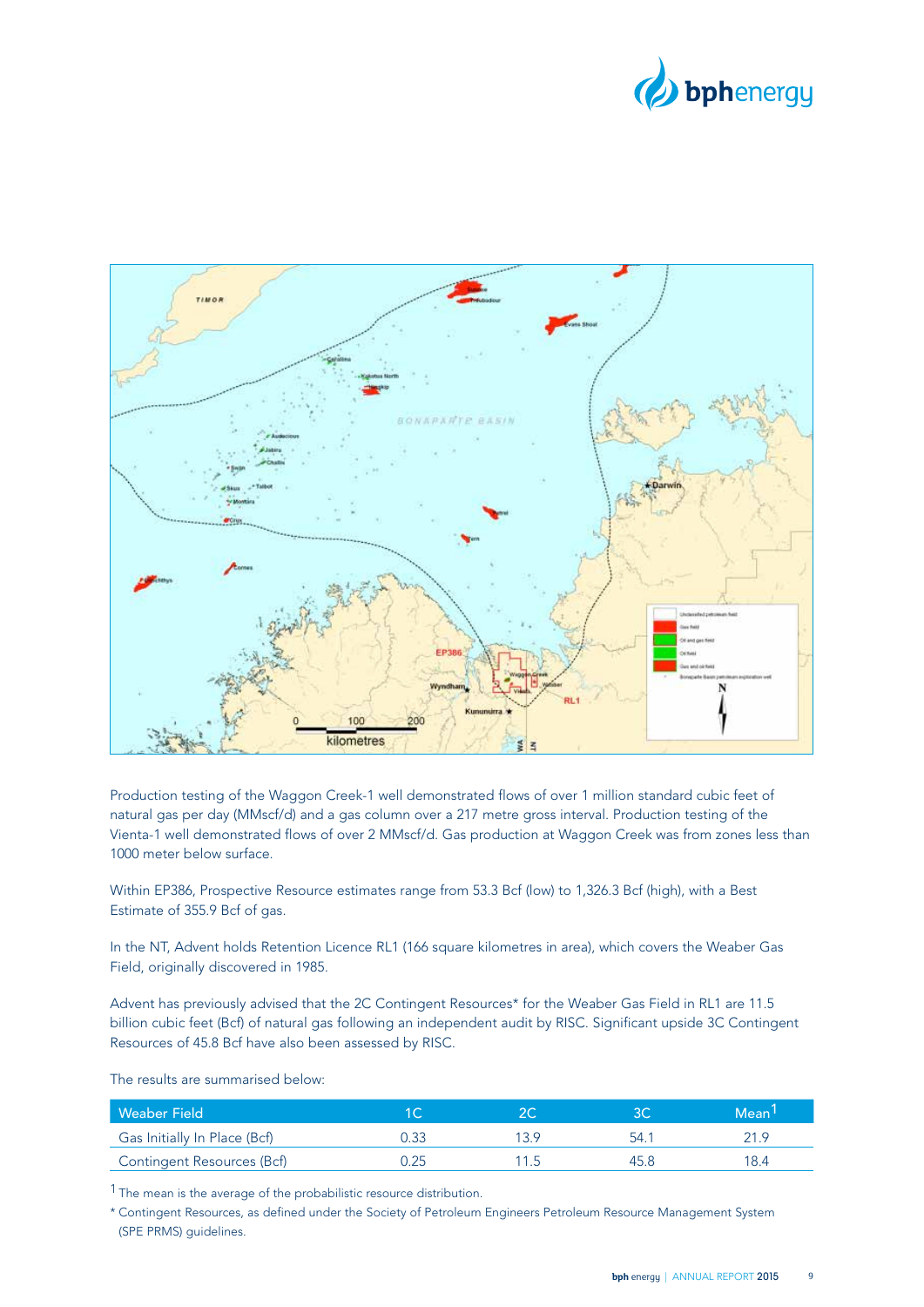# COMPANY FOCUS AND DEVELOPMENTS

### Advent Energy (continued)

Western Australia / Northern Territory – Onshore Bonaparte Basin (continued)



*Production testing at Waggon Creek-1.*

The current rapid development of the Kununurra region in northern Western Australia, including the Ord River Irrigation Area phase 2, the township of Kununurra, and numerous regional resource projects provides an exceptional opportunity for Advent to potentially develop its nearby gas resources.

New market studies have identified a current market demand of up to 30.8 TJ per day of power generation capacity across the Kimberley region that could potentially be supplied by Advent Energy's conventional gas projects in EP386 and RL1. In addition, the Federal Government's White Paper on Developing Northern Australia described an estimated increase in electricity consumption of 52 per cent by 2018 for northern Western Australia.

The release of the Federal Government's White Paper on Developing Northern Australia provides great confidence for an ongoing expansion of the east Kimberley region. The Commonwealth Government is providing a new \$5 billion Northern Australian Infrastructure Facility to provide concessional loans for the construction of major infrastructure such as ports, roads, rail, pipelines, electricity and water supply. This will greatly assist Advent in further market development and potential reduced costs through the government funded infrastructure developments that may improve roads and ports in the vicinity of Advent's EP386 and RL1 resources.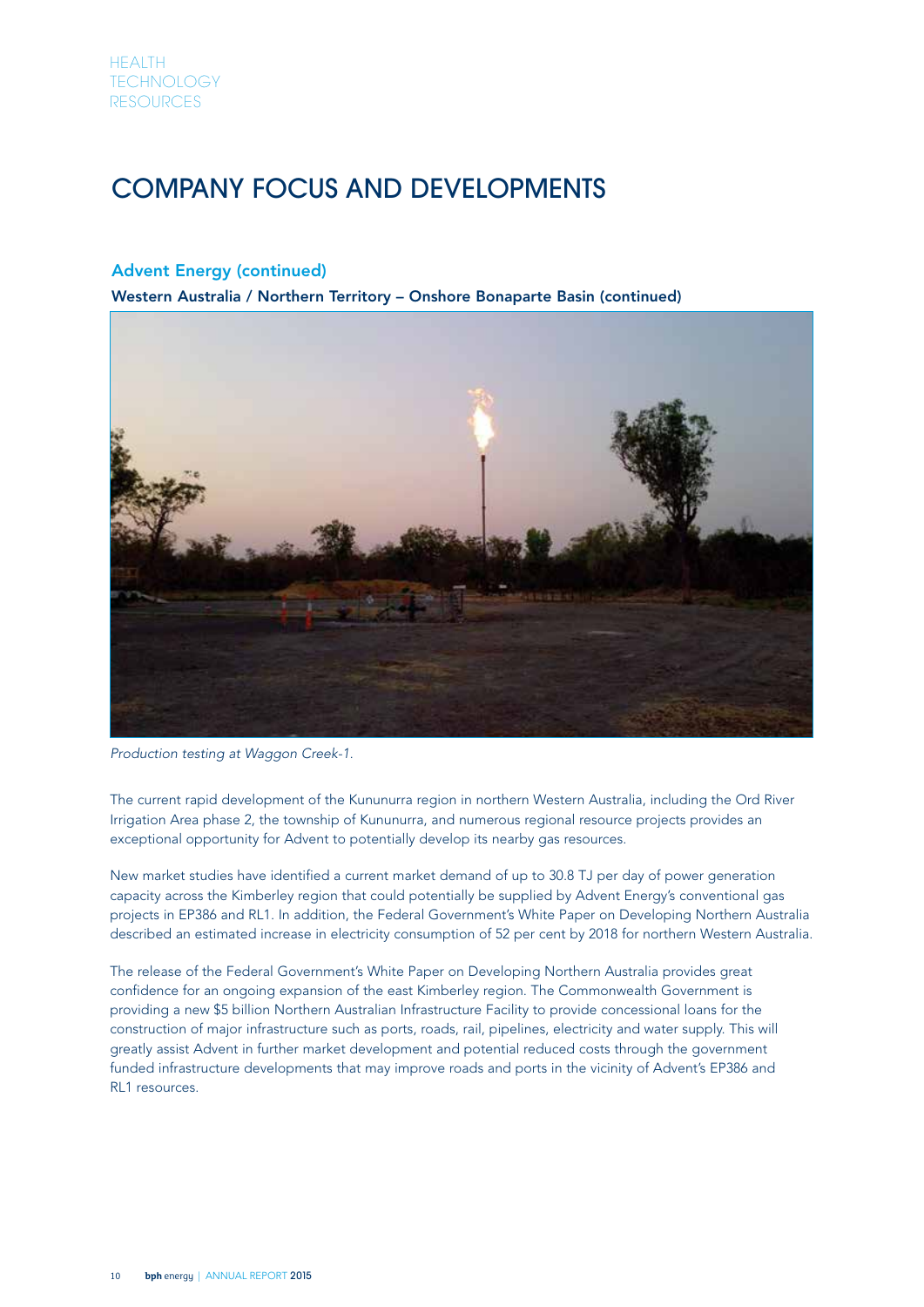

The Seafarms Group is progressing the potential development of Project Sea Dragon, a proposed world scale aquaculture operation adjacent to Advent's EP386 and RL1 gas resources spanning the border of northern Western Australia and Northern Territory. Land access rights for Legune Station have been acquired by the Seafarms Group which will allow progression to application for regulatory approvals and commencement of a bankable feasibility study. A Letter Of Intent was signed by Advent Energy with the proponents of Project Sea Dragon in 2013 for the potential supply of energy to the aquaculture operation.

Advent is in an exceptional position to potentially satisfy this growing regional demand where it remains the operator and 100% owner of key petroleum permits in the vicinity of this region.

### Unconventional Resources Within EP 386 and RL1

The prospectivity of the Bonaparte Basin is evident from the known oil and gas fields in both the offshore and onshore portions of the basin. Advent's onshore EP 386 and RL1 contain many large structures with conventional reservoir gas discoveries.



*Example well composite log from Garimala-1 demonstrating elevated gas shows over a considerable shale sequence. Composite well logs from all onshore Bonaparte Basin wells demonstrate similar characteristics.*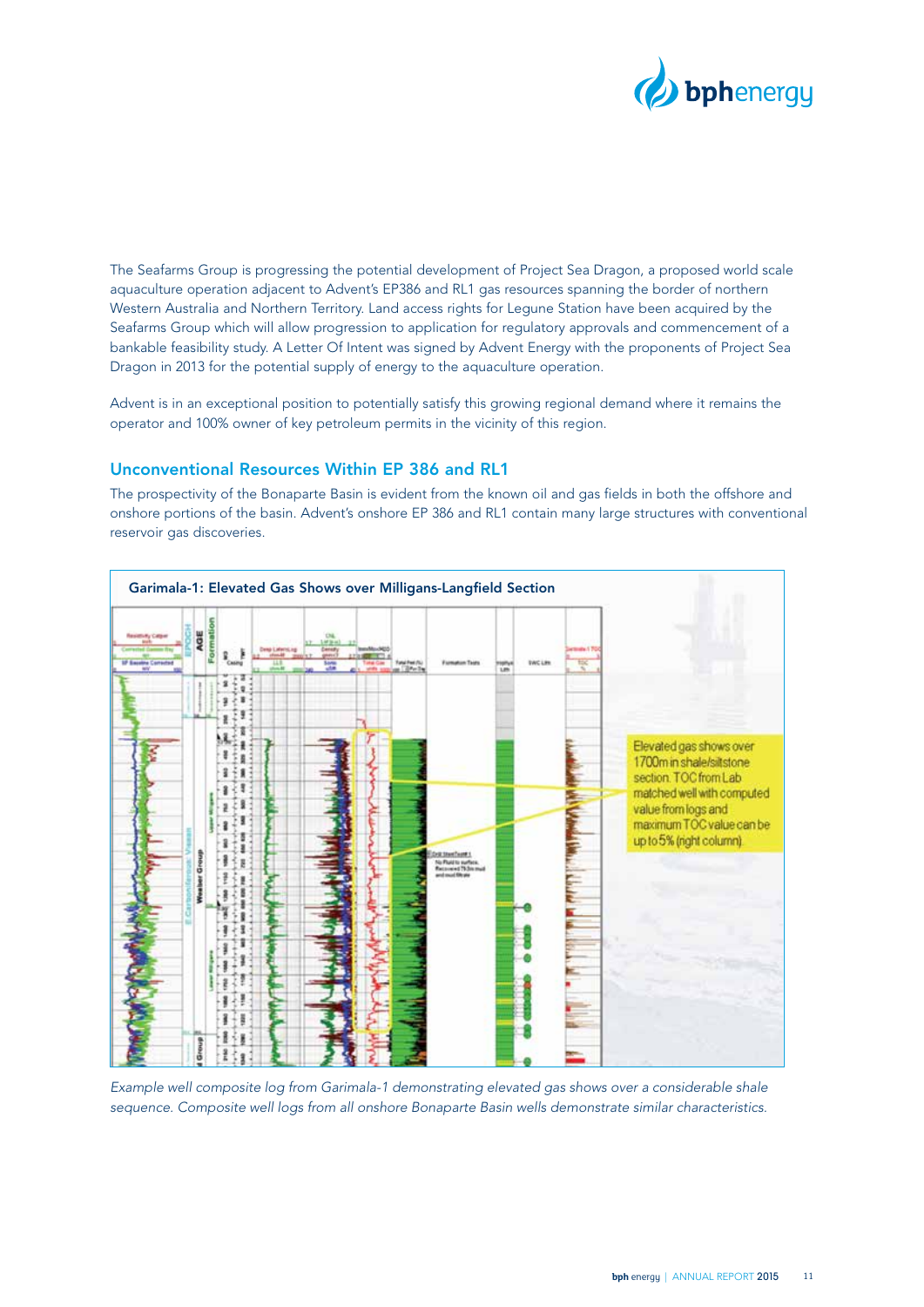# COMPANY FOCUS AND DEVELOPMENTS

### Unconventional Resources Within EP 386 and RL1 (continued)

Advent has identified significant shale areas in EP386 and RL1 and is continuing to assess these resources. The following data illustrates detail from that study showing results from the re-analysis of the well logs from prior drilling in Advent's areas using enhanced computer processes.

- Advent has indicated significant potential upside in prospective shale gas resources with estimated unrisked original gas in place (OGIP) in the range from 19 TCF to 141 TCF for the 100% Advent owned EP386 and RL1;
- The thickness of the prospective shale gas play varies from 300m to over 1500m;
- In addition to the existing gas discoveries in conventional petroleum reservoirs, composite wireline and mudlog gas display of these wells have consistently indicated the presence of continuous elevated gas shows. Source rock analyses on core, sidewall core and cuttings samples have indicated the presence of source rocks with up to 4.3 % Total Organic Contact and mature for gas and oil generation; and
- Advent has calculated a prospective resource of 9.8 TCF (best estimate) for the shale gas areas of the Bonaparte permits of EP386 and RL1. The low estimate is 1.9 TCF and the high estimate is 25.4 TCF.

Advent has recognised a considerable potential hydrocarbon resource and is working toward identifying and understanding the nature of the unconventional shale gas/condensate play in its 100% owned EP386 and RL1 permits.

A recently published independent report has assessed the shale gas potential in Australia's sedimentary basins, and has described a 6 trillion cubic feet (Tcf) resource for the onshore Bonaparte Basin, equal to a 1.09 billion barrels of oil equivalent (BOE) resource.

The report, titled *Engineering energy: unconventional gas production*, as a study of shale gas in Australia was undertaken by the Australian Council of Learned Academies (ACOLA). The ACOLA resource assessment made in the onshore Bonaparte Basin was assessed from the Milligans Formation gas zone.

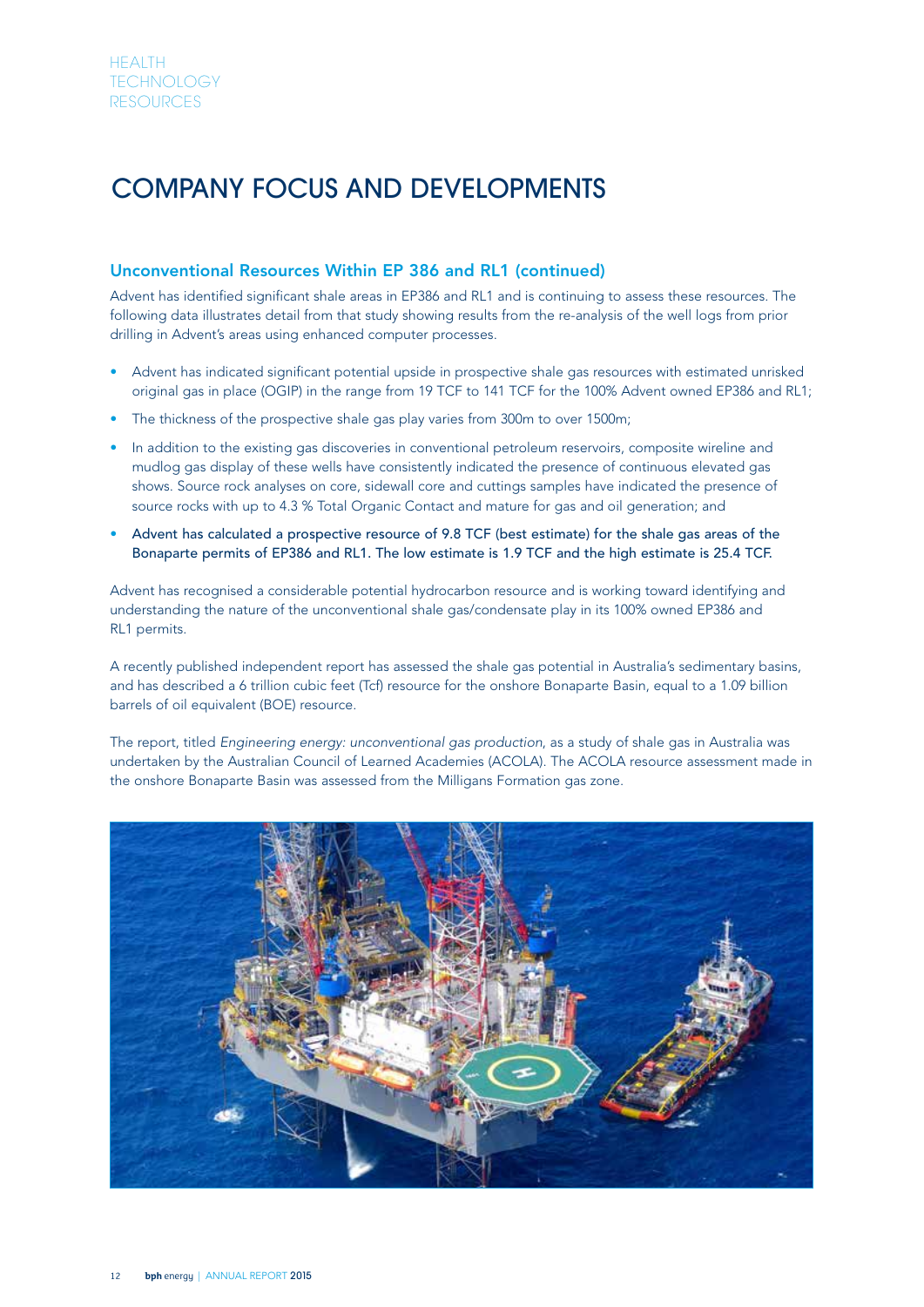

In calculating the recoverable gas resource of 6 Tcf (over 1 billion BOE), the ACOLA report uses a figure of only 120 feet (36 metres) as a shale thickness.

Advent has previously analysed the well logs of 16 conventional wells drilled in its areas in the Bonaparte Basin.

The thickness of the shales in these wells within the Milligans Formation varies from 300 metres to 1700 metres (984 feet to 5574 feet), and is materially thicker than the ACOLA figure.

The ACOLA report also used a total organic carbon (TOC) of 1.8% in deriving its assessment of shale source. Advent has reprocessed its well logs and observed TOC of up to 5% in a number of wells. Gas flow results from the conventional gas wells in Advent's acreage have been up to 4.5 million standard cubic feet per day (MMscf/d).

Whilst encouraging that one of Australia's premier petroleum producing basins is finally getting the recognition it deserves for its rich petroleum potential, the report's assessment of the onshore Bonaparte Basin's shale gas potential has not had the benefit of using information now available from the reprocessed petrophysical logs from the numerous wells in the area. This additional information provides further confidence in their findings and impacts positively on the potential estimates of unconventional gas resources in the area.

### PEP 11 Oil and Gas Permit

Advent, through wholly owned subsidiary Asset Energy Pty Ltd, holds 85% of Petroleum Exploration Permit PEP 11 – an exploration permit prospective for natural gas located in the Offshore Sydney Basin. Joint Venture partner Bounty Oil & Gas NL holds the remaining 15%.

PEP 11 is a significant offshore exploration area with large scale structuring and potentially multi-Trillion cubic feet (Tcf) gas charged Permo-Triassic reservoirs.

The prospectivity of this proven petroleum basin has been enhanced by the confirmation of the presence of apparent ongoing hydrocarbon seeps. Sub-bottom profile data, swath bathymetry, seismic and echosounder data collected by Geoscience Australia along the continental slope / permit margin has demonstrated active erosional features in conjunction with geophysical indications of gas escape.

Advent has previously interpreted significant seismically indicated gas features. Key indicators of hydrocarbon accumulation features have been interpreted following review of the 2004 seismic data (reprocessed in 2010). The seismic features include apparent Hydrocarbon Related Diagenetic Zones (HRDZ), Amplitude Versus Offset (AVO) anomalies and potential flat spots.

Mapped prospects and leads within the Offshore Sydney Basin are generally located less than 50km from the Sydney-Wollongong-Newcastle greater metropolitan area. This area has a population of approximately 5,000,000 people.

Advent has demonstrated considerable gas generation and migration within PEP11, with the mapped prospects and leads highly prospective for the discovery of gas. Advent Energy's PEP11 project has attracted broad industry interest due to the predicted east coast gas shortage. Media has reported NSW industrial gas consumers are preparing to shut operations during peak winter gas demand next year as they cannot guarantee gas supplies. The looming NSW gas shortage is anticipated to commence through the winter of 2016. Furthermore, east coast gas prices are on the rise as the LNG export plants of Gladstone, Queensland, continue to come into production resulting in a rapid tripling of gas demand.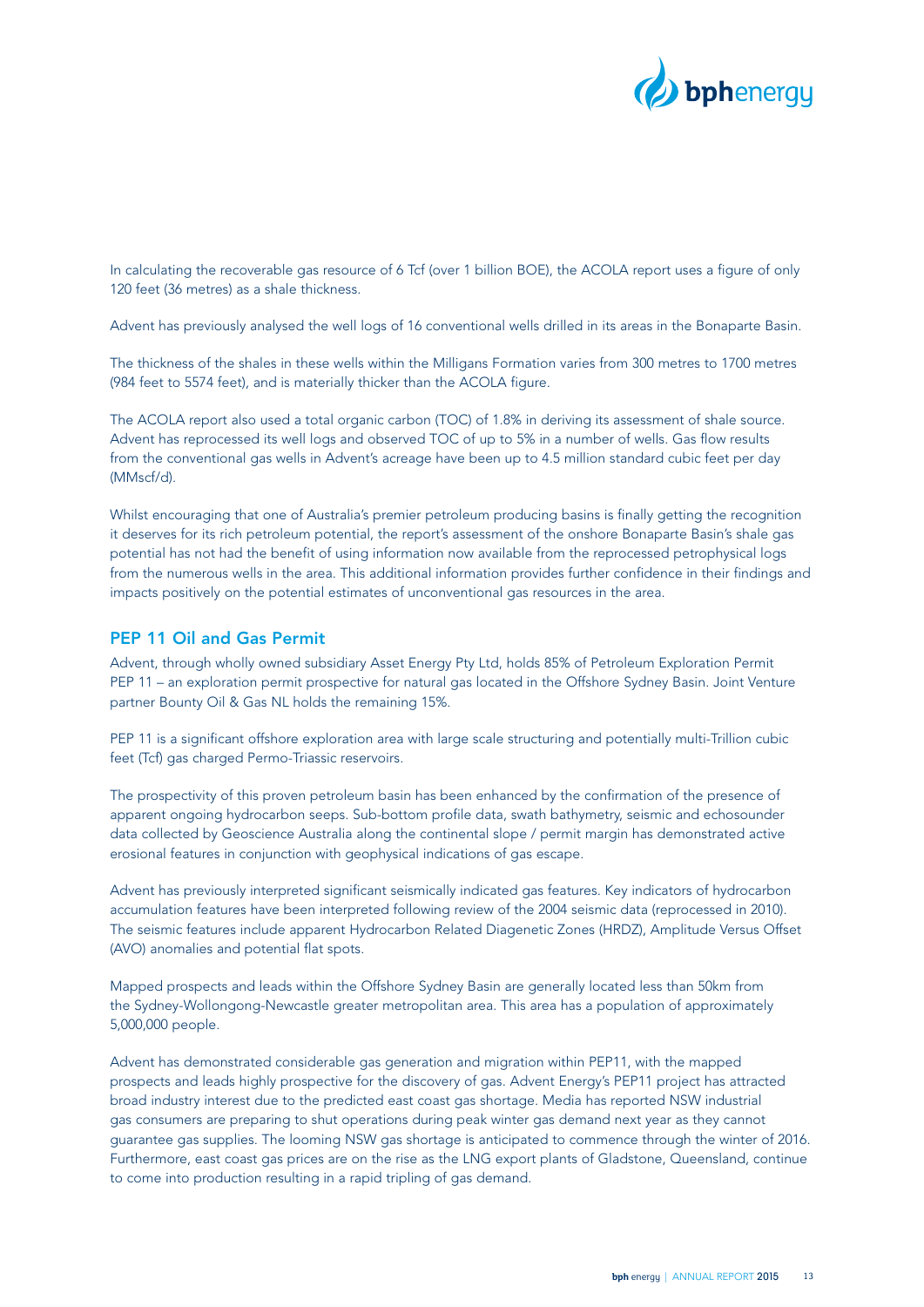# DIRECTORS' REPORT

The directors of BPH Energy Ltd ("BPH Energy" or the "Company") present their report on the company and its controlled entities for the financial year ended 30 June 2015.

### **Directors**

The names of directors in office at any time during or since the end of the year are:

D L Breeze

- H Goh *(resigned 29 April 2015)*
- T Fontaine *(appointed 29 April 2015)*
- B Whan *(appointed 2 February 2015)*
- D Ambrosini *(resigned 2 February 2015)*

### Company Secretary

Ms Deborah Ambrosini continues in her role of Company Secretary. She also holds the position of Chief Financial Officer of the Company and has over 15 years' experience in Corporate accounting roles.

#### Principal Activities

The principal activities of the consolidated entity during the financial year were investments in biotechnology entities and an oil and gas exploration entity.

### Operating Results

The consolidated loss of the economic entity after providing for income tax was \$26,490,513 (2014: loss \$1,266,079).

### **Dividends**

The directors recommend that no dividend be paid in respect of the current period and no dividends have been paid or declared since the commencement of the period.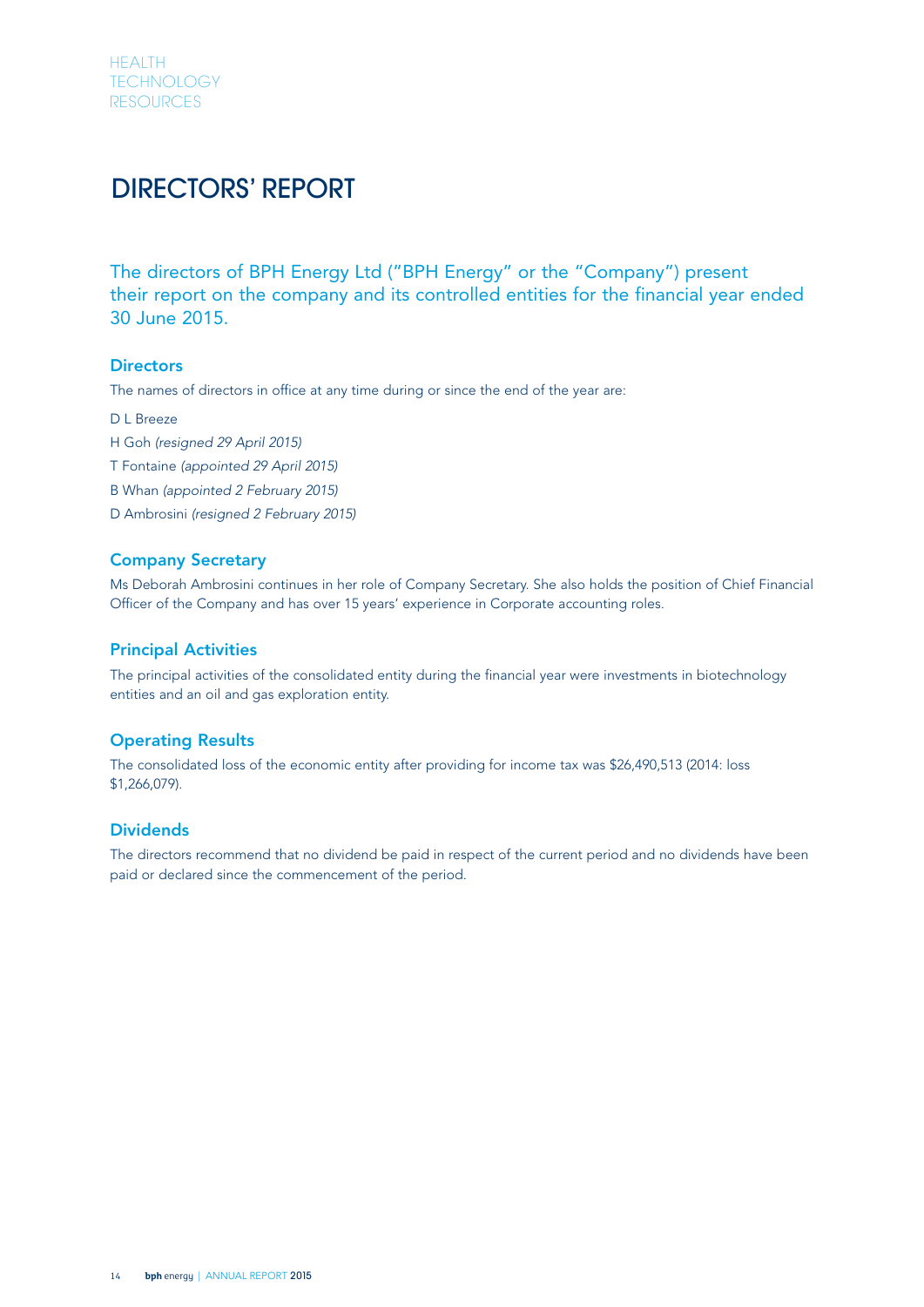

# Review of Operations Investment in Oil and Gas Exploration Company

#### Advent Energy Ltd ("Advent"):

BPH Energy currently holds an interest of 27% in unlisted Australian exploration company Advent Energy ("Advent").

Advent has assembled a range of hydrocarbon permits which contain near term production opportunities with pre-existing infrastructure and exploration upside.

Advent's assets include EP386 and RL1 (100%) in the onshore Bonaparte Basin in the north of Western Australia and Northern Territory and PEP11 (85%) in the offshore Sydney Basin.

Advent is investigating a considerable potential shale gas resource within EP386 and RL1. Studies indicate significant potential upside in prospective shale gas resources with an estimated (Best Estimate) prospective recoverable resource of 9.8 Tcf (Low Estimate is 1.9 Tcf and High Estimate is 25.4 Tcf).

A 2C Contingent Resource of 11.5 Bcf (1C is 0.3 Bcf and 3C is 45.8 Bcf) for the Weaber Gas Field (RL1) has been assessed by an independent third party as a component of Advent's drive to commercialise its 100% owned onshore Bonaparte Basin assets. The rapid development of the Kununurra region in northern Western Australia, including the Ord Irrigation Expansion Project and numerous resource projects, provides an exceptional opportunity for Advent to potentially develop its nearby gas resources for the benefit of the region along with Advent and its shareholders.

The Sydney Basin is a proven petroleum basin with excellent potential for the discovery of gas and oil. Advent has demonstrated an active hydrocarbon system with seeps reported in the offshore area and sampling has indicated the presence of thermogenic hydrocarbon gas. This is considered to occur in basins actively generating hydrocarbons and/or that contain excellent migration pathways. Previous drilling has shown that the early Permian geological sequence is mature for hydrocarbons.

Undiscovered prospective recoverable gas resources for structural targets within the PEP11 offshore permit have been estimated at 5.7 Tcf (at the Best Estimate level). A Low Estimate of 0.3 Tcf and High Estimate of 67.8 Tcf has been assessed by Pangean Resources in 2010. PEP 11 lies adjacent to the most populous region of Australia and the major industrial hub and port of Newcastle.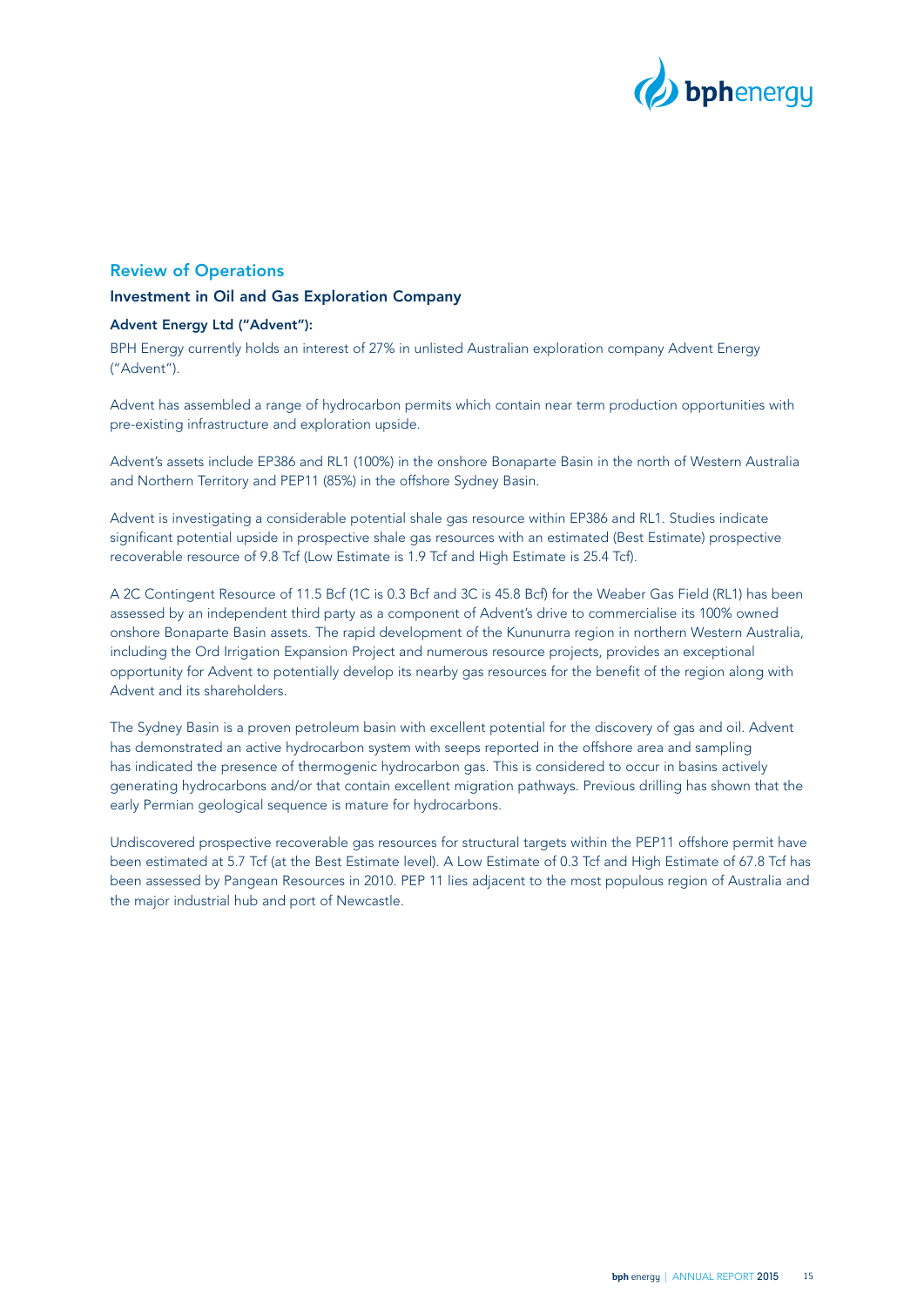# DIRECTORS' REPORT

### Review of Operations (continued)

#### Investment in Biotechnology Companies

BPH Energy's existing Biotechnology investments include its 3.89% interest in Cortical Dynamics Limited; 51.82% interest in Diagnostic Array Systems Pty Ltd and its 20% interest in Molecular Discovery Systems Limited.

#### Molecular Discovery Systems Limited ("MDSystems")

#### *Drug Discovery:*

To date, utilising the automated high resolution imaging platform, In-Cell analyzer, MDSystems has developed a number of high content drug screens. These screens have led to the identification of several compounds which have been shown to interfere with a number of cancer associated cell signalling pathways.

However, in 2014 after careful consideration of general market conditions and available resources, MDSystems made a decision to suspend its early stage drug discovery program. This change was made effective from July 2014.

#### *HLs5 Project:*

MDSystems will continue working with the Harry Perkins Institute of Medical Research (formerly Western Australian Institute of Medical Research) ("Perkins Institute") to develop and validate HLs5 as a novel tumour suppressor gene. A concerted research effort by leading Australian scientists has revealed that HLs5 works through multiple pathways that may target cancer as well as a range of other diseases such as Huntington's, Parkinson's and HIV infection.

MDSystems has an extensive patent portfolio encapsulating the tumour suppressor gene HLs5 both as a potential therapeutic target and also underpinning its involvement in a variety of disease pathways.

#### Cortical Dynamics Limited ("Cortical Dynamics"):

Cortical Dynamics is working with BPH Energy and the Swinburne University of Technology ("SUT") to develop and commercialise a unique depth of anaesthesia monitoring system for use during major surgery. The core technology is based on real time analysis of the patients electroencephalograph (EEG) using a proprietary algorithm based on a mathematically and physiologically detailed understanding of the brain's rhythmic electrical activity.

The Cortical Dynamics' team lead by Professor David Liley had previously analysed a comprehensive data set obtained from Europe using the Brain Anaesthesia Response ("BAR") methodology. The detailed results were published in the prestigious peer-reviewed international Journal of Anesthesiology, 2010. The paper indicated the potential of the BAR's methodology to separately monitor hypnotic and analgesic state.

Cortical Dynamics has completed an important clinical trial utilising the BAR monitor. The trial is a significant event in the BAR monitor's development program as it is the first time the complete monitoring system has been used in the operating room. A detailed analysis of the clinical trial data indicated that the BAR monitor's Cortical Input (CI) index can discriminate between two doses of fentanyl, a commonly used analgesic agent. The study also concluded that the BAR monitor's CS index was highly correlated with the Bispectral Index (BISTM), a generally accepted measure of sedation. The trial's findings in combination with the results of the 2010 publication suggest that the BAR monitor may find significant utility in the delivery of optimal and balanced surgical anaesthesia.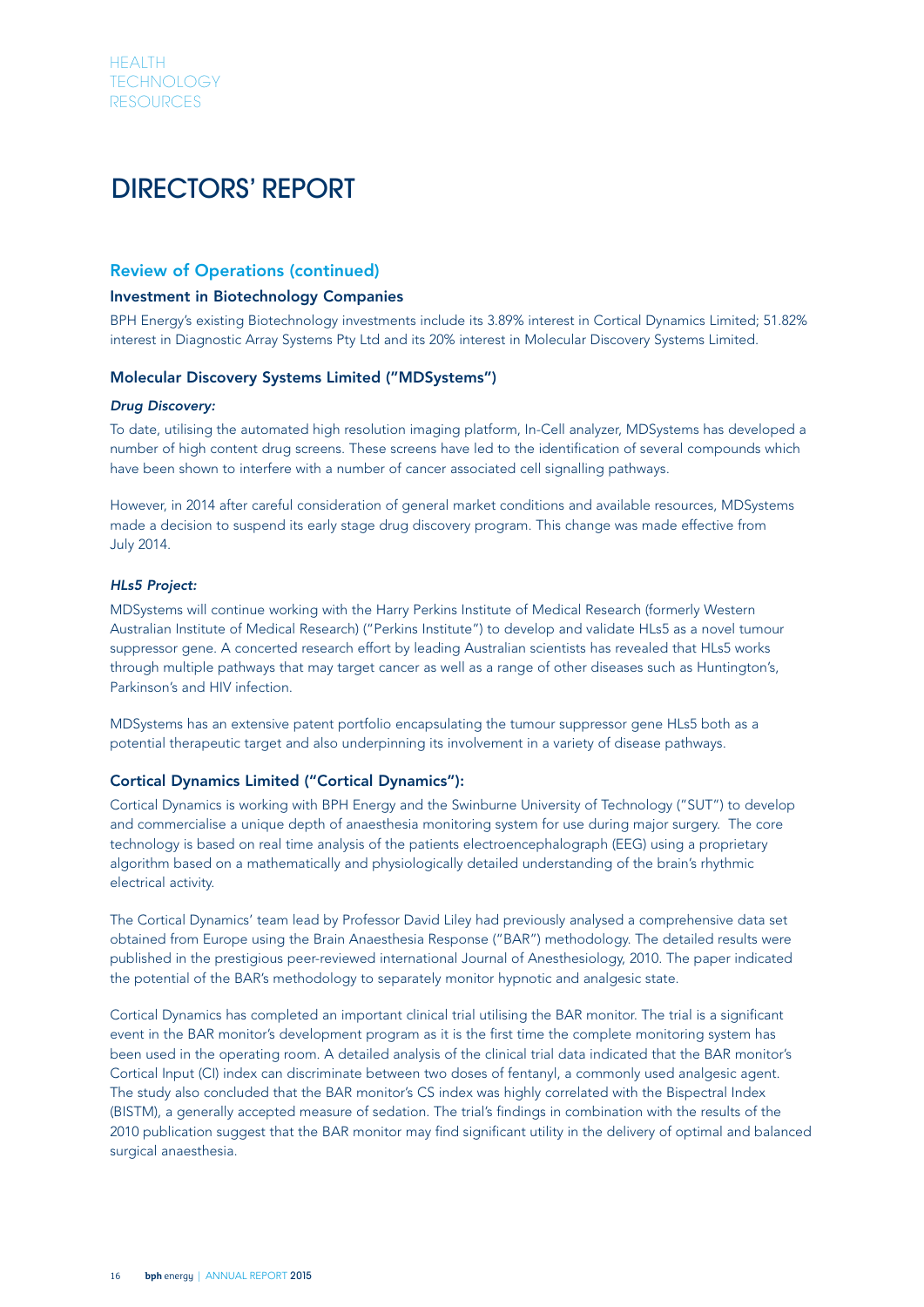

### Diagnostic Array Systems ("DAS")

DAS is working to commercialise BacTrak™, a diagnostic tool that will enable pathology laboratories and the emergency departments of hospitals to provide patients with fast and accurate identification of disease causing bacteria from a single sputum sample. The test has important implications for the clinical management of infectious diseases by identifying the specific bacteria responsible for a disease. Utilisation of the novel test is intended to provide more information, more quickly, than alternative methods. It has the potential to accelerate therapeutic treatment, lead to a reduction in hospitalisations and help reduce the overuse of antibiotics.

### Financial Position

The consolidated entity has incurred a net loss for the year ended 30 June 2015 of \$26,490,513 after a non cash impairment loss of \$27,959,823 was recorded against the group's investment in Advent Energy Ltd (2014: loss of \$1,266,079) and has a net cash outflow from operating activities of \$424,043 (2014: \$400,388). The Group has a working capital deficit of \$1,546,221 (note 18 b) (2014: \$1,177,793).

The net assets of the consolidated entity decreased by \$26,207,880 to \$20,739,418 at 30 June 2015. This decrease has largely resulted from the write down of the group's investment in associated entities. The impairment loss has been recorded in the statement of profit and loss. In 2011 the Group, made a fair value adjustment of \$21,450,000 (\$15,015,000 net of tax) to the investment in Advent Energy Limited, as a result of the move from an available for sale investment to equity accounting. Under Australian Accounting Standards, the impairment loss cannot be recognised against the reserve and must be recognised in the profit and loss. Following the decline in energy stocks during the period the fair value of Advent, in line with other companies decreased. As a result management recorded an impairment loss of \$27,959,823. Under the Australian Accounting Standards the loss cannot be written off against the reserve and hence has been recognised in statement of profit and loss.

Included in trade creditors and payables is director fee accruals of \$947,380 (30 June 2014: \$806,902). The directors have reviewed their expenditure and commitments for the consolidated entity and have implemented methods of costs reduction. The directors as a part of their cash monitoring, have voluntarily suspended cash payments for their directors' fees to conserve cash resources. Directors past and present have agreed to suspend payment of fees until the company is financially independent.

On the 14th November 2014 the group entered into a convertible loan facility for a maximum amount of \$200,000. On the 18th August 2015 the facility was further extended to a maximum draw down amount of \$295,000. As at 30 June 2015 the group has used \$114,859 giving them access to a further \$180,141.

The group has current financial liabilities of \$733,220. The Group has received confirmation from the lender that the current financial liabilities of \$618,361 (2014: \$561,836) will not be called for a period of 12 months from the date of this financial report or until such time as the Group it's financially independent. The directors have prepared cash flow forecasts that indicate that the consolidated entity will have sufficient cash flows via debt and equity funding for a period of at least 12 months from the date of this report.

Based on the cash flow forecasts including the extended loan facility, director's voluntarily suspending cash payments for their director fees and deferral of current financial liabilities the directors are satisfied that, the going concern basis of preparation is appropriate. The financial report has therefore been prepared on a going concern basis, which assumes continuity of normal business activities and the realisation of assets and the settlement of liabilities in the ordinary course of business.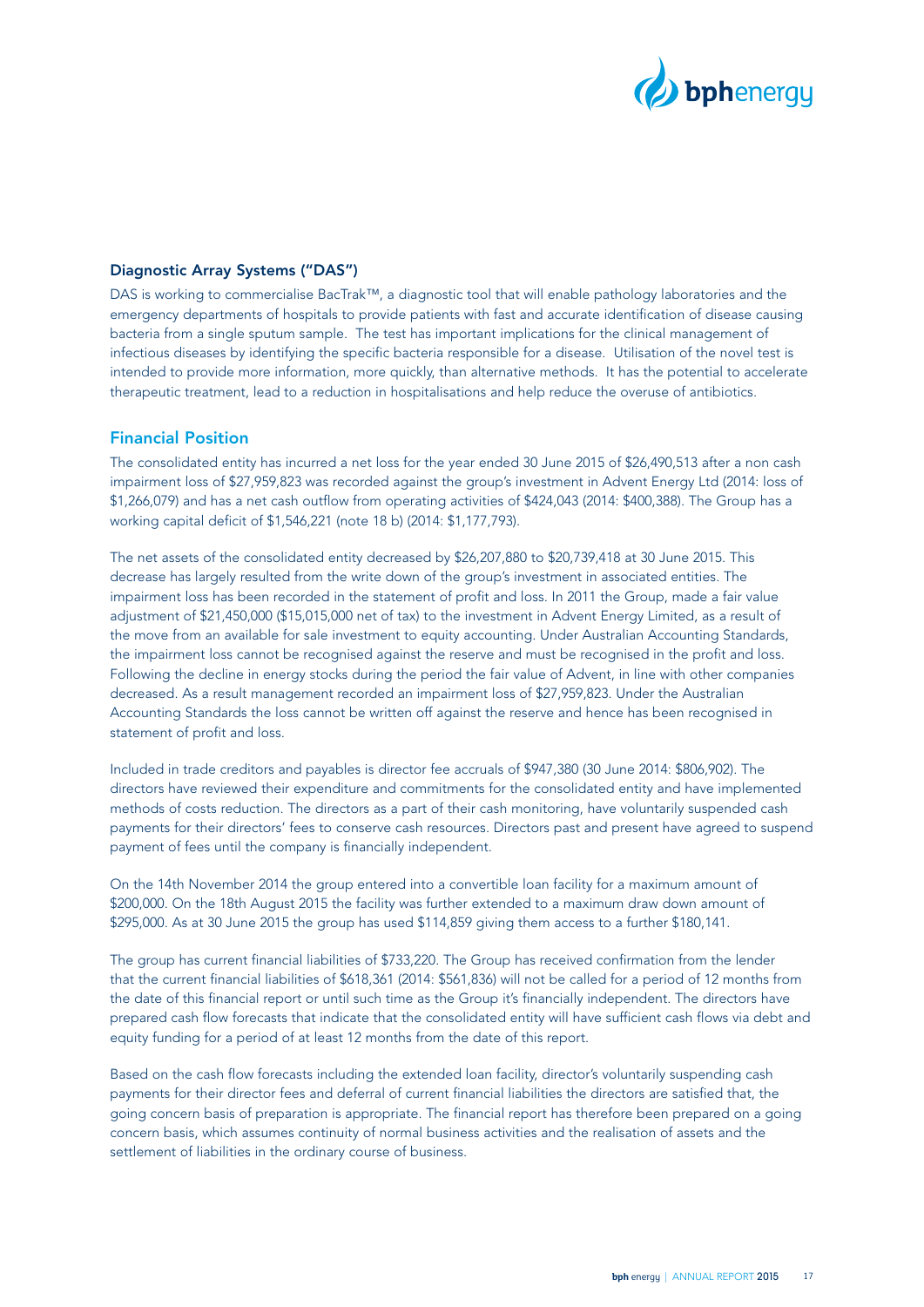# DIRECTORS' REPORT

### Significant Changes in State Of Affairs

The major activities throughout the period were:

- On 10 February 2015 BPH Energy announced a Share Purchase Plan. The plan was open to existing shareholders who were able to purchase up to \$15,000 worth of stock at a 20% discount to the average market price of the Company's shares calculated over the five days prior to and including the record date. The plan was closed on 6 March 2015 oversubscribed and successfully raised in excess of \$203,000.
- Cortical is progressing the BAR monitor toward regulatory approval in Australia and Europe. In 2013 Cortical lodged an application for Conformity Assessment Certification with the Australian therapeutics and goods administration (TGA), a review which comprises of an on-site audit of a company's manufacturing facility in addition to the examination of the device's clinical evidence.

The on-site audit showed Cortical to satisfactorily comply with the manufacturing standard established under the Therapeutic Goods Act 1989. Satisfactorily complying with the TGA on-site audit validates Cortical's Quality Management System to a standard that is recognised for the design, development and manufacturing of safe medical devices.

Late 2014 Cortical Dynamics Ltd voluntarily withdrew its Conformity Assessment application after receiving feedback from the TGA. Cortical subsequently refined its application to better reflect the Essential Principles of the TGA and submitted an amended application in February 2015. TGA certification will allow Cortical to market the BAR monitor within Australia.

- During period Cortical re-located its manufacturing and research facility to the STC incubator in Scoresby Victoria. The re-location to the STC - a facility designed to promote commercialisation and entrepreneurship around next-generation innovation - will provide the network and support to further advance the development and commercialisation of the BAR monitor.
- The team at the Harry Perkins Institute of Medical Research has begun examining the liver sections of aged HLS5 knockout mice for the presence or absence of cancer. This experiment is a precursor to a larger, longterm experiment which will further define HLS5's role in liver cancer progression and development.
- During the period, Advent Energy's wholly owned subsidiary, Asset Energy Pty Ltd (Asset), received a 12 month suspension of its PEP11 permit year 2 work program of a 200 km 2D seismic survey and geotechnical studies.
- Asset commenced preparation of an Environment Plan for approval by National Offshore Petroleum Safety and Environmental Management Authority prior to undertaking the seismic acquisition in the PEP11 permit, offshore NSW.
- Advent Energy continued its commercial discussions, planning and engineering evaluation for development of its conventional gas resources in EP386 and RL1, onshore Bonaparte Basin. This includes discussions with potential third party infrastructure providers to contribute expertise and resources to the conceptual commercialisation of a virtual pipeline gas delivery methodology in the east Kimberley region. This commercialisation strategy is aided by the completion of key road infrastructure constructed by the State and Federal Governments as part of the East Kimberley Development Package portions of which are within the boundaries of EP386.
- Advent Energy's wholly owned subsidiary, Onshore Energy Pty Ltd, received a 12 month suspension of its EP386 permit year 2 work program of one exploration well.
- During the period, Advent Energy, along with its Joint Venturers, lodged an application to the Western Australian Department of Mines & Petroleum to surrender EP325 in the Exmouth Sub-basin of the Carnarvon Basin.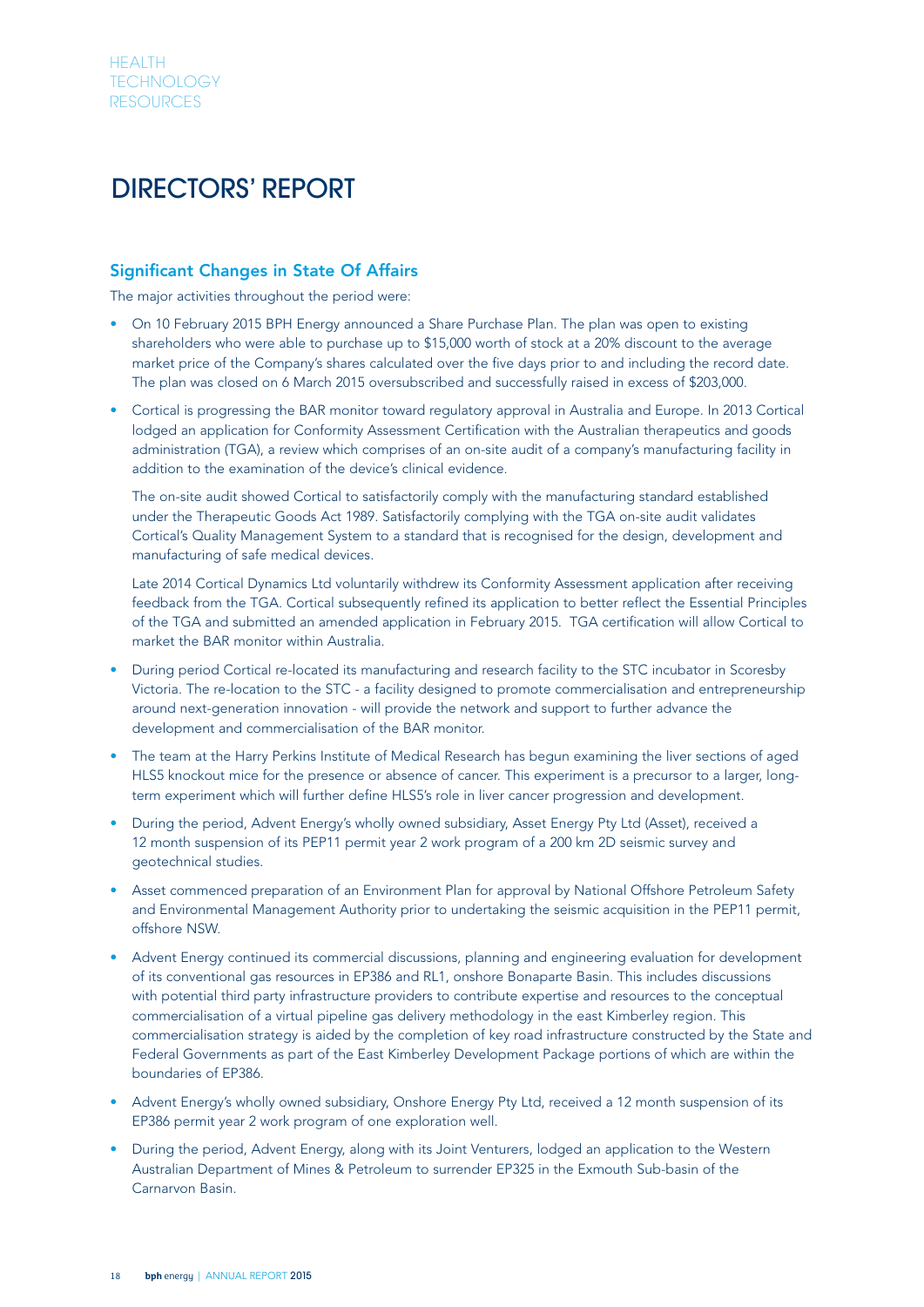

## After Balance Date Events

In August 2015 BPH Energy received confirmation that its convertible loan facility had been extended from \$200,000 to \$295,000. The loan will be provided to BPH for short term working capital if required.

#### Environmental Issues

The consolidated Group's operations are not regulated by any significant environmental regulation under law of the Commonwealth or of a state or territory.

### Future Developments

The entity will continue its investment in energy resources and to assist its investee companies to commercialise breakthrough biomedical research developed in universities, medical institutes and hospitals.

## Information on Directors

### D L Breeze

Managing Director and Executive Chairman – Age 61 Shares held – 17,945,643 Unlisted Options held – nil

David is a Corporate Finance Specialist with extensive experience in the stock broking industry and capital markets. He has been a corporate consultant to Daiwa Securities; and held executive and director positions in the stock broking industry.

David has a Bachelor of Economics and a Masters of Business Administration, and is a Fellow of the Financial Services Institute of Australasia, and a Fellow of the Institute of Company Directors of Australia. He has published in the Journal of Securities Institute of Australia and has also acted as an Independent Expert under the Corporations Act. He has worked on the structuring, capital raising and public listing of over 70 companies involving in excess of \$250M. These capital raisings covered a diverse range of areas including oil and gas, gold, food, manufacturing and technology.

David is Chairman of Grandbridge Limited, a publicly listed investment and advisory company and an Executive Director of MEC Resources Ltd, Advent Energy Ltd and Cortical Dynamics Limited.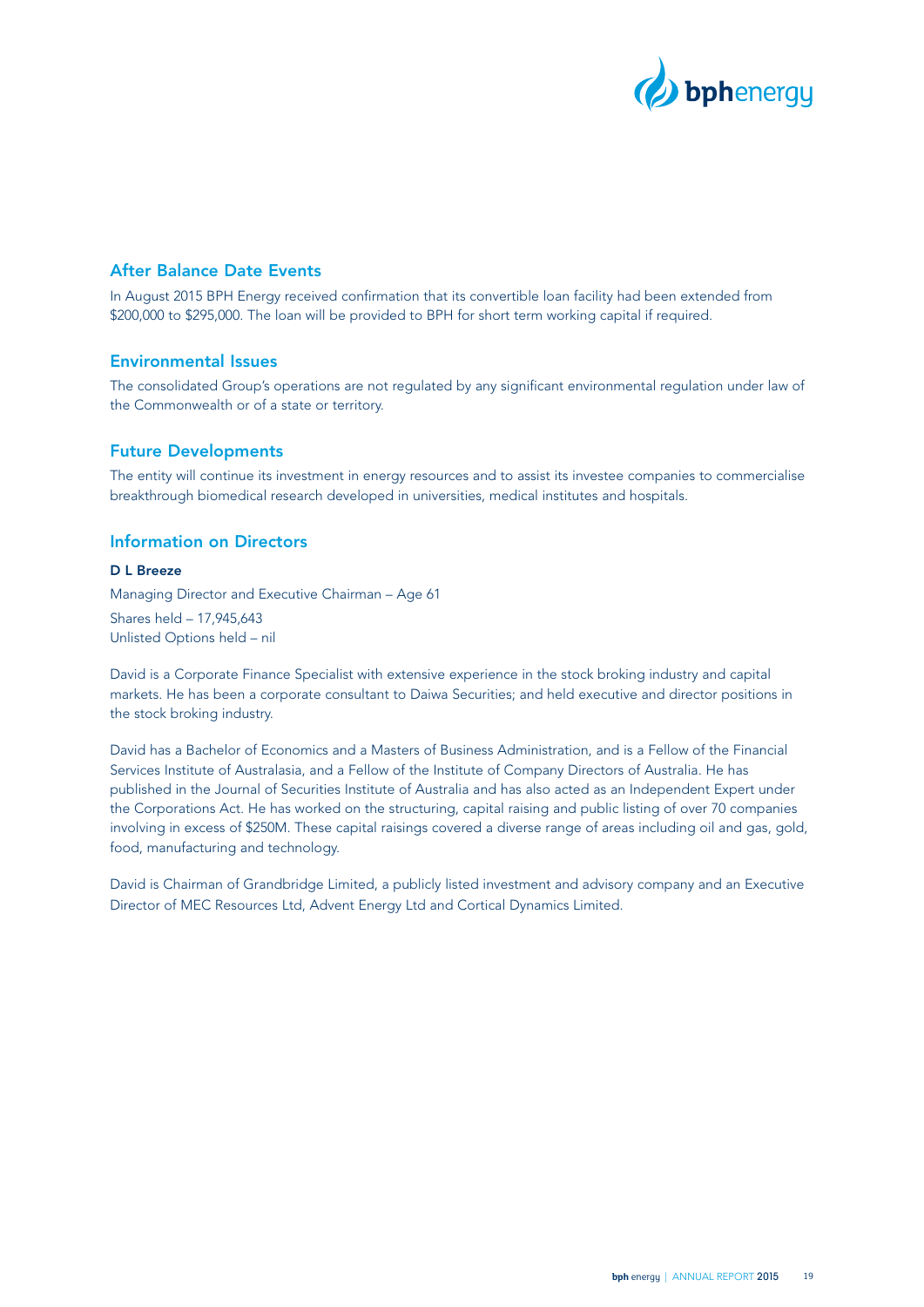# DIRECTORS' REPORT

### Information on Directors (continued)

H Goh *(resigned 29 April 2015)*

*Non-Executive Director* – Age 60 Shares held – 480,769 Unlisted Options held – 2,000,000 (issued after resignation)

Hock was formerly President of Network and Infrastructure Solutions, a division of Schlumberger Limited, based in London with revenue in excess of US\$1.5 billion. He had global responsibility of Schlumberger's outsourcing services, security, business continuity and networked related business units.

Prior to that, Hock was President of Schlumberger Asia based in Beijing, China where he managed their Asian operations consisting of a broad range of services including oil field services, outsourcing, financial software and smartcards. Hock was responsible for US\$800 million in revenue and more than 2,000 employees spread across 17 countries.

In his 25 year career with Schlumberger, Hock held several other field and management responsibilities in the oil and gas industry spanning more than ten countries in Asia, the Middle East and Europe. Hock started as an oil field service engineer in Indonesia in 1980 before moving to Australia where he worked on rigs in Roma, Queensland, Bass Strait in Victoria and the Northwest Shelf, offshore Western Australia.

Hock is also an operating partner with Baird Capital Partners, the U.S. based buyout fund of Baird Private Equity, providing change-of-control and growth capital to middle-market companies. Baird Private Equity has raised and managed \$1.7 billion in capital.

Hock is the Chairman of Netgain Systems, a network monitoring software provider. He also serves on the Board of Xaloy Holdings, a US based steel components manufacturer for the plastic industry, as well as an independent director of THISS Technologies Pte Limited, a Singapore based satellite communication provider. He received his B Eng (Hons) in Mechanical Engineering from Monash University, Australia. He also completed an Advanced Management Program at INSEAD/ France in 2004.

Hock is Chairman of ASX listed company MEC Resources Ltd and a non-executive director of Santos Ltd.

T Fontaine *(appointed 29 April 2015)* Executive Director – Age 50 Shares held – 2,192,223 Unlisted Options held – nil

Tom is a reservoir engineer with over 25 years of experience in project evaluation management, development and capital raising. Tom has been part owner of petroleum engineering companies Epic Consulting in Canada and Focal Petroleum in Australia and has provided technical services to many companies worldwide.

He is also primarily responsible for the startup and subsequent listing on the Australian Stock Exchange of Bounty Oil & Gas NL in 2002, and Coal Bed Methane Company Pure Energy Resources Pty Ltd in 2006 which was acquired in 2009 by BG Group PLc in a \$1 billion takeover.

Tom is also currently involved with several small exploration companies in Canada, Russia, Cuba, Nepal, Timor Leste and Africa.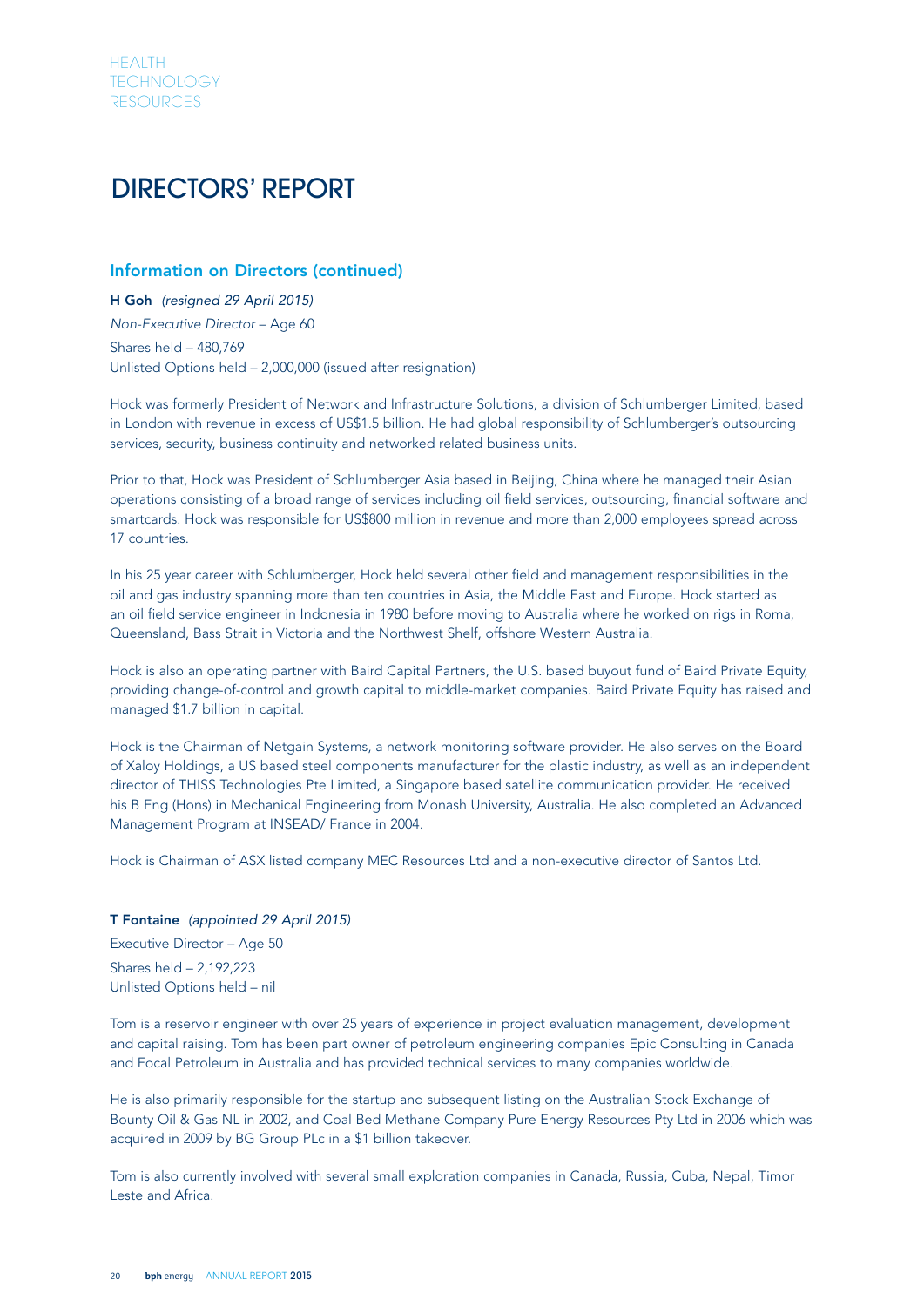

B Whan *(appointed 2 February 2015)* Non-Executive Director – Age 66 Shares held – nil Unlisted Options held – 2,000,000

Bruce Whan, BEng, PhD, FAICD, has a background in industry covering a range of research, operations and management positions, followed by a long career in the management of innovation and commercialisation of R&D, in particular from the public research sector.

For 12 years he was a Director of Swinburne Knowledge and CEO of Swinburne Ventures Limited, Swinburne University's commercialisation company. He remains a director of Swinburne Ventures Limited. Bruce was a member of the Commercialisation Australia board and has been director of several companies, mostly start-ups out of Swinburne, and for 10 years was Chairman of the Victorian Innovation Centre Limited (INNOVIC), a nonprofit company assisting innovators at all levels. He is also a Director of 3 Cooperative Research Centres. Bruce has in-depth knowledge and working experience of the challenges of the innovation process and of bringing the outputs of R&D through the commercialisation process to successful market entry.

Bruce is also a Director of Molecular Discovery Systems Limited and Cortical Dynamics Limited.

#### D Ambrosini *(resigned 2 February 2015)*

Executive Director – Age 41 Shares held – nil Unlisted Options held – 5,000,000 (issued after resignation)

Deborah is a chartered accountant with over 15 years' experience in accounting and business development spanning the biotechnology, mining, IT communications and financial services sectors. She has extensive experience both nationally and internationally in financial and business planning, compliance and taxation.

Deborah is a member of the Institute of Chartered Accountants and was a state finalist in the 2009 Telstra Business Woman Awards. Deborah was also a recipient of the highly regarded 40 under 40 award held by WA Business News.

Deborah is also a Director of ASX listed MEC Resources Ltd and Grandbridge Limited and unlisted entities Advent Energy Ltd, Cortical Dynamics Limited and Molecular Discovery Systems Limited.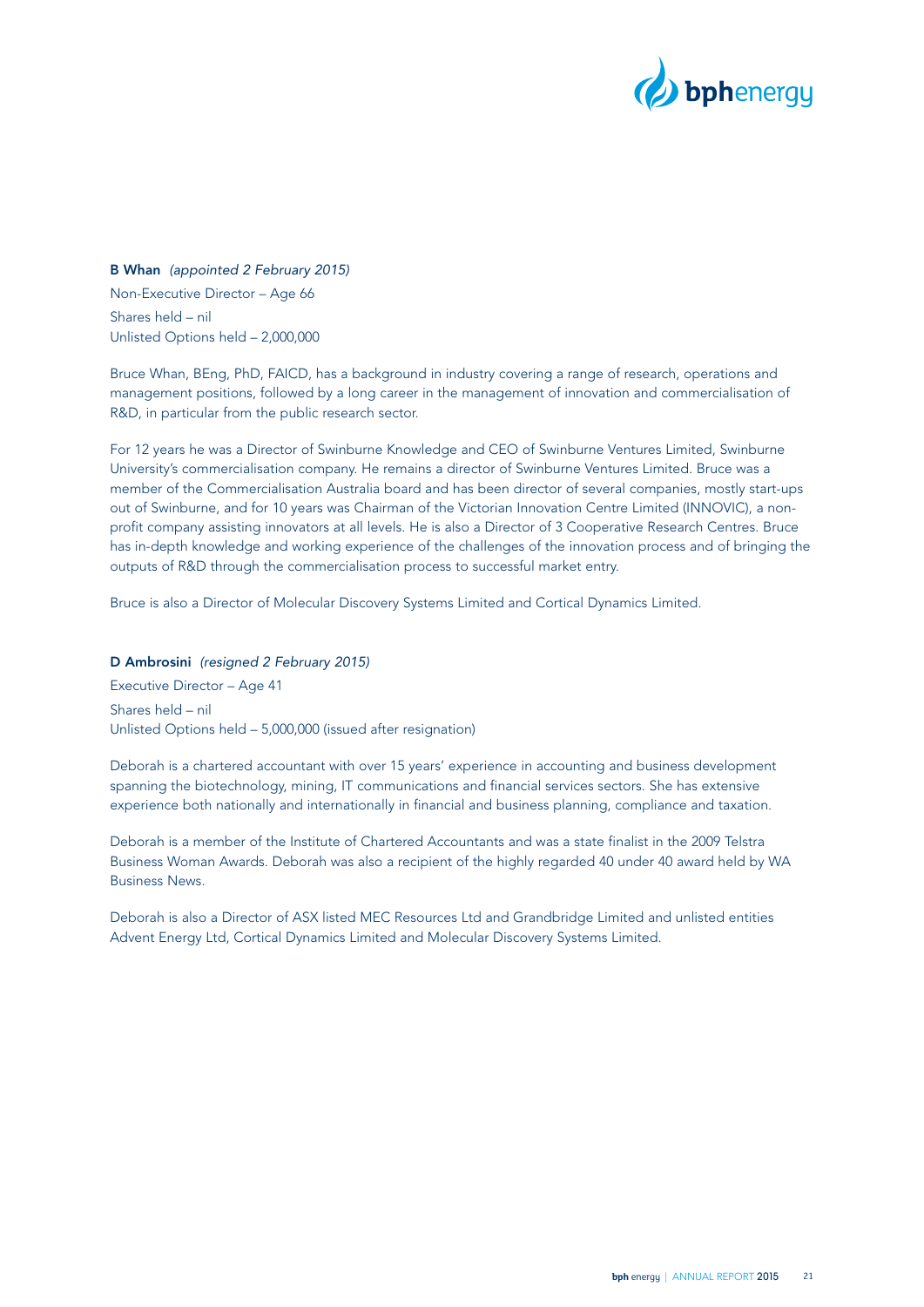# DIRECTORS' REPORT

### Remuneration Report (Audited)

This report details the nature and amount of remuneration for key management personnel of BPH Energy

D L Breeze – *Executive Chairman and Managing Director* H Goh – *Non-Executive Director (resigned 29 April 2015)* T Fontaine – *Non-Executive Director (appointed 29 April 2015)* D Ambrosini – *Executive Director and Company Secretary (resigned as Director 2 February 2015)* B Whan – Non-Executive Director (appointed 2 February 2015)

All the parties have held their current position for the whole of the financial year and since the end of the financial year unless otherwise stated.

### Remuneration Policy

The remuneration policy of BPH Energy Limited has been designed to align director and executive objectives with shareholder and business objectives by providing a fixed remuneration component and offering specific long-term incentives as determined by the board and/or shareholders. The remuneration report as contained in the 2014 financial accounts was adopted at the Company's 2014 annual general meeting. The board believes the remuneration policy to be appropriate and effective in its ability to attract and retain the best executives and directors to run and manage the economic entity, as well as create goal congruence between directors, executives and shareholders.

The board's policy for determining the nature and amount of remuneration for board members and senior executives of the economic entity is as follows:

- The remuneration policy, setting the terms and conditions for the executive directors and other senior executives, was developed and approved by the board.
- All executives receive a base salary (which is based on factors such as length of service and experience), superannuation, fringe benefits and options.
- The board reviews executive packages annually by reference to the economic entity's performance, executive performance and comparable information from industry sectors and other listed companies in similar industries.

The performance of executives is measured against criteria agreed biannually with each executive and is based predominantly on the amount of their workloads and responsibilities for the company. The board may, however, exercise its discretion in relation to approving incentives, bonuses and options, and can recommend changes to recommendations. Any changes must be justified by reference to measurable performance criteria. The policy is designed to attract the highest calibre of executives and reward them for performance that results in long-term growth in shareholder wealth.

Executives are also entitled to participate in the employee share and option arrangements.

The executive directors and executives which receive salaries receive a superannuation guarantee contribution required by the government, which is currently 9.50%, and do not receive any other retirement benefits.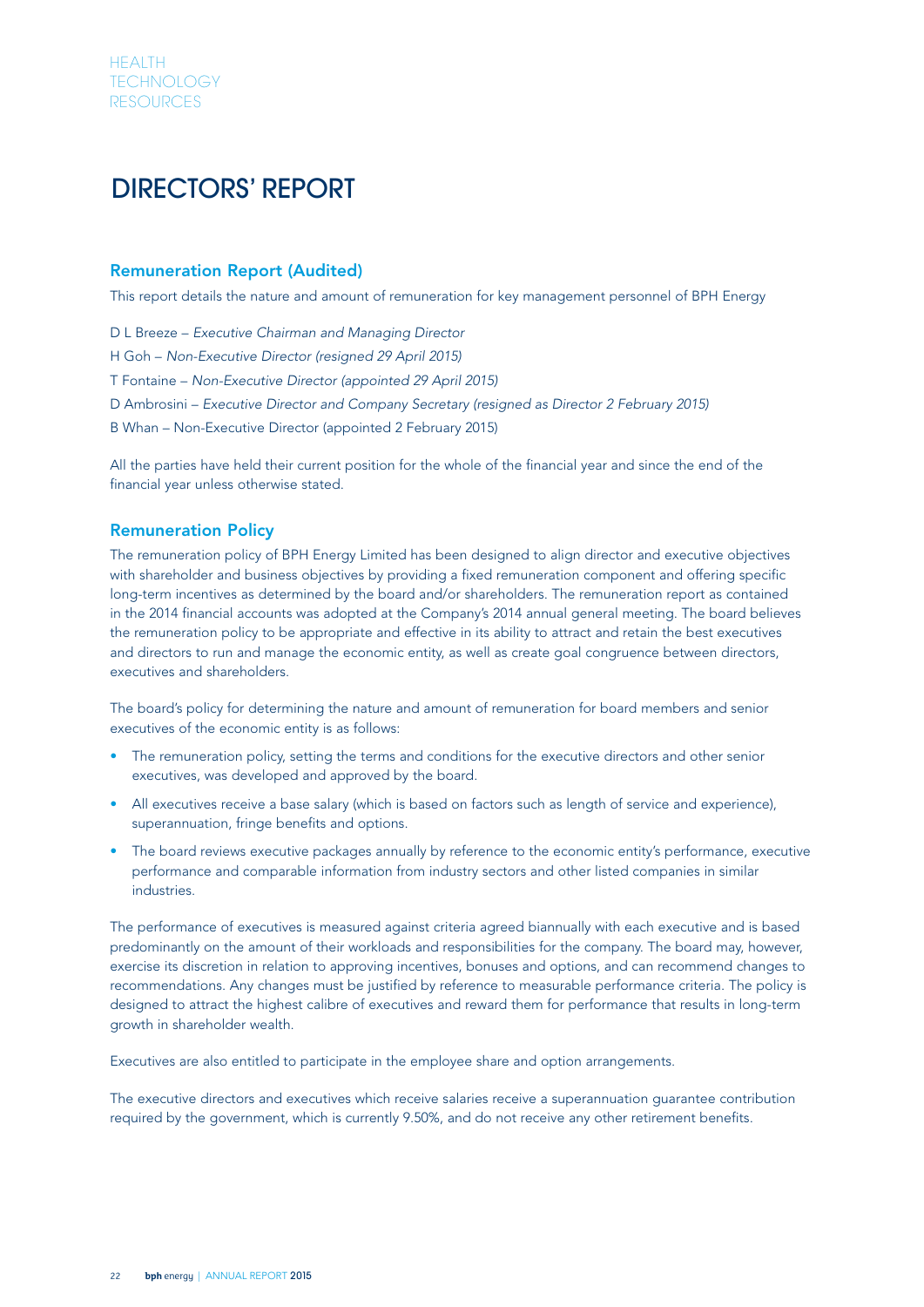

Shares given to directors and executives are valued as the difference between the market price of those shares and the amount paid by the director or executive. Options are valued using an appropriate valuation methodology.

The board policy is to remunerate non-executive directors at market rates for comparable companies for time, commitment and responsibilities. Payments to non-executive directors are based on market practice, duties and accountability. Independent external advice is sought when required on payments to non-executive directors. The maximum aggregate amount of fees that can be paid to non-executive directors is subject to approval by shareholders at the Annual General Meeting. Fees for non-executive directors are not linked to the performance of the economic entity. However, to align directors' interests with shareholder interests, the directors are encouraged to hold shares in the company and are able to participate in the employee option plan.

The board does not have a policy in relation to the limiting of risk to directors and executives in relation to the shares and options provided.

#### Employment contracts of key management personnel

The employment conditions of the managing director and all of the key management personnel are formalised in contracts of employment. The employment contracts stipulate a six month resignation period. The Company may terminate an employment contract without cause by providing six months written notice or making payment in lieu of notice, based on the individual's annual salary component together with a redundancy payment of six months of the individual's fixed salary component. Termination payments are generally not payable on resignation or dismissal for serious misconduct. In the instance of serious misconduct the company can terminate employment at any time. Any options not exercised before or on the date of termination will not lapse.

The remaining directors are consultants to BPH Energy and each party can terminate their services by written notice.

### Details of Remuneration for the year ended 30 June 2015

The remuneration for each key management personnel of the consolidated entity during the year was as follows:

| <b>Key Management</b><br>Person |                 | <b>Short-term Benefits</b> |                          |                          |                |  |  |
|---------------------------------|-----------------|----------------------------|--------------------------|--------------------------|----------------|--|--|
|                                 | Salary and fees | <b>Bonus</b>               | Non-cash<br>benefit      | Other                    | Superannuation |  |  |
| D L Breeze                      | 148,000         | ۰                          | $\overline{\phantom{0}}$ |                          |                |  |  |
| H Goh                           | 20,833          | ۰                          | $\overline{\phantom{0}}$ |                          |                |  |  |
| T Fontaine                      | 4,167           | $\overline{\phantom{a}}$   | $\sim$                   | $\overline{\phantom{a}}$ |                |  |  |
| B Whan                          | 10,417          | ٠                          | $\sim$                   | ۰.                       |                |  |  |
| D Ambrosini                     | 14,583          | ٠                          | $\sim$                   | ۰                        |                |  |  |

#### 2015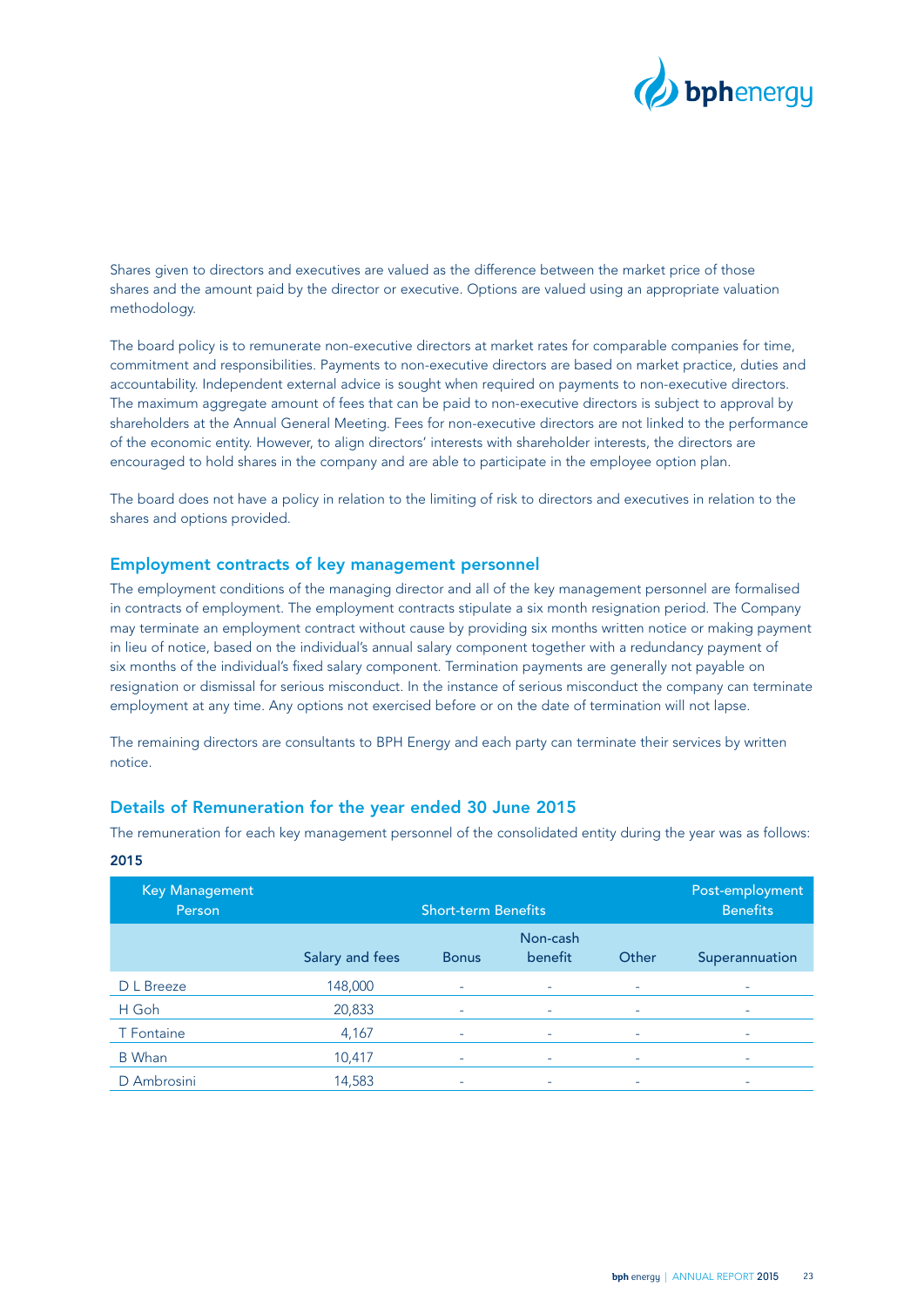# DIRECTORS' REPORT

## Details of Remuneration for the year ended 30 June 2015 (continued)

2015 (continued)

| <b>Key Management</b><br>Person | Long-term<br><b>Benefits</b> |                          | Share-based<br>payment | <b>Total</b> | Performance<br>Related   | <b>Compensation</b><br><b>Relating to</b><br>Options |
|---------------------------------|------------------------------|--------------------------|------------------------|--------------|--------------------------|------------------------------------------------------|
|                                 | Other                        | Equity                   | <b>Options</b>         | \$           | $\%$                     | %                                                    |
| D L Breeze                      | $\sim$                       | $\overline{\phantom{a}}$ | ٠                      | 148,000      | $\overline{a}$           | $\overline{\phantom{0}}$                             |
| H Goh                           | $\overline{\phantom{a}}$     | $\overline{\phantom{a}}$ | 6,000                  | 26,833       | ۰                        | ۰                                                    |
| T Fontaine                      | $\overline{\phantom{a}}$     | $\sim$                   | ۰                      | 4,167        | ۰                        | $\overline{\phantom{0}}$                             |
| B Whan                          | $\overline{\phantom{0}}$     | $\overline{\phantom{a}}$ | 6,000                  | 16,417       | $\overline{a}$           | $\overline{\phantom{a}}$                             |
| D Ambrosini                     |                              | $\overline{\phantom{a}}$ | 15,000                 | 29,583       | $\overline{\phantom{0}}$ |                                                      |

During the year Mr Breeze acquired further shares in the Company converting \$45,000 of prior year accrued director fees after obtaining shareholder approval.

#### 2014

| <b>Key Management</b><br>Person |                 | Post-employment<br><b>Benefits</b> |                          |                          |                          |
|---------------------------------|-----------------|------------------------------------|--------------------------|--------------------------|--------------------------|
|                                 | Salary and fees | <b>Bonus</b>                       | Non-cash<br>benefit      | Other                    | Superannuation           |
| D L Breeze                      | 148,000         | $\overline{\phantom{0}}$           | $\overline{\phantom{a}}$ | $\overline{\phantom{a}}$ | $\overline{\phantom{0}}$ |
| <b>G</b> Gilbert                | 10,416          | $\overline{\phantom{a}}$           | $\overline{\phantom{a}}$ |                          |                          |
| H Goh                           | 25,000          | $\overline{\phantom{0}}$           | $\overline{\phantom{a}}$ | -                        | ۰                        |
| D Ambrosini                     | 25,000          | $\sim$                             | $\overline{\phantom{a}}$ |                          |                          |

#### 2014 (continued)

| <b>Key Management</b><br><b>Person</b> | Long-term<br><b>Benefits</b> |        | Share-based<br>payment   | <b>Total</b> | Performance<br>Related   | Compensation<br><b>Relating to</b><br><b>Options</b> |
|----------------------------------------|------------------------------|--------|--------------------------|--------------|--------------------------|------------------------------------------------------|
|                                        | Other                        | Equity | <b>Options</b>           | \$           | %                        | %                                                    |
| D L Breeze                             |                              |        | $\overline{\phantom{a}}$ | 148,000      | ۰                        |                                                      |
| <b>G</b> Gilbert                       | $\overline{\phantom{a}}$     | ۰      | ۰                        | 10,416       | $\overline{\phantom{a}}$ | ۰                                                    |
| H Goh                                  | $\overline{\phantom{a}}$     | ۰      | $\overline{a}$           | 25,000       | ٠                        | ۰                                                    |
| D Ambrosini                            |                              | ٠      | ۰                        | 25,000       | ۰                        | ۰                                                    |

### Company performance, shareholder wealth and director and executive remuneration

The following table shows the gross revenue and the operating result for the last 5 years for the listed entity, as well as the share price at the end of the respective financial years. Analysis of the actual figures shows a notable increase in the loss in the current year which can be attributed to the write down of the group's investment in associated entities. The impairment loss has been recorded in the statement of profit and loss. In 2011 the Group, made a fair value adjustment of \$21,450,000 (\$15,015,000 net of tax) to the investment in Advent Energy Limited, as a result of the move from an available for sale to equity accounting. Under Australian Accounting Standards, the impairment loss cannot be recognised against the reserve and must be recognised in the profit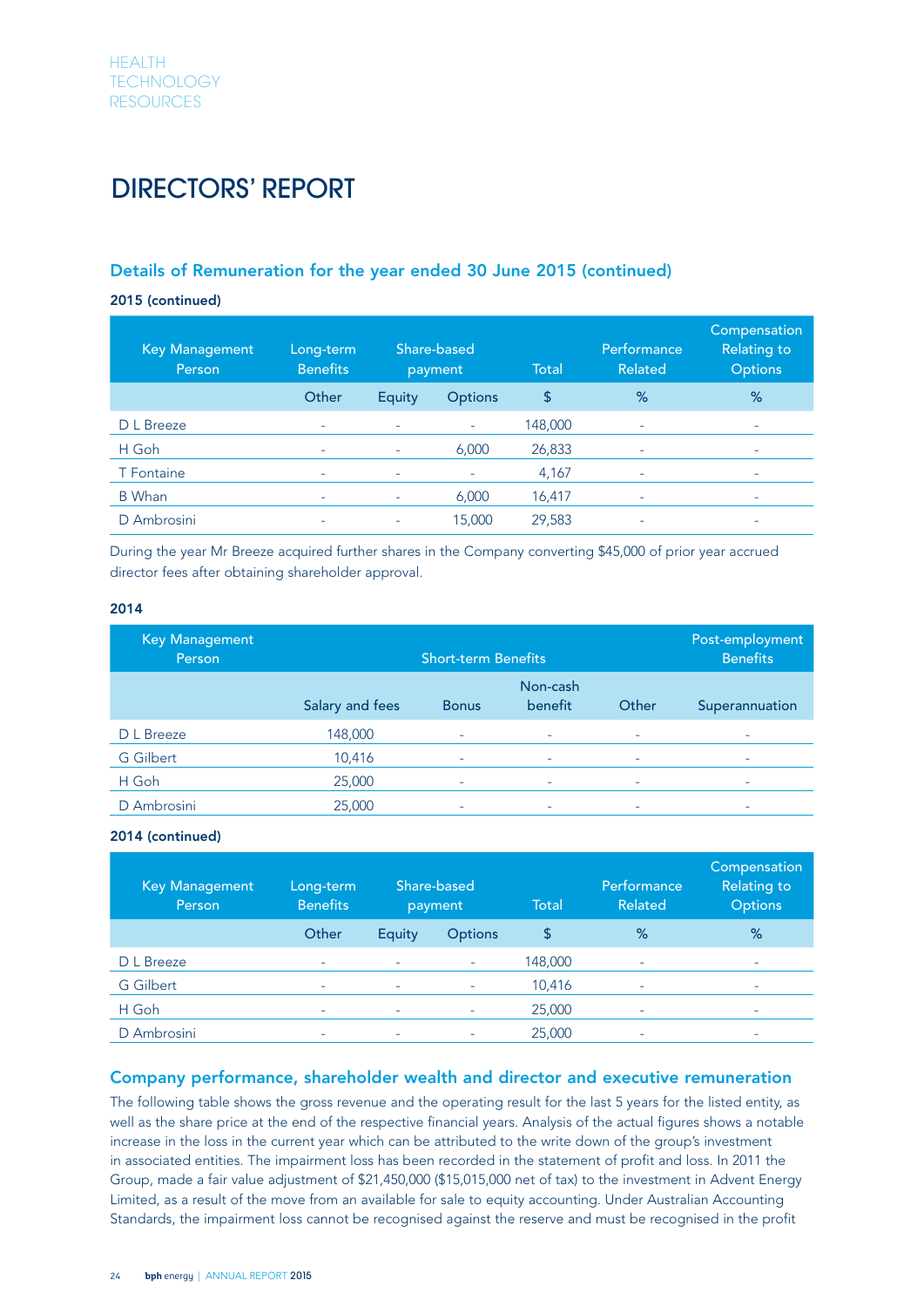

and loss. Following the decline of the price of oil and oil equivalents during the period the fair value of Advent, in line with other companies decreased. As a result management recorded an impairment loss of \$27,959,823. Under the Australian Accounting Standards the loss cannot be written off against the reserve and hence has been recognised in statement of profit and loss.

|                                | 2011      | 2012      | 2013      | 2014          | 2015           |
|--------------------------------|-----------|-----------|-----------|---------------|----------------|
| Revenue and other income       | 604.748   | 300,978   | 301,808   | 265,663       | 224,420        |
| Operating loss attributable to |           |           |           |               |                |
| members of the company         | (220,903) | (739,165) | (568,454) | (1, 253, 563) | (26, 487, 710) |
| Share price at Year end        | \$0.03    | \$0.017   | \$0.01    | \$0,008       | \$0,007        |
| Earnings per shares (cents)    | (0.13)    | (0.41)    | (0.33)    | (0.73)        | (11.31)        |

#### Share based payments:

The following are the share payment arrangements in existence during the year: There are no further service or performance criteria that need to be met in relation to options granted.

The following grants of share based payment compensation to directors and senior management relate to the current financial year:

| <b>Name</b>   | Option<br><b>Series</b> | No.<br>Granted | No. vested | % of grant<br>vested | % of grant<br>forfeited  | % of compensation<br>for the year<br>consisting of options |
|---------------|-------------------------|----------------|------------|----------------------|--------------------------|------------------------------------------------------------|
| H Goh         | 20 April 2015           | 2,000,000      | 2,000,000  | 100%                 | $\equiv$                 | 22%                                                        |
| D Ambrosini   | 20 April 2015           | 5,000,000      | 5,000,000  | 100%                 |                          | 51%                                                        |
| <b>B</b> Whan | 20 April 2015           | 2,000,000      | 2,000,000  | 100%                 | $\overline{\phantom{0}}$ | 37%                                                        |

The following table summarises the value of options granted, exercised or lapsed during the year to directors and senior management:

| <b>Fair Value at</b> |                  |                   |                       |                     |  |  |
|----------------------|------------------|-------------------|-----------------------|---------------------|--|--|
| <b>Grant Date</b>    | Date of Expiry   | <b>Grant Date</b> | <b>Exercise Price</b> | <b>Vesting Date</b> |  |  |
| 24 December 2009     | 31 December 2014 | \$0.0266          | \$0.894               | At grant date       |  |  |
| 20 April 2015        | 31 March 2020    | \$0,0030          | \$0,020               | At grant date       |  |  |

| <b>Name</b>   | Value of options granted<br>at grant date (i) | Value of options<br>exercised at the exercise<br>date | Value of options lapsed<br>at the date of lapse |
|---------------|-----------------------------------------------|-------------------------------------------------------|-------------------------------------------------|
| H Goh         | 6,000                                         | Nil                                                   | Nil                                             |
| D Ambrosini   | 15,000                                        | Nil                                                   | 13,300                                          |
| <b>B</b> Whan | 6,000                                         | Nil                                                   | Nil                                             |
| D Breeze      | Nil                                           | Nil                                                   | 26,600                                          |

No options were granted or exercised during the year (2014: nil).

During the year 1,500,000 options lapsed (2014:nil). These options were granted on 24 December 2009 and expired on 31 December 2014.

#### End of remuneration report.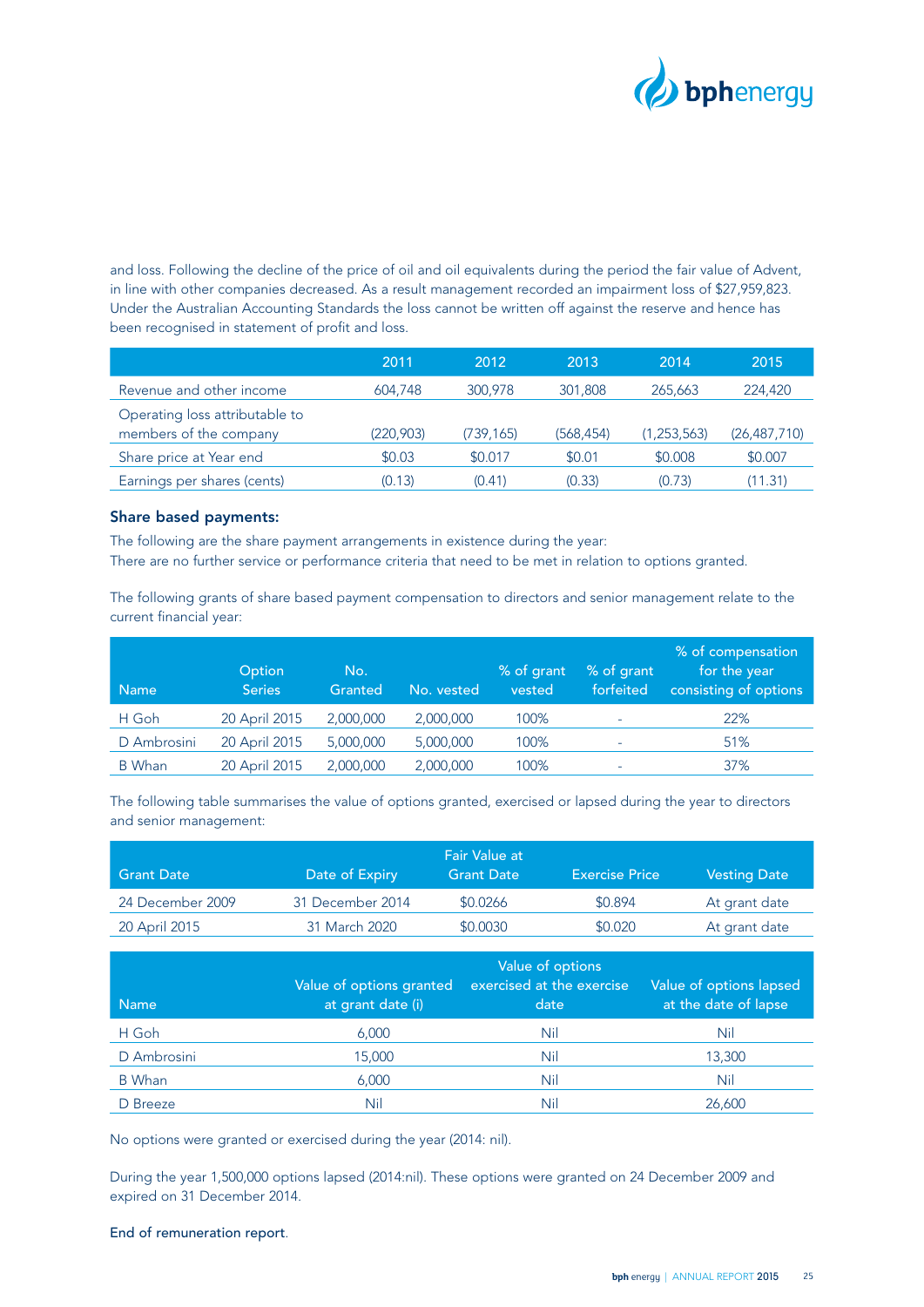# DIRECTORS' REPORT

# Additional Information

### Meetings of Directors

During the financial year, one meeting of directors was held. Attendances by each director during the year were:

|               | <b>Directors' Meetings</b> |                 |  |  |  |
|---------------|----------------------------|-----------------|--|--|--|
|               | Number eligible to attend  | Number attended |  |  |  |
| D L Breeze    |                            |                 |  |  |  |
| D Ambrosini   |                            |                 |  |  |  |
| H Goh         |                            |                 |  |  |  |
| T Fontaine    | $\overline{\phantom{a}}$   |                 |  |  |  |
| <b>B</b> Whan |                            |                 |  |  |  |

### Indemnifying Officers or Auditors

During or since the end of the financial year the company has given an indemnity or entered an agreement to indemnify, or paid or agreed to pay insurance premiums as follows:

The company has paid premiums to insure each of the following directors against liabilities for costs and expenses incurred by them in defending any legal proceedings arising out of their conduct while acting in the capacity of director of the company, other than conduct involving a wilful breach of duty in relation to the company. The amount of the premium was \$24,447.

- D Breeze
- T Fontaine
- B Whan

The company has not indemnified the current or former auditor of the Company.

### Non-audit Services

The board of directors is satisfied that the provision of non-audit services during the year is compatible with the general standard of independence for auditors imposed by the *Corporations Act 2001*. The directors are satisfied that the services disclosed below did not compromise the external auditor's independence for the following reasons:

- all non-audit services are reviewed and approved by the board prior to commencement to ensure they do not adversely affect the integrity and objectivity of the auditor; and
- the nature of the services provided do not compromise the general principles relating to auditor independence in accordance with APES 110: Code of Ethics for Professional Accountants set by the Accounting Professional and Ethical Standards Board.

No fees for non-audit services were paid/payable to the external auditors during the year ended 30 June 2015 (2014: Nil).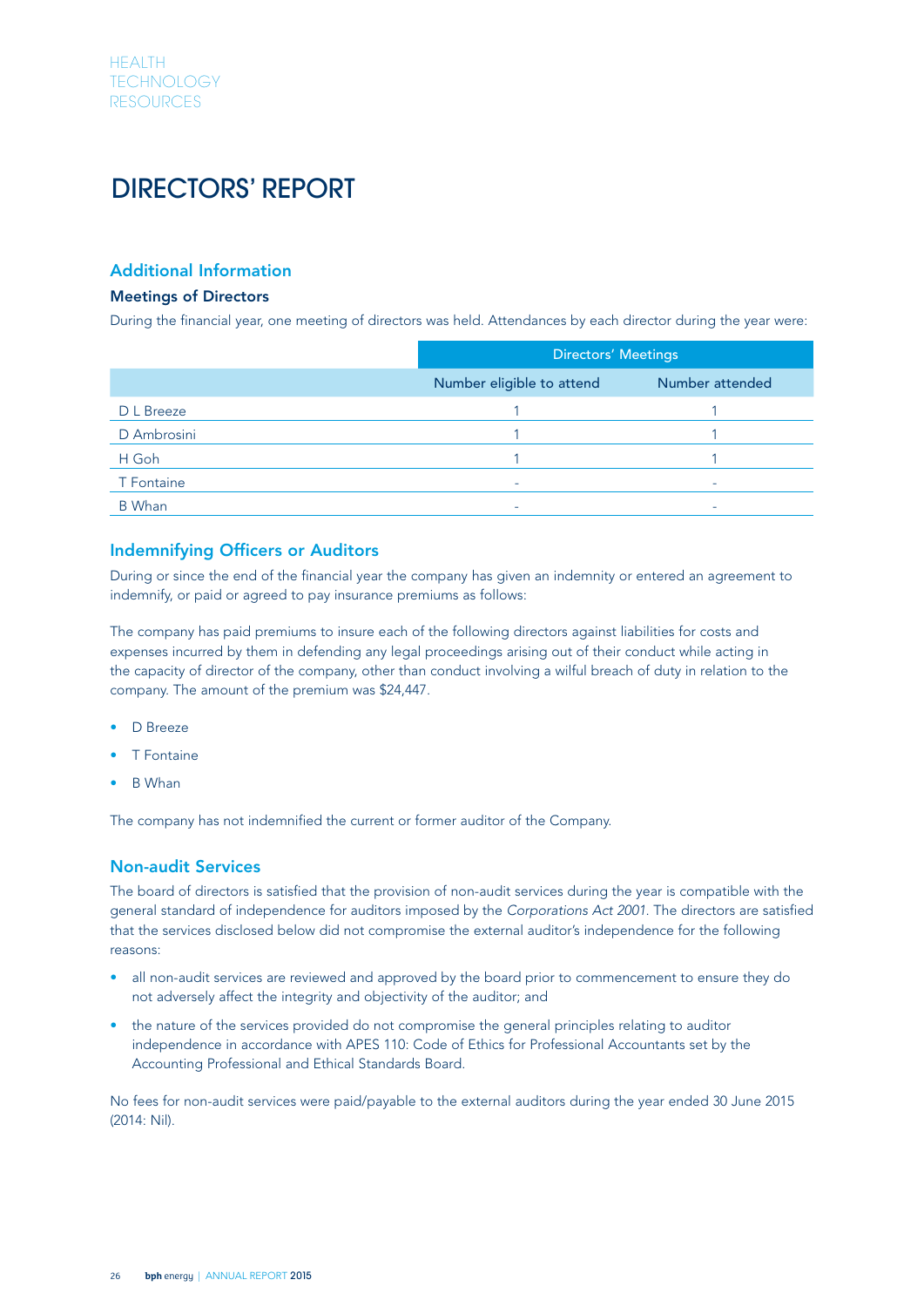

### **Options**

At the date of this report, the unissued ordinary shares of BPH Energy Ltd under option are as follows:

Unlisted Options

| <b>Grant Date</b> | Date of Expiry  | <b>Exercise Price</b> | <b>Number Under Option</b> |
|-------------------|-----------------|-----------------------|----------------------------|
| 21 January 2011   | 21 January 2016 | \$0.16                | 325,000                    |
| 1 July 2013       | 30 June 2018    | \$0.08                | 1,075,000                  |
| 2 April 2015      | 31 March 2020   | \$0.02                | 967.500                    |
| 20 April 2015     | 31 March 2020   | \$0.02                | 9,000,000                  |

During the year ended 30 June 2015 nil ordinary shares of BPH Energy Ltd were issued on the exercise of options granted under the BPH Energy Ltd Incentive Option Scheme (2014: Nil). No amounts are unpaid on any of the shares.

No person entitled to exercise the option had or has any right by virtue of the option to participate in any share issue of any other body corporate.

No shares or interest have been issued during or since the end of the financial year as a result of exercise of an option.

### Proceedings on Behalf of Company

No person has applied for leave of Court to bring proceedings on behalf of the company or intervene in any proceedings to which the company is a party for the purpose of taking responsibility on behalf of the company for all or any part of those proceedings. The company was not a party to any such proceedings during the year.

#### Auditor's Independence Declaration

The lead auditor's independence declaration for the year ended 30 June 2015 has been received and can be found on page 28.

The directors' report is signed in accordance with a resolution of directors made pursuant to S298(2) of the *Corporations Act 2001*.

David Breeze

Dated this 27th August 2015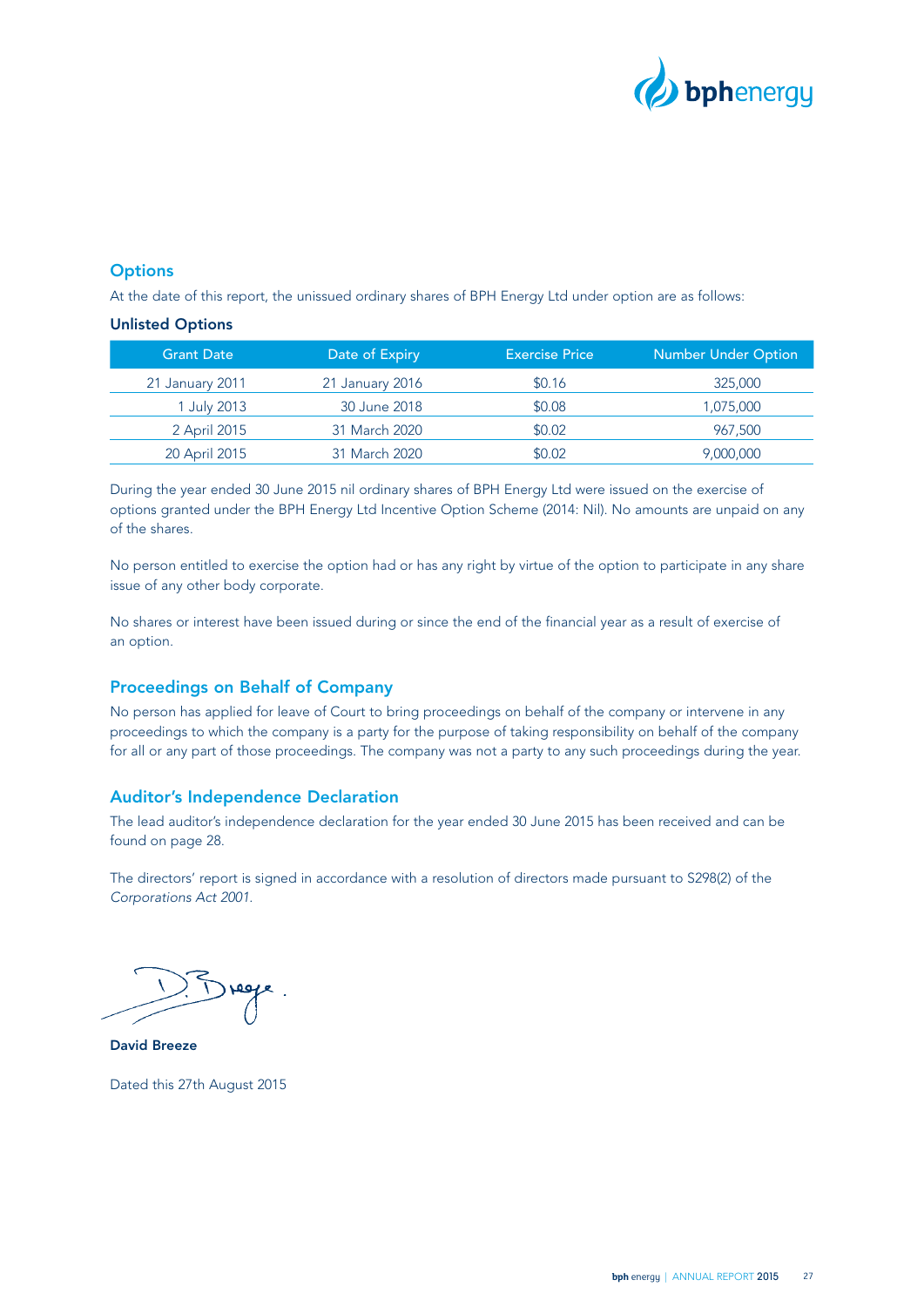# AUDITOR'S INDEPENDENCE DECLARATION



the next solution

## Lea*d auditor's independent declaration under section 307C of the Corporations Act 2001.*

#### To the directors of BPH Energy Limited

I declare that, to the best of my knowledge and belief, in relation to the audit for the financial year ended 30 June 2015 there has been:

- (i) no contraventions of the auditor's independence requirements as set out in the *Corporations Act 2001* in relation to the audit; and
- (ii) no contraventions of any applicable code of professional conduct in relation to the audit.

# NPAS

Nexia Perth Audit Services Pty Ltd

Amar Nathwann

Amar Nathwani *Director*

Perth 27 August 2015

**Nexia Perth Audit Services Pty Ltd** ACN 145 447 105<br>Level 3, 88 William Street, Perth WA 6000<br>GPO Box 2570, Perth WA 6001 D +61 8 9463 2463, f +61 8 9463 2499 audit@nexiaperth.com.au, www.nexia.com.au

Independent member of Nexia International



Nexia Perth Audit Services Pty Ltd is an independent Western Australian firm of chartered accountants using the Nexis<br>International trademark under licence. It is affiliated with, but independent from, Nexia Australia Pty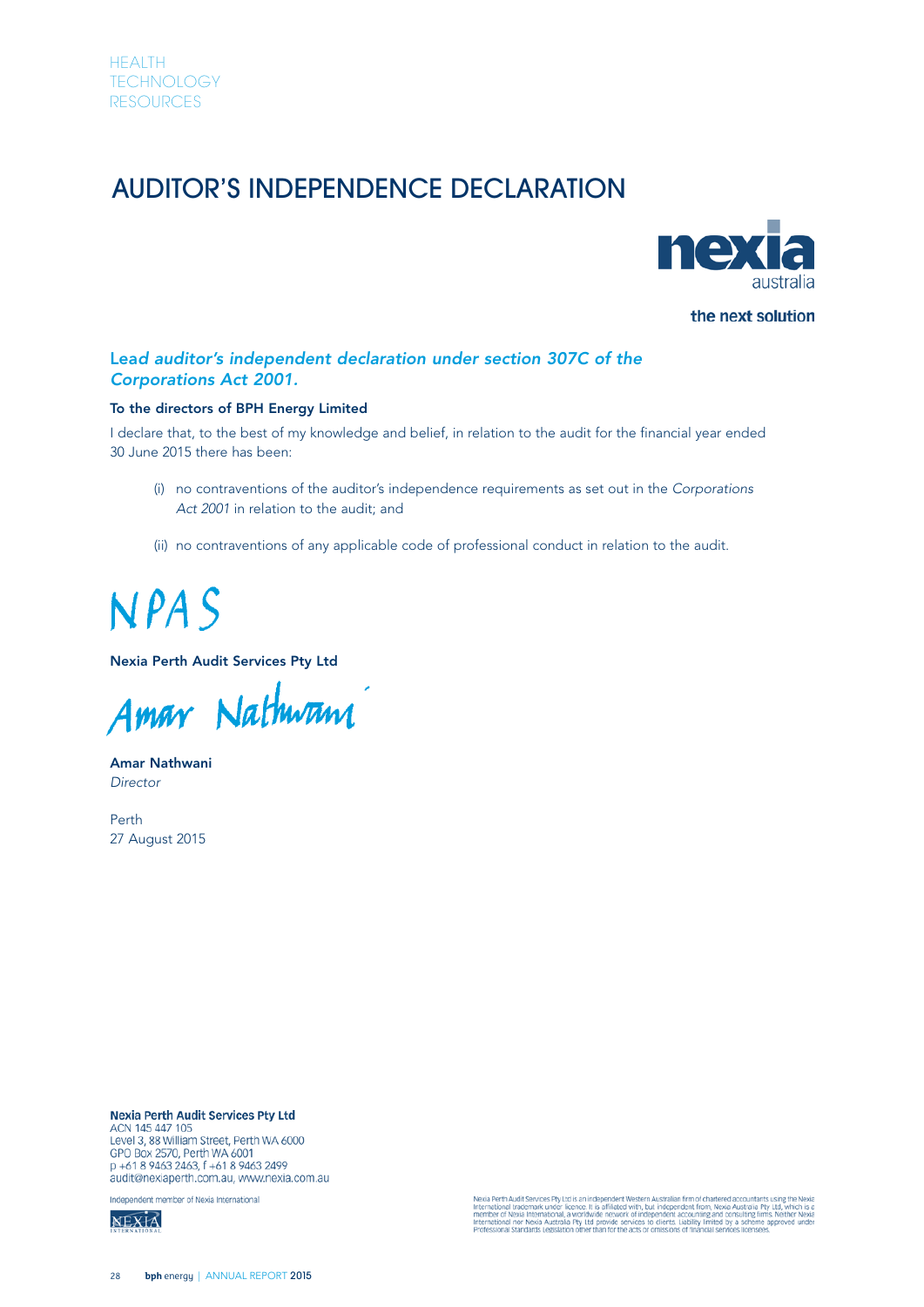

# CORPORATE GOVERNANCE STATEMENT

The Board of Directors of BPH Energy Limited ("BPH Energy" or "the Company") ("Group") is responsible for the corporate governance of the economic entity. The Board guides and monitors the business and affairs of the Company on behalf of the shareholders by whom they are elected and to whom they are accountable.

To ensure that the Board is well equipped to discharge its responsibilities, it has established guidelines and accountability as the basis for the administration of corporate governance.

### Corporate Governance Disclosures

BPH Energy Limited and the board are committed to achieving and demonstrating the highest standards of corporate governance. The board continues to review the framework and practices to ensure they meet the interests of shareholders. The company and its controlled entities together are referred to as the Group in this statement.

### Composition of the Board

The composition of the Board is determined in accordance with the following principles and guidelines:

- the Board should have at least one independent non-executive director;
- the Board should have at least one director with an appropriate range of qualifications and expertise; and
- the Board shall meet at regular intervals and follow meeting guidelines set down to ensure all directors are made aware of, and have available all necessary information, to participate in an informed discussion of all agenda items.

When a vacancy exists, through whatever cause, or where it is considered that the Board would benefit from the service of a new director with particular skills, the Board selects a candidate or panel of candidates with the appropriate expertise.

The Board then appoints the most suitable candidate, who must stand for election at the next general meeting of shareholders. The Company does not have a formal Nomination Committee.

### Remuneration and Nomination Committees

The Company does not have a formal Remuneration or Nomination Committee. The full Board attends to the matters normally attended to by a Remuneration Committee and a Nomination committee. Remuneration levels are set by the Company in accordance with industry standards to attract suitably qualified and experienced Directors and senior executives.

## Audit Committee

The Company does not have a formal Audit Committee. The full Board carries out the functions of an Audit Committee. Due to the status of the Company and the relatively straight forward accounts of the Company anticipated in the financial year, the Directors believe that there presently would be no additional benefits obtained by establishing such a committee. The Board follows the Audit Committee Charter, a copy of which is available on request.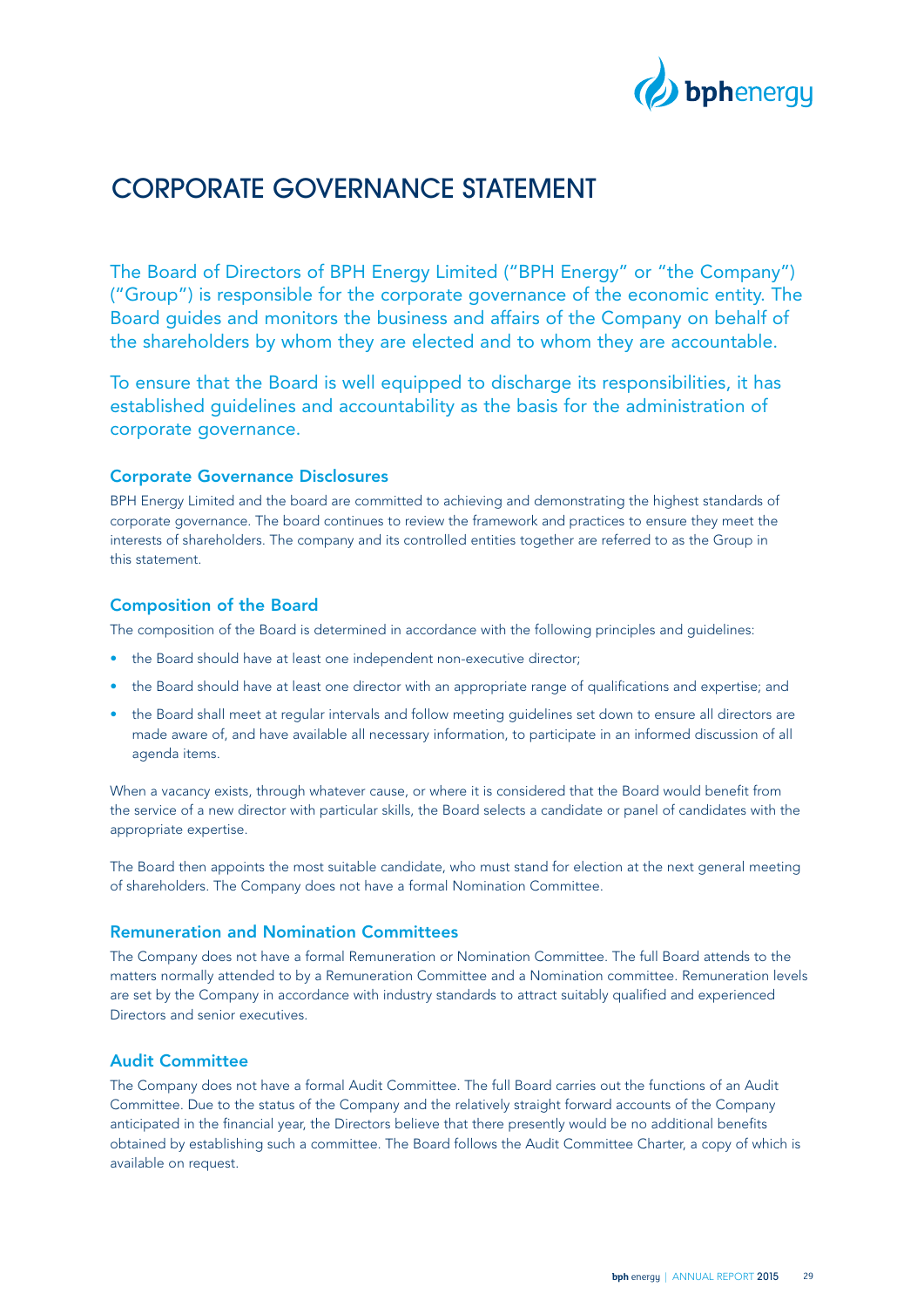# CORPORATE GOVERNANCE STATEMENT

### Board Responsibilities

As the Board acts on behalf of and is accountable to the shareholders, it seeks to identify the expectations of the shareholders, as well as other regulatory and ethical expectations and obligations. In addition, the Board is responsible for identifying areas of significant business risk and ensuring arrangements are in place to adequately manage those risks. The Board seeks to discharge these responsibilities in a number of ways.

The responsibility for the operation and administration of the economic entity is delegated by the Board to the Managing Director. The Board ensures that the Managing Director is appropriately qualified and experienced to discharge his responsibilities, and has in place procedures to assess the performance for the Company's officers, employees, contractors and consultants.

The Board is responsible for ensuring that management's objectives and activities are aligned with the expectations and risks identified by the Board. It has a number of mechanisms in place to ensure this is achieved, including the following:

- Board approval of a strategic plan, designed to meet shareholder needs and manage business risk;
- Implementation of operating plans and budgets by management and Board monitoring progress against budget; and
- Procedures to allow directors, in the furtherance of their duties, to seek independent professional advice at the Company's expense.

### Monitoring of the Board's Performance

In order to ensure that the Board continues to discharge its responsibilities in an appropriate manner, the performance of all directors is to be reviewed annually by the chairperson. Directors whose performance is unsatisfactory are asked to retire.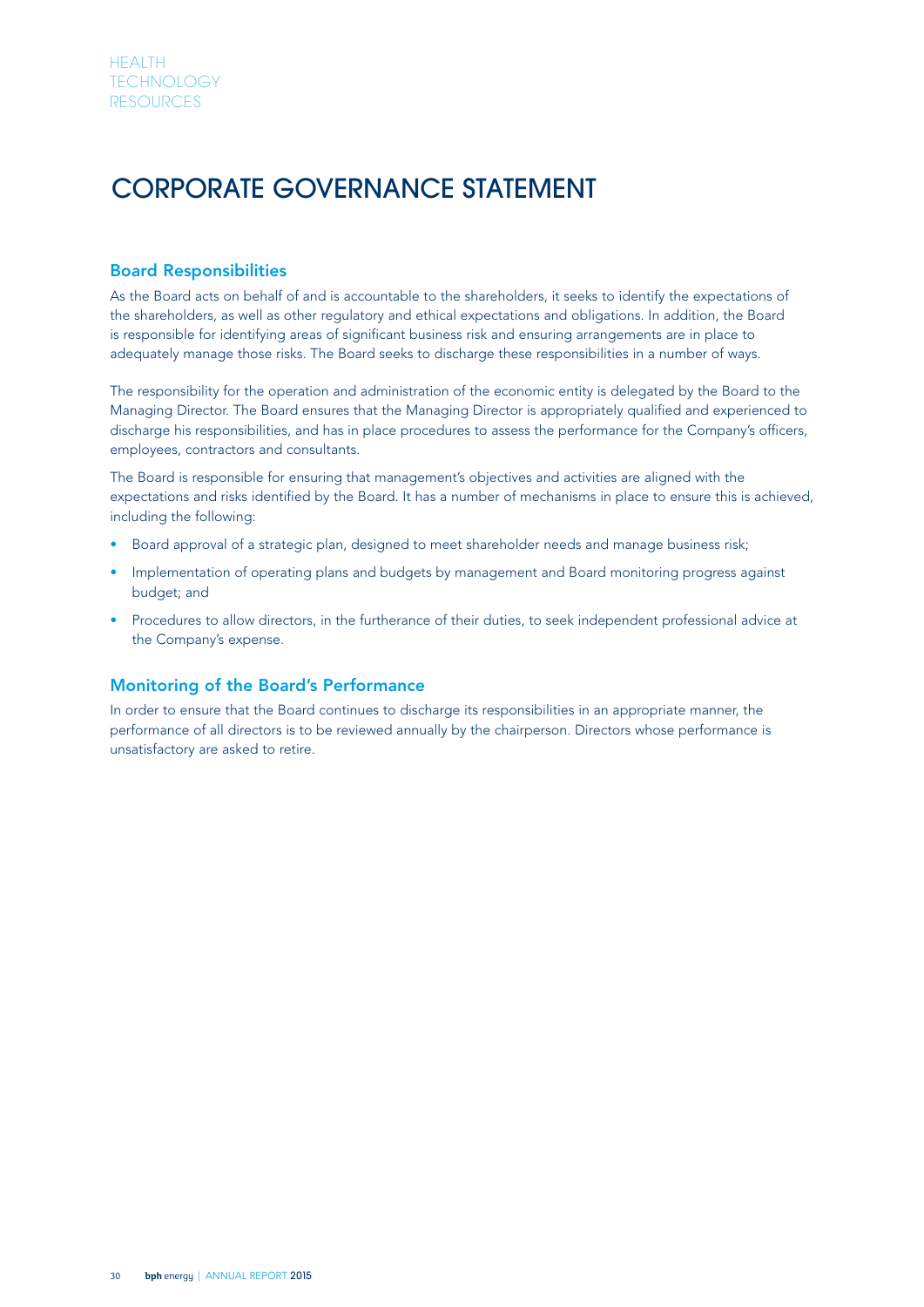

### Best Practice Recommendation

Outlined below are the 8 Essential Corporate Governance Principles as outlined by the ASX and the Corporate Governance Council. The Company has complied with the Corporate Governance Best Practice Recommendations except as identified below.

#### Action taken and reasons if not adopted

#### Principle 1: Lay solid foundations for management and oversight

The relationship between the board and senior management is critical to the Group's long-term success. The directors are responsible to the shareholders for the performance of the Group in both the short and the longer term and seek to balance sometimes competing objectives in the best interests of the Group as a whole. Their focus is to enhance the interests of shareholders and other key stakeholders and to ensure the Group is properly managed.

The responsibilities of the board include:

- providing strategic guidance to the Group including contributing to the development of and approving the corporate strategy;
- reviewing and approving business plans, and financial plans including major capital expenditure initiatives;
- overseeing and monitoring:
	- organisational performance and the achievement of the Group's strategic goals and objectives; and
	- progress of major capital expenditures and other significant corporate projects including any acquisitions or divestments;
- monitoring financial performance including approval of the annual and half-year financial reports;
- appointment, performance assessment and, if necessary, removal of the Managing Director;
- ratifying the appointment and/or removal and contributing to the performance assessment for the members of the senior management team including the CFO and the Company Secretary (Deborah Ambrosini);
- ensuring there are effective management processes in place and approving major corporate initiatives;
- enhancing and protecting the reputation of the organization; and
- overseeing the operation of the Group's system for compliance and risk management reporting to shareholders.

Day to day management of the Group's affairs and the implementation of the corporate strategy and policy initiatives are formally delegated by the board to the Managing Director and senior executives.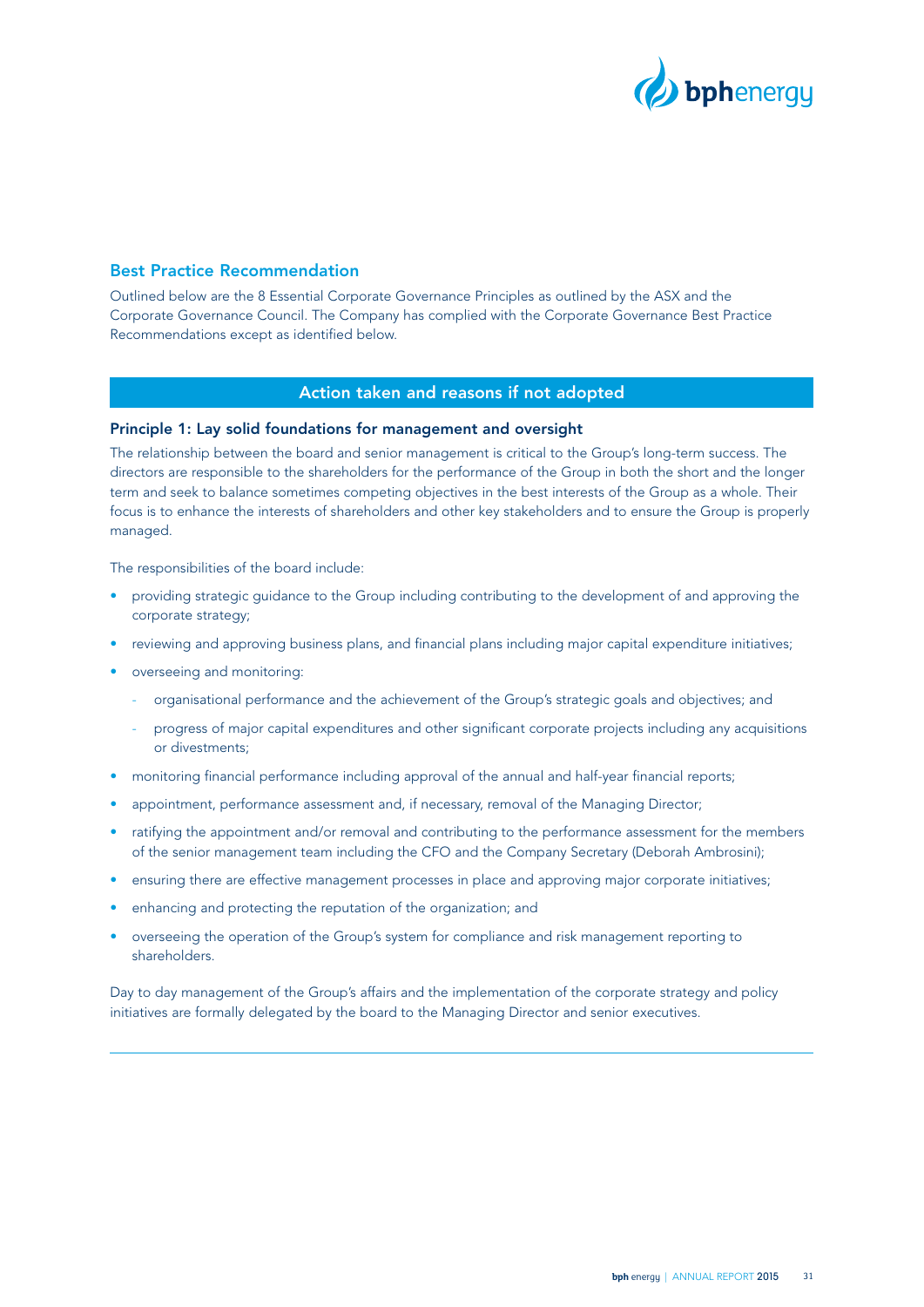# CORPORATE GOVERNANCE STATEMENT

#### Action taken and reasons if not adopted

#### Principle 2: Structure the board to add value

The board operates in accordance with the broad principles set out in its charter. The charter details the board's composition and responsibilities.

The board seeks to ensure that :

- at any point in time, its membership represents an appropriate balance between directors with experience and knowledge of the Group and directors with an external or fresh perspective; and
- the size of the board is conducive to effective discussion and efficient decision-making.

#### Directors' independence

The board has adopted specific principles in relation to directors' independence. These state that when determining independence, a director must be a non-executive and the board should consider whether the director:

- is a substantial shareholder of the company or an officer of, or otherwise associated directly with, a substantial shareholder of the company;
- is or has been employed in an executive capacity by the company or any other Group member within three years before commencing to serve on the board;
- within the last three years has been a principal of a material professional adviser or a material consultant to the company or any other Group member, or an employee materially associated with the service provided;
- has a material contractual relationship with the company or a controlled entity other than as a director of the Group; and
- is free from any business or other relationship which could, or could reasonably be perceived to, materially interfere with the director's independent exercise of their judgement.

Materiality for these purposes is determined on both quantitative and qualitative bases. A transaction of any amount or a relationship is deemed material if knowledge of it may impact the shareholders' understanding of the director's performance.

The board assesses independence each year. To enable this process, the directors must provide all information that may be relevant to the assessment.

#### Board members

Details of the members of the board, their experience, expertise, qualifications, term of office, relationships affecting their independence and their independent status are set out in the directors' report under the heading ''Information on directors''. At the date of signing the directors' report, there is one non-executive director and two executive directors, two of whom have no relationships adversely affecting independence and so are deemed independent under the principles set out above.

• Mr Breeze has business dealings with the Group as disclosed in note 25 to the financial report.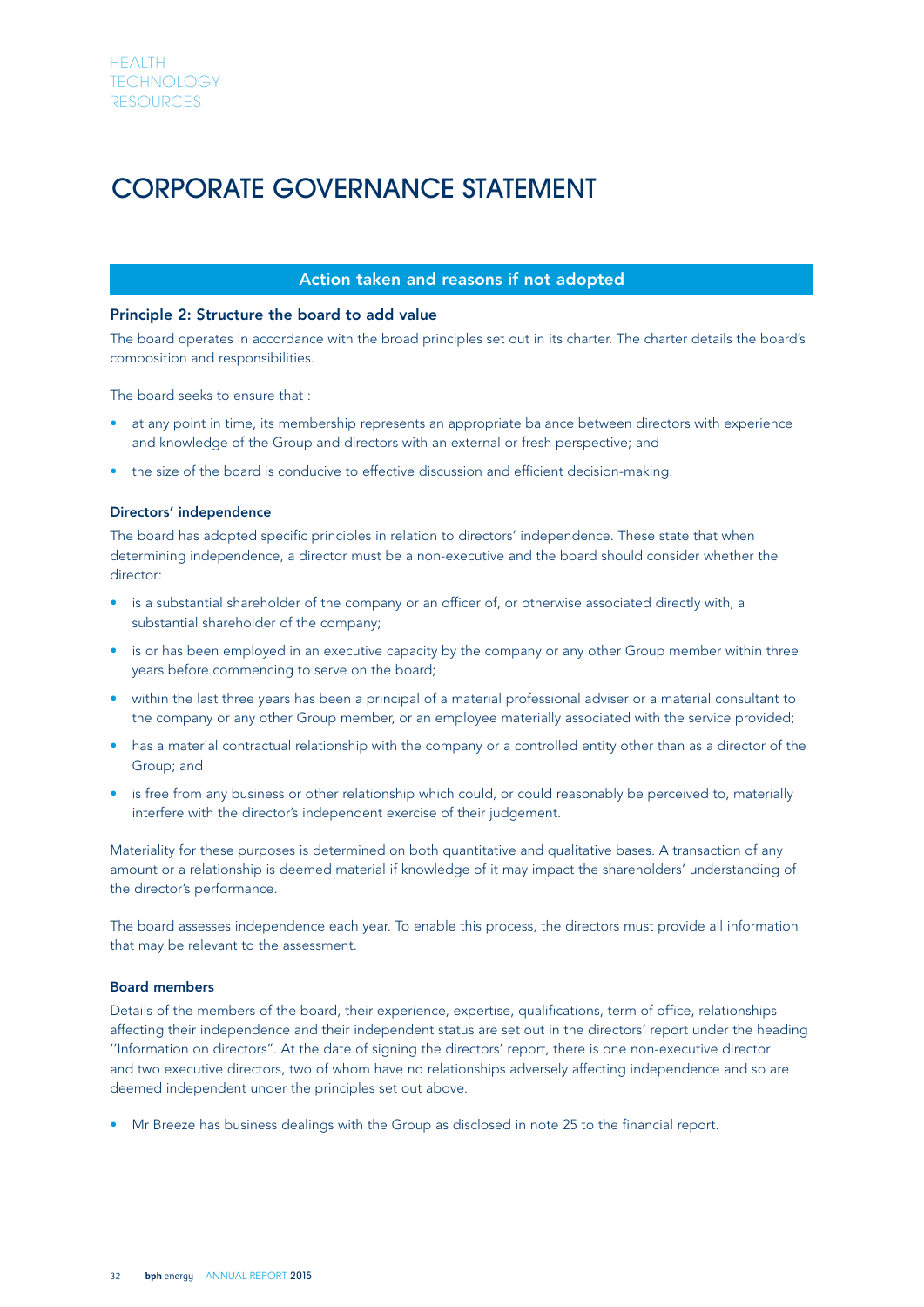

# Action taken and reasons if not adopted

#### Term of office

The company's Constitution specifies that all non-executive directors must retire from office no later than the third annual general meeting (AGM) following their last election. Where eligible, a director may stand for re-election, subject to the following limitations:

• on attaining the age of 72 years a director will retire, by agreement, at the next AGM and will not seek re-election.

#### Chair and Managing Director

The Chair is responsible for leading the board, ensuring directors are properly briefed in all matters relevant to their role and responsibilities, facilitating board discussions and managing the board's relationship with the company's senior executives. In accepting the position, the Chair has acknowledged that it will require a significant time commitment and has confirmed that other positions will not hinder his effective performance in the role of Chair.

The Managing Director is responsible for implementing Group strategies and policies.

The Chairman does not satisfy the Independence test as the role of the Chairman and the Managing Director is exercised by the same person. The board is of the opinion that the Chairman's role as Chairman of the Board is appropriate given his experience and knowledge of the business.

#### **Committees**

The number of meetings of the company's board of directors and of each board committee held during the year ended 30 June 2015, and the number of meetings attended by each director is disclosed on page 26.

It is the company's practice to allow its executive directors to accept appointments outside the company. No appointments of this nature were accepted during the year ended 30 June 2015.

The Company is not of a size at the moment that justifies having a separate Nomination Committee. However, matters typically dealt with by such a committee are dealt with by the Board of Directors.

Notices of meetings for the election of directors comply with the ASX Corporate Governance Council's best practice recommendations.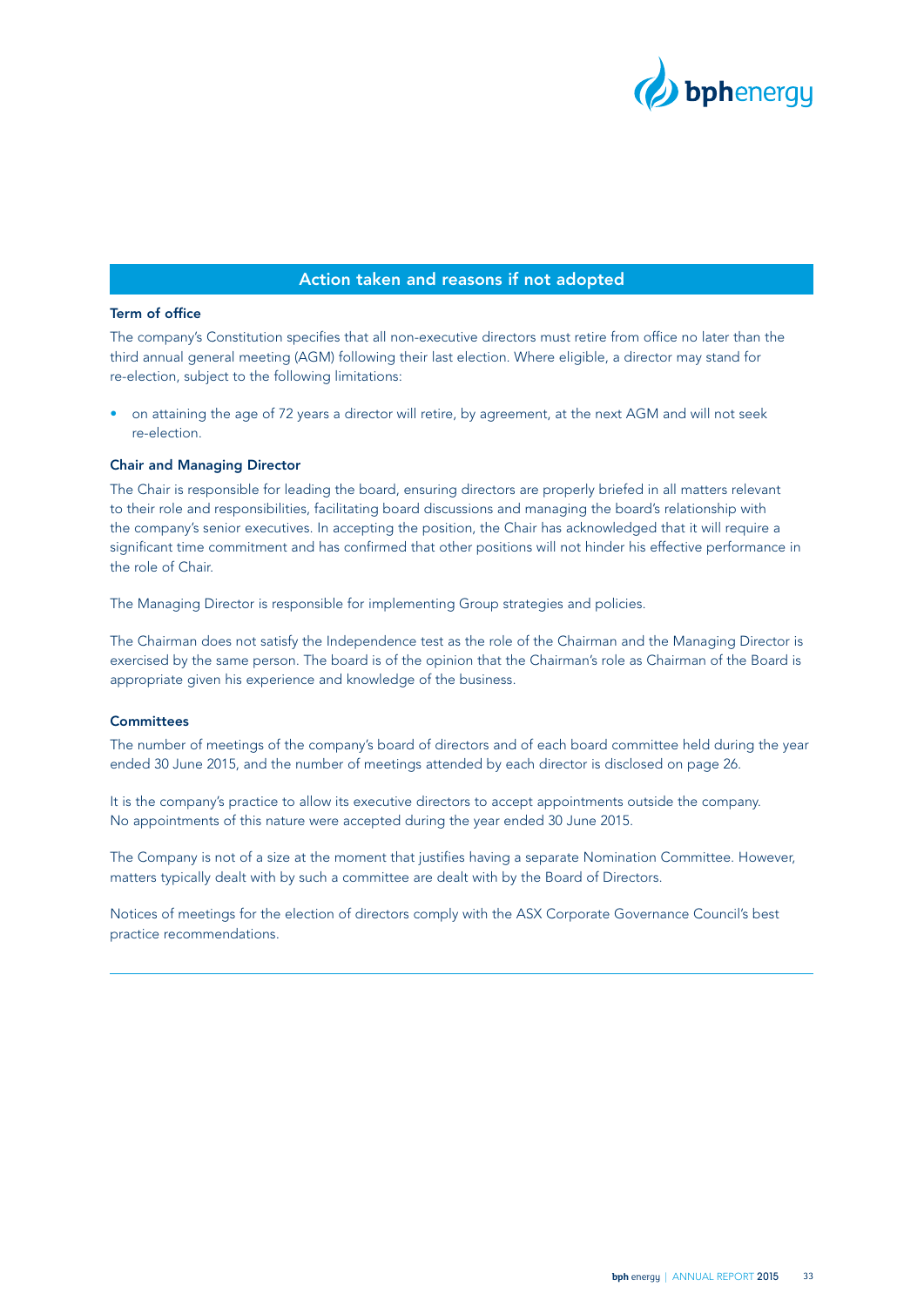# CORPORATE GOVERNANCE STATEMENT

### Action taken and reasons if not adopted

#### Principle 3: Promote ethical and responsible decision making

The company has developed a statement of values which has been fully endorsed by the board and applies to all directors and employees. The Statement is regularly reviewed and updated as necessary to ensure it reflects the highest standards of behaviour and professionalism and the practices necessary to maintain confidence in the Group's integrity and to take into account legal obligations and reasonable expectations of the company's stakeholders.

The Statement requires that at all times all company personnel act with the utmost integrity, objectivity and in compliance with the letter and the spirit of the law and company policies.

The Company's share trading policy is set out on the Company's website.

The purchase and sale of company securities by directors and employees is monitored by the Board.

The Company's policy regarding diversity is set out on the Company's website.

The Company's diversity policy does not include measurable objectives as the Board believes that the Company will not be able to successfully meet these given the size and stage of development of the Company. If the Company's activities increase in size, nature and scope in the future, the suitable measurable objectives will be agreed and put into place. Notwithstanding this, the Company strives to provide the best possible opportunities for current and prospective employees of all backgrounds in such a manner that best adds to overall shareholder value and which reflects the values, principles and spirit of the Company's Diversity Policy.

The company is committed to Diversity and Equal Opportunity within its workforce placing particular focus on the level of gender diversity at senior levels of the organisation. The company ensures this is achieved by :

- ensuring recruitment and selection practices enable the availability of a diverse candidate pool for appointments at senior levels;
- development of high potential women;
- implementation of flexible working arrangements; and
- ensuring remuneration practices are free from gender bias.

At conclusion of the reporting year, BPH Energy's did not have any female directors.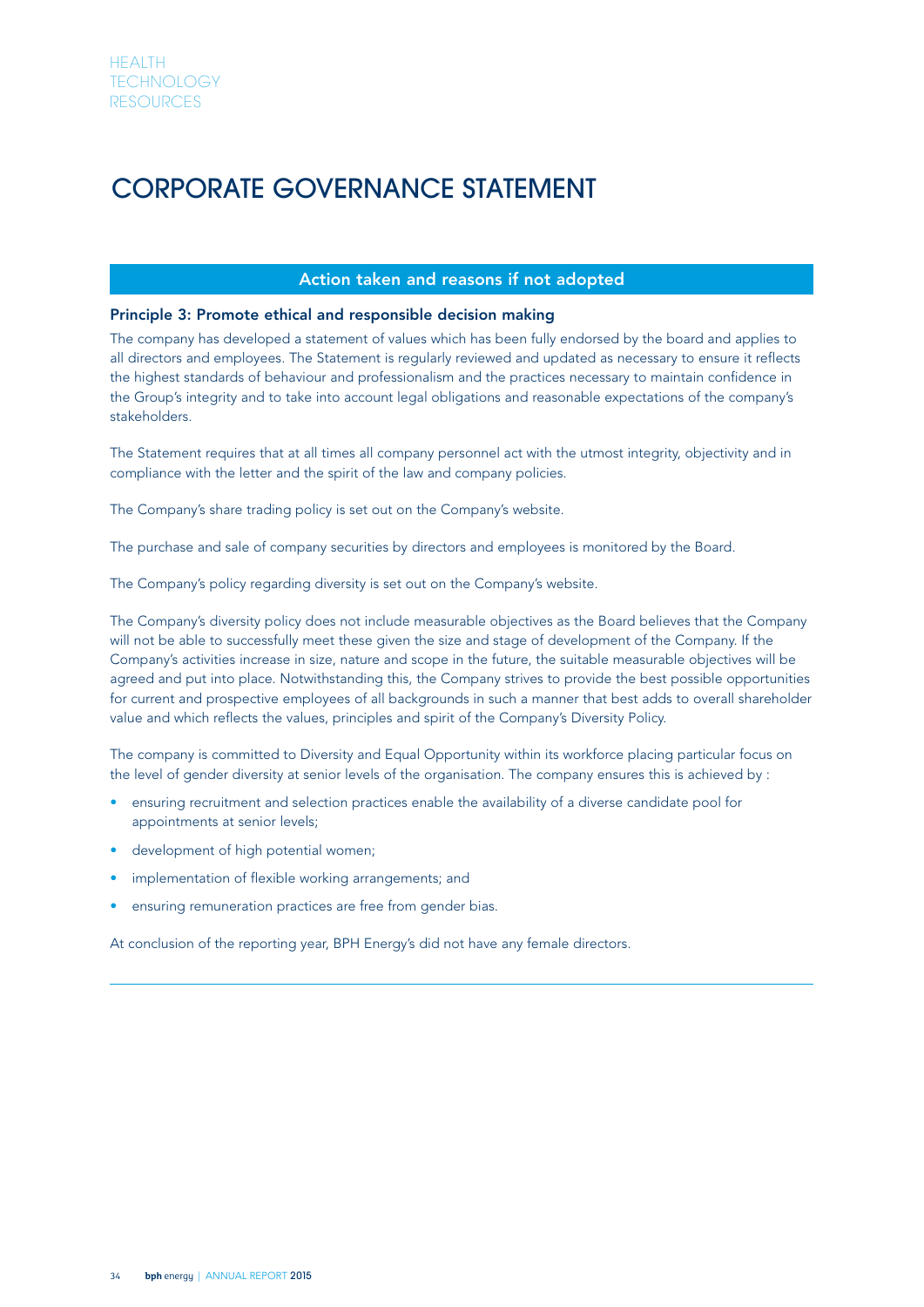

# Action taken and reasons if not adopted

### Principle 4: Safeguard integrity in financial reporting

Adopted except as follows:-

The Company does not have a separate Audit Committee. The full Board carries out the functions of an Audit Committee. The Board has the authority, within the scope of its responsibilities, to seek any information it requires from any employee or external party.

Due to the status of the Company and the relatively straight forward accounts of the Company, the Directors at the moment can see no additional benefits to be obtained by establishing such a committee.

The Board follows the Audit Committee Charter, a copy of which is available on request.

#### External auditors

The Board's policy is to appoint external auditors who clearly demonstrate quality and independence. The performance of the external auditor is reviewed annually and applications for tender of external audit services are requested as deemed appropriate, taking into consideration assessment of performance, existing value and tender costs. Nexia was appointed as the external auditor in 2012. It is the Corporation Act's policy to rotate audit engagement partners on listed companies at least every five years. A partner should not be re-assigned to a listed entity audit engagement if this equates to the partner serving in this role for more than 5 out of 7 successive years.

An analysis of fees paid to the external auditors, including a break-down of fees for non-audit services, is provided in the directors' report and in note 5 to the financial statements. It is the policy of the external auditors to provide an annual declaration of their independence to the Board.

The external auditor will attend the annual general meeting and be available to answer shareholders' questions about the conduct of the audit and the preparation and content of the audit report. The Company is not of a size at the moment that justifies having an internal audit division.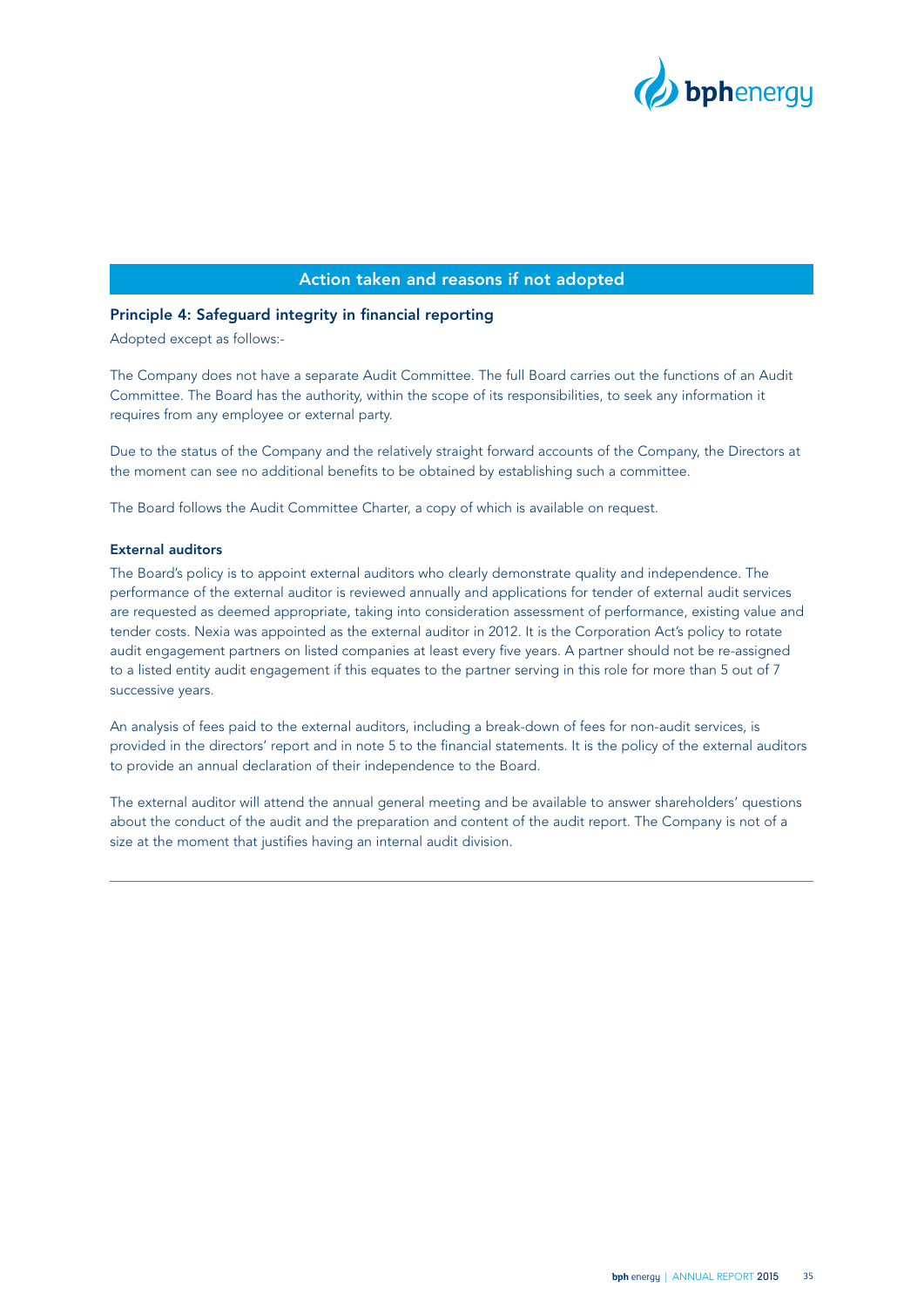# CORPORATE GOVERNANCE STATEMENT

### Action taken and reasons if not adopted

### Principle 5&6: Make timely and balanced disclosures and respect the rights of shareholders Continuous disclosure and shareholder communication

The company has policies and procedures on information disclosure that focus on continuous disclosure of any information concerning the Group that a reasonable person would expect to have a material effect on the price of the company's securities. These policies and procedures also include the arrangements the company has in place to promote communication with shareholders and encourage effective participation at general meetings.

The Company Secretary has been nominated as the person responsible for communications with the ASX. This role includes responsibility for ensuring compliance with the continuous disclosure requirements in the ASX Listing Rules and overseeing and co-ordinating information disclosure to the ASX, analysts, brokers, shareholders, the media and the public.

All information disclosed to the ASX is posted on the company's website as soon as it is disclosed to the ASX. When analysts are briefed on aspects of the Group's operations, the material used in the presentation is released to the ASX and posted on the company's web site. Procedures have also been established for reviewing whether any price sensitive information has been inadvertently disclosed and, if so, this information is also immediately released to the market.

All shareholders receive a copy of the company's annual and half-yearly reports. In addition, the company seeks to provide opportunities for shareholders to participate through electronic means. Recent initiatives to facilitate this include making all company announcements, media briefings, details of company meetings, and financial reports available on the company's website.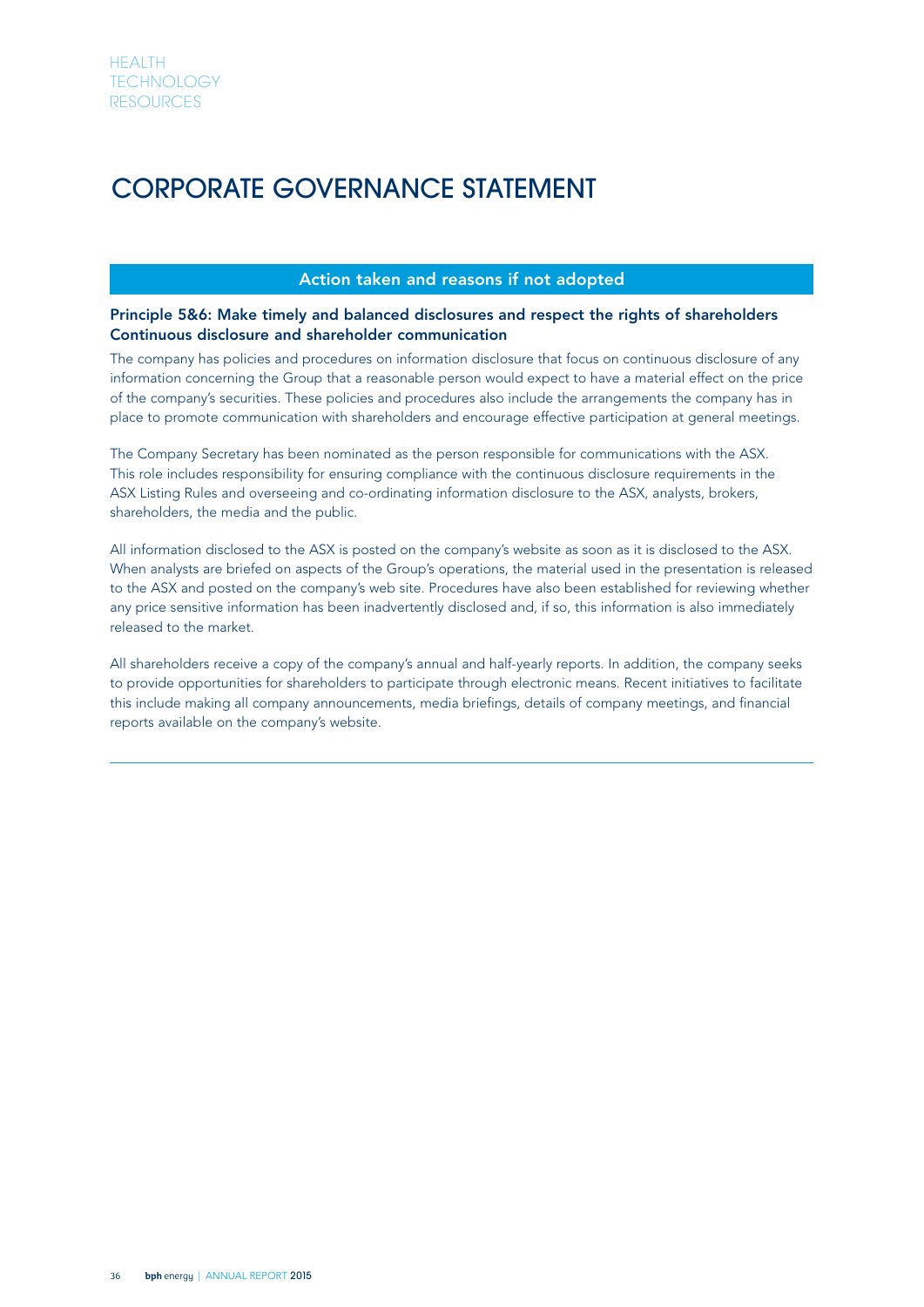

# Action taken and reasons if not adopted

#### Principle 7: Recognise and manage risk

The board and senior executives are responsible for ensuring there are adequate policies in relation to risk management, compliance and internal control systems. In summary, the company policies are designed to ensure strategic, operational, legal, reputational and financial risks are identified, assessed, effectively and efficiently managed and monitored to enable achievement of the Group's business objectives.

Considerable importance is placed on maintaining a strong control environment. There is an organisation structure with clearly drawn lines of accountability and delegation of authority. The board actively promotes a culture of quality and integrity.

The responsibility for the operation and administration of the economic entity is delegated by the board to the Managing Director. The board ensures that the Managing Director is appropriately qualified and experienced to discharge his responsibilities, and has in place procedures to assess the performance for the Company's officers, employees, contractors and consultants. The board receives monthly updates as to the effectiveness of the company's management of material risks that may impede meeting business objectives.

The board is responsible for ensuring that management's objectives and activities are aligned with the expectations and risks identified by the Board. It has a number of mechanisms in place to ensure this is achieved, including the following:

- Board approval of a strategic plan, designed to meet shareholder needs and manage business risk;
- Implementation of operating plans and budgets by management and board monitoring progress against budget; and
- Procedures to allow directors, in the furtherance of their duties, to seek independent professional advice at the Company's expense.

Control procedures cover management accounting, financial reporting, project appraisal, IT security, compliance and other risk management issues. The Managing Director is required to ensure that appropriate controls are in place to effectively manage the identified risks. This is monitored by the board on a monthly basis.

#### The environment

Information on compliance with significant environmental regulations is set out in the directors' report.

#### Corporate reporting

The Managing Director and CFO have made the following certifications to the board:

- that the company's financial reports are complete and present a true and fair view, in all material respects, of the financial condition and operational results of the company and Group and are in accordance with relevant accounting standards;
- that the above statement is founded on a sound system of risk management and internal compliance and control which implements the policies adopted by the board; and
- that the company's risk management and internal compliance and control is operating efficiently and effectively in all material respects in relation to financial reporting risks.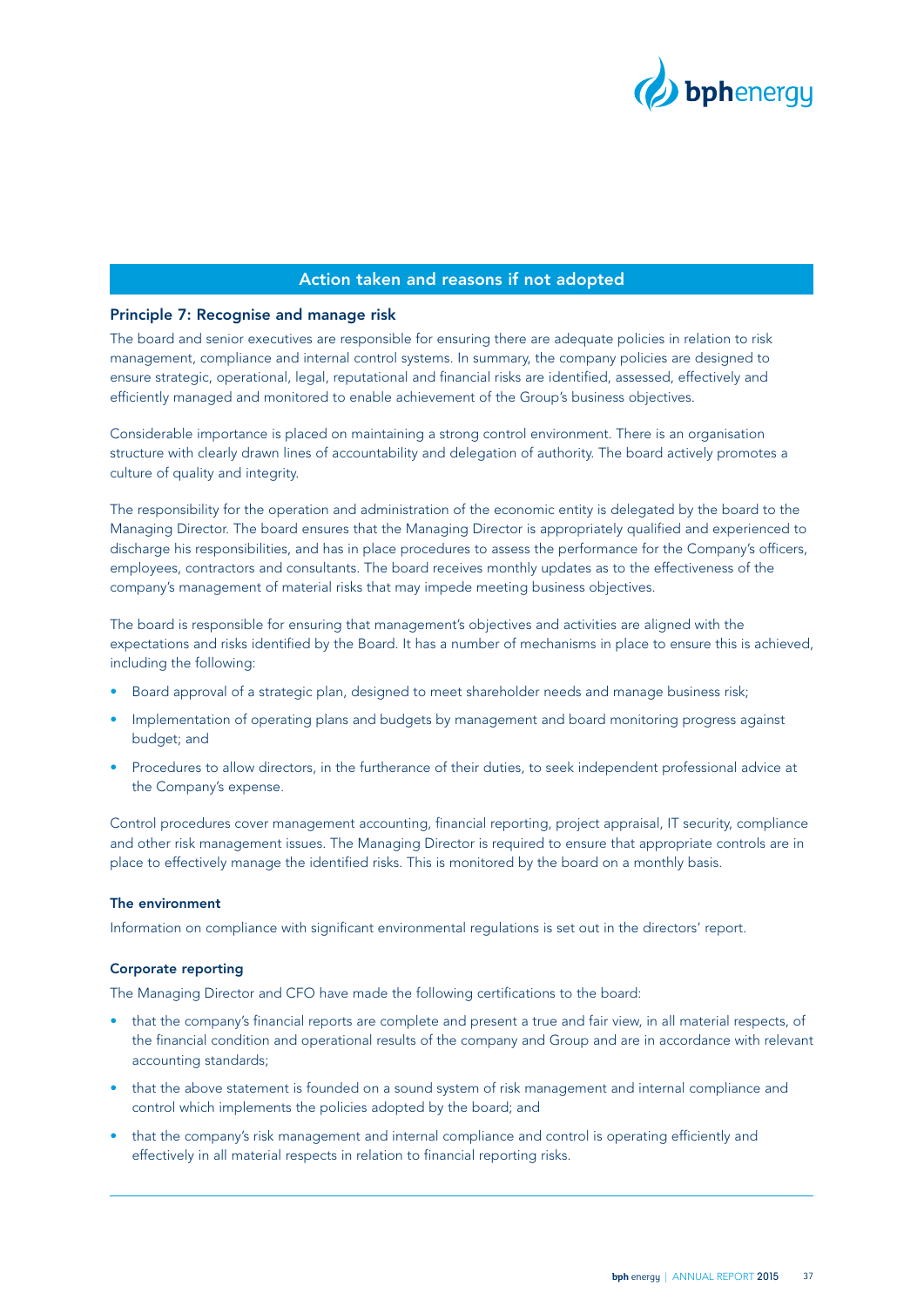# CORPORATE GOVERNANCE STATEMENT

### Action taken and reasons if not adopted

#### Principle 8: Remunerate fairly and responsibly

The Company is not of a size at the moment that justifies having a separate Remuneration Committee. However, matters typically dealt with by such a committee are dealt with by the board.

The board makes specific recommendations on remuneration packages and other terms of employment for executive directors, other senior executives and non-executive directors. The board also reviews gender pay equity on an annual basis to ensure equality.

Each member of the senior executive team signs a formal employment contract at the time of their appointment covering a range of matters including their duties, rights, responsibilities and any entitlements on termination. The standard contract refers to a specific formal job description.

Further information on directors' and executives' remuneration, including principles used to determine remuneration, is set out in the directors' report under the heading ''Remuneration report''. In accordance with Group policy, participants in equity-based remuneration plans are not permitted to enter into any transactions that would limit the economic risk of options or other unvested entitlements.

The board with the Managing Director also assumes responsibility for overseeing management succession planning, including the implementation of appropriate executive development programmes and ensuring adequate arrangements are in place, so that appropriate candidates are recruited for later promotion to senior positions.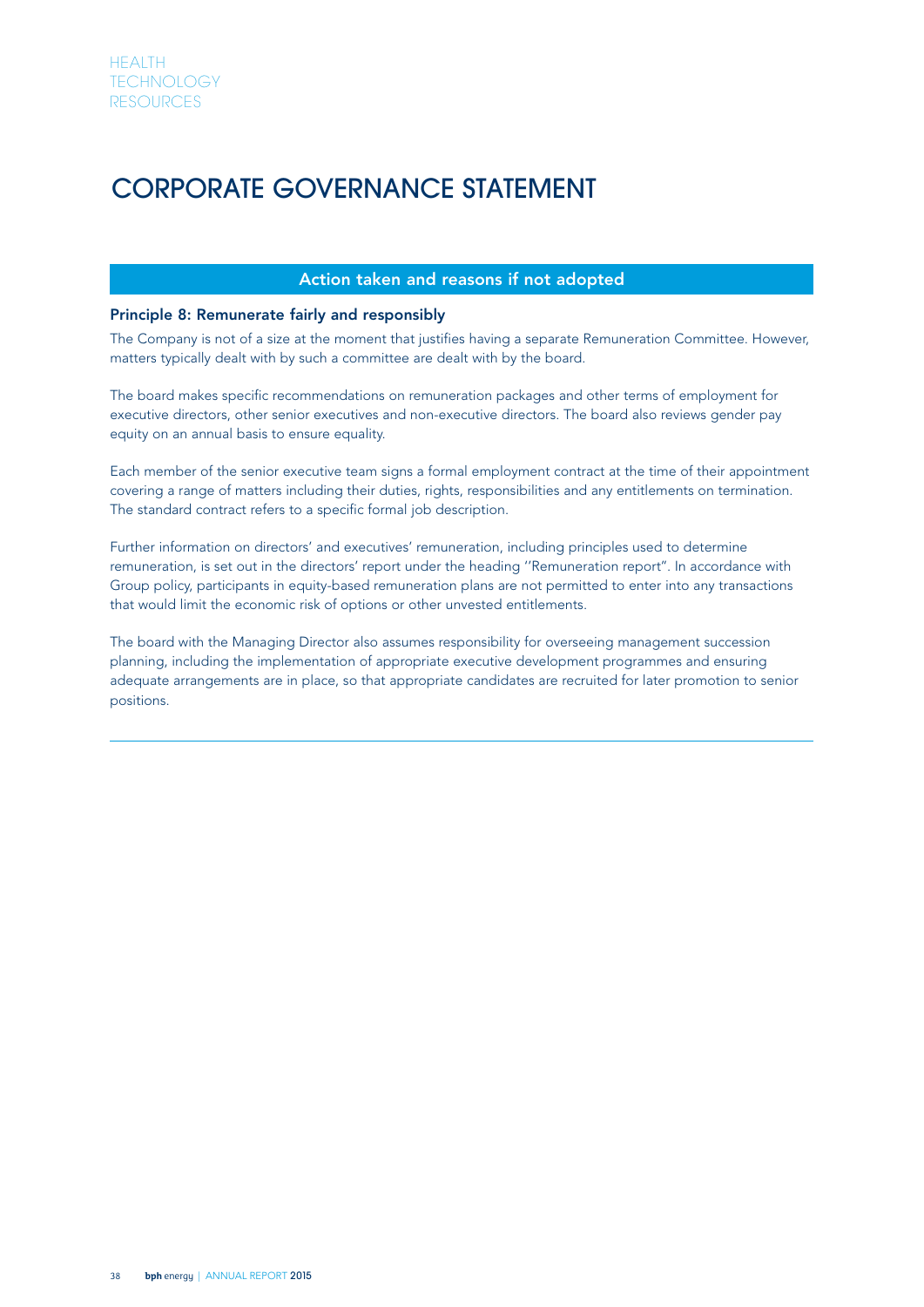

# CONSOLIDATED STATEMENT OF PROFIT OR LOSS AND OTHER COMPREHENSIVE INCOME

FOR THE YEAR ENDED 30 JUNE 2015

|                                                                                |                |                | <b>Consolidated</b> |
|--------------------------------------------------------------------------------|----------------|----------------|---------------------|
|                                                                                |                | 2015           | 2014                |
|                                                                                | <b>Note</b>    | \$             | \$                  |
| Revenue from ordinary activities                                               | $\overline{2}$ | 224,420        | 151,563             |
| Other income                                                                   | $\overline{2}$ |                | 114,100             |
| Share of associates' loss                                                      | 13             | (603, 131)     | (312, 867)          |
| Impairment of investment in associate                                          | 13             | (27, 959, 823) | (736, 965)          |
| Administration expenses                                                        |                | (135, 490)     | (109, 486)          |
| Provision against loans                                                        |                | (1,084,370)    |                     |
| Consulting and Legal expenses                                                  |                | (148, 650)     | (148, 612)          |
| Research and Development expenses                                              |                | (716)          | (18,902)            |
| Depreciation and amortisation expense                                          | 3              | (75)           | (302)               |
| Employee expense                                                               | 3              | (202, 591)     | (344, 728)          |
| Insurance expenses                                                             |                | (29, 176)      | (29, 867)           |
| <b>Service Fees</b>                                                            |                | (123, 256)     | (137, 585)          |
| Other expenses                                                                 |                | (10, 945)      | (6,988)             |
| Loss Before Income Tax                                                         |                | (30,073,803)   | (1,580,639)         |
| Income tax benefit                                                             | 14             | 3,583,290      | 314,560             |
| Loss for the Period                                                            |                | (26, 490, 513) | (1,266,079)         |
| Other Comprehensive Income                                                     |                |                |                     |
| Items that will never be reclassified to profit or loss                        |                |                |                     |
| Items that are or may be reclassified to profit or loss                        |                |                |                     |
| Total Comprehensive loss for the period                                        |                | (26, 490, 513) | (1,266,079)         |
| Loss attributable to non-controlling interests                                 |                | (2,803)        | (12, 516)           |
| Loss attributable to members of the parent entity                              |                | (26, 487, 710) | (1, 253, 563)       |
| Total Comprehensive loss attributable to owners of the Company                 |                | (26, 487, 710) | (1, 253, 563)       |
| Total Comprehensive loss attributable to non-controlling interests             |                | (2,803)        | (12, 516)           |
| Earnings Per Share - Basic and diluted earnings per share<br>(cents per share) | 6              | (11.31)        | (0.73)              |
|                                                                                |                |                |                     |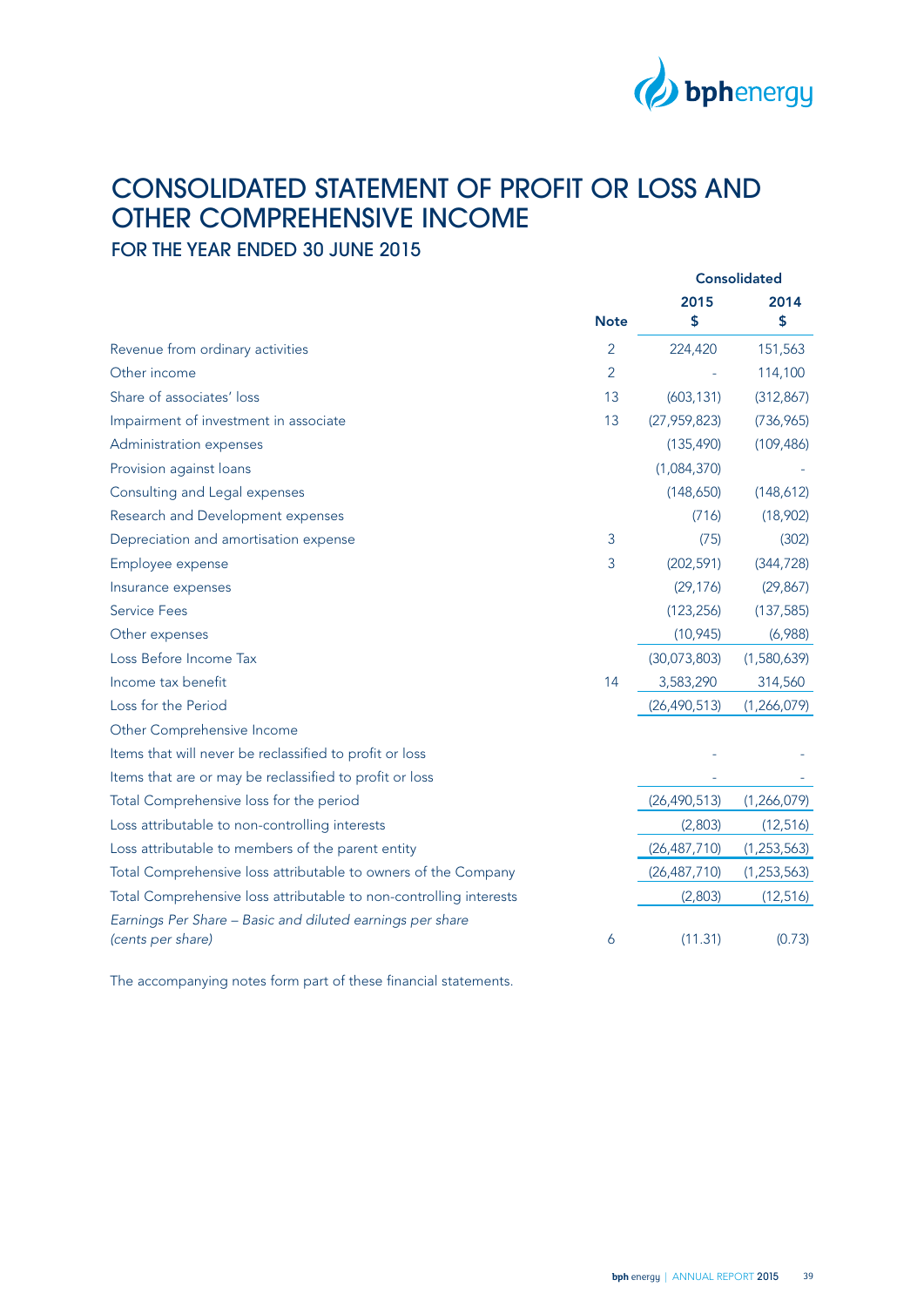# CONSOLIDATED STATEMENT OF FINANCIAL POSITION AS AT 30 JUNE 2015

|                                      |             |                | <b>Consolidated</b> |  |  |
|--------------------------------------|-------------|----------------|---------------------|--|--|
|                                      |             | 2015           | 2014                |  |  |
|                                      | <b>Note</b> | \$             | \$                  |  |  |
| <b>Current Assets</b>                |             |                |                     |  |  |
| Cash and cash equivalents            | 7           | 98,562         | 181,111             |  |  |
| Trade and other receivables          | 8           | 4,071          | 3,848               |  |  |
| <b>Financial Assets</b>              | 10          | 97,625         | 97,625              |  |  |
| Other current assets                 | 9           | 27,313         | 27,863              |  |  |
| <b>Total Current Assets</b>          |             | 227,571        | 310,447             |  |  |
| <b>Non-Current Assets</b>            |             |                |                     |  |  |
| Financial assets                     | 10          | 2,108,025      | 2,995,145           |  |  |
| Investments in associates            | 13          | 20,077,753     | 48,640,707          |  |  |
| Intangible assets                    | 11          | 72,454         | 72,454              |  |  |
| Property, plant & equipment          | 12          | 94             | 169                 |  |  |
| <b>Total Non-Current Assets</b>      |             | 22,258,326     | 51,708,475          |  |  |
| <b>Total Assets</b>                  |             | 22,485,897     | 52,018,922          |  |  |
| <b>Current Liabilities</b>           |             |                |                     |  |  |
| Trade and other payables             | 15          | 1,013,259      | 898,541             |  |  |
| <b>Financial liabilities</b>         | 16          | 733,220        | 561,836             |  |  |
| Provisions                           | 17          |                | 23,409              |  |  |
| <b>Total Current Liabilities</b>     |             | 1,746,479      | 1,483,786           |  |  |
| <b>Non-Current Liabilities</b>       |             |                |                     |  |  |
| Deferred Tax liabilities             | 29          |                | 3,583,290           |  |  |
| Provisions                           | 17          |                | 4,548               |  |  |
| <b>Total Non-Current Liabilities</b> |             |                | 3,587,838           |  |  |
| <b>Total Liabilities</b>             |             | 1,746,479      | 5,071,624           |  |  |
| <b>Net Assets</b>                    |             | 20,739,418     | 46,947,298          |  |  |
| <b>Equity</b>                        |             |                |                     |  |  |
| Issued capital                       | 18          | 41,759,904     | 41,511,195          |  |  |
| Reserve                              | 19          | 15,484,650     | 15,450,726          |  |  |
| <b>Accumulated losses</b>            |             | (36, 384, 122) | (9,896,412)         |  |  |
| Non-controlling interest             |             | (121, 014)     | (118, 211)          |  |  |
| <b>Total Equity</b>                  |             | 20,739,418     | 46,947,298          |  |  |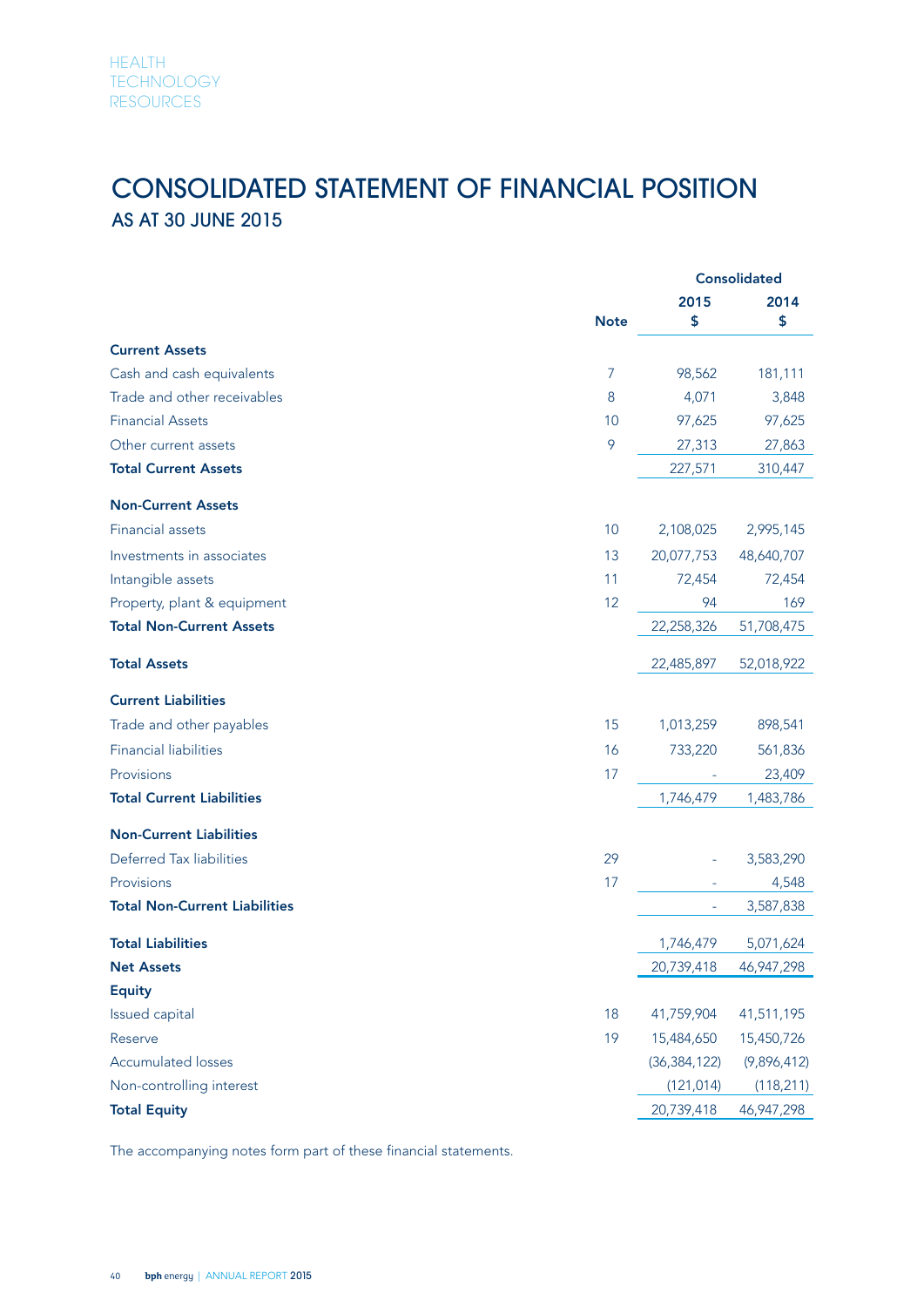

# CONSOLIDATED STATEMENT OF CHANGES IN EQUITY FOR THE YEAR ENDED 30 JUNE 2015

|                                                         |             | <b>Consolidated</b>                              |                                  |                                |                                        |                                                                                        |                        |                          |  |
|---------------------------------------------------------|-------------|--------------------------------------------------|----------------------------------|--------------------------------|----------------------------------------|----------------------------------------------------------------------------------------|------------------------|--------------------------|--|
|                                                         | <b>Note</b> | Ordinary<br><b>Share</b><br><b>Capital</b><br>\$ | Accumu-<br>lated<br>losses<br>\$ | Option<br><b>Reserve</b><br>\$ | Fair<br>value<br>Adjust-<br>ment<br>\$ | <b>Total</b><br>attributable<br>to owners of<br>the parent controlling<br>entity<br>\$ | Non-<br>Interest<br>\$ | Total<br>\$              |  |
| Balance at 1 July 2013                                  |             | 41,511,195                                       | (8,642,849)                      | 419,646                        | 15,015,000                             | 48,302,992                                                                             |                        | $(105,695)$ 48,197,297   |  |
| Loss attributable to members<br>of consolidated entity  |             |                                                  | (1, 253, 563)                    |                                |                                        | (1, 253, 563)                                                                          |                        | $(12,516)$ $(1,266,079)$ |  |
| Other Comprehensive<br>income (net of tax)              |             |                                                  |                                  |                                |                                        |                                                                                        |                        |                          |  |
| <b>Total Comprehensive</b><br>income for the year       |             |                                                  | (1, 253, 563)                    |                                |                                        | (1, 253, 563)                                                                          |                        | $(12,516)$ $(1,266,079)$ |  |
| Transactions with owners<br>in their capacity as owners |             |                                                  |                                  |                                |                                        |                                                                                        |                        |                          |  |
| Employee options<br>expense                             |             |                                                  |                                  | 16,080                         |                                        | 16,080                                                                                 |                        | 16,080                   |  |
| Balance at 30 June 2014                                 |             | 41,511,195                                       | (9,896,412)                      | 435,726                        | 15,015,000                             | 47,065,509                                                                             |                        | (118,211) 46,947,298     |  |
| Balance at 1 July 2014                                  |             | 41,511,195                                       |                                  |                                | (9,896,412) 435,726 15,015,000         | 47,065,509                                                                             |                        | (118,211) 46,947,298     |  |
| Loss attributable to members<br>of consolidated entity  |             |                                                  | (26, 487, 710)                   |                                |                                        | (26, 487, 710)                                                                         |                        | $(2,803)$ $(26,490,513)$ |  |
| <b>Other Comprehensive</b><br>income (net of tax)       |             |                                                  |                                  |                                |                                        |                                                                                        |                        |                          |  |
| <b>Total Comprehensive</b><br>income for the year       |             |                                                  | (26, 487, 710)                   |                                |                                        | (26, 487, 710)                                                                         |                        | $(2,803)$ $(26,490,513)$ |  |
| Transactions with owners in<br>their capacity as owners |             |                                                  |                                  |                                |                                        |                                                                                        |                        |                          |  |
| Shares issued under Share<br>Purchase Plan              |             | 203,709                                          |                                  |                                |                                        | 203,709                                                                                |                        | 203,709                  |  |
| Shares issued to related<br>party post approval at GM   |             | 45,000                                           |                                  |                                |                                        | 45,000                                                                                 |                        | 45,000                   |  |
| Employee options expense                                |             |                                                  |                                  | 33,924                         |                                        | 33,924                                                                                 |                        | 33,924                   |  |
| Balance at 30 June 2015                                 |             | 41,759,904 (36,384,122)                          |                                  | 469,650                        | 15,015,000                             | 20,860,432                                                                             |                        | (121,014) 20,739,418     |  |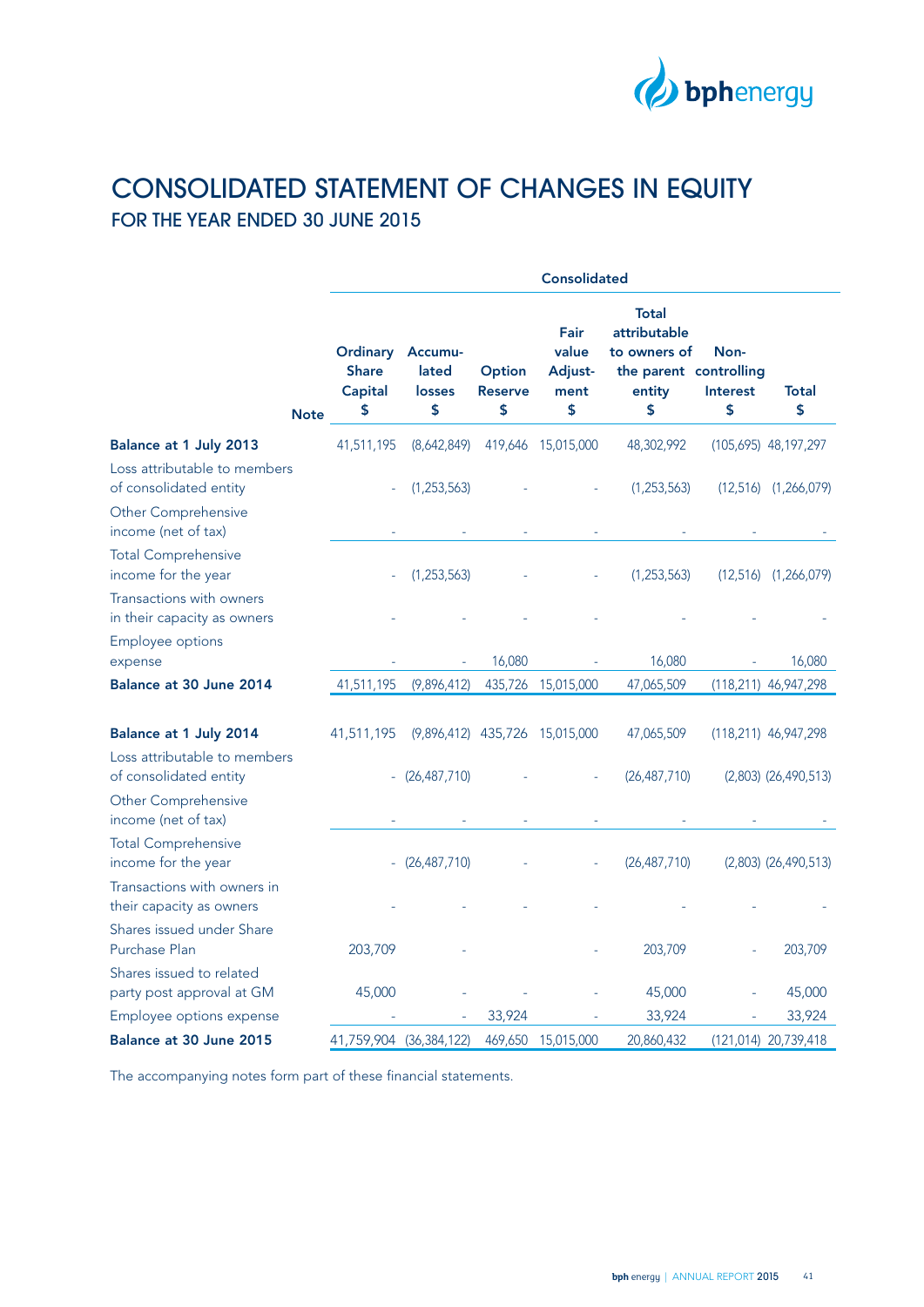# CONSOLIDATED STATEMENT OF CASH FLOWS FOR THE YEAR ENDED 30 JUNE 2015

| 2015<br>2014<br>\$<br>\$<br><b>Note</b><br><b>Cash Flows From Operating Activities</b><br>Receipts from customers<br>(424, 043)<br>(408, 868)<br>Payments to suppliers and employees<br>Income taxes paid<br>(1,806)<br>Interest received<br>10,286<br>Net cash used in operating activities<br>21<br>(424, 043)<br>(400, 388)<br><b>Cash Flows From Investing Activities</b><br>Loans to related parties<br>(22, 215)<br>(394, 100)<br>Repayments received<br>50,000<br>75,000<br>Net cash used in investing activities<br>27,785<br>(319, 100)<br><b>Cash Flows From Financing Activities</b><br>Proceeds from issue of securities (net of share issue costs)<br>203,709<br>Proceeds from borrowings<br>110,000<br>Net cash provided by financing activities<br>313,709<br>Net decrease in Cash Held<br>(82, 549)<br>(719, 488)<br>Cash at the Beginning of the Financial Year<br>181,111<br>900,599<br>Cash at the End of the Financial Year<br>7<br>98,562<br>181,111 |  | <b>Consolidated</b> |  |  |
|---------------------------------------------------------------------------------------------------------------------------------------------------------------------------------------------------------------------------------------------------------------------------------------------------------------------------------------------------------------------------------------------------------------------------------------------------------------------------------------------------------------------------------------------------------------------------------------------------------------------------------------------------------------------------------------------------------------------------------------------------------------------------------------------------------------------------------------------------------------------------------------------------------------------------------------------------------------------------|--|---------------------|--|--|
|                                                                                                                                                                                                                                                                                                                                                                                                                                                                                                                                                                                                                                                                                                                                                                                                                                                                                                                                                                           |  |                     |  |  |
|                                                                                                                                                                                                                                                                                                                                                                                                                                                                                                                                                                                                                                                                                                                                                                                                                                                                                                                                                                           |  |                     |  |  |
|                                                                                                                                                                                                                                                                                                                                                                                                                                                                                                                                                                                                                                                                                                                                                                                                                                                                                                                                                                           |  |                     |  |  |
|                                                                                                                                                                                                                                                                                                                                                                                                                                                                                                                                                                                                                                                                                                                                                                                                                                                                                                                                                                           |  |                     |  |  |
|                                                                                                                                                                                                                                                                                                                                                                                                                                                                                                                                                                                                                                                                                                                                                                                                                                                                                                                                                                           |  |                     |  |  |
|                                                                                                                                                                                                                                                                                                                                                                                                                                                                                                                                                                                                                                                                                                                                                                                                                                                                                                                                                                           |  |                     |  |  |
|                                                                                                                                                                                                                                                                                                                                                                                                                                                                                                                                                                                                                                                                                                                                                                                                                                                                                                                                                                           |  |                     |  |  |
|                                                                                                                                                                                                                                                                                                                                                                                                                                                                                                                                                                                                                                                                                                                                                                                                                                                                                                                                                                           |  |                     |  |  |
|                                                                                                                                                                                                                                                                                                                                                                                                                                                                                                                                                                                                                                                                                                                                                                                                                                                                                                                                                                           |  |                     |  |  |
|                                                                                                                                                                                                                                                                                                                                                                                                                                                                                                                                                                                                                                                                                                                                                                                                                                                                                                                                                                           |  |                     |  |  |
|                                                                                                                                                                                                                                                                                                                                                                                                                                                                                                                                                                                                                                                                                                                                                                                                                                                                                                                                                                           |  |                     |  |  |
|                                                                                                                                                                                                                                                                                                                                                                                                                                                                                                                                                                                                                                                                                                                                                                                                                                                                                                                                                                           |  |                     |  |  |
|                                                                                                                                                                                                                                                                                                                                                                                                                                                                                                                                                                                                                                                                                                                                                                                                                                                                                                                                                                           |  |                     |  |  |
|                                                                                                                                                                                                                                                                                                                                                                                                                                                                                                                                                                                                                                                                                                                                                                                                                                                                                                                                                                           |  |                     |  |  |
|                                                                                                                                                                                                                                                                                                                                                                                                                                                                                                                                                                                                                                                                                                                                                                                                                                                                                                                                                                           |  |                     |  |  |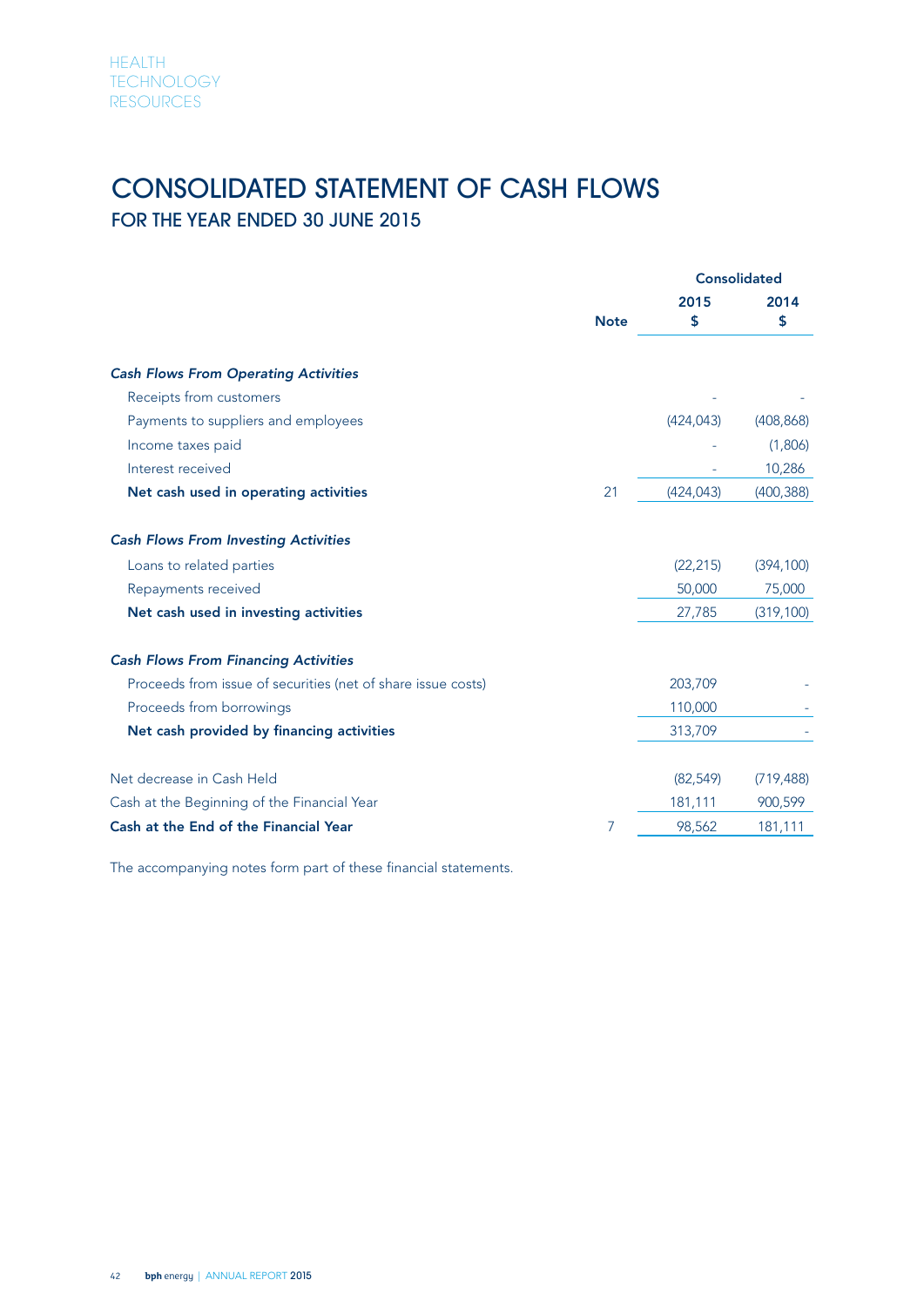

## 1. Statement of Significant Accounting Policies

### Corporate Information

The financial report includes the consolidated financial statements and the notes of BPH Energy Limited and its controlled entities ('Consolidated Group' or 'Group').

BPH Energy Limited is a company incorporated and domiciled in Australia and listed on the Australian Securities Exchange.

The financial report was authorised for issue on 27th August 2015 by the board of directors.

### Basis of Preparation

The financial report is a general purpose financial report that has been prepared in accordance with Australian Accounting Standards other authoritative pronouncements of the Australian Accounting Standards Board ("AASB") and the *Corporations Act 2001*. BPH Energy Ltd is a for-profit entity for the purpose of preparing the financial statements.

Australian Accounting Standards set out accounting policies that the AASB has concluded would result in a financial report containing relevant and reliable information about transactions, events and conditions to which they apply. Material accounting policies adopted in the preparation of this financial report are presented below. They have been consistently applied unless otherwise stated.

The financial report has been prepared on an accruals basis and is based on historical costs, modified, where stated below.

#### Compliance with IFRS

The consolidated financial statements of BPH Energy Limited Group comply with International Financial Reporting Standards (IFRS) as issued by the International Accounting Standards Board (IASB).

#### Financial Position

The consolidated entity has incurred losses for the year ended 30 June 2015 of \$26,490,513 after a non cash impairment loss of \$27,959,823 was recorded against the group's investment in Advent Energy Ltd (2014: losses of \$1,266,079) and has a net cash outflow from operating activities of \$424,043 (2014: \$400,388). The Group has a working capital deficit of \$1,546,221 (See note 18 b) (2014: \$1,177,793).

The net assets of the consolidated entity decreased by \$26,207,880 to \$20,739,418 at 30 June 2015. This decrease has largely resulted from the write down of the group's investment in associated entities. The impairment loss has been recorded in the statement of profit and loss. In 2011 the Group, made a fair value adjustment of \$21,450,000 (\$15,015,000 net of tax) to the investment in Advent Energy Limited, as a result of the move from an available for sale to equity accounting. Under Australian Accounting Standards, the impairment loss cannot be recognised against the reserve and must be recognised in the profit and loss. Following the decline in energy stocks during the period the fair value of Advent, in line with other companies decreased. As a result management recorded an impairment loss of \$27,959,823. Under the Australian Accounting Standards the loss cannot be written off against the reserve and hence has been recognised in statement of profit and loss.

Included in trade creditors and payables is director fee accruals of \$947,380 (30 June 2014: \$806,902). The directors have reviewed their expenditure and commitments for the consolidated entity and have implemented methods of costs reduction. The directors as a part of their cash monitoring, have voluntarily suspended cash payments for their directors' fees to conserve cash resources. Directors past and present have agreed to suspend payment of fees until the company is financially independent.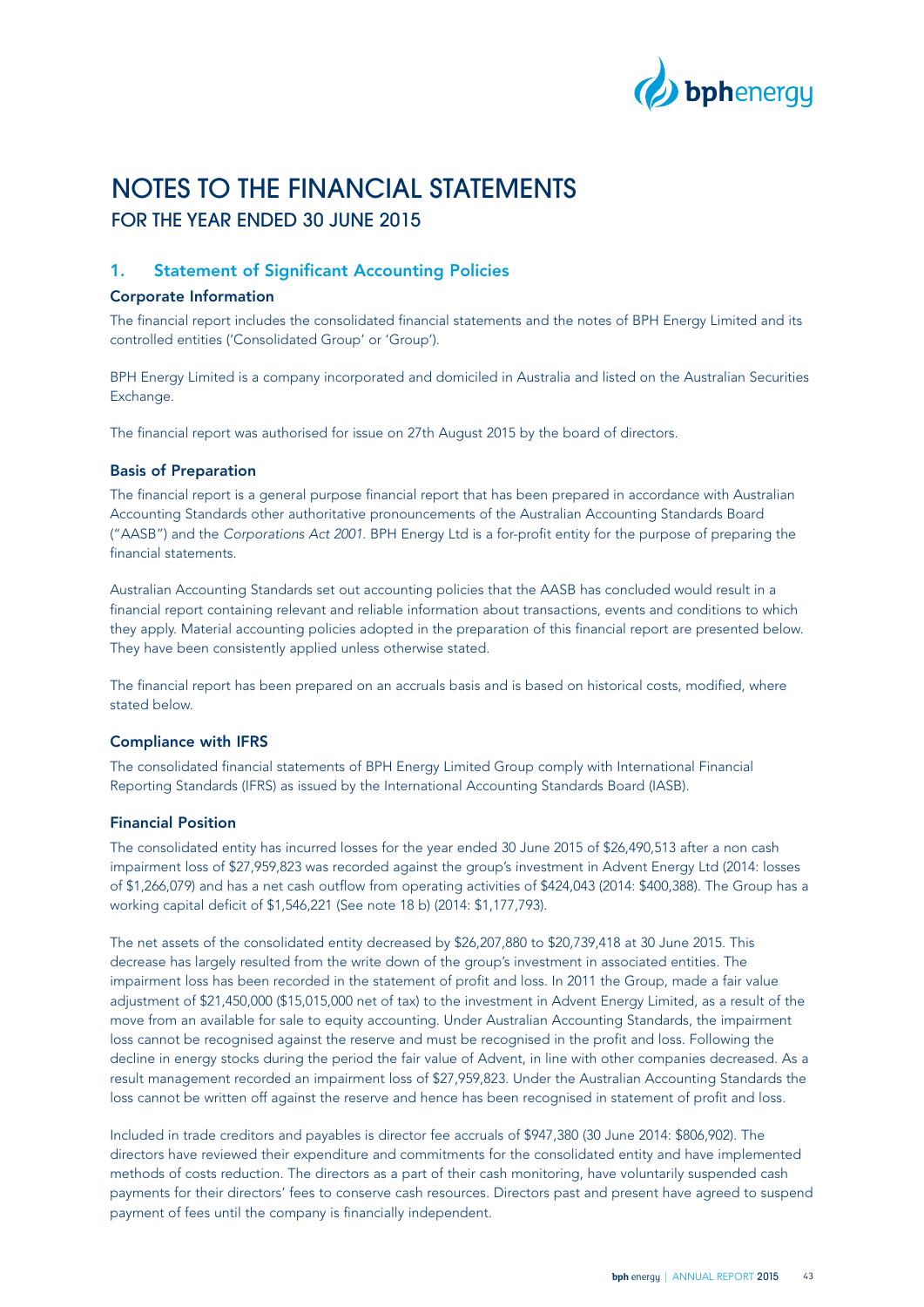# 1. Statement of Significant Accounting Policies (continued)

### Financial Position (continued)

On the 14th November 2014 the group entered into a convertible loan facility for a maximum amount of \$200,000. On the 18th August 2015 the facility was further extended to a maximum draw down amount of \$295,000. As at 30 June 2015 the group has used \$114,859 giving them access to a further \$181,141.

The group has current financial liabilities of \$733,220 The Group has received confirmation from the lender that the current financial liabilities of \$618,361 (2014: \$561,836) will not be called for a period of 12 months from the date of this financial report or until such time as the Group it's financially independent. The directors have prepared cash flow forecasts that indicate that the consolidated entity will have sufficient cash flows via debt and equity funding for a period of at least 12 months from the date of this report.

Based on the cash flow forecasts including the extended loan facility, directors voluntarily suspending cash payments for their director fees and deferral of current financial liabilities the directors are satisfied that, the going concern basis of preparation is appropriate. The financial report has therefore been prepared on a going concern basis, which assumes continuity of normal business activities and the realisation of assets and the settlement of liabilities in the ordinary course of business.

#### Accounting Policies

### (a) Principles of Consolidation

#### *(i) Subsidiaries*

Subsidiaries are all entities (including structured entities) over which the Group has control. The Group controls an entity when the Group is exposed to, or has rights to, variable returns from its involvement with the entity and has the ability to affect those returns through its power to direct the activities of the entity. Subsidiaries are fully consolidated from the date on which control is transferred to the Group. They are deconsolidated from the date that control ceases. A list of controlled entities is contained in Note 20 to the financial statements. All controlled entities have a June financial year-end.

As at reporting date, the assets and liabilities of all controlled entities have been incorporated into the consolidated financial statements as well as their results for the year then ended.

The results of subsidiaries acquired or disposed of during the year are included in the consolidated statement of profit or loss and other comprehensive income from the effective date of acquisition and up to the effective date of disposal, as appropriate.

The acquisition method of accounting is used to account for business combinations by the Group.

Intercompany transactions, balances and unrealised gains on transactions between Group companies are eliminated. Unrealised losses are also eliminated unless the transaction provides evidence of an impairment of the transferred asset. Accounting policies of subsidiaries have been changed where necessary to ensure consistency with the policies adopted by the Group.

Non-controlling interests in the results and equity of subsidiaries are shown separately in the consolidated income statement, statement of comprehensive income, statement of changes in equity and balance sheet respectively.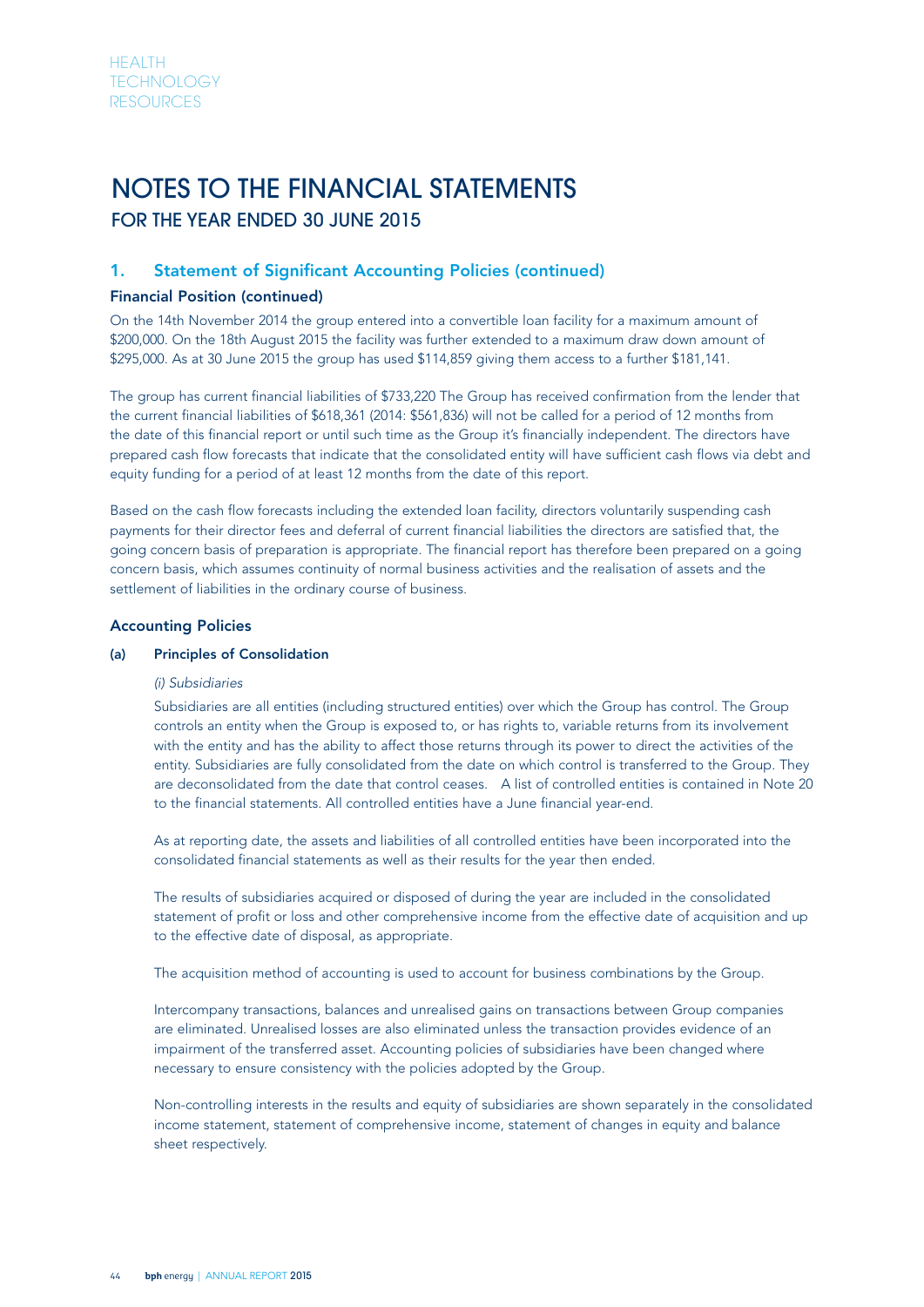

#### *ii) Changes in ownership interests*

Changes in the Group's interests in subsidiaries that do not result in a loss of control are accounted for as equity transactions. The carrying amounts of the Group's interests and the non-controlling interests are adjusted to reflect the changes in their relative interests in the subsidiaries. Any difference between the amount by which the non-controlling interests are adjusted and the fair value of the consideration paid or received is recognised directly in equity and attributed to owners of the Company.

When the Group loses control of a subsidiary, the profit or loss on disposal is calculated as the difference between (i) the aggregate of the fair value of the consideration received and the fair value of any retained interest and (ii) the previous carrying amount of the assets (including goodwill), and liabilities of the subsidiary and any non-controlling interests. Amounts previously recognised in other comprehensive income in relation to the subsidiary are accounted for (i.e. reclassified to profit or loss or transferred directly to retained earnings) in the same manner as would be required if the relevant assets or liabilities were disposed of. The fair value of any investment retained in the former subsidiary at the date when control is lost is regarded as the fair value on initial recognition for subsequent accounting under AASB 139 Financial Instruments: Recognition and Measurement or, when applicable, the cost on initial recognition of an investment in an associate or jointly controlled entity.

#### (b) Income Tax

The charge for current income tax expense is based on the profit for the year adjusted for any nonassessable or disallowed items. It is calculated using the tax rates that have been enacted or are substantially enacted by the statement of financial position date.

Deferred tax is accounted for using the statement of financial position liability method in respect of temporary differences arising between the tax bases of assets and liabilities and their carrying amounts in the financial statements. No deferred income tax will be recognised from the initial recognition of an asset or liability, excluding a business combination, where there is no effect on accounting or taxable profit or loss.

Deferred tax is calculated at the tax rates that are expected to apply to the period when the asset is realised or liability is settled. Deferred tax is recognised in the statement of comprehensive income except where it relates to items that may be recognised directly to equity, in which case the deferred tax is adjusted directly against equity.

Deferred income tax assets are recognised to the extent that it is probable that future tax profits will be available against which deductible temporary differences or unused tax losses and tax credits can be utilised.

Deferred tax assets and liabilities are offset when there is a legally enforceable right to offset current tax assets and liabilities and when the deferred tax balances relate to the same taxation authority. Current tax assets and tax liabilities are offset where the entity has a legally enforceable right to offset and intends either to settle on a net basis, or to realise the asset and settle the liability simultaneously.

The amount of benefits brought to account or which may be realised in the future is based on the assumption that no adverse change will occur in income taxation legislation and the anticipation that the economic entity will derive sufficient future assessable income to enable the benefit to be realised and comply with the conditions of deductibility imposed by the law.

BPH Energy Limited and its wholly-owned Australian subsidiaries have formed an income tax consolidated Group under the tax consolidation regime. The Group notified the Australian Taxation Office on 30 June 2006 that it had formed an income tax consolidated Group to apply from 30 June 2006. The tax consolidated Group has entered a tax funding agreement whereby each company in the Group contributes to the income tax payable in proportion to their contribution to the net profit before tax of the tax consolidated Group.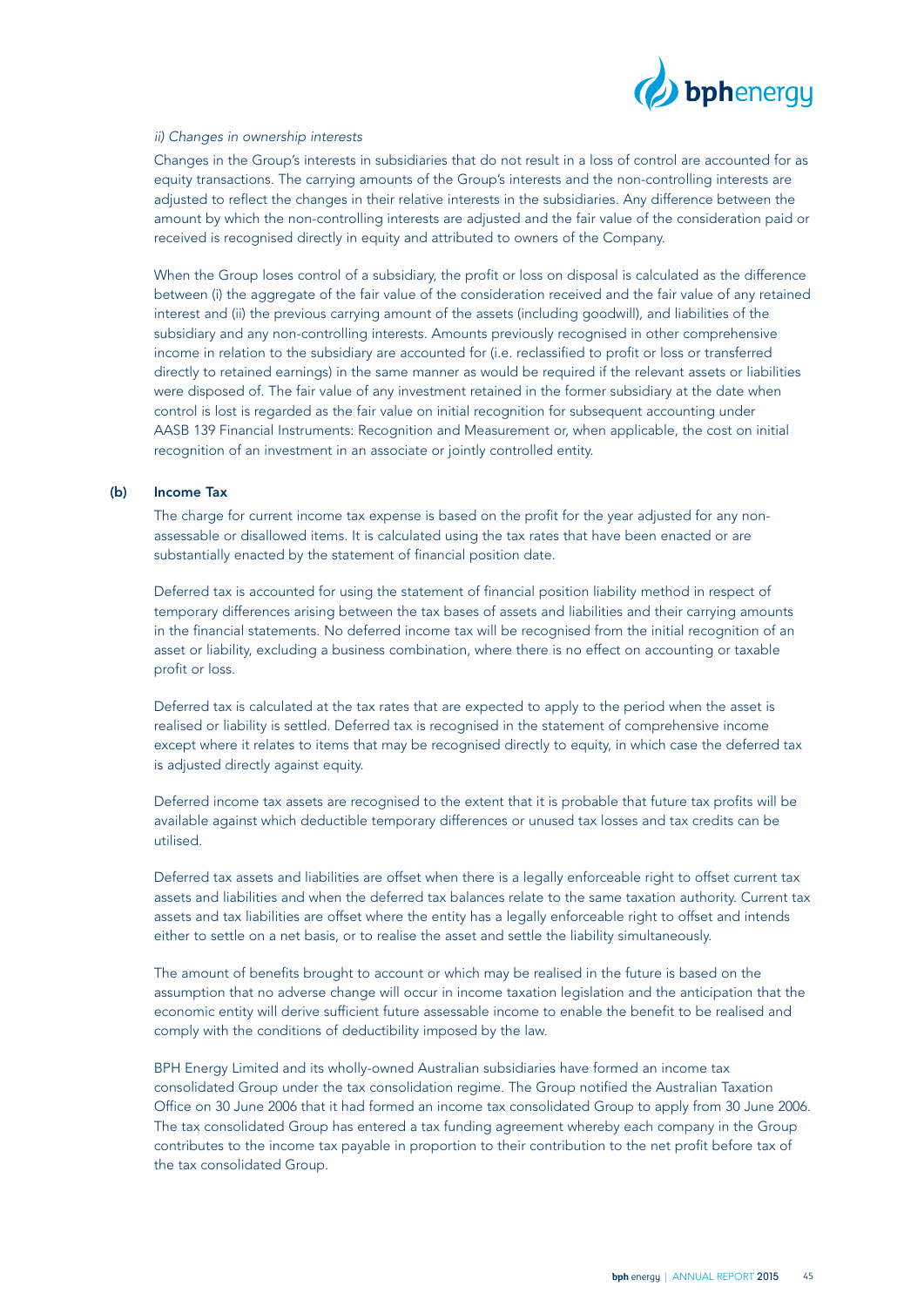## 1. Statement of Significant Accounting Policies (continued)

#### (b) Income Tax (continued)

#### Tax incentives

The company may be entitled to claim special tax deductions in relation to qualifying expenditure. As the company is not in a position to recognise current income tax payable or current tax expense, a refundable tax offset will be received in cash and recognised as rebate revenue in the period the underlying expenses have been incurred.

#### (c) Property, Plant & Equipment

Each class of property, plant and equipment is carried at cost less, where applicable, any accumulated depreciation and impairment losses.

#### Plant and equipment

Plant and equipment are measured on the cost basis.

The carrying amount of plant and equipment is reviewed annually by directors to ensure it is not in excess of the recoverable amount from these assets. The recoverable amount is assessed on the basis of the expected net cash flows that will be received from the assets employment and subsequent disposal. The expected net cash flows have been discounted to their present values in determining recoverable amounts.

The cost of fixed assets constructed within the economic entity includes the cost of materials, direct labour, borrowing costs and an appropriate proportion of fixed and variable overheads.

Subsequent costs are included in the asset's carrying amount or recognised as a separate asset, as appropriate, only when it is probable that future economic benefits associated with the item will flow to the Group and the cost of the item can be measured reliably. All other repairs and maintenance are charged to the income statement during the financial period in which they are incurred.

#### **Depreciation**

The depreciable amount of fixed assets is depreciated on a straight-line basis over their useful lives.

The depreciation rates used for each class of depreciable assets are:

| Class of Fixed Asset | <b>Depreciation Rate</b> |
|----------------------|--------------------------|
| Plant and equipment  | $15 - 33%$               |

The assets' residual values and useful lives are reviewed, and adjusted if appropriate, at each statement of financial position date.

An asset's carrying amount is written down immediately to its recoverable amount if the asset's carrying amount is greater than its estimated recoverable amount.

Gains and losses on disposals are determined by comparing proceeds with the carrying amount. These gains and losses are included in the income statement. When revalued assets are sold, amounts included in the revaluation reserve relating to that asset are transferred to retained earnings.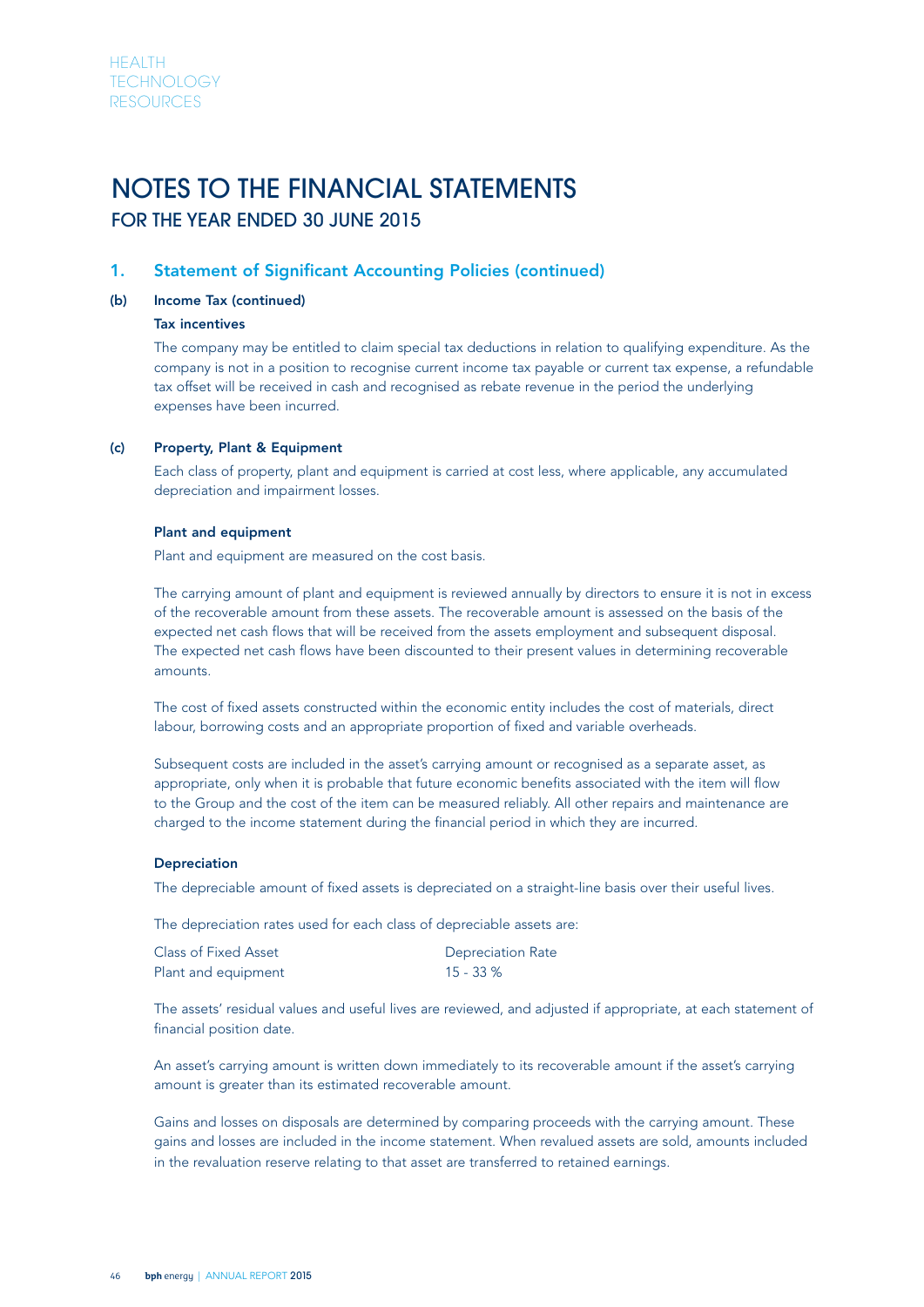

#### (d) Financial Instruments

#### Recognition and Initial Measurement

Financial instruments, incorporating financial assets and financial liabilities, are recognised when the entity becomes a party to the contractual provisions of the instrument. Trade date accounting is adopted for financial assets that are delivered within timeframes established by marketplace convention.

Financial instruments are initially measured at fair value plus transactions costs where the instrument is not classified as at fair value through profit or loss. Transaction costs related to instruments classified as at fair value through profit or loss are expensed to profit or loss immediately. Financial instruments are classified and measured as set out below.

#### **Derecognition**

Financial assets are derecognised where the contractual rights to receipt of cash flows expires or the asset is transferred to another party whereby the entity is no longer has any significant continuing involvement in the risks and benefits associated with the asset. Financial liabilities are derecognised where the related obligations are either discharged, cancelled or expire. The difference between the carrying value of the financial liability extinguished or transferred to another party and the fair value of consideration paid, including the transfer of non-cash assets or liabilities assumed, is recognised in profit or loss.

#### Classification and Subsequent Measurement

#### *(i) Financial assets at fair value through profit or loss*

Financial assets are classified at fair value through profit or loss when they are held for trading for the purpose of profit taking, where they are derivatives not held for cash flow hedging purposes, or designated as such to avoid an accounting mismatch or to enable performance evaluation where a group of financial assets is managed by key management personnel on a fair value basis in accordance with a documented risk management or investment strategy. Realised and unrealised gains and losses arising from changes in fair value are included in profit or loss in the period in which they arise.

#### *(ii) Loans and receivables*

Loans and receivables are non-derivative financial assets with fixed or determinable payments that are not quoted in an active market and are subsequently measured at amortised cost using the effective interest rate method.

#### *(iii) Available-for-sale financial assets*

Available-for-sale (AFS) financial assets are non-derivative financial assets that are either designated as such or that are not classified in any of the other categories.

Listed shares held by the Group that are traded in an active market are classified as AFS and are stated at fair value. The Group also has investments in unlisted shares that are not traded in an active market but that are also classified as AFS financial assets and stated at fair value (because the directors consider that fair value can be reliably measured). Gains and losses arising from changes in fair value are recognised in other comprehensive income and accumulated in the investments revaluation reserve, with the exception of impairment losses, interest calculated using the effective interest method, and foreign exchange gains and losses on monetary assets, which are recognised in profit or loss.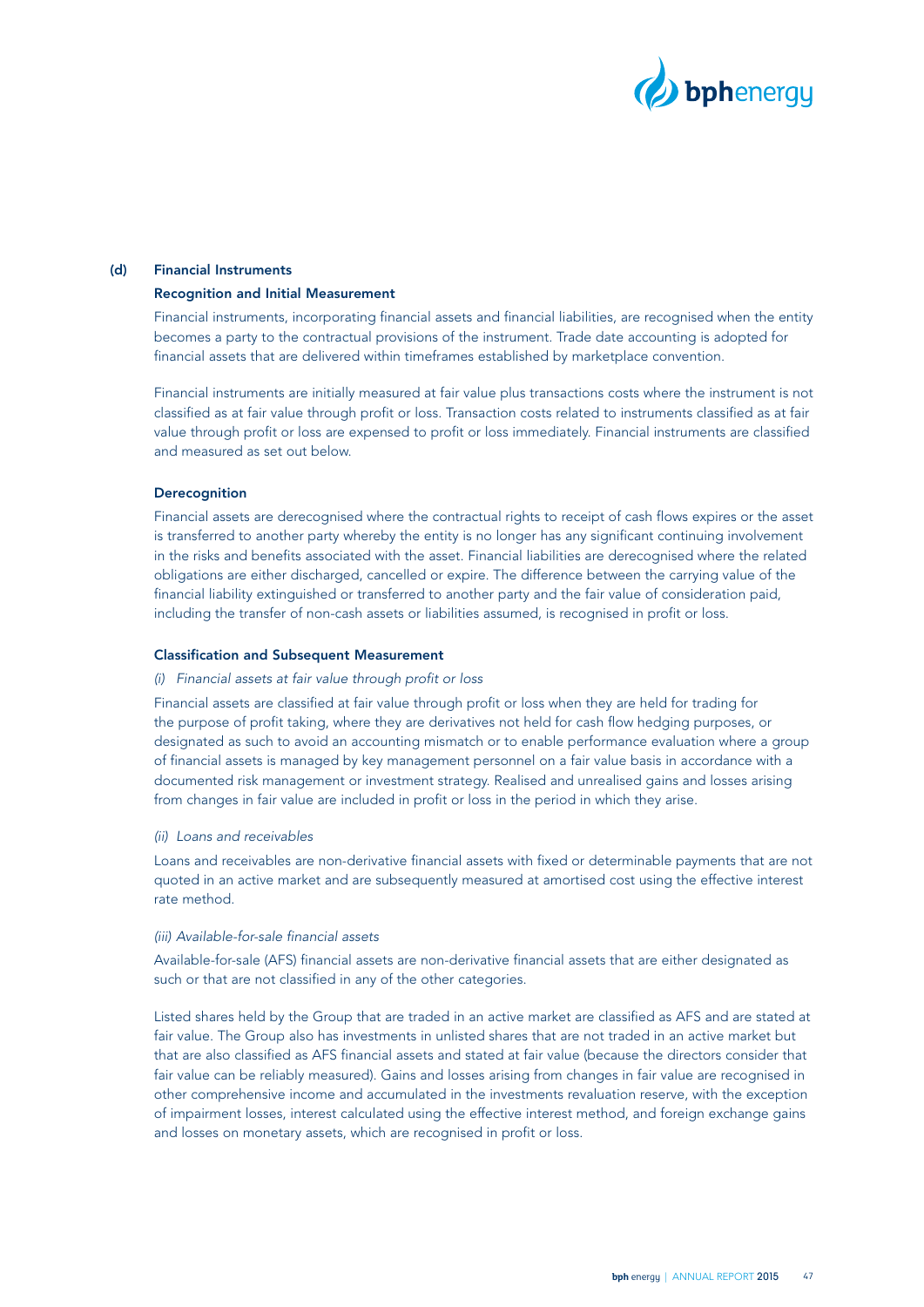### 1. Statement of Significant Accounting Policies (continued)

#### (d) Financial Instruments (continued)

### Classification and Subsequent Measurement (continued)

#### *(v) Financial Liabilities*

Non-derivative financial liabilities are subsequently measured at amortised cost using the effective interest rate method.

#### Fair value

Fair value is determined based on current bid prices for all quoted investments. Valuation techniques are applied to determine the fair value for all unlisted securities, including recent arm's length transactions, reference to similar instruments and valuation models using non-market inputs prepared by independent experts.

#### Impairment

At each reporting date, the Group assesses whether there is objective evidence that a financial instrument has been impaired. In the case of available-for-sale equity financial instruments, a significant or prolonged decline in the value of the instrument below cost is considered to determine whether an impairment has arisen. Impairment losses are recognised in the statement of profit or loss and other comprehensive income.

#### *Assets carried at amortised cost*

For loans and receivables, the amount of the loss is measured as the difference between the asset's carrying amount and the present value of estimated future cash flows (excluding future credit losses that have not been incurred) discounted at the financial asset's original effective interest rate. The carrying amount of the asset is reduced and the amount of the loss is recognised in profit or loss. If a loan or heldto-maturity investment has a variable interest rate, the discount rate for measuring any impairment loss is the current effective interest rate determined under the contract. As a practical expedient, the group may measure impairment on the basis of an instrument's fair value using an observable market price.

If, in a subsequent period, the amount of the impairment loss decreases and the decrease can be related objectively to an event occurring after the impairment was recognised (such as an improvement in the debtor's credit rating), the reversal of the previously recognised impairment loss is recognised in profit or loss.

#### *Assets classified as available-for-sale*

If there is objective evidence of impairment for available-for-sale financial assets, the cumulative loss – measured as the difference between the acquisition cost and the current fair value, less any impairment loss on that financial asset previously recognised in profit or loss – is removed from equity and recognised in profit or loss.

Impairment losses on equity instruments that were recognised in profit or loss are not reversed through profit or loss in a subsequent period.

If the fair value of a debt instrument classified as available-for-sale increases in a subsequent period and the increase can be objectively related to an event occurring after the impairment loss was recognised in profit or loss, the impairment loss is reversed through profit or loss.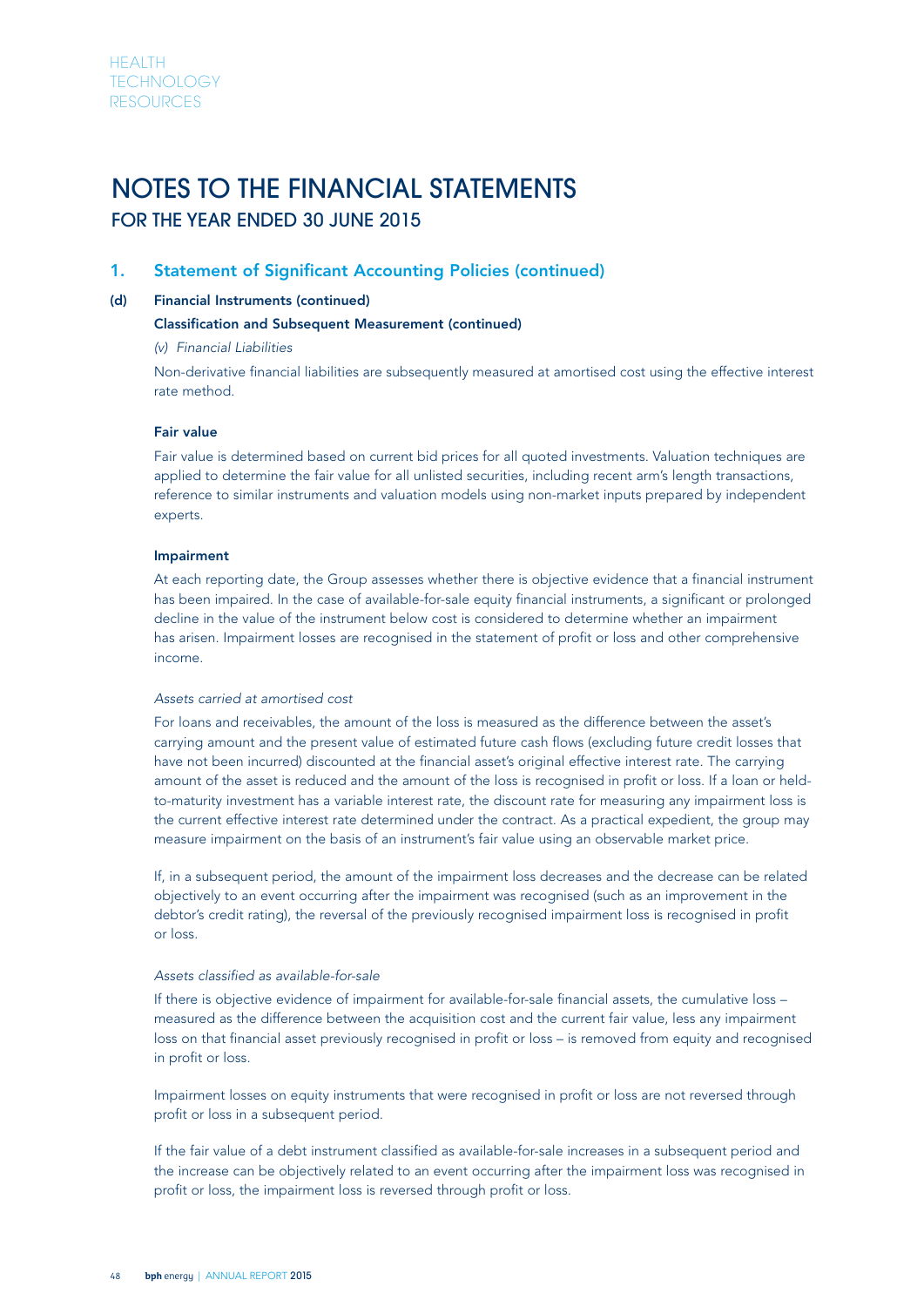

#### (e) Impairment of Assets

The group reviews non-financial assets, other than deferred tax assets, are reviewed at each reporting date to determine whether there is any indication of impairment. If any such indication exists, then the asset's recoverable amount is estimated. For goodwill, and intangible assets that have indefinite useful lives or that are not yet available for use, the recoverable amount is estimated each year at the same time.

The recoverable amount of an asset or cash-generating unit is the greater of its value in use and its fair value less costs to sell. In assessing value in use, the estimated future cash flows are discounted to their present value using a pre-tax discount rate that reflects current market assessments of the time value of money and the risks specific to the asset. For the purpose of impairment testing, assets that cannot be tested individually are grouped together into the smallest group of assets that generates cash inflows from continuing use that are largely independent of the cash inflows of other assets or groups of assets (the "cash-generating unit" or "CGU"). An impairment loss is recognised if the carrying amount of an asset or its CGU exceeds its estimated recoverable amount. Impairment losses are recognised in profit or loss. Impairment losses recognised in respect of CGUs are allocated first to reduce the carrying amount of any goodwill allocated to the units, and then to reduce the carrying amounts of the other assets in the unit (group of units) on a pro rata basis.

An impairment loss in respect of goodwill is not reversed. In respect of other assets, impairment losses recognised in prior periods are assessed at each reporting date for any indications that the loss has decreased or no longer exists. An impairment loss is reversed if there has been a change in the estimates used to determine the recoverable amount. An impairment loss is reversed only to the extent that the asset's carrying amount does not exceed the carrying amount that would have been determined, net of depreciation or amortisation, if no impairment loss had been recognised.

#### (f) Investments in Associates

Associates are all entities over which the Group has significant influence but not control or joint control, generally accompanying a shareholding of between 20% and 50% of the voting rights. Investments in associates are accounted for in the parent entity financial statements using the cost method and in the consolidated financial statements using the equity method of accounting, after initially being recognised at cost. The equity method of accounting recognises the Group's share of post-acquisition reserves of its associates.

The Group's share of its associates' post-acquisition profits or losses is recognised in the profit or loss, and its share of post-acquisition movements in reserves is recognised in other comprehensive income. The cumulative post-acquisition movements are adjusted against the carrying amount of the investment.

Dividends receivable from associates are recognised in the parent entity's profit or loss, while in the consolidated financial statements they reduce the carrying amount of the investment. When the Group's share of losses in an associate equals or exceeds its interest in the associate, including any other unsecured long-term receivables, the Group does not recognise further losses, unless it has incurred obligations or made payments on behalf of the associate.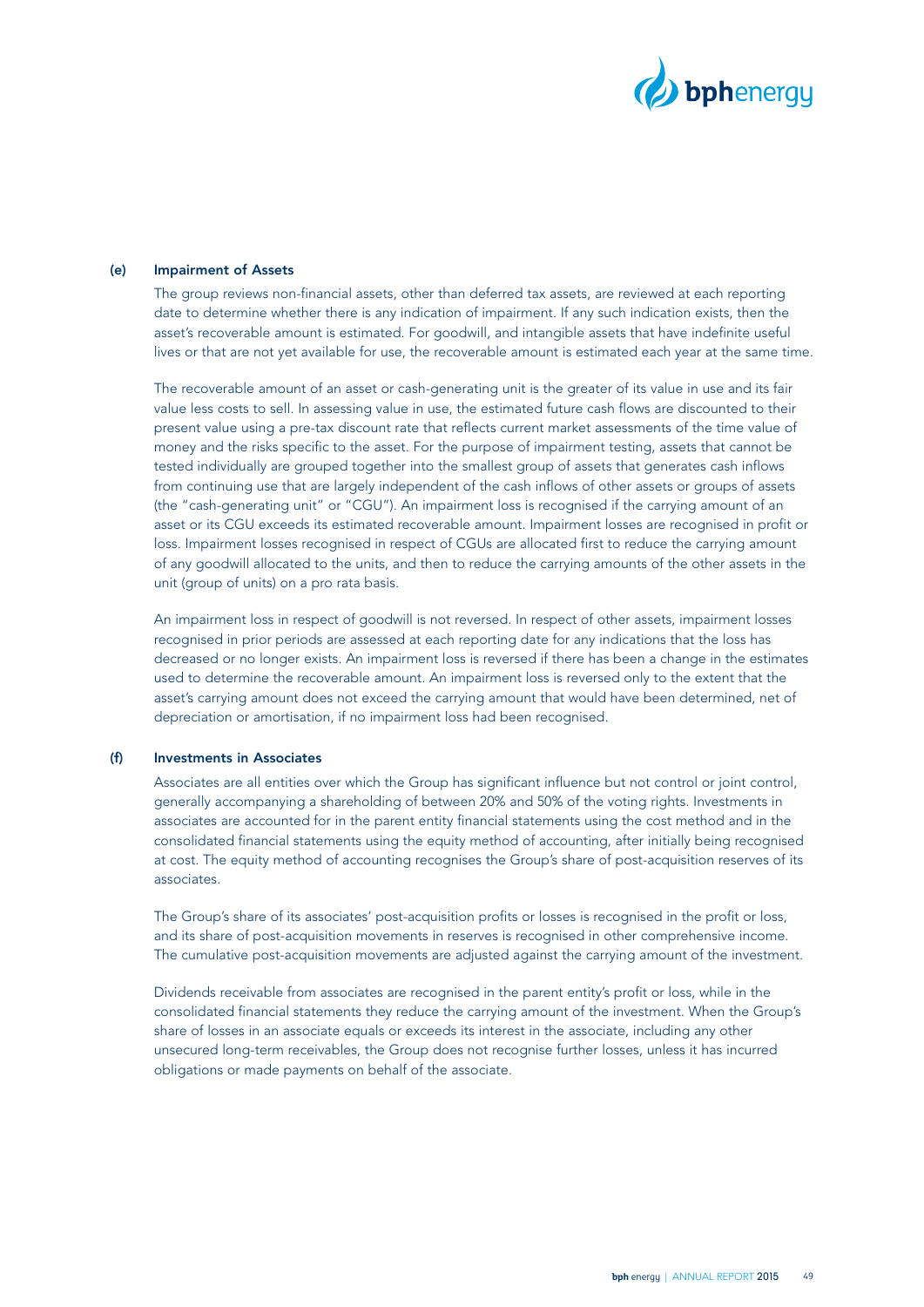## 1. Statement of Significant Accounting Policies (continued)

#### (f) Investments in Associates (continued)

Unrealised gains on transactions between the Group and its associates are eliminated to the extent of the Group's interest in the associates. Unrealised losses are also eliminated unless the transaction provides evidence of an impairment of the asset transferred. Accounting policies of associates have been changed where necessary to ensure consistency with the policies adopted by the Group. Where an investment is classified as a financial asset in accordance with AASB 139, at the date significant influence is achieved, the fair value of the investment needs to be assessed. Any fair value gains are recognised in accordance with the treatment the classification the financial asset as required by AASB 139.

Any excess of the cost of acquisition over the Group's share of the net fair value of the identifiable assets, liabilities and contingent liabilities of the associate recognised at the date of acquisition is recognised as goodwill, which is included within the carrying amount of the investment. Any excess of the Group's share of the net fair value of the identifiable assets, liabilities and contingent liabilities over the cost of acquisition, after reassessment, is recognised immediately in profit or loss.

#### (g) Intangibles

#### Research

Expenditure during the research phase of a project is recognised as an expense when incurred.

### Patents and Trademarks

Patents and trademarks are recognised at cost of acquisition. Patents and trademarks have a finite life and are carried at cost less any accumulated amortisation and any impairment losses. Patents and trademarks are amortised over their useful life of 10 years.

#### (h) Employee Benefits

Provision is made for the company's liability for employee benefits arising from services rendered by employees to balance date. Short term employee benefits have been measured at the amounts expected to be paid when the liability is settled, plus related on-costs. Long term employee benefits have been measured at the present value of the estimated future cash outflows to be made for those benefits using the corporate bond rate.

#### (i) Provisions

Provisions are recognised when the Group has a legal or constructive obligation, as a result of past events, for which it is probable that an outflow of economic benefits will result and that outflow can be reliably measured.

#### (j) Cash and Cash Equivalents

Cash and cash equivalents include cash on hand, deposits held at call with banks, other short-term highly liquid investments, and bank overdrafts. Bank overdrafts are shown within short-term borrowings in current liabilities on the statement of financial position.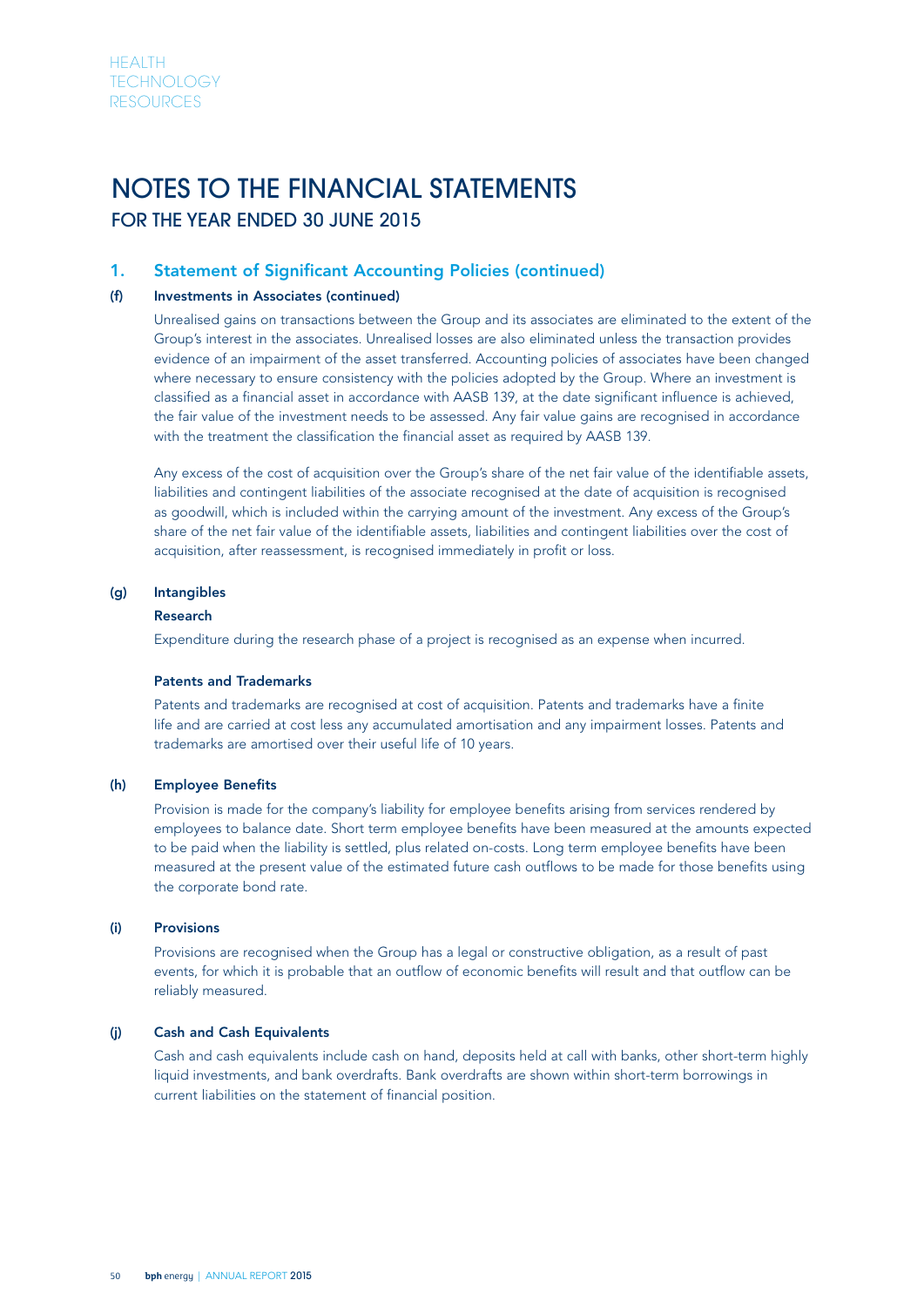

#### (k) Revenue and Other Income

Interest revenue is recognised when it is probable that the economic benefits will flow to the Group and the amount of revenue can be measured reliably. Interest revenue is accrued on a timely basis, by reference to the principal outstanding and at the effective interest rate applicable.

Dividend revenue is recognised when the right to receive a dividend has been established.

Revenue from the rendering of a service is recognised by reference to the stage of completion of the contract. All revenue is stated net of the amount of goods and services tax (GST).

#### (l) Goods and Services Tax (GST)

Revenues, expenses and assets are recognised net of the amount of GST, except where the amount of GST incurred is not recoverable from the Australian Tax Office. In these circumstances the GST is recognised as part of the cost of acquisition of the asset or as part of an item of the expense.

Receivables and payables in the statement of financial position are shown inclusive of GST.

Cash flows are presented in the cash flow statement on a gross basis, except for the GST component of investing and financing activities, which are disclosed as operating cash flows.

#### (m) Trade and other payables

Liabilities are recognized for amounts to be paid in the future for goods or services received, whether or not billed to the consolidated entity. The amounts are unsecured and are usually paid within 30 days.

#### (n) Share based payments

The fair value of options granted under the Company's Employee Option Plan is recognized as an employee benefit expense with a corresponding increase in equity. The fair value is measured at grant date and recognized over the period during which the employees become unconditionally entitled to the options.

The fair value at grant date is independently determined using an appropriate option pricing model that takes into account the exercise price, the term of the option, the vesting and performance criteria, the impact of dilution, the share price at grant date and expected volatility of the underlying share, the expected dividend yield and risk free interest rate for the term of the option.

The fair value of the options granted excludes the impact of any non-market vesting conditions (for example, profitability and sales growth targets). Non-market vesting conditions are included in assumptions about the number of options that are expected to vest. At each statement of financial position date, the entity revises its estimate of the number of options that are expected to vest. The employee benefit expense recognised each period takes into account the most recent estimate. Upon the exercise of options, the balance of the share-based payments reserve relating to those options is transferred to share capital.

#### (o) Segment reporting

Operating segments are reported in a manner consistent with the internal reporting provided to the chief operating decision maker, the directors (see Note 23).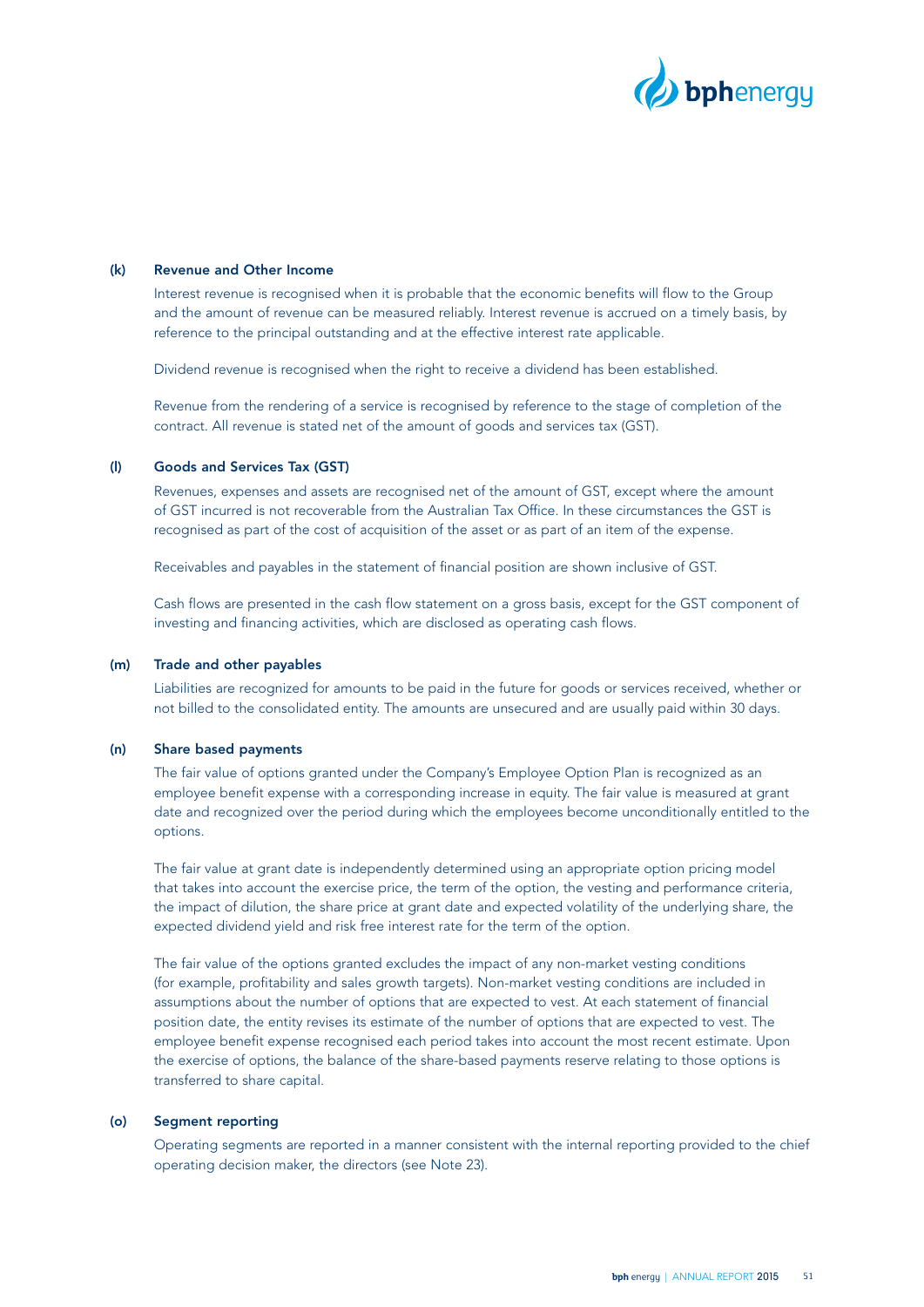### 1. Statement of Significant Accounting Policies (continued)

#### (p) Earnings per share

Basic earnings per share (EPS) is calculated as net profit/loss attributable to members, adjusted to exclude costs of servicing equity (other than dividends) and preference share dividends, divided by the weighted average number of ordinary shares, adjusted for any bonus element.

Diluted earnings per share adjusts the figures used in the determination of basic earnings per share to take into account the after income tax effect of interest and other financing costs associated with dilutive potential ordinary shares, and the weighted average number of additional ordinary shares that would have been outstanding assuming the conversion of all dilutive potential ordinary shares.

#### (q) Critical accounting estimates and judgments

The directors evaluate estimates and judgments incorporated into the financial report based on historical knowledge and best available current information.

Estimates assume a reasonable expectation of future events and are based on current trends and economic data, obtained both externally and within the Group.

#### *Key judgements — Provision for Impairment of Loans Receivables*

Included in the accounts of the Consolidated entity are amounts from current loan receivables of \$97,625 (2014: \$97,625) and non-current loan receivables of \$2,108,025 (2014: \$2,995,145). During the period the Company raised a provision against its unsecured loans with Cortical Dynamics Ltd and Molecular Discovery Systems Ltd resulting in a non-cash expense of \$1,084,370. This provision can be reversed upon payment of the loans.

#### *Key Judgments — Impairment of Intangible Assets*

No impairment has been recognised in respect of intangible assets for the year ended 30 June 2015 (2014: \$nil). The directors believe that the carrying value of all intangibles is appropriate after reviewing the status of each entity's developments. The directors are confident that the products will provide the necessary returns to the Company.

#### *Key Judgments — Provision for impairment of Investments in Associates*

The directors have obtained an independent expert's valuation report at year end which supports the recoverable amount of the investments in associates of \$20,077,753 (2014: \$48,640,707).

#### Investment in Molecular Discovery Systems

The recoverable amount of the investment in Molecular Discovery Systems Limited was greater than the carrying amount of the investment and hence no impairment loss was recognised (2014: \$736,965) – refer to note 13.

#### Investment in Advent Energy Ltd

The recoverable amount of the investment in Advent Energy Limited was considered to be less than the carrying amount of the investment and hence an impairment loss of \$27,959,823 was recognised (2014 \$nil) – refer to note 13.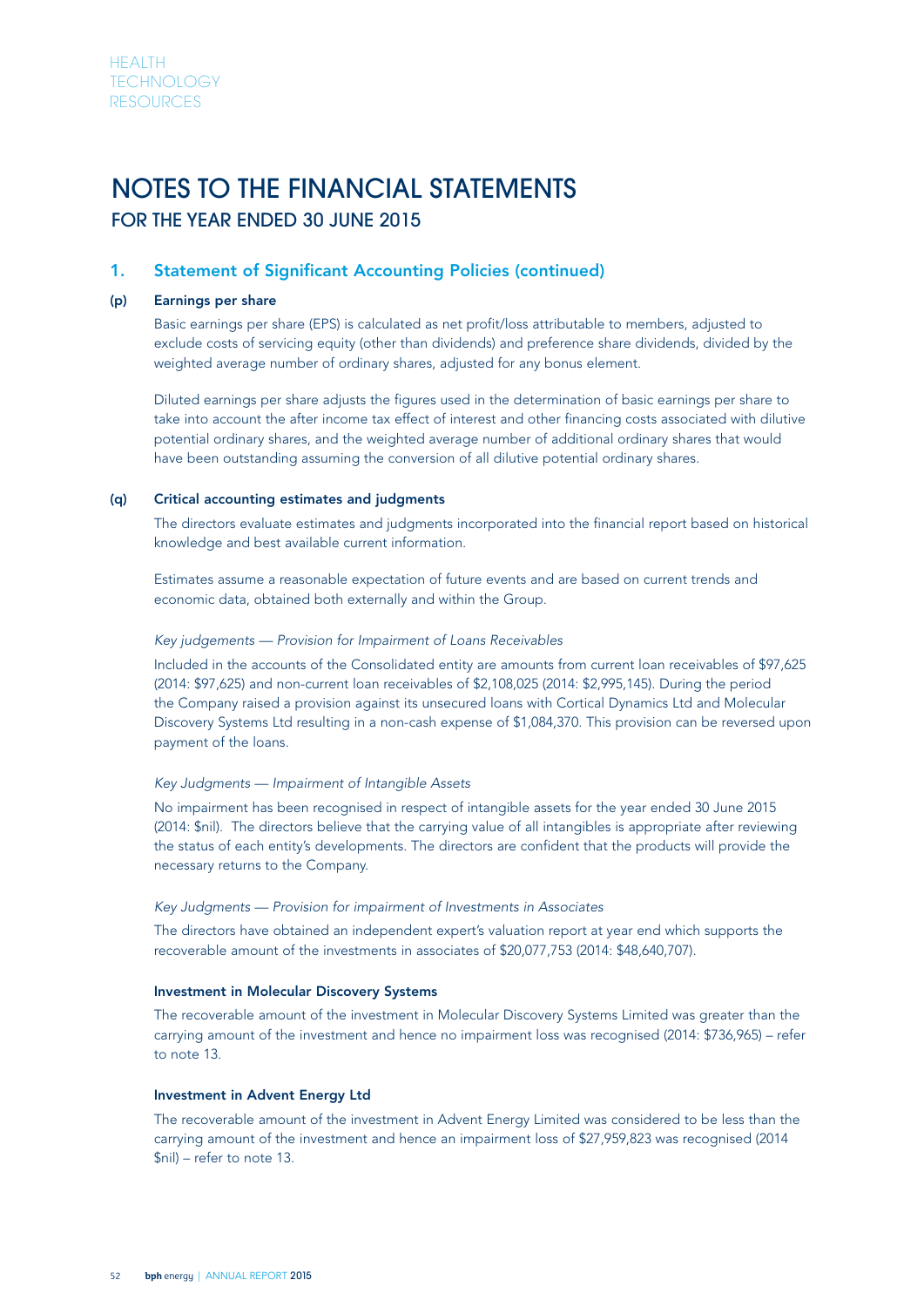

# (r) Application of New and Revised Accounting Standards

#### New and amended standards adopted in the current year

The group has applied the following standards and amendments for the first time for their annual reporting period commencing 1 July 2014:

- *AASB 2013-3 Amendments to AASB 136 Recoverable Amount Disclosures for Non-FinancialAssets*
- *AASB 2013-4 Amendments to Australian Accounting Standards Novation of Derivatives and Continuation of Hedge Accounting*
- Interpretation 21 *Accounting for Levies*
- AASB 2014-1 *Amendments to Australian Accounting Standards*

The adoption of these standards did not have any impact on the current period or any prior period and is not likely to affect future periods.

#### New standards not yet adopted

Certain new accounting standards and interpretations have been published that are not mandatory for 30 June 2015 reporting periods and have not been early adopted by the group. The group's assessment of the impact of these new standards and interpretations is set out below.

#### *AASB 9 Financial Instruments*

AASB 9 addresses the classification, measurement and derecognition of financial assets and financial liabilities and introduces new rules for hedge accounting. In December 2014, the AASB made further changes to the classification and measurement rules and also introduced a new impairment model. These latest amendments now complete the new financial instruments standard.

AASB 9 must be applied for financial years commencing on or after 1 January 2018. Based on the transitional provisions in the completed IFRS 9, early adoption in phases was only permitted for annual reporting periods beginning before 1 February 2015. After that date, the new rules must be adopted in their entirety.

The standard is not expected to have a material impact on the group's financial instruments.

#### *AASB 15 Revenue from Contracts with Customers*

AASB has issued a new standard for the recognition of revenue. This will replace AASB 118 which covers contracts for goods and services and AASB 111 which covers construction contracts. The new standard is based on the principle that revenue is recognised when control of a good or service transfers to a customer – so the notion of control replaces the existing notion of risks and rewards. The standard permits a modified retrospective approach for the adoption. Under this approach entities will recognise transitional adjustments in retained earnings on the date of initial application (eg 1 July 2017), i.e. without restating the comparative period. They will only need to apply the new rules to contracts that are not completed as of the date of initial application.

AASB 15 is mandatory for financial years commencing on or after 1 January 2017. Management is currently assessing the impact of the new rules. At this stage, the group is not able to estimate the impact of the new rules on the group's financial statements. The group will make more detailed assessments of the impact over the next twelve months.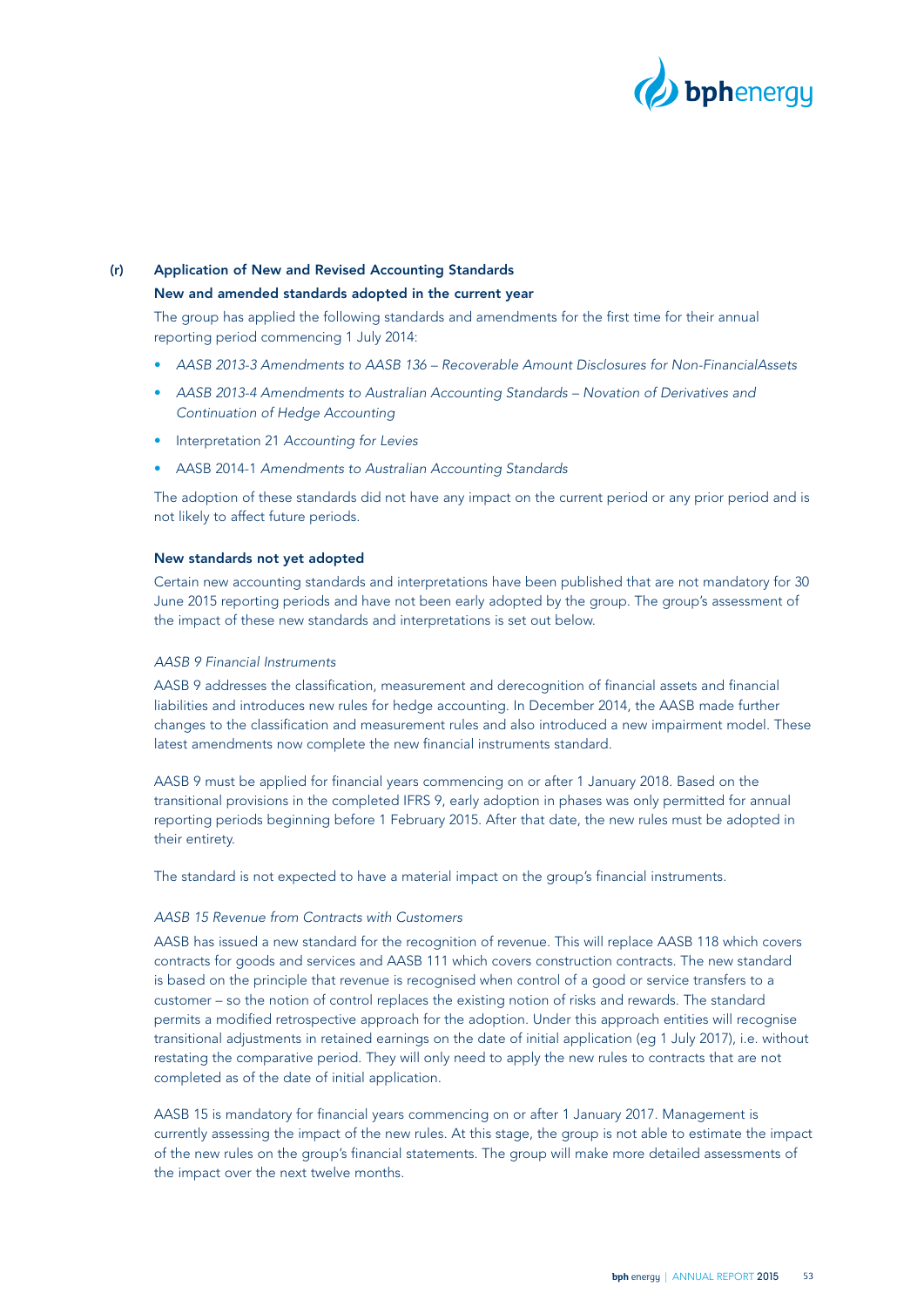# NOTES TO THE FINANCIAL STATEMENTS

FOR THE YEAR ENDED 30 JUNE 2015

|    |                                  |            | <b>Consolidated</b> |
|----|----------------------------------|------------|---------------------|
|    |                                  | 2015<br>\$ | 2014<br>\$          |
| 2. | <b>Revenue</b>                   |            |                     |
|    | <b>Revenue</b>                   |            |                     |
|    | Interest revenue cash accounts   | 223,219    | 10,286              |
|    | Interest revenue: other entities | 1,201      | 141,277             |
|    |                                  | 224,420    | 151,563             |
|    | Other income                     |            |                     |
|    | Consultancy fees                 |            | 114,100             |
|    |                                  |            | 114,100             |

# 3. Expenses Included in Loss for the year

| Depreciation                        |           |         |
|-------------------------------------|-----------|---------|
| - Depreciation                      | 75        | 302     |
|                                     |           |         |
| Employee costs                      |           |         |
| - Salary                            | 89,379    | 201,095 |
| - Superannuation                    | 7,244     | 15,622  |
| - Director fees                     | 100,000   | 110,416 |
| - Share based payments              | 6,924     | 16,080  |
| - Share based payments to directors | 27,000    |         |
| - Other payroll costs               | (27, 956) | 1,515   |
| Total employee costs                | 202,591   | 344,728 |
|                                     |           |         |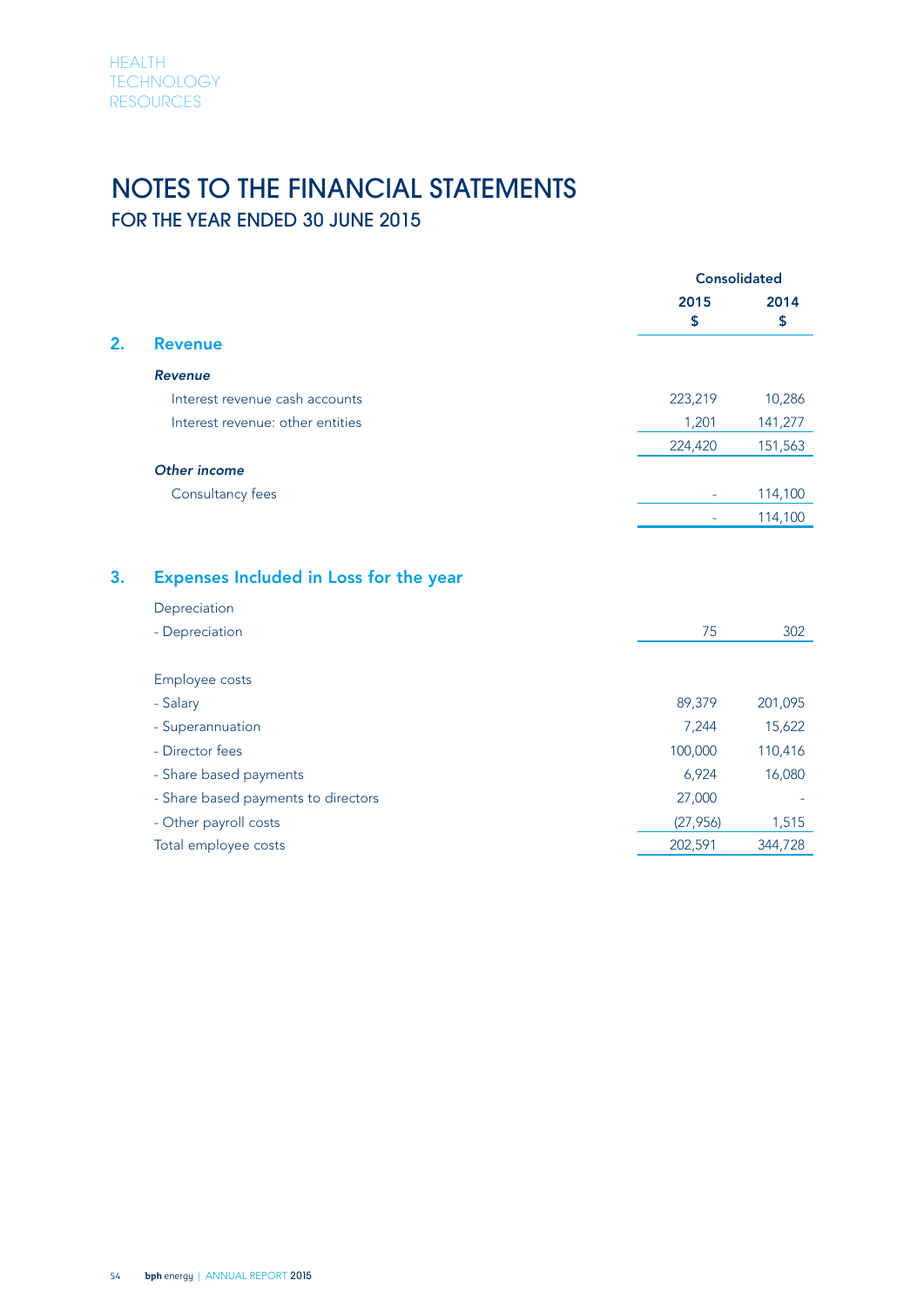

# 4. Key Management Personnel Compensation

Names and positions held of economic and parent entity key management personnel in office at any time during the financial year are:

#### *Key Management Personnel*

D L Breeze – *Executive Chairman*

H Goh – *Non-Executive Director (resigned 29 April 2015)*

T Fontaine – *Non-Executive Director (appointed 29 April 2015)*

B Whan – *Non-Executive Director (appointed 2 February 2015)*

D Ambrosini – *Executive Director and Company Secretary (resigned as Director 2 February 2015)*

|                              |           | <b>Consolidated</b>      |
|------------------------------|-----------|--------------------------|
|                              | 2015<br>S | 2014<br>S                |
| Short term employee benefits | 100,000   | 110,416                  |
| Consulting fee               | 98,000    | 98,000                   |
| Share based payments         | 27,000    | $\overline{\phantom{a}}$ |
|                              | 225,000   | 208,416                  |

Included in trade creditors and payables is director and consulting fee accruals of \$947,380 (30 June 2014: \$806,902).

| <b>Director</b>                              | Amount Owing 30 June 2015 |
|----------------------------------------------|---------------------------|
| David Breeze                                 | 551,607                   |
| <b>Thomas Fontaine</b>                       | 4,166                     |
| Hock Goh (resigned 29 April 2015)            | 145,810                   |
| Deborah Ambrosini (resigned 2 February 2015) | 124,981                   |
| <b>Bruce Whan</b>                            | 10,417                    |
| Directors who have previously resigned       | 110,399                   |
| Balance owing at 30 June 2015                | 947,380                   |

Key management personnel remuneration has been included in the Remuneration report section of the Directors Report.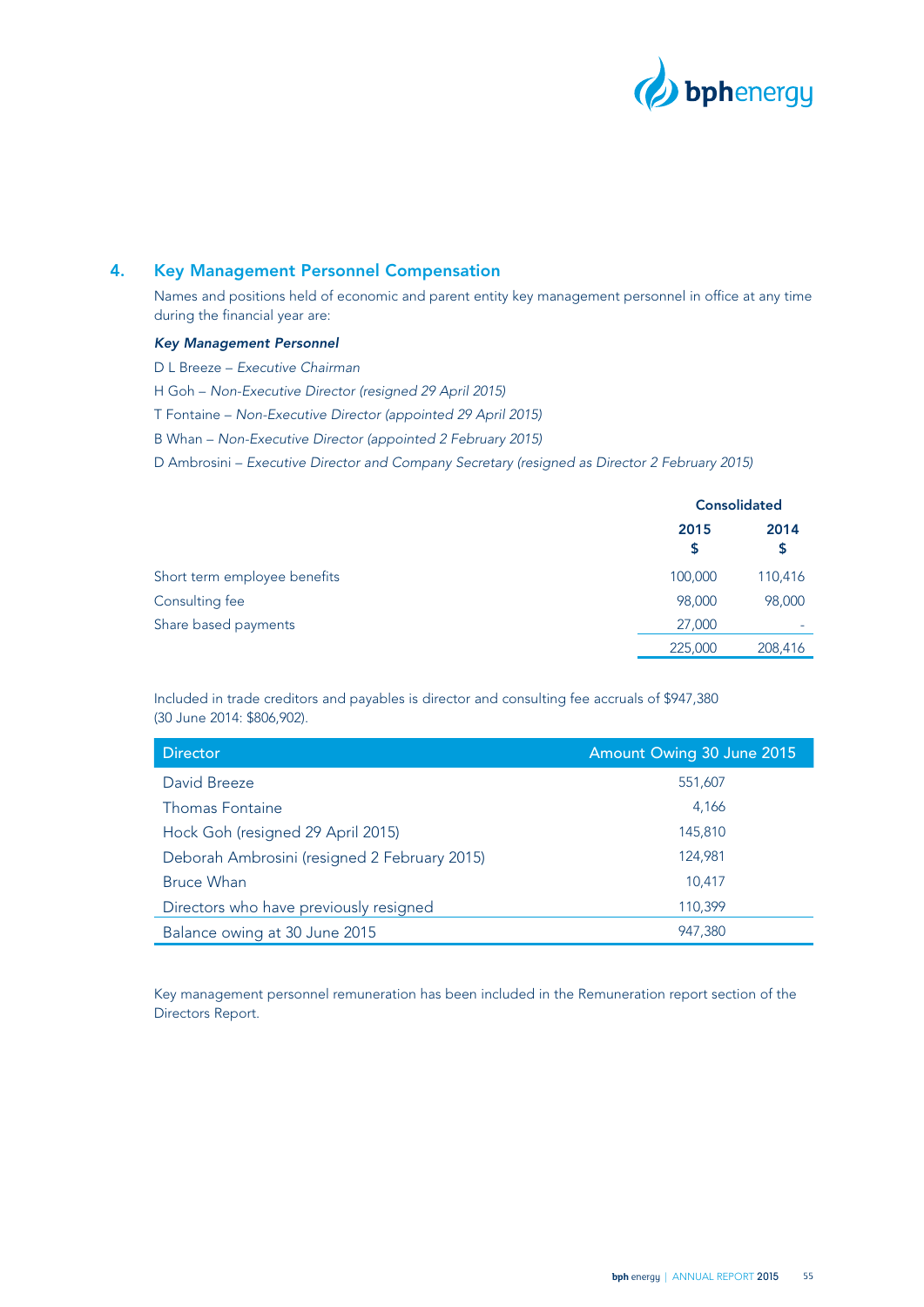# 4. Key Management Personnel Compensation (continued)

## Options and Rights Holdings

2015 Number of Options Held by Key Management Personnel

|                   | <b>Balance</b><br>1.7.2014 | <b>Granted as</b><br>Compen-<br>sation | <b>Options</b><br><b>Exercised</b> | <b>Net</b><br>Change<br>Other* | <b>Balance</b><br>30.6.2015 | <b>Total Vested and Vested</b><br>30.6.2015 | Total<br><b>Exercisable</b><br>30.6.2015 | Total<br>Unexercis-<br>able<br>30.6.2015 |
|-------------------|----------------------------|----------------------------------------|------------------------------------|--------------------------------|-----------------------------|---------------------------------------------|------------------------------------------|------------------------------------------|
| D L Breeze        | 1,000,000                  | $\overline{\phantom{a}}$               | ٠                                  | (1,000,000)                    | ٠                           |                                             | ٠                                        | $\overline{\phantom{a}}$                 |
| H Goh             | ٠                          | 2,000,000                              | ÷                                  | (2,000,000)                    | ٠                           |                                             | $\overline{\phantom{a}}$                 | ٠                                        |
| <b>T</b> Fontaine |                            | ÷.                                     |                                    |                                |                             |                                             | $\overline{\phantom{0}}$                 | $\overline{\phantom{a}}$                 |
| <b>B</b> Whan     | ٠                          | 2,000,000                              | $\overline{\phantom{0}}$           | ٠                              | 2,000,000                   | 2,000,000                                   | 2,000,000                                | $\overline{\phantom{a}}$                 |
| D Ambrosini       | 500,000                    | 2,000,000                              | -                                  | (5,500,000)                    | ۰                           |                                             |                                          |                                          |

#### 2014 Number of Options Held by Key Management Personnel

|                  | <b>Balance</b><br>1.7.2013 | <b>Granted as</b><br>Compen-<br>sation | <b>Options</b><br><b>Exercised</b> | <b>Net</b><br>Change<br>Other* | <b>Balance</b><br>30.6.2014 | <b>Total Vested and Vested</b><br>30.6.2014 | <b>Total</b><br><b>Exercisable</b><br>30.6.2014 | Total<br>Unexercis-<br>able<br>30.6.2014 |
|------------------|----------------------------|----------------------------------------|------------------------------------|--------------------------------|-----------------------------|---------------------------------------------|-------------------------------------------------|------------------------------------------|
| D L Breeze       | 1,000,000                  | ۰                                      | ۰                                  | ٠                              | 1,000,000                   | 1,000,000                                   | 1,000,000                                       | $\overline{\phantom{a}}$                 |
| <b>G</b> Gilbert |                            |                                        |                                    | ۰                              | $\overline{\phantom{a}}$    |                                             |                                                 | $\overline{\phantom{0}}$                 |
| H Goh            | $\overline{\phantom{a}}$   | ۰                                      | ۰                                  | ٠                              | $\overline{\phantom{a}}$    | ۰                                           | $\overline{\phantom{a}}$                        | ٠                                        |
| D Ambrosini      | 500,000                    | $\overline{\phantom{a}}$               | ۰                                  | ٠                              | 500,000                     | 500,000                                     | 500,000                                         | $\overline{\phantom{a}}$                 |

\*The Net Change Other reflected above includes those options that have been forfeited by holders, directors that have resigned, options that have expired.

### Shareholdings

#### 2015 Number of Shares Held by Key Management Personnel

|                   | <b>Balance</b><br>1.7.2014 | <b>Received as</b><br><b>Compensation</b> | <b>Options</b><br><b>Exercised</b> | <b>Net Change</b><br>Other | <b>Balance</b><br>30.6.2015 |
|-------------------|----------------------------|-------------------------------------------|------------------------------------|----------------------------|-----------------------------|
| D L Breeze        | 6,509,811                  | 11,435,832#                               | ۰                                  | ۰                          | 17,945,643                  |
| H Goh             | 480,769                    | $\overline{\phantom{a}}$                  | ٠                                  | (480, 769)                 | ٠                           |
| <b>T</b> Fontaine | ÷                          | $\overline{\phantom{a}}$                  | $\overline{a}$                     | 2,192,223                  | 2,192,223                   |
| <b>B</b> Whan     | ۰                          | ۰                                         | $\overline{\phantom{a}}$           | ۰                          | -                           |
| D Ambrosini       |                            | ۰                                         | $\overline{\phantom{a}}$           | ۰                          | ۰                           |

#During the year Mr Breeze acquired further shares in the Company converting \$45,000 of prior year accrued director fees after obtaining shareholder approval.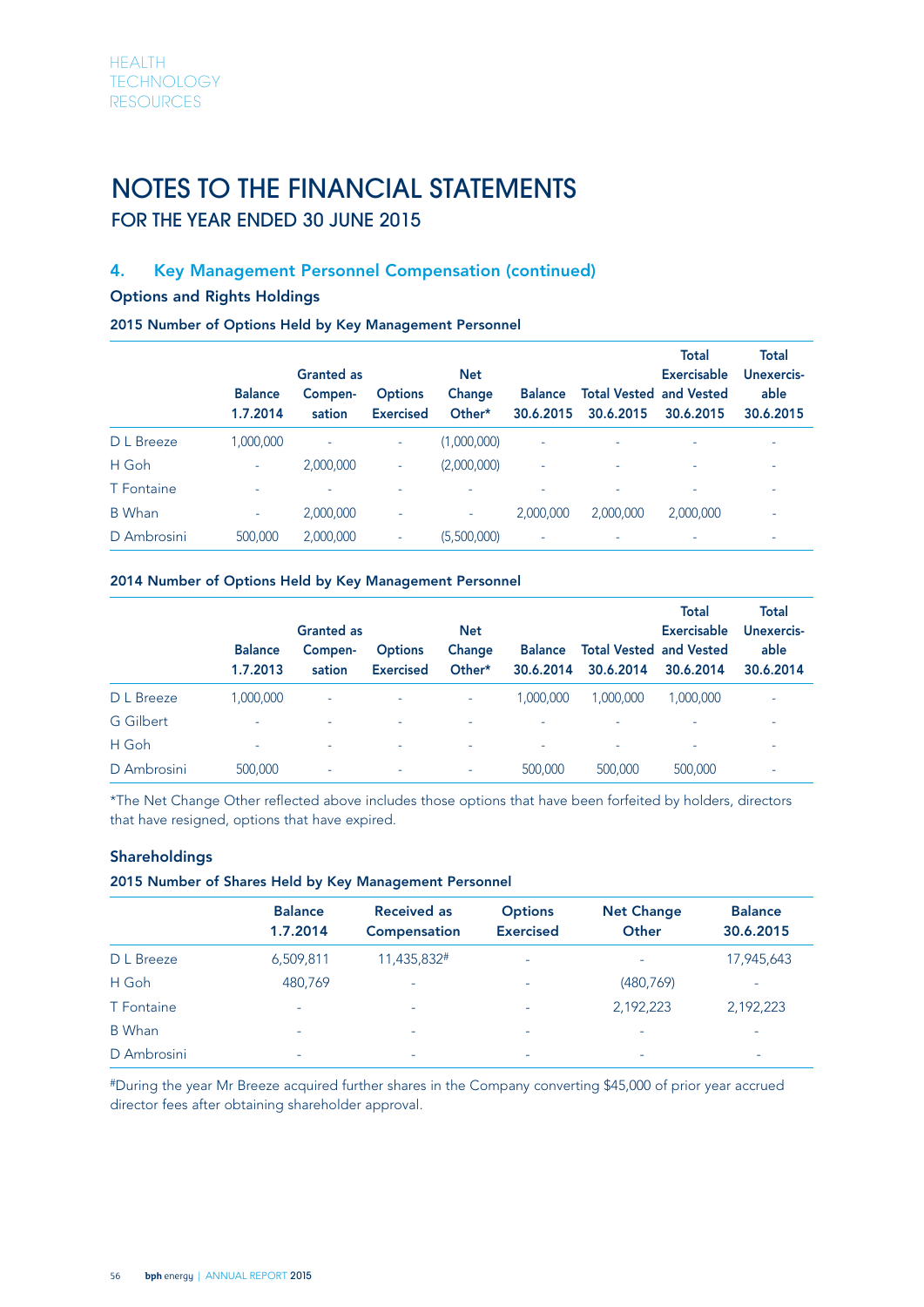

#### 2014 Number of Shares Held by Key Management Personnel

|                  | <b>Balance</b><br>1.7.2013 | <b>Received as</b><br><b>Compensation</b> | <b>Options</b><br><b>Exercised</b> | <b>Net Change</b><br>Other* | <b>Balance</b><br>30.6.2014 |
|------------------|----------------------------|-------------------------------------------|------------------------------------|-----------------------------|-----------------------------|
| D L Breeze       | 6,509,811                  | $\sim$                                    | $\overline{\phantom{a}}$           | $\overline{\phantom{a}}$    | 6,509,811                   |
| <b>G</b> Gilbert | 480,769                    | ۰                                         | $\sim$                             | (480, 769)                  |                             |
| H Goh            | 480.769                    | $\overline{\phantom{a}}$                  | $\overline{\phantom{a}}$           | $\overline{\phantom{a}}$    | 480,769                     |
| D Ambrosini      | ۰                          | ۰                                         | $\overline{\phantom{0}}$           | $\overline{\phantom{0}}$    | ۰                           |

\*The Net Change Other reflected above includes those shares of directors that have resigned during the year.

|                                                                                                                         |                      | <b>Consolidated</b> |
|-------------------------------------------------------------------------------------------------------------------------|----------------------|---------------------|
|                                                                                                                         | 2015                 | 2014                |
|                                                                                                                         | \$                   | \$                  |
| <b>Auditors' Remuneration</b>                                                                                           |                      |                     |
| Remuneration of the auditor of the parent entity for:                                                                   |                      |                     |
| - auditing or reviewing the financial report                                                                            |                      |                     |
| Nexia Perth Audit Services                                                                                              | 31,454               | 37,655              |
|                                                                                                                         | 31,454               | 37,655              |
| <b>Earnings per share</b>                                                                                               |                      |                     |
| For basic and diluted Earnings Per Share                                                                                |                      |                     |
| Total earnings per share attributable to ordinary equity<br>holders of the company                                      | (26, 487, 710)       | (1, 253, 563)       |
| Earnings used in the calculation of basic earnings per share<br>and diluted earnings per share                          | (26, 487, 710)       | (1, 253, 563)       |
| For basic and diluted Earnings Per Share                                                                                |                      |                     |
| From continuing operations                                                                                              | (11.31)              | (0.73)              |
| Total Basic Earnings per Share and Diluted Earnings per Share                                                           | (11.31)              | (0.73)              |
| Weighted average number of ordinary shares outstanding during<br>the year used in calculating basic EPS and diluted EPS | No.<br>234, 167, 061 | No.<br>172,562,245  |
|                                                                                                                         |                      |                     |

The Company's potential ordinary shares, being its options granted, are not considered dilutive as the conversion of these options will result in a decreased net loss per share.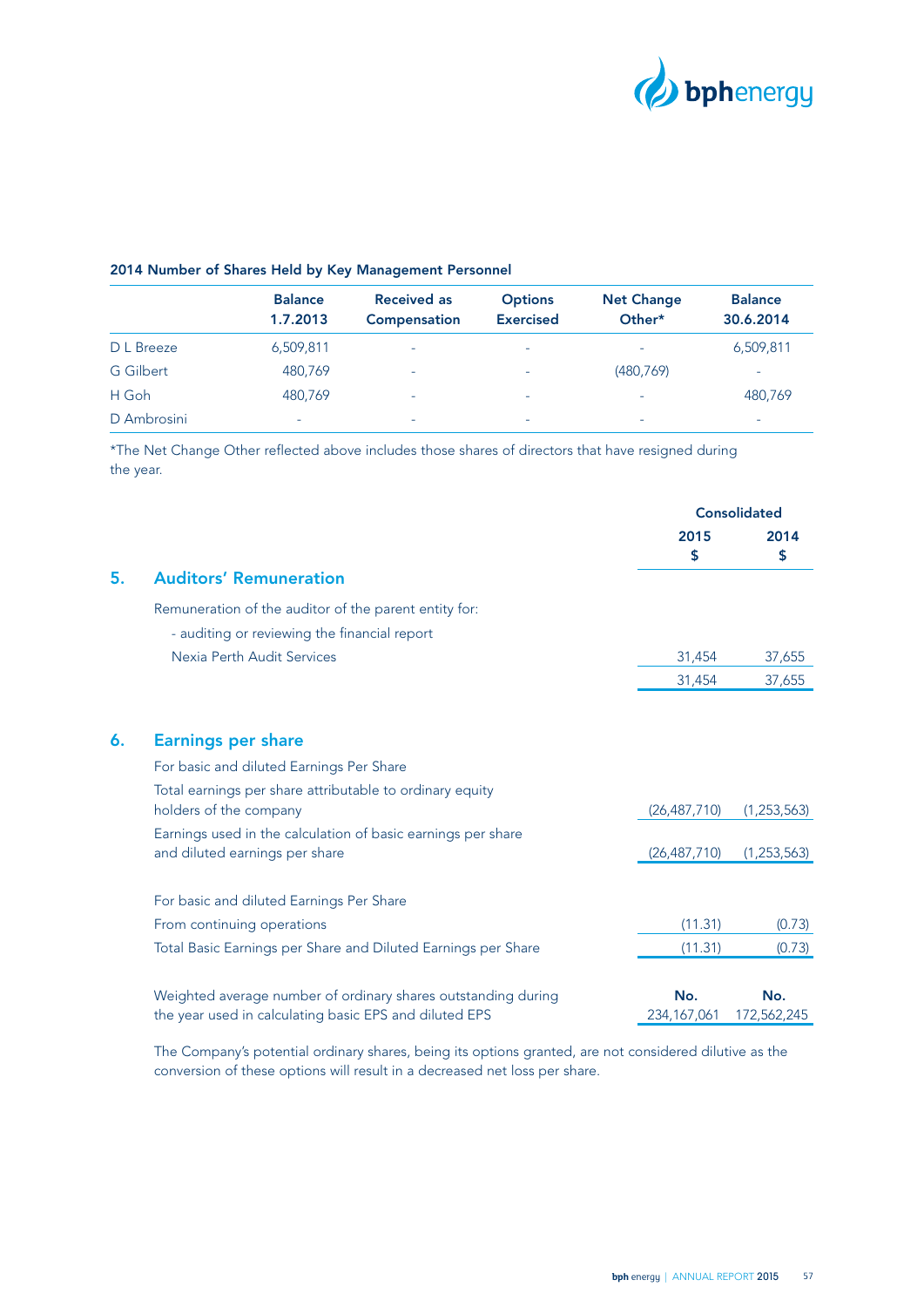# NOTES TO THE FINANCIAL STATEMENTS

FOR THE YEAR ENDED 30 JUNE 2015

|    |                                                                                                                                                               | <b>Consolidated</b> |            |  |
|----|---------------------------------------------------------------------------------------------------------------------------------------------------------------|---------------------|------------|--|
|    |                                                                                                                                                               | 2015<br>\$          | 2014<br>\$ |  |
| 7. | <b>Cash and cash equivalents</b>                                                                                                                              |                     |            |  |
|    | Cash at Bank and in hand                                                                                                                                      | 90,346              | 173,133    |  |
|    | Short-term bank deposits                                                                                                                                      | 8,216               | 7,978      |  |
|    |                                                                                                                                                               | 98,562              | 181,111    |  |
|    | <b>Reconciliation of cash</b>                                                                                                                                 |                     |            |  |
|    | Cash at the end of the financial year as shown in the statement of<br>cash flows is reconciled to items in the statement of financial<br>position as follows: |                     |            |  |
|    | Cash and cash equivalents                                                                                                                                     | 98,562              | 181,111    |  |
| 8. | <b>Trade and other receivables</b>                                                                                                                            |                     |            |  |
|    | <b>Current</b>                                                                                                                                                |                     |            |  |
|    | Other receivables                                                                                                                                             | 4,071               | 3,848      |  |
|    |                                                                                                                                                               | 4,071               | 3,848      |  |
| 9. | <b>Other Assets</b>                                                                                                                                           |                     |            |  |
|    | <b>Current</b>                                                                                                                                                |                     |            |  |
|    | Prepaid insurance                                                                                                                                             | 27,313              | 27,863     |  |
|    |                                                                                                                                                               | 27,313              | 27,863     |  |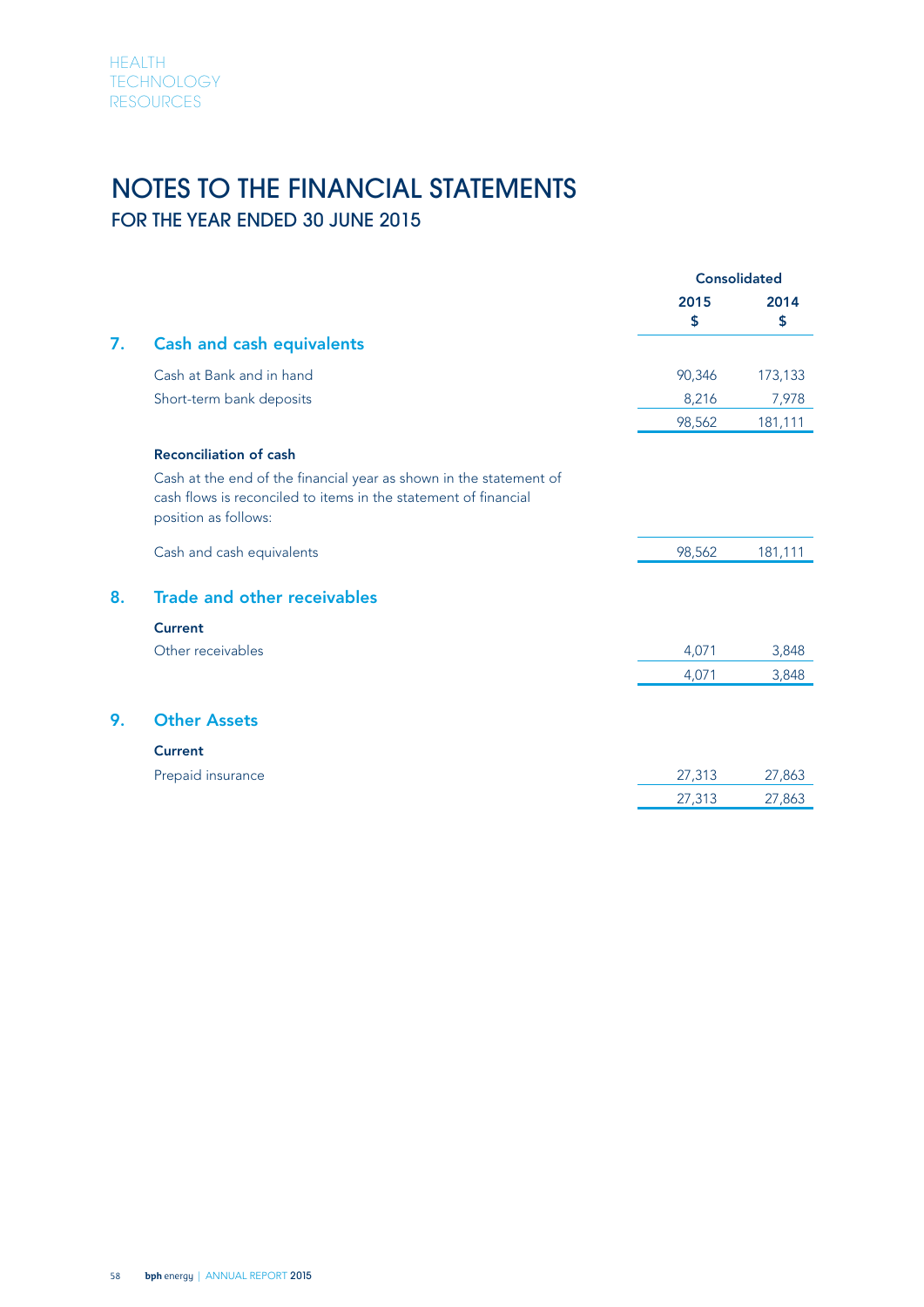

|                                                   |           | <b>Consolidated</b> |
|---------------------------------------------------|-----------|---------------------|
|                                                   | 2015      | 2014                |
|                                                   | \$        | \$                  |
| <b>Financial Assets</b>                           |           |                     |
| Loans and receivables at amortised cost           |           |                     |
| <b>Current</b>                                    |           |                     |
| Unsecured Loans to other entities: (c)            |           |                     |
| Grandbridge Limited                               | 55,645    | 55,645              |
| <b>MEC Resources Limited</b>                      | 2,494     | 2,494               |
| Advent Energy Ltd                                 | 39,486    | 39,486              |
|                                                   | 97,625    | 97,625              |
| <b>Non-Current</b>                                |           |                     |
| Loans and receivables at amortised cost           |           |                     |
| Unsecured Loans to other entities: (c)            |           |                     |
| <b>Cortical Dynamics Limited</b>                  |           |                     |
| Molecular Discovery Systems Limited               |           |                     |
| Secured Loans to other entities: (a)              |           |                     |
| <b>Cortical Dynamics Limited</b>                  | 1,585,417 | 1,469,827           |
| Molecular Discovery Systems Limited               | 473,659   | 416,099             |
| Available for sale financial assets at fair value |           |                     |
| Investments in unlisted entities (b)              | 48,949    | 48,949              |
|                                                   | 2,108,025 | 2,995,145           |

#### (a) Secured loans

These loans are secured by a charge over all of the assets and undertakings of each entity and interest bearing. Subject to the conditions of the agreement BPH Energy has the right to conversion to satisfy the debt on or before the termination date.

The company has a convertible loan agreement with MDSystems. The loan is for a maximum amount of \$500,000 and is to be used for short term working capital requirements. Subject to MDSystems being admitted to the Official list, BPH Energy has a right of conversion to satisfy the debt on or before the termination date. As at reporting date the loan had been drawn down by an amount of \$473,659 (2014: \$416,099).

The company has two convertible loan agreements with Cortical Dynamics. One loan is for a maximum amount of \$500,000 and is to be used for short term working capital requirements. Subject to Cortical being admitted to the Official list, BPH Energy has a right of conversion to satisfy the debt on or before the termination date. As at reporting date the loan had been drawn down by an amount of \$490,326 (2014: \$464,561).

On 28th February 2012 BPH Energy entered into a second convertible loan agreement with Cortical Dynamics. The facility is for an amount of \$1,000,000 and has an annual interest rate of 9.40%. The loan will be used for short term working capital requirements and funding further development of the BAR monitor. The loan is convertible at BPH's election if Cortical is unsuccessful in its application for admission to the Official List. As at reporting date the loan had been drawn down by an amount of \$1,095,091 (2014: \$1,005,266).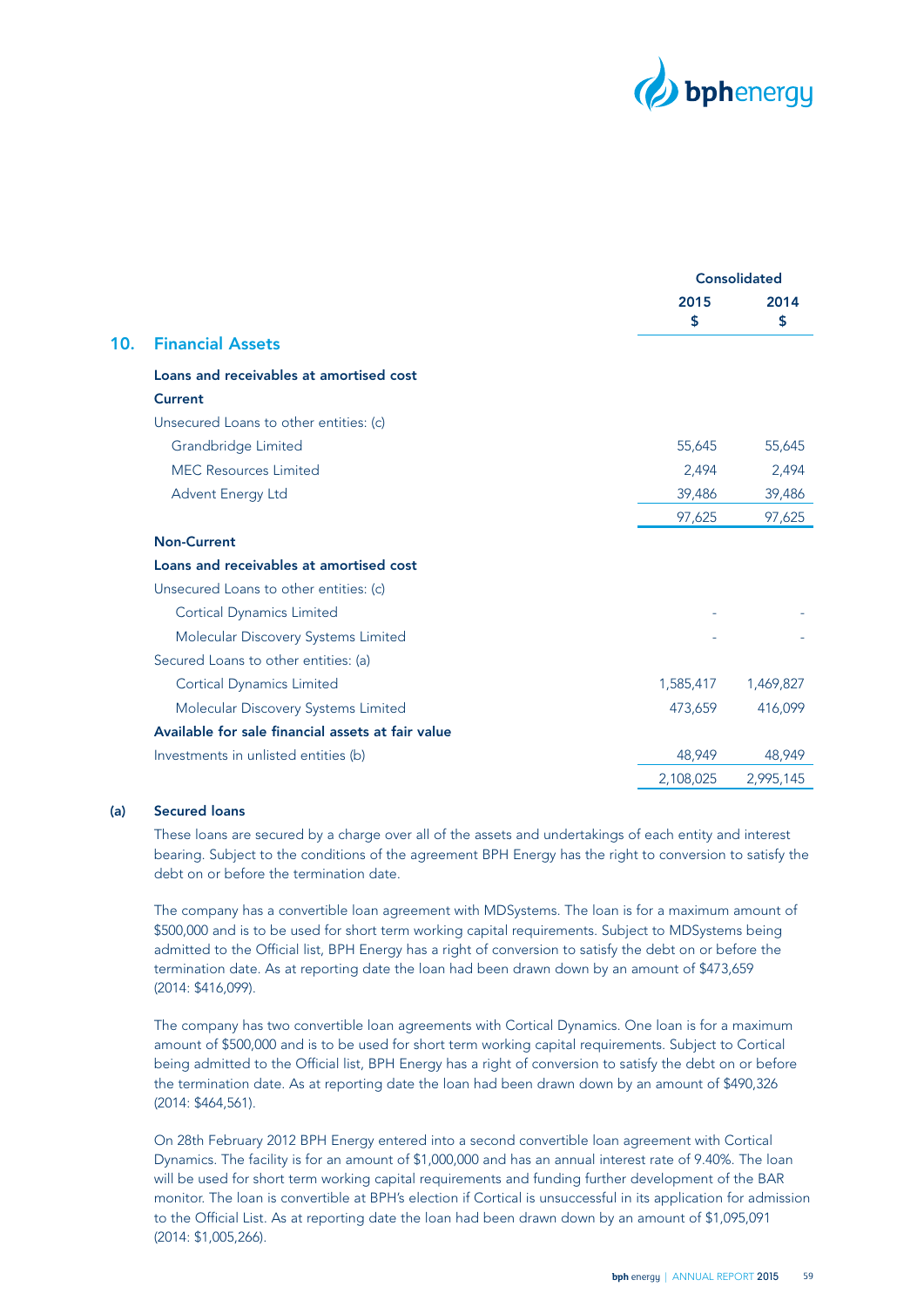### 10. Financial Assets (continued)

(b) Available for sale financial assets at fair value

|                           |        | <b>Consolidated</b> |
|---------------------------|--------|---------------------|
|                           | 2015   | 2014<br>S           |
| Cortical Dynamics Limited | 48.949 | 48.949              |
|                           | 48.949 | 48,949              |

### (c) Unsecured loans

During the period the Company raised a provision against its unsecured loans with Cortical Dynamics Ltd and Molecular Discovery Systems Ltd for \$494,170 and \$590,200 respectively resulting in a non- cash expense of \$1,084,370. The provision can be reversed upon payment of the loans.

### 11. Intangible assets

| Patent costs capitalised                |        |        |
|-----------------------------------------|--------|--------|
| Cost                                    | 72.454 | 72.454 |
| Accumulated amortisation and impairment | -      |        |
| Net carrying value                      | 72.454 | 72.454 |
| Total intangibles                       | 72.454 | 72.454 |
|                                         |        |        |

Patent costs include all costs associated with the filing and maintenance of the patents for the company's technologies.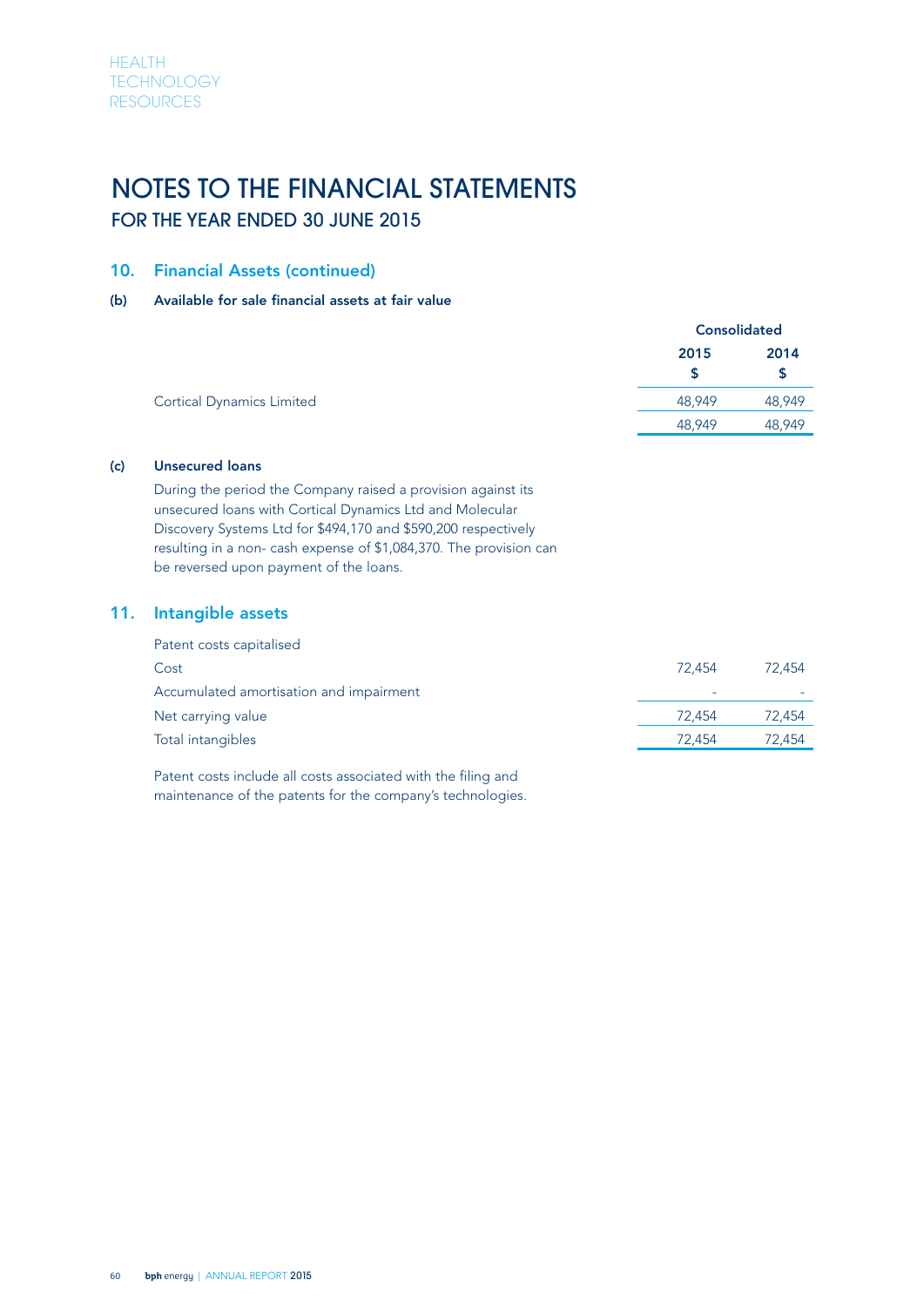

|     |                                                                                                                                                          | <b>Consolidated</b> |            |  |
|-----|----------------------------------------------------------------------------------------------------------------------------------------------------------|---------------------|------------|--|
|     |                                                                                                                                                          | 2015                | 2014       |  |
|     |                                                                                                                                                          | S                   | \$         |  |
| 12. | <b>Property, Plant and Equipment</b>                                                                                                                     |                     |            |  |
|     | Plant and Equipment:                                                                                                                                     |                     |            |  |
|     | At cost                                                                                                                                                  | 41,486              | 41,486     |  |
|     | Accumulated depreciation                                                                                                                                 | (41, 317)           | (41, 317)  |  |
|     | Total Property, Plant and Equipment                                                                                                                      | 94                  | 169        |  |
| (a) | <b>Movements in Carrying Amounts</b>                                                                                                                     |                     |            |  |
|     | Movements in the carrying amounts for each class of property,<br>plant and equipment between the beginning and the end of<br>the current financial year. |                     |            |  |
|     | Balance at the beginning of the year                                                                                                                     | 169                 | 471        |  |
|     | <b>Additions</b>                                                                                                                                         |                     |            |  |
|     | Disposals                                                                                                                                                |                     |            |  |
|     | Depreciation expense                                                                                                                                     | (75)                | (302)      |  |
|     | Carrying amount at the end of the year                                                                                                                   | 94                  | 169        |  |
| 13. | Investments accounted for using the equity method                                                                                                        |                     |            |  |
|     | <b>Shares in Associates</b>                                                                                                                              |                     |            |  |
|     | Advent Energy Limited                                                                                                                                    | 19,511,430          | 48,028,838 |  |
|     | Molecular Discovery Systems Limited                                                                                                                      | 566,323             | 611,869    |  |
|     |                                                                                                                                                          | 20,077,753          | 48,640,707 |  |
|     | Opening Balance of Investment in Advent Energy Limited on 1 July 2014                                                                                    | 48,028,838          |            |  |
|     | Share of Associate losses for the period                                                                                                                 | (557, 585)          |            |  |
|     | Impairment loss recognised for investment in Advent Energy Limited                                                                                       | (27, 959, 823)      |            |  |
|     | Balance at 30 June 2015                                                                                                                                  | 19,511,430          |            |  |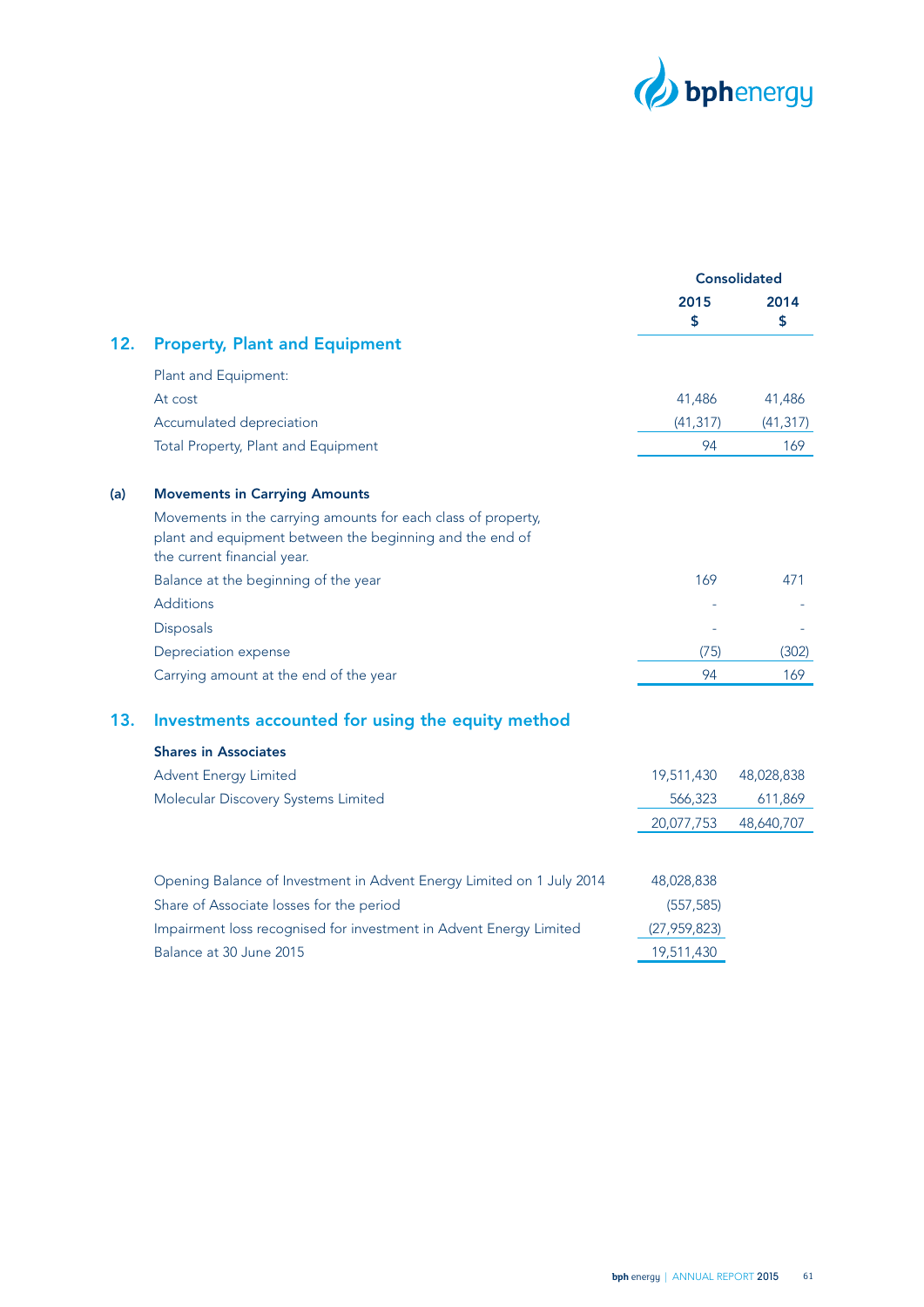# 13. Investments accounted for using the equity method (continued)

The impairment loss has been recorded in the statement of profit and loss. In 2011 the Group, made a fair value adjustment of \$21,450,000 (\$15,015,000 net of tax) to the investment in Advent Energy Limited, as a result of the move from an available for sale to equity accounting. Under Australian Accounting Standards, the impairment loss cannot be recognised against the reserve and must be recognised in the profit and loss. Following the decline of the price of oil and oil equivalents during the period the fair value of Advent, in line with other companies. As a result management recorded an impairment loss of \$27,959,823. Under the Australian Accounting Standards the loss cannot be written off against the reserve and hence has been recognised in statement of profit and loss.

Based on a valuation prepared by an independent expert and recent commercial discussions, management have made an assessment and believe that there is a material change in the fair value of their investments at reporting date.

#### Valuation processes

The directors informally assess the fair value of its investments biannually. A formal assessment is performed as necessary by obtaining an external independent valuation report. The fair value of the Group's investment in Advent Energy Ltd as at 30 June 2015 has been supported by a valuation report prepared at 30 June 2015 by an independent expert valuer. The expert holds appropriate qualifications and recent experience in the valuation of investments of this nature. The fair value was determined using the expected monetary value and enterprise value valuation methods; valuation estimations have been undertaken in accordance with the requirements of the Valmin Code (2005) for the technical assessment and valuation of mineral and petroleum assets.

#### *Valuation inputs and relationships to fair value*

The following table summaries the quantitative information about the significant unobservable inputs used in level 3 fair value measurements. See above for the valuation techniques adopted.

| Description       | Fair value at<br>30 June 2015 | Significant inputs | Range of inputs                                                                                     |
|-------------------|-------------------------------|--------------------|-----------------------------------------------------------------------------------------------------|
| Advent Energy Ltd | \$19,511,430                  | Discount rate      | $10 - 15%$                                                                                          |
|                   |                               | Gas price          | \$5 - \$12 per mcf                                                                                  |
|                   |                               | Exchange rate      | AUD\$1:USD\$0.7693                                                                                  |
|                   |                               | Gas resource       | PEP11: 5.7 Tcf (best estimate)<br>EP386: 344.5 bcf (best estimate)<br>RL1: 11.5 bcf (best estimate) |

The consolidated group's associate Advent Energy Ltd has current commitments for its exploration permits of \$4,647,500 over the next 12 months. To assist in meeting these commitments, the group is continually seeking and reviewing potential sources of both equity and debt funding. Advent is currently in negotiations with a number of parties on the terms of investment and management has confidence that a suitable outcome will be achieved however there is no certainty at this stage that those discussions will result in further funding being made available.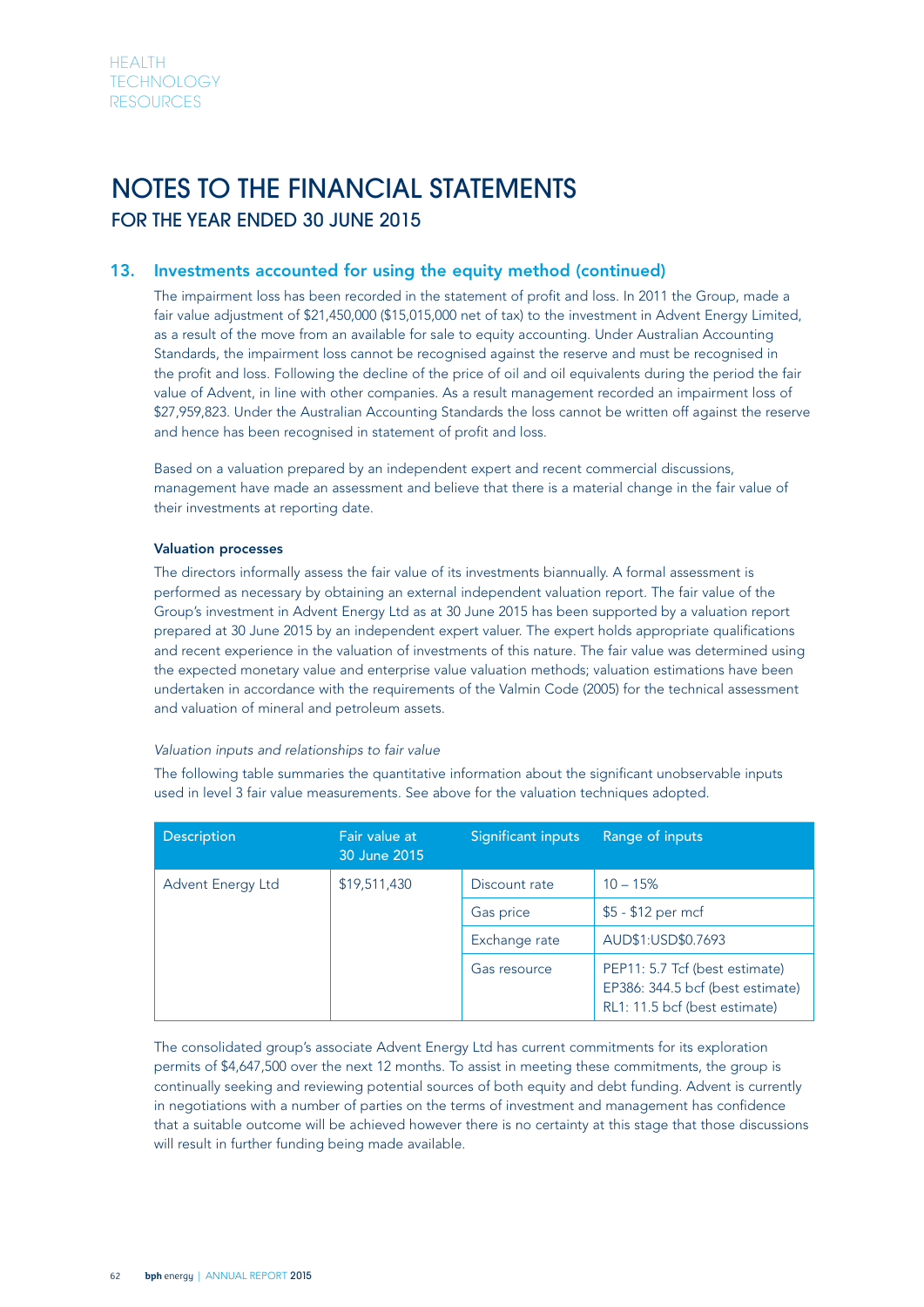

To manage the exploration commitments (which include Asset Energy completing 200km of 2D seismic within the PEP 11 area by 12 August 2015) and in connection with the ongoing commercial negotiations, Advent Energy's wholly owned subsidiary, Asset Energy, lodged an application in respect of Petroleum Exploration Permit 11 ("PEP11") with the National Offshore Petroleum Titles Administrator ("NOPTA") prior to 30 June 2015 to vary a condition of PEP11, suspend the years 2 and 3 work commitments and request a subsequent extension of the PEP11 permit term. NOPTA is currently assessing the application.

Asset Energy has invested over \$25 million in the PEP11 title in recent history, and, along with its JV partner Bounty Oil and Gas NL, is committed to continuing to explore for and ultimately exploit any petroleum accumulations which may be identified in this title area.

In addition to the 2D seismic commitment, Advent Energy is committed to drill an exploration well by the end of March 2016 for EP 386. These 2 commitments comprise the significant balance of \$4,647,500.

The application to vary a condition of the title and suspend the years 2 and 3 work commitments was prepared following discussions with NOPTA, however a decision has not been received by the Company from NOPTA.

The above conditions indicate the uncertainty that may affect the ability of the group to realise the carrying value of the Groups' investment in Advent Energy Limited n the ordinary course of business.

Investments in associates are accounted for in the consolidated financial statements using the equity method of accounting.

| <b>Name of Entity</b>               | Country of<br><b>Incorporation</b> | Ownership<br><b>Interest</b><br>℅ |            | <b>Principal Activity</b>  |  |
|-------------------------------------|------------------------------------|-----------------------------------|------------|----------------------------|--|
|                                     |                                    | 2015                              | 2014       |                            |  |
| Molecular Discovery Systems Limited | Australia                          | 20%                               | <b>20%</b> | <b>Biomedical Research</b> |  |
| <b>Advent Energy Limited</b>        | Australia                          | 27%                               | 27%        | Oil and Gas Exploration    |  |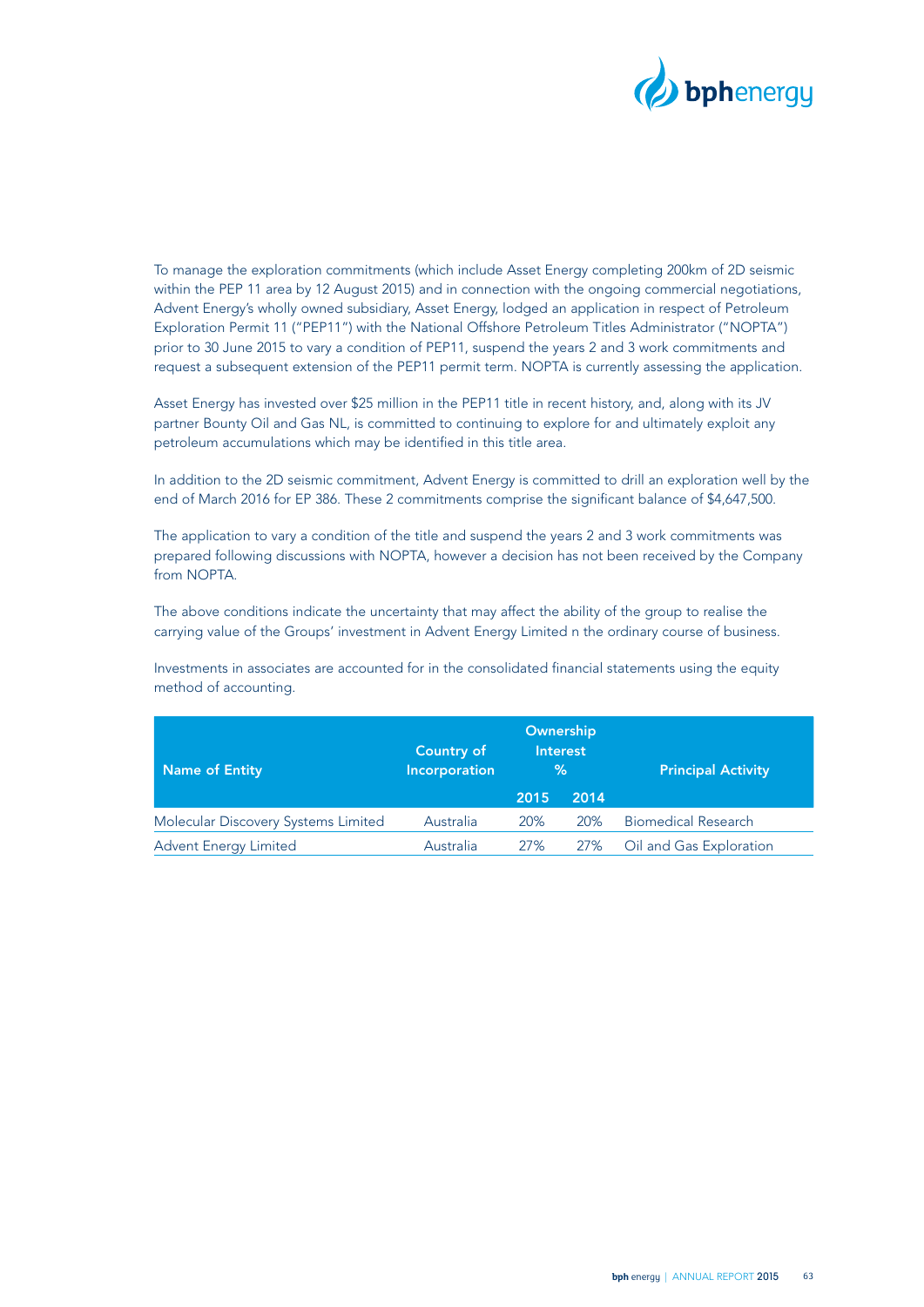## 13. Investments accounted for using the equity method (continued)

#### (a) Summarised financial information of associates

The results of its associates aggregated assets (including goodwill) and liabilities, including the group's share of net assets and net loss for the period are as follows:

|                      |                                 | <b>Total of Associate</b>                  |                   |                                                   |               |                      |                                                            |                                                           |                     |           | Reconciliation to the Carrying Amount |                                                     |
|----------------------|---------------------------------|--------------------------------------------|-------------------|---------------------------------------------------|---------------|----------------------|------------------------------------------------------------|-----------------------------------------------------------|---------------------|-----------|---------------------------------------|-----------------------------------------------------|
|                      | <b>Current</b><br><b>Assets</b> | Non-<br><b>Current</b><br><b>Assets</b>    | Current           | Non-<br>Current<br><b>Liabilities Liabilities</b> | Reve-<br>nues | Loss for<br>the Year | <b>Total</b><br>Compre-<br>hensive<br>Loss for<br>the Year | <b>Net</b><br><b>Assets</b><br>of Asso- interest<br>ciate | Owner-<br>ship<br>% | Goodwill  | Other<br>Adjust-<br>ments*            | Carrying<br>Amount<br>of the<br>Group's<br>Interest |
| 2015                 |                                 |                                            |                   |                                                   |               |                      |                                                            |                                                           |                     |           |                                       |                                                     |
|                      |                                 | <b>Molecular Discovery Systems Limited</b> |                   |                                                   |               |                      |                                                            |                                                           |                     |           |                                       |                                                     |
|                      | 16,187                          |                                            | 383,503 1,319,698 | ٠                                                 | 1,623         | (227, 734)           | (227, 734)                                                 | (184,003)                                                 | 20                  | 1,487,291 | (736, 965)                            | 566,323                                             |
|                      | 16,187                          |                                            | 383,503 1,319,698 |                                                   | 1,623         | (227, 734)           | (227, 734)                                                 | (184,003)                                                 | 20                  | 1,487,291 | (736, 965)                            | 566,323                                             |
|                      | <b>Advent Energy Ltd</b>        |                                            |                   |                                                   |               |                      |                                                            |                                                           |                     |           |                                       |                                                     |
|                      | 320,978                         | 28,059,222 5,082,545                       |                   |                                                   | 1,463         |                      | $(2,062,077)$ $(2,062,077)$                                | 6,299,686 27.04                                           |                     |           |                                       | 13,211,744 19,511,430                               |
|                      | 320.978                         | 28,059,222 5,082,545                       |                   |                                                   | 1,463         | (2,062,077)          | (2,062,077)                                                | 6,299,686 27.04                                           |                     |           |                                       | 13,211,744 19,511,430                               |
| 2014                 |                                 |                                            |                   |                                                   |               |                      |                                                            |                                                           |                     |           |                                       |                                                     |
|                      |                                 | <b>Molecular Discovery Systems Limited</b> |                   |                                                   |               |                      |                                                            |                                                           |                     |           |                                       |                                                     |
|                      | 172,838                         | 393,585                                    | 455,623           | 803,083                                           | 56,000        | (226, 207)           | (226, 207)                                                 | (138, 457)                                                | 20                  | 1,487,291 | (736,965)                             | 611,869                                             |
|                      | 172,838                         | 393,585                                    | 455,623           | 803,083                                           | 56,000        | (226, 207)           | (226, 207)                                                 | (138, 457)                                                | 20                  | 1,487,291 | (736, 965)                            | 611,869                                             |
|                      | <b>Advent Energy Ltd</b>        |                                            |                   |                                                   |               |                      |                                                            |                                                           |                     |           |                                       |                                                     |
|                      | 259.999                         | 29,843,078                                 |                   | 1,143,34 3,600,000                                | 12,364        | (989, 727)           | (989, 727)                                                 | 6,950,089                                                 | 27.4                |           | 19,628,749 21,450,000 48,028,838      |                                                     |
|                      | 259,999                         | 29,843,078                                 |                   | 1,143,34 3,600,000                                | 12,364        | (989, 727)           | (989, 727)                                                 | 6,950,089                                                 | 27.4                |           | 19,628,749 21,450,000 48,028,838      |                                                     |
| $\sim$ $\sim$ $\sim$ | $\mathbf{1}$                    |                                            |                   |                                                   |               |                      |                                                            |                                                           |                     |           |                                       |                                                     |

\* Other adjustments comprise:

*Advent Energy Ltd – Impairment Loss:* The directors have obtained an independent expert's valuation report which indicated that the carrying value of BPH's investment was impaired. Accordingly, an adjustment for the difference in the carrying value and fair value of BPH's investment in Advent was recognised in the current year. An impairment loss of 27,959,823 was recognised.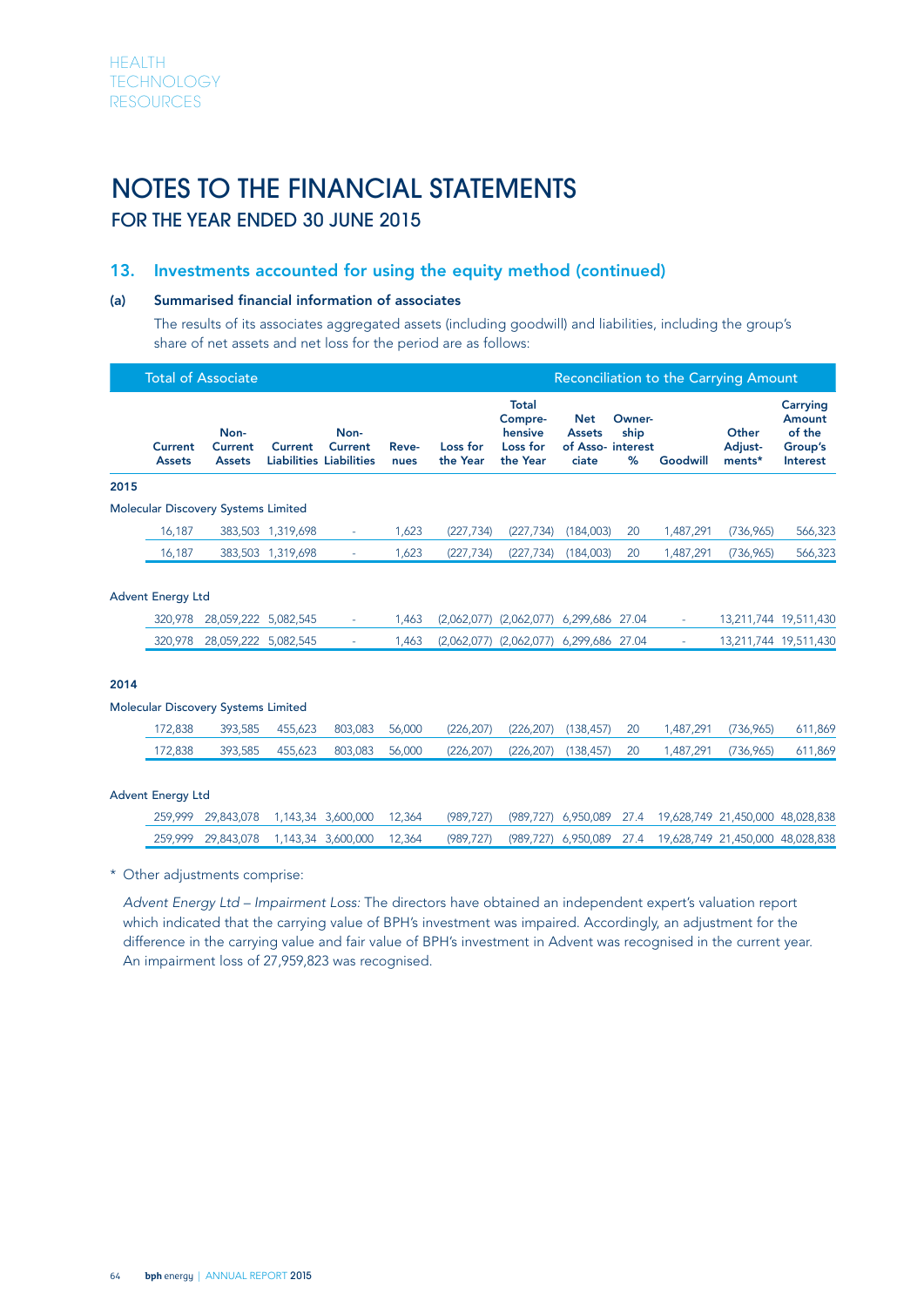

|     |                                                                                                                | <b>Consolidated</b>        |                          |  |
|-----|----------------------------------------------------------------------------------------------------------------|----------------------------|--------------------------|--|
|     |                                                                                                                | 2015<br>\$                 | 2014<br>\$               |  |
| 14. | <b>Income Tax Expense</b>                                                                                      |                            |                          |  |
| (a) | The components of tax expense/(benefit) comprise:                                                              |                            |                          |  |
|     | Adjustments recognised in the current year in<br>relation to the current tax of prior years                    |                            | 1,806                    |  |
|     | Current tax                                                                                                    |                            |                          |  |
|     | Deferred income tax credit                                                                                     | (3,583,290)<br>(3,583,290) | (316, 366)<br>(314, 560) |  |
|     | Deferred income tax (credit)/expense included<br>in income tax expense comprises:                              |                            |                          |  |
|     | Increase in deferred tax assets (note 29)                                                                      | (2,440,615)                | (54, 350)                |  |
|     | Decrease in deferred tax liabilities (note 29)                                                                 | 6,023,905                  | (262, 016)               |  |
|     |                                                                                                                | (3,583,290)                | (316, 366)               |  |
| (b) | The prima facie tax on profit from operations before income<br>tax is reconciled to the income tax as follows: |                            |                          |  |
|     | Prima facie tax payable on profit from operations before<br>income tax at 30% (2014: 30%)                      | (9,021,141)                | (474, 192)               |  |
|     | Add tax effect of:                                                                                             |                            |                          |  |
|     | Non deductible expenses                                                                                        | 12,073                     | 4,609                    |  |
|     | Tax benefit of revenue losses not recognised                                                                   | 5,425,778                  | (1,806)                  |  |
|     | Effect of previously unrecognised and unused tax losses now<br>recognised as deferred tax assets               |                            | 58,309                   |  |
|     | Temporary differences                                                                                          |                            | 98,520                   |  |
|     | Income tax expense/(benefit) recognised                                                                        | (3,583,290)                | (314, 560)               |  |
| (c) | Income tax expense recognised in other<br>comprehensive income                                                 |                            |                          |  |
|     | Fair value gain adjustments                                                                                    |                            |                          |  |
|     |                                                                                                                |                            |                          |  |
| (d) | Current tax liabilities                                                                                        |                            |                          |  |
|     | Income tax                                                                                                     |                            |                          |  |
| (e) | <b>Tax losses</b>                                                                                              |                            |                          |  |
|     | Unused tax losses for which no deferred tax asset                                                              |                            |                          |  |
|     | has been recognised (Note 29)                                                                                  | 8,343,648                  |                          |  |
|     | Potential tax benefit @30%                                                                                     | 2,503,094                  |                          |  |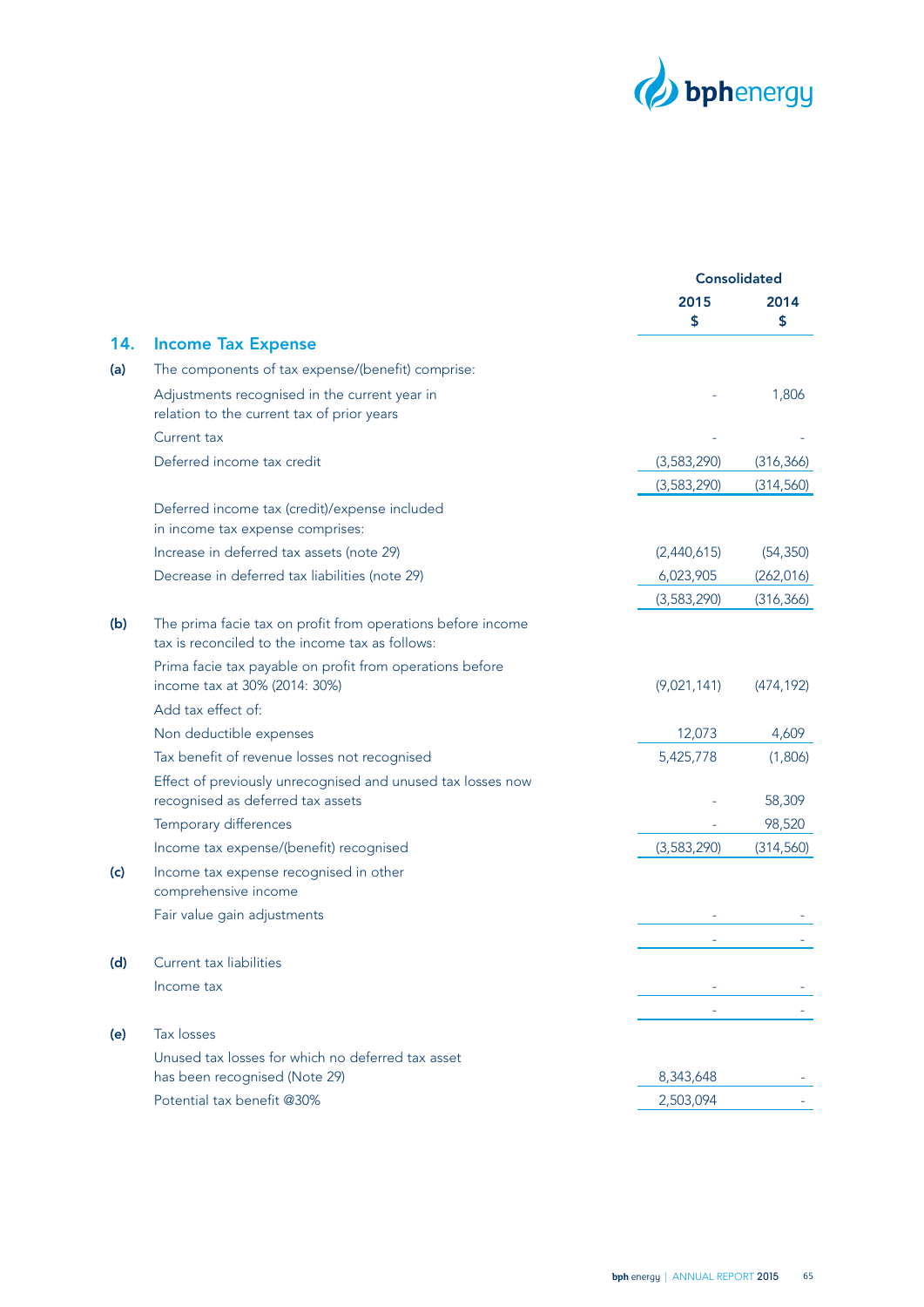# NOTES TO THE FINANCIAL STATEMENTS

FOR THE YEAR ENDED 30 JUNE 2015

|     |                                                                                                                              | <b>Consolidated</b> |            |
|-----|------------------------------------------------------------------------------------------------------------------------------|---------------------|------------|
|     |                                                                                                                              | 2015<br>\$          | 2014<br>\$ |
| 15. | <b>Trade and other payables</b>                                                                                              |                     |            |
|     | Trade payables                                                                                                               | 14,553              | 24,183     |
|     | Sundry payables and accrued expenses                                                                                         | 998,706             | 874,358    |
|     |                                                                                                                              | 1,013,259           | 898,541    |
| 16. | <b>Financial Liabilities</b>                                                                                                 |                     |            |
|     | Current                                                                                                                      |                     |            |
|     | Current borrowings - unsecured                                                                                               | 618,361             | 561,836    |
|     | Current borrowings - secured                                                                                                 | 114,859             |            |
|     |                                                                                                                              | 733,220             | 561,836    |
|     | On 13th July 2015 the repayment date for the secured loan was<br>extended to 24 months from the date of the first draw down. |                     |            |
| 17. | <b>Provisions</b>                                                                                                            |                     |            |
|     | Employee entitlements:                                                                                                       |                     |            |
|     | Opening balance at 1 July 2014                                                                                               | 27,957              | 26,432     |
|     | Reduction/addition to provision                                                                                              | (27, 957)           | 1,525      |
|     | Balance at 30 June 2015                                                                                                      |                     | 27,957     |
|     | Current                                                                                                                      |                     | 23,409     |
|     | Non-Current                                                                                                                  |                     | 4,548      |
|     |                                                                                                                              |                     | 27,957     |

Provisions have been recognised for employee entitlements relating to annual leave. The measurement and recognition criteria relating to employee benefits has been included in Note 1 to this report.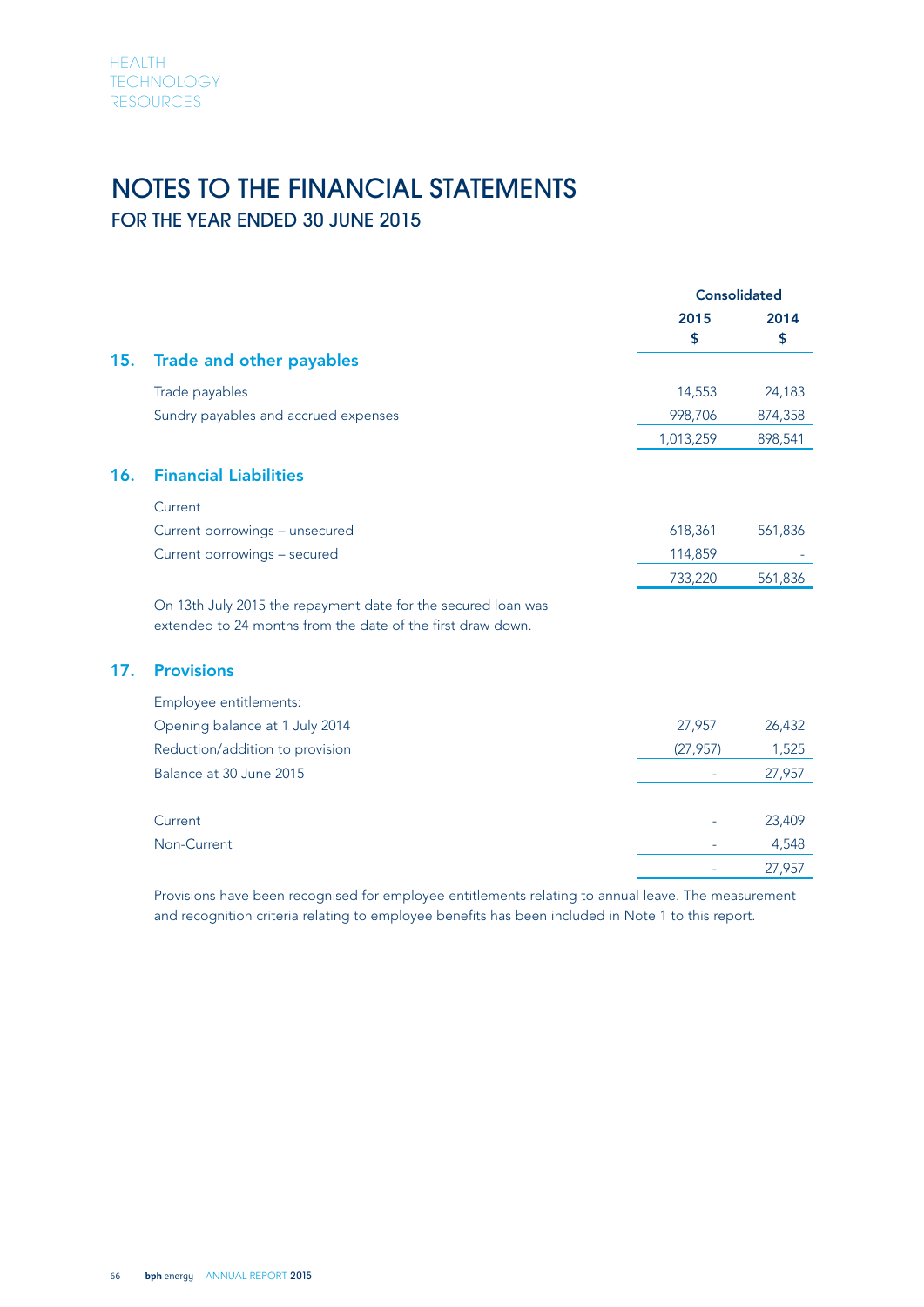

|     |                                                                                         |            |                          | Consolidated           |             |
|-----|-----------------------------------------------------------------------------------------|------------|--------------------------|------------------------|-------------|
|     |                                                                                         |            |                          | 2015<br>\$             | 2014<br>S   |
| 18. | <b>Issued Capital</b>                                                                   |            |                          |                        |             |
|     | 235,766,727 (2014: 172,562,245) fully paid ordinary shares                              |            |                          | 41,759,904             | 41,511,195  |
|     | The Company has no authorised capital and the issued shares<br>do not have a par value. |            |                          |                        |             |
|     |                                                                                         |            | <b>Consolidated</b>      | <b>Consolidated</b>    |             |
|     |                                                                                         | 2015       | 2014                     | 2015                   | 2014        |
|     |                                                                                         | \$         | \$                       | No.                    | No.         |
| (a) | <b>Ordinary Shares</b>                                                                  |            |                          |                        |             |
|     | At the beginning of reporting period                                                    | 41,511,195 |                          | 41,511,195 172,562,245 | 172,562,245 |
|     | Share issued during the year                                                            | 248,709    | $\overline{\phantom{a}}$ | 63,204,482             |             |

At reporting date 41,759,904 41,511,195 235,766,727 172,562,245

# Capital Raising

There were nil options exercised during the year (2014: nil).

### Fully Paid Ordinary Share Capital

Fully paid ordinary shares carry one vote per share and carry the right to dividends.

#### **Options**

There were 11,367,500 employee options on issue at the end of the year:

| <b>Total number</b> | <b>Exercise price</b> | <b>Expiry date</b> |
|---------------------|-----------------------|--------------------|
| 325,000             | \$0.160               | 21 January 2016    |
| 1,075,000           | \$0.080               | 30 June 2018       |
| 967,500             | \$0.02                | 31 March 2020      |
| 9,000,000           | \$0.02                | 31 March 2020      |
| 11,367,500          |                       |                    |

The market price of the company's ordinary shares at 30 June 2015 was 0.007 cents.

The holders of options do not have the right, by virtue of the option, to participate in any share issue or interest issue of any other body corporate or registered scheme.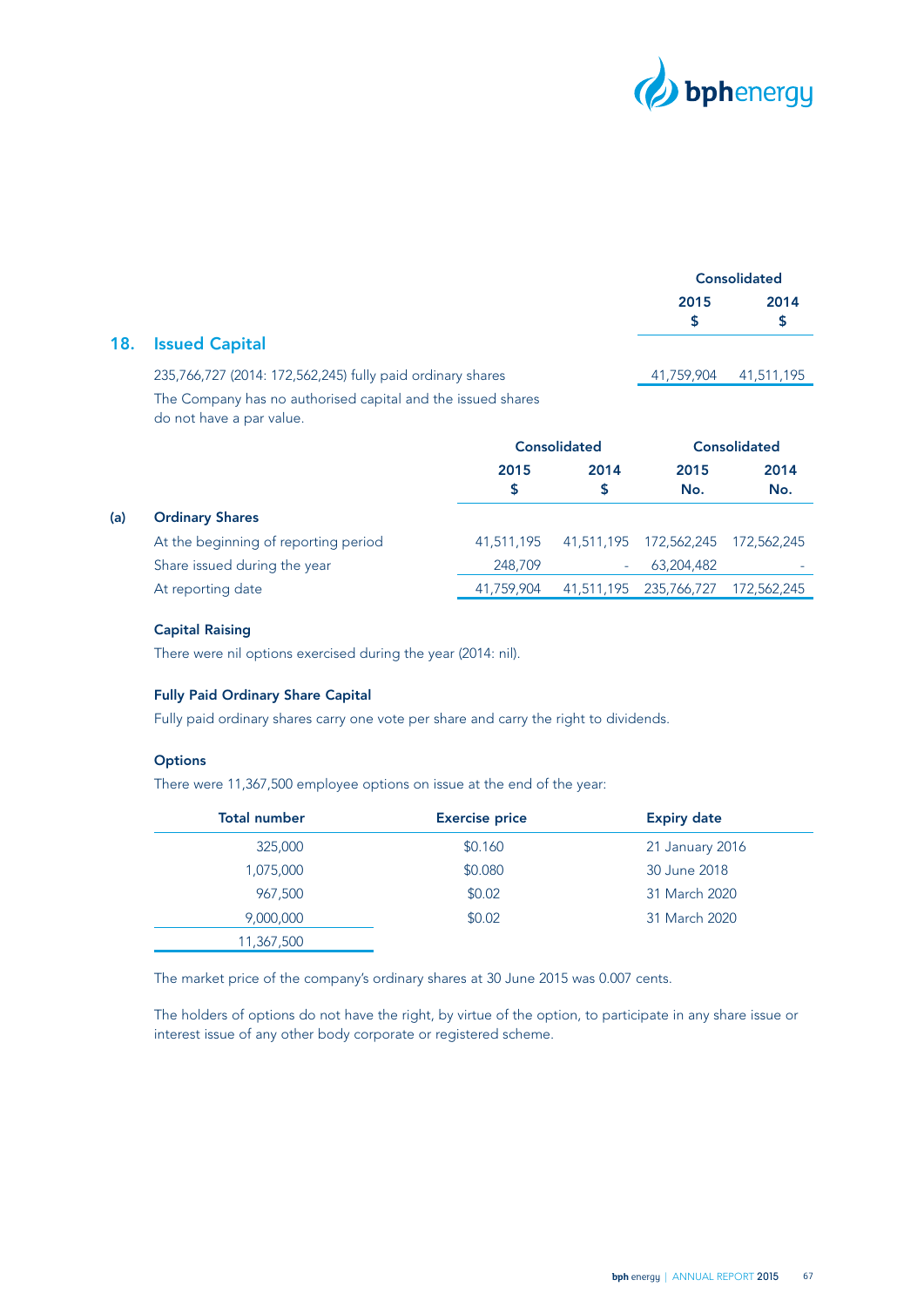# 18. Issued Capital (continued)

#### (b) Capital risk management

The Group's and the parent entity's objectives when managing capital are to safeguard their ability to continue as a going concern, so that they may continue to provide returns for shareholders and benefits for other stakeholders.

The focus of the Group's capital risk management is the current working capital position against the requirements of the Group to meet corporate overheads. The Group's strategy is to ensure appropriate liquidity is maintained to meet anticipated operating requirements, with a view to initiating appropriate capital raisings as required. The working capital position of the Group at 30 June 2015 and 30 June 2014 are as follows:

|     |                                                                                                                                            |             | <b>Consolidated</b> |  |
|-----|--------------------------------------------------------------------------------------------------------------------------------------------|-------------|---------------------|--|
|     |                                                                                                                                            | 2015<br>\$  | 2014<br>\$          |  |
|     | Cash and cash equivalents                                                                                                                  | 98,562      | 181,111             |  |
|     | Trade and other receivables                                                                                                                | 101,696     | 101,473             |  |
|     | Trade payables and financial liabilities                                                                                                   | (1,746,479) | (1,460,377)         |  |
|     | Working capital position*                                                                                                                  | (1,546,221) | (1, 177, 793)       |  |
|     | *Refer to note 1 for further details of the Group's financial position<br>and plans to manage the working capital deficit at 30 June 2015. |             |                     |  |
| 19. | <b>Reserves</b>                                                                                                                            |             |                     |  |
|     | Options Reserve (a)                                                                                                                        | 469,650     | 435,726             |  |
|     | Asset Revaluation Reserve (b)                                                                                                              | 15,015,000  | 15,015,000          |  |
|     |                                                                                                                                            | 15,484,650  | 15,450,726          |  |
| (a) | <b>Option Reserve</b>                                                                                                                      |             |                     |  |
|     | The option reserve records items recognized as expenses<br>on the valuation of Director and Employee share options.                        |             |                     |  |
|     | <b>Reconciliation of movement</b>                                                                                                          |             |                     |  |
|     | Opening balance                                                                                                                            | 435,726     | 419,646             |  |
|     | Option charges during the year                                                                                                             | 33,924      | 16,080              |  |
|     | Closing balance                                                                                                                            | 469,650     | 435,726             |  |
| (b) | <b>Asset Revaluation Reserve</b>                                                                                                           |             |                     |  |
|     | The asset revaluation reserve records the revaluation of<br>available for sale investments to fair value.                                  |             |                     |  |
|     | Opening balance                                                                                                                            | 15,015,000  | 15,015,000          |  |
|     | Available for sale asset revalued to fair value (net of tax)                                                                               |             |                     |  |
|     | Closing balance                                                                                                                            | 15,015,000  | 15,015,000          |  |

 $(a)$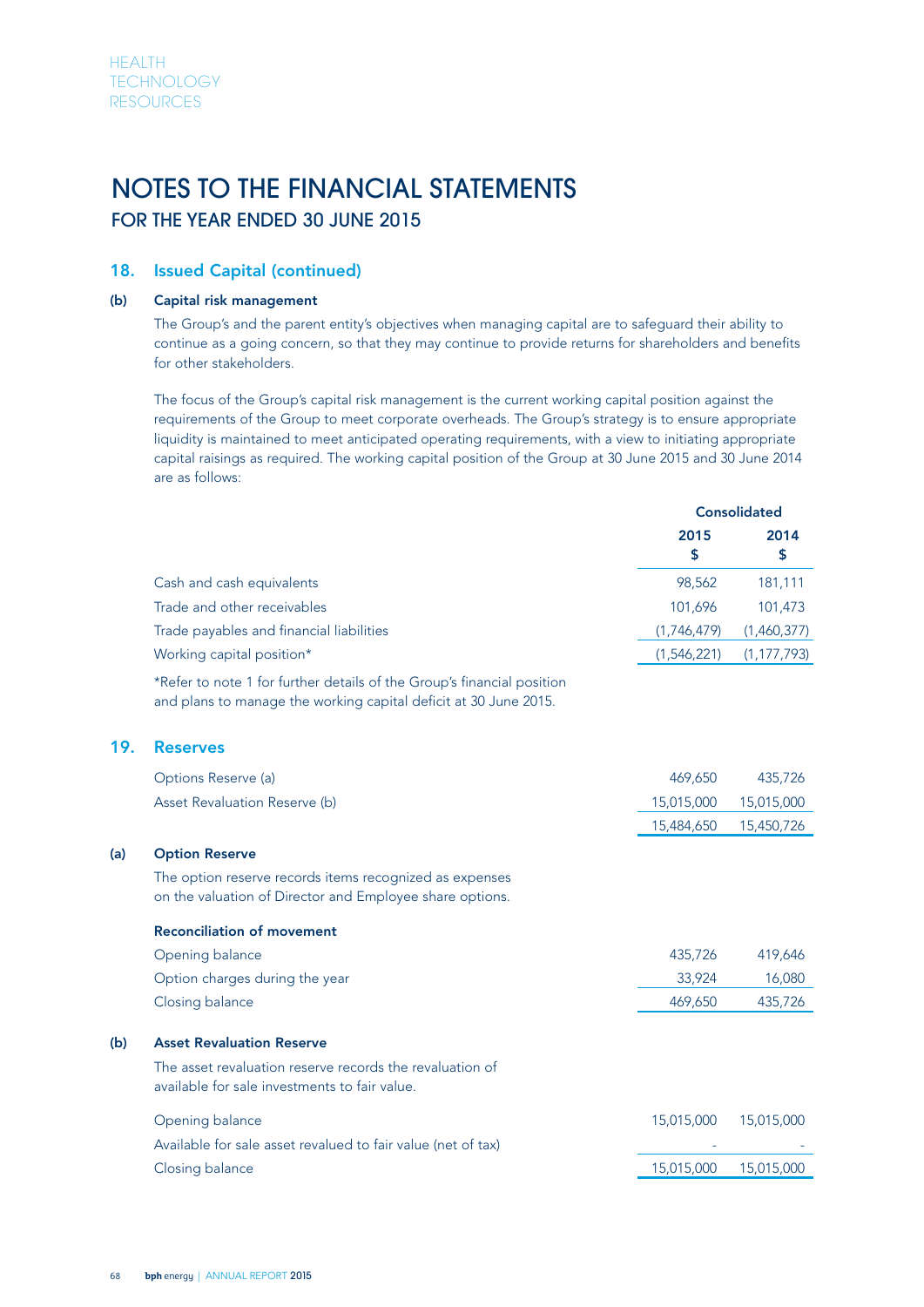

# 20. Controlled Entities

|     | Name of<br><b>Entity</b>                                                    | Principal<br><b>Activity</b>                                      | <b>Country of</b><br>Incorporation | <b>Ownership Interest</b><br>℅ |                     |
|-----|-----------------------------------------------------------------------------|-------------------------------------------------------------------|------------------------------------|--------------------------------|---------------------|
|     |                                                                             |                                                                   |                                    | 2015                           | 2014                |
|     | <b>Parent Entity</b>                                                        |                                                                   |                                    |                                |                     |
|     | <b>BPH Energy Ltd</b>                                                       | Investment                                                        | Australia                          |                                |                     |
|     | <b>Subsidiaries of BPH Energy Ltd</b>                                       |                                                                   |                                    |                                |                     |
|     | Diagnostic Array Systems Pty Ltd                                            | <b>BioMedical Research</b>                                        | Australia                          | 51.82                          | 51.82               |
|     |                                                                             |                                                                   |                                    |                                |                     |
|     |                                                                             |                                                                   |                                    |                                | <b>Consolidated</b> |
|     |                                                                             |                                                                   |                                    | 2015                           | 2014                |
|     |                                                                             |                                                                   |                                    | \$                             | \$                  |
| 21. | <b>Cash Flow Information</b>                                                |                                                                   |                                    |                                |                     |
| (a) | Reconciliation of Cash Flow from Operations with<br>Profit after income tax |                                                                   |                                    |                                |                     |
|     | Operating loss after income tax                                             |                                                                   |                                    | (26, 490, 513)                 | (1,266,079)         |
|     | Non-cash flows in profit:                                                   |                                                                   |                                    |                                |                     |
|     | Depreciation and amortisation                                               |                                                                   |                                    | 75                             | 302                 |
|     | <b>Interest Revenue</b>                                                     |                                                                   |                                    | (224, 420)                     | (141, 277)          |
|     | Share based payment expense                                                 |                                                                   |                                    | 33,924                         | 16,080              |
|     | Intercompany recharges                                                      |                                                                   |                                    | 56,524                         | 59,275              |
|     | Provision against loans                                                     |                                                                   |                                    | 1,084,370                      |                     |
|     | Interest expense                                                            |                                                                   |                                    | 4,245                          |                     |
|     | Share of Associates' Losses                                                 |                                                                   |                                    | 603,131                        | 312,867             |
|     | Impairment of investment in associate                                       |                                                                   |                                    | 27,959,823                     | 736,965             |
|     | and disposal of subsidiaries                                                | Changes in net assets and liabilities, net of effects of purchase |                                    |                                |                     |
|     | (Increase)/decrease in trade and other receivables                          |                                                                   |                                    | (223)                          | (1, 871)            |
|     | Decrease/(increase) in other assets                                         |                                                                   |                                    | 550                            | 1,797               |
|     | Increase/(decrease) in provisions                                           |                                                                   |                                    | (27, 957)                      | 1,525               |
|     | Increase in trade payables and accruals                                     |                                                                   |                                    | 159,718                        | 196,394             |
|     | (Decrease) in deferred tax liabilities                                      |                                                                   |                                    | (3,583,290)                    | (316, 366)          |
|     | <b>Cash outflow from operations</b>                                         |                                                                   |                                    | (424, 043)                     | (400, 388)          |
| (b) | <b>Financing Facilities</b>                                                 |                                                                   |                                    |                                |                     |
|     | Credit card facility (limit)                                                |                                                                   |                                    | 20,000                         | 20,000              |
|     | Used credit card facility                                                   |                                                                   |                                    |                                |                     |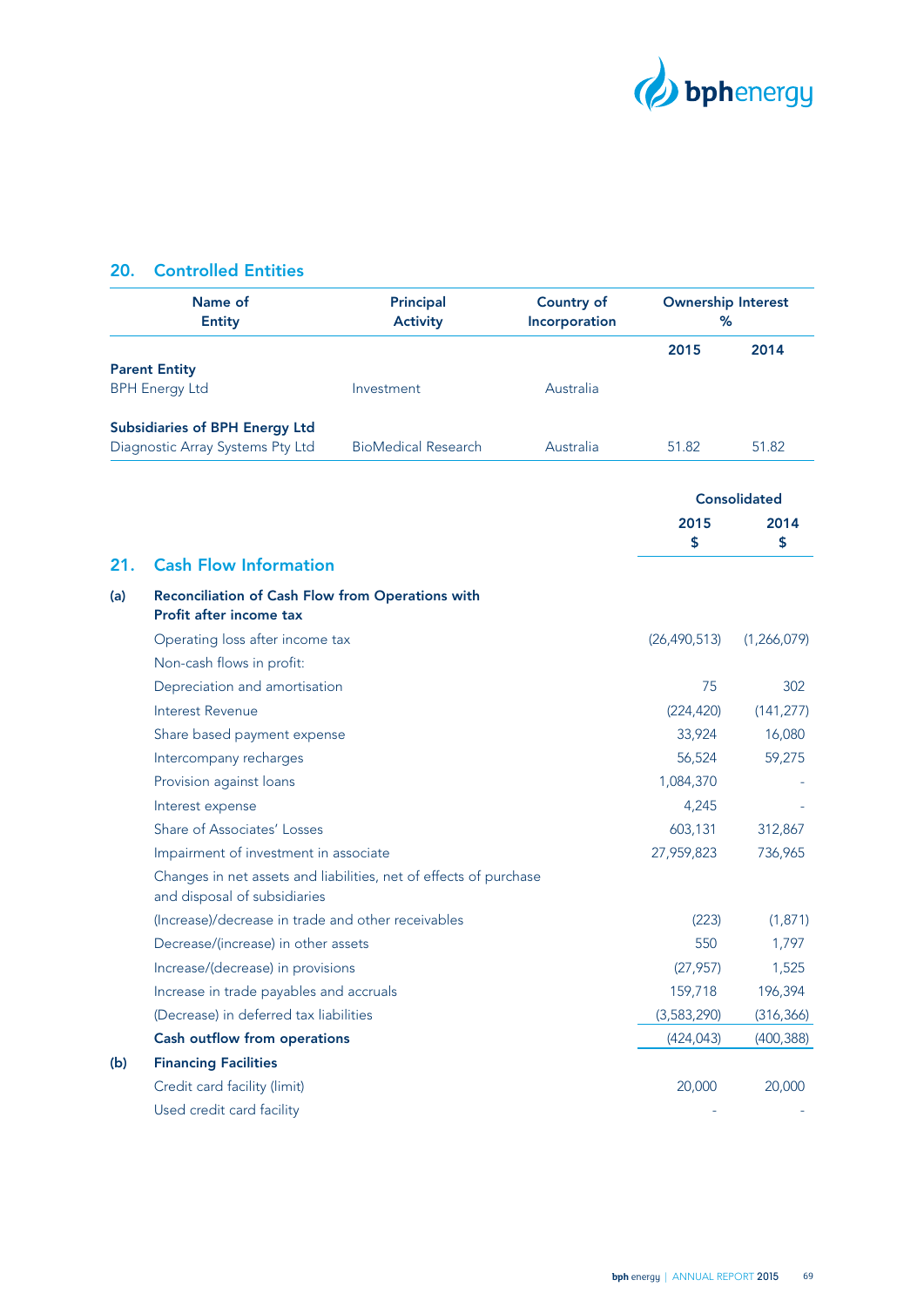### 22. Financial Risk Management

#### (a) Financial Risk Management

The Group's financial instruments consist mainly of deposits with banks, investments, accounts receivable and payable, and loans to and from subsidiaries. The main purpose of non-derivative financial instruments is to raise finance for Group operations policies.

#### i. Financial Risk Exposures and Management

The main risks the Group is exposed to through its financial instruments are interest rate risk, liquidity risk, credit risk and equity price risk.

#### *Interest rate risk*

Interest rate risk is managed with a mixture of fixed and floating rate financial assets. The group's financial liabilities are currently not exposed to interest rate risk as the group has no interest bearing financial liabilities.

#### *Liquidity risk*

The Group manages liquidity risk by maintaining adequate reserves, by continuously monitoring forecast and actual cash flows.

#### *Credit risk*

The maximum exposure to credit risk, excluding the value of any collateral or other security, at balance date to recognised financial assets, is the carrying amount, net of any provisions for impairment of those assets, as disclosed in the statement of financial position and notes to the financial statements. The directors obtained an independent expert's valuation report at year end which supports the recoverable amount of loan receivables. The recoverable amount exceeded the carrying value of the loans and hence no impairment loss was recognised.

#### *Foreign currency risk*

The Group is not exposed to any material risks in relation to fluctuations in foreign exchange rates.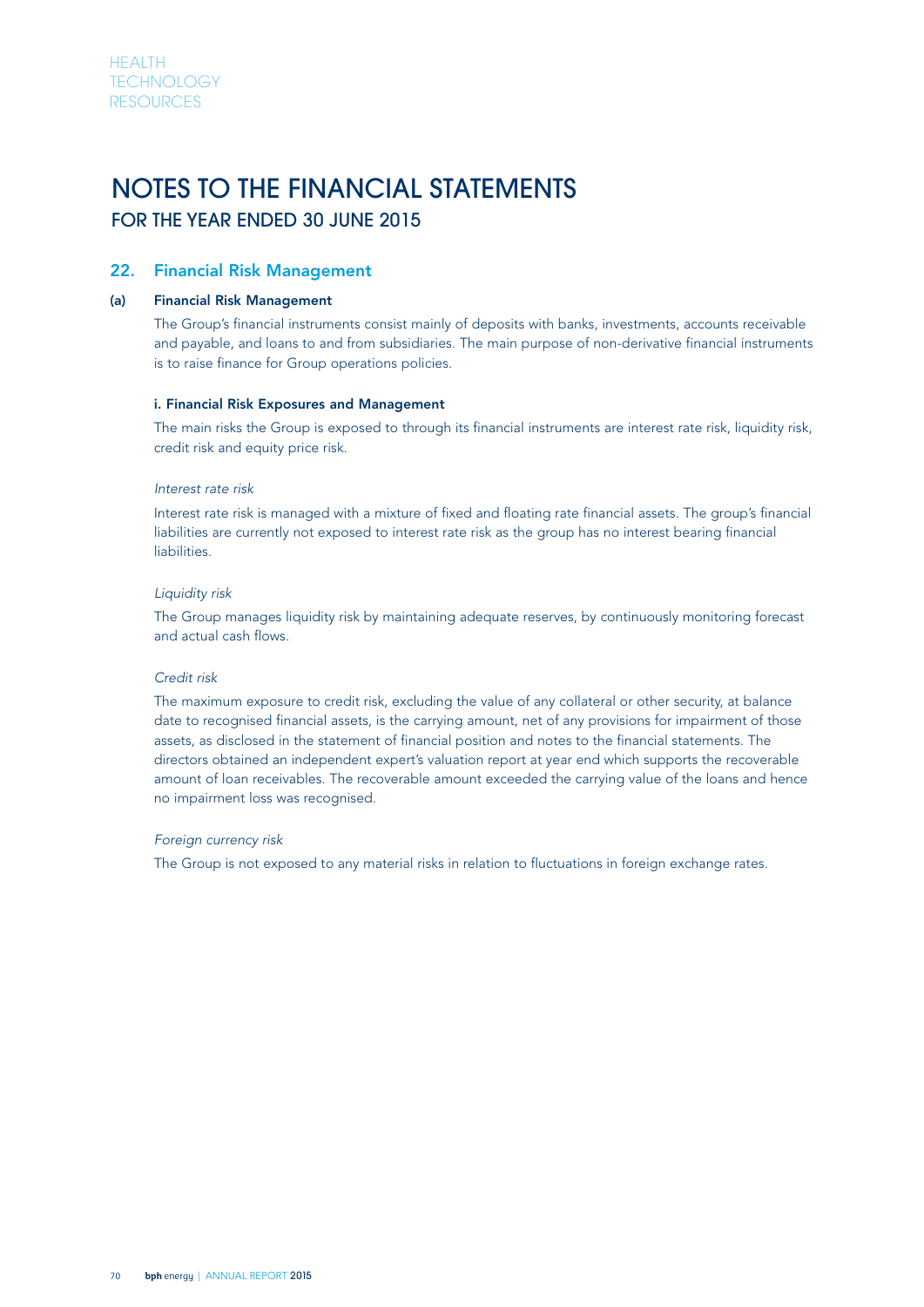

### (b) Financial Instruments

## i. Interest rate risk

The economic entity's exposure to interest rate risk, which is the risk that a financial instrument's value will fluctuate as a result of changes in market interest rates and the effective weighted average interest rates on classes of financial assets and financial liabilities, based on contractual maturities, is as follows:

### Consolidated Group

| 2015                               | Weight<br><b>Effective</b><br><b>Interest Rate</b><br>% | <b>Floating</b><br><b>Interest Rate</b><br>\$ | Rate<br>1 Year of less 1 to 5 Years | <b>Fixed Interest Fixed Interest Non-Interest</b><br>Rate | <b>Bearing</b><br>S | Total<br>\$ |
|------------------------------------|---------------------------------------------------------|-----------------------------------------------|-------------------------------------|-----------------------------------------------------------|---------------------|-------------|
| <b>Financial Assets</b>            |                                                         |                                               |                                     |                                                           |                     |             |
| Cash and cash equivalents          | .009                                                    | 98,562                                        |                                     |                                                           |                     | 98,562      |
| Trade and other receivables        |                                                         |                                               |                                     | $\overline{\phantom{a}}$                                  | 4,071               | 4,071       |
| Other financial assets             | 8.58                                                    | $\overline{\phantom{a}}$                      | 2,059,076                           | $\overline{\phantom{a}}$                                  | 97,625              | 2,156,701   |
| <b>Total Financial Assets</b>      |                                                         | 98,562                                        | 2,059,076                           | ۰                                                         | 101,696             | 2,259,334   |
| <b>Financial Liabilities</b>       |                                                         |                                               |                                     |                                                           |                     |             |
| Trade and sundry payables          |                                                         |                                               |                                     | $\overline{\phantom{a}}$                                  | 1,013,259           | 1,013,259   |
| <b>Financial liabilities</b>       | 8.97                                                    |                                               | $\sim$                              | 114,859                                                   | 618,361             | 733,220     |
| <b>Total Financial Liabilities</b> |                                                         |                                               | ۰                                   | 114,859                                                   | 1,631,620           | 1,746,479   |

| 2014                               | Weight<br><b>Effective</b><br><b>Interest Rate</b><br>% | <b>Floating</b><br><b>Interest Rate</b><br>\$ | Rate<br>1 Year of less 1 to 5 Years | <b>Fixed Interest Fixed Interest Non-Interest</b><br>Rate | <b>Bearing</b><br>S | Total<br>\$ |
|------------------------------------|---------------------------------------------------------|-----------------------------------------------|-------------------------------------|-----------------------------------------------------------|---------------------|-------------|
| <b>Financial Assets</b>            |                                                         |                                               |                                     |                                                           |                     |             |
| Cash and cash equivalents          | 2.27                                                    | 181,111                                       |                                     |                                                           |                     | 181,111     |
| Trade and other receivables        |                                                         |                                               |                                     |                                                           | 3,848               | 3,848       |
| Other financial assets             | 8.58                                                    | $\qquad \qquad$                               | 1,885,926                           | ÷                                                         | 1,157,895           | 3,043,821   |
| <b>Total Financial Assets</b>      |                                                         | 181,111                                       | 1,885,926                           |                                                           | 1,161,743           | 3,228,780   |
| <b>Financial Liabilities</b>       |                                                         |                                               |                                     |                                                           |                     |             |
| Trade and sundry payables          |                                                         |                                               | ۰                                   | $\overline{\phantom{a}}$                                  | 898,541             | 898,541     |
| <b>Financial liabilities</b>       |                                                         |                                               |                                     | $\sim$                                                    | 561,836             | 561,836     |
| <b>Total Financial Liabilities</b> |                                                         |                                               |                                     | ٠                                                         | 1,460,377           | 1,460,377   |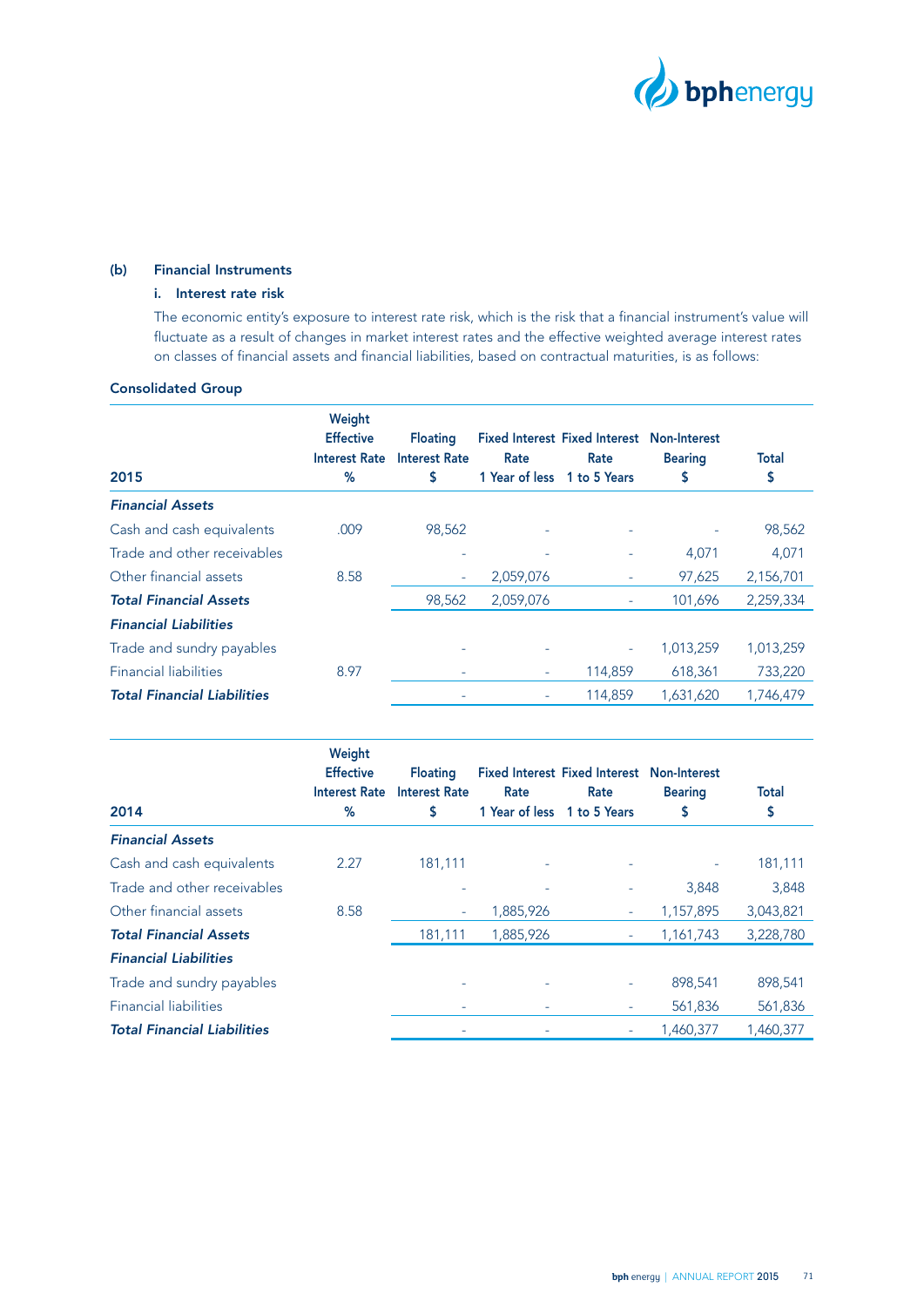# NOTES TO THE FINANCIAL STATEMENTS FOR THE YEAR ENDED 30 JUNE 2015

## 22. Financial Risk Management (continued)

## (b) Financial Instruments (continued)

## ii. Fair Values

The fair values of:

- Term receivables are determined by discounting the cash flows, at the market interest rates of similar securities, to their present value.
- Other loans and amounts due are determined by discounting the cash flows, at market interest rates of similar borrowings to their present value.
- For unlisted investments where there is no organised financial market, the fair value has been based on valuation techniques incorporating non-market data prepared by independent valuers.

No financial assets and financial liabilities are readily traded on organised markets in standardised form.

|                                     |                    | 2015          |                    | 2014                 |
|-------------------------------------|--------------------|---------------|--------------------|----------------------|
|                                     | Carrying<br>Amount | Fair<br>Value | Carrying<br>Amount | Fair<br><b>Value</b> |
| <b>Financial Assets</b>             |                    |               |                    |                      |
| Available-for-sale financial assets | 48,949             | 48.949        | 48.949             | 48,949               |
| Loans and receivables               | 2,156,701          | 2,156,701     | 3,043,821          | 3,043,821            |
|                                     | 2,205,650          | 2,205,650     | 3,092,770          | 3,092,770            |
| <b>Financial Liabilities</b>        |                    |               |                    |                      |
| Other loans and amounts due         | 733,220            | 733,220       | 561,836            | 561,836              |
| Trade payables                      | 1,013,259          | 1,013,259     | 898.541            | 898,541              |
|                                     | 1.746.479          | 1.746.479     | 1,460,377          | 1.460.377            |

## iii. Sensitivity Analysis

### Interest Rate Risk

The Group has performed sensitivity analysis relating to its exposure to interest rate risk at balance date. This sensitivity analysis demonstrates the effect on the current year results and equity which could result from a change in these risks.

The effect on profit and equity as a result of changes in the interest rate, with all other variables remaining constant would be as follows:

|                                     |       | <b>Consolidated Group</b> |
|-------------------------------------|-------|---------------------------|
|                                     | 2015  | 2014                      |
| Change in profit                    |       |                           |
| - Increase in interest rate 1%      | 986   | 9.005                     |
| - Decrease in interest rate by 0.5% | (483) | (4,503)                   |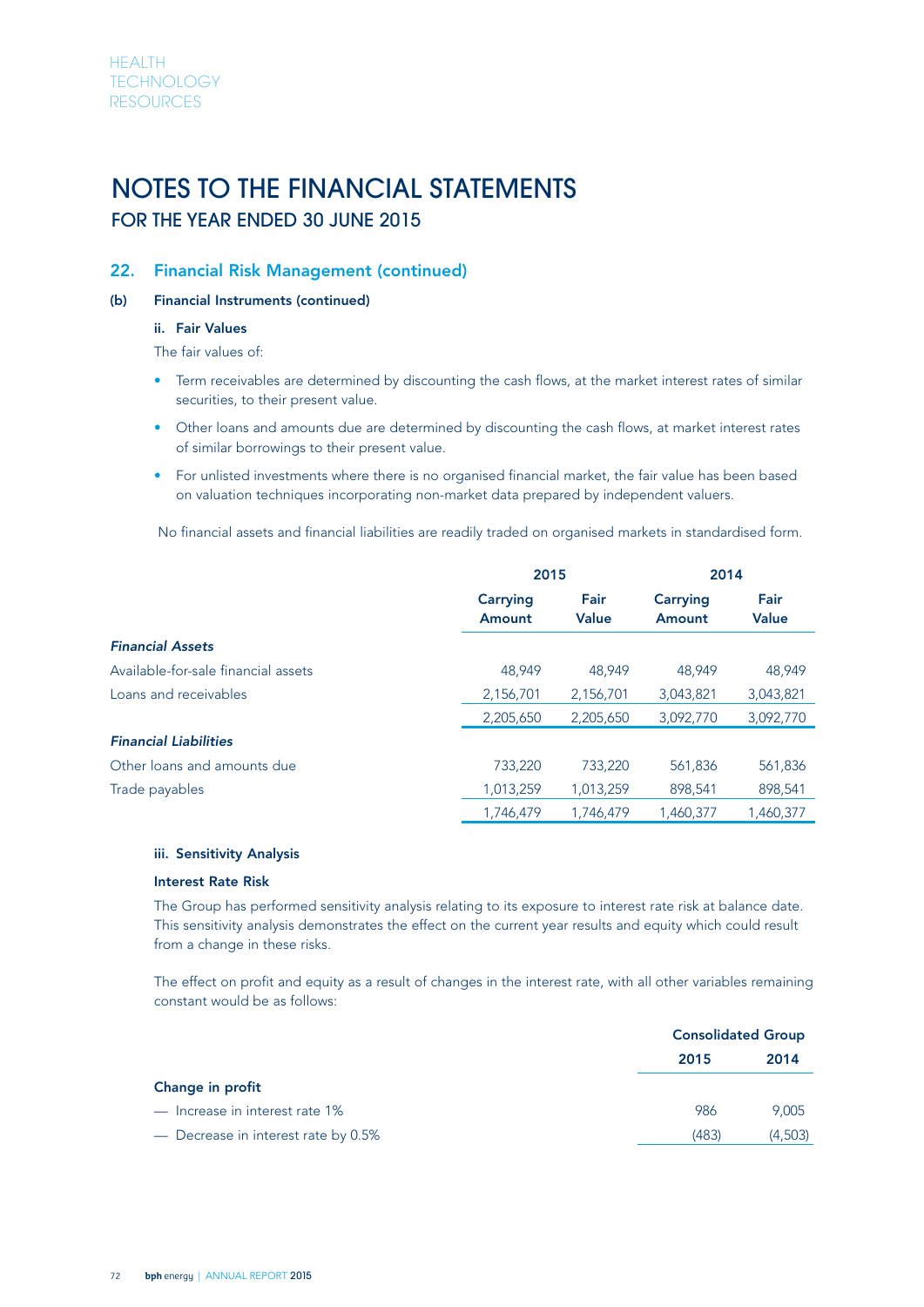

### iv. Liquidity risk

The Group manages liquidity risk by maintaining adequate reserves and borrowing facilities, by continuously monitoring forecast and actual cash flows, and by matching the maturity profiles of financial assets and liabilities.

Liquidity is the risk that the company will encounter difficulty in meeting the obligations associated with its financial liabilities that are settled by delivering cash or another financial asset.

The following are the contractual maturities at the end of the reporting period of financial liabilities.

### 30 June 2015

|                              | <b>Contractual cash flows</b> |             |                   |                     |                          |                          |                      |
|------------------------------|-------------------------------|-------------|-------------------|---------------------|--------------------------|--------------------------|----------------------|
|                              | <b>Carrying</b><br>amount     | Total       | 2 mths or<br>less | 2-12 mths 1-2 years |                          | 2-5 years                | More than<br>5 years |
| <b>Financial liabilities</b> |                               |             |                   |                     |                          |                          |                      |
| Trade and other              |                               |             |                   |                     |                          |                          |                      |
| payables                     | 1,013,259                     | (1,013,259) | $\sim$ .          | (1,013,259)         |                          |                          |                      |
| Unsecured loan               | 618,361                       | (618, 361)  | $\sim$            | (618, 361)          | $\overline{\phantom{0}}$ | $\overline{\phantom{0}}$ | $\sim$               |
| Secured Ioan                 | 114,859                       | (114,859)   |                   | ۰.                  | (114,859)                | ۰                        |                      |
|                              | 1,746,479                     | (1,746,479) |                   | (1,631,620)         | (114,859)                |                          |                      |

## 30 June 2014

|                              | <b>Contractual cash flows</b> |             |                   |                     |                          |           |                      |
|------------------------------|-------------------------------|-------------|-------------------|---------------------|--------------------------|-----------|----------------------|
|                              | <b>Carrying</b><br>amount     | Total       | 2 mths or<br>less | 2-12 mths 1-2 years |                          | 2-5 years | More than<br>5 years |
| <b>Financial liabilities</b> |                               |             |                   |                     |                          |           |                      |
| Trade and other              |                               |             |                   |                     |                          |           |                      |
| payables                     | 898,541                       | (898, 541)  | $\sim$            | (898, 541)          | $\overline{\phantom{0}}$ |           | ۰                    |
| Unsecured loan               | 561,836                       | (561, 836)  | ۰.                | (561, 836)          | ۰                        |           |                      |
|                              | 1,460,377                     | (1,460,377) |                   | (1,460,377)         | -                        |           |                      |

#### (c) Fair value measurements recognised in the statement of financial position

The following table provides an analysis of financial instruments that are measured subsequent to initial recognition at fair value, grouped into Levels 1 to 3 based on the degree to which the fair value is observable.

- Level 1 fair value measurements are those derived from quoted prices (unadjusted) in active markets for identical assets or liabilities.
- Level 2 fair value measurements are those derived from inputs other than quoted prices included within Level 1 that are observable for the asset or liability, either directly (i.e. as prices) or indirectly (i.e. derived from prices).
- Level 3 fair value measurements are those derived from valuation techniques that include inputs for the asset or liability that are not based on observable market data (unobservable inputs).

There were no transfers between and of the levels for recurring fair value measurements during the year.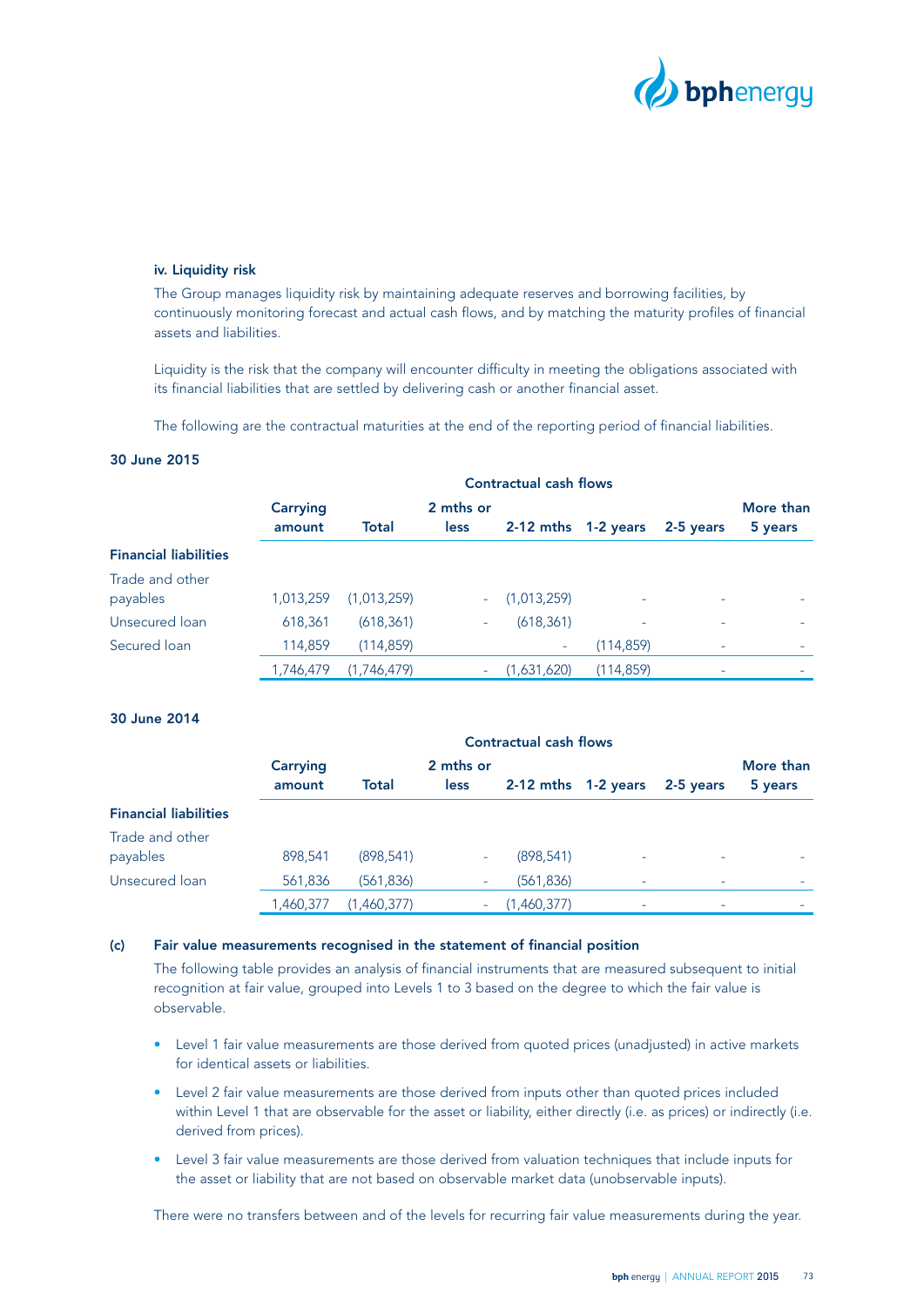# NOTES TO THE FINANCIAL STATEMENTS FOR THE YEAR ENDED 30 JUNE 2015

## 22. Financial Risk Management (continued)

### (c) Fair value measurements recognised in the statement of financial position (continued)

Specific valuation techniques used to value financial instruments include:

• For unlisted investments where there is no organised financial market, the fair value has been based on valuation techniques incorporating non-market data prepared by independent valuers.

### 30 June 2015

|                                     | Level 1 | Level 2 | Level 3 | Total  |
|-------------------------------------|---------|---------|---------|--------|
| Available for sale financial assets |         |         |         |        |
| — Investments in unlisted entities  |         |         | 48,949  | 48,949 |
| Total                               |         |         | 48,949  | 48,949 |
|                                     |         |         |         |        |
| 30 June 2014                        |         |         |         |        |
| Available for sale financial assets |         |         |         |        |
| — Investments in unlisted entities  |         |         | 48,949  | 48,949 |
| Total                               |         |         | 48,949  | 48,949 |

Reconciliation of fair value measurements of financial assets

|                                                     | 2015               | 2014    |
|-----------------------------------------------------|--------------------|---------|
|                                                     | Level <sub>3</sub> | Level 3 |
| Opening balance                                     | 48,949             | 48.949  |
| Reclassifications                                   |                    |         |
| Purchases                                           |                    |         |
| Total gains or losses in other comprehensive income |                    |         |
| Total gains or losses in the profit and loss        |                    |         |
| Closing balance                                     | 48,949             | 48,949  |

Based on valuations prepared by independent experts, management have made an assessment and believe that there is no material change in the fair value of their investments at reporting date

The fair value of the Group's investment in Cortical Dynamics as at 30 June 2015 has been arrived at on the basis of a valuation performed on 30 June 2014 by an independent expert valuer to the company. The valuer holds the appropriate qualifications and recent experience in the valuation of investments of this nature. The fair value was determined using the relative valuation methodology. The approach considers the value of broadly comparable listed entities which are at a similar stage of biotechnology product life cycle to Cortical Dynamics. The valuation supported the carrying value of BPH's AFS investment in the company.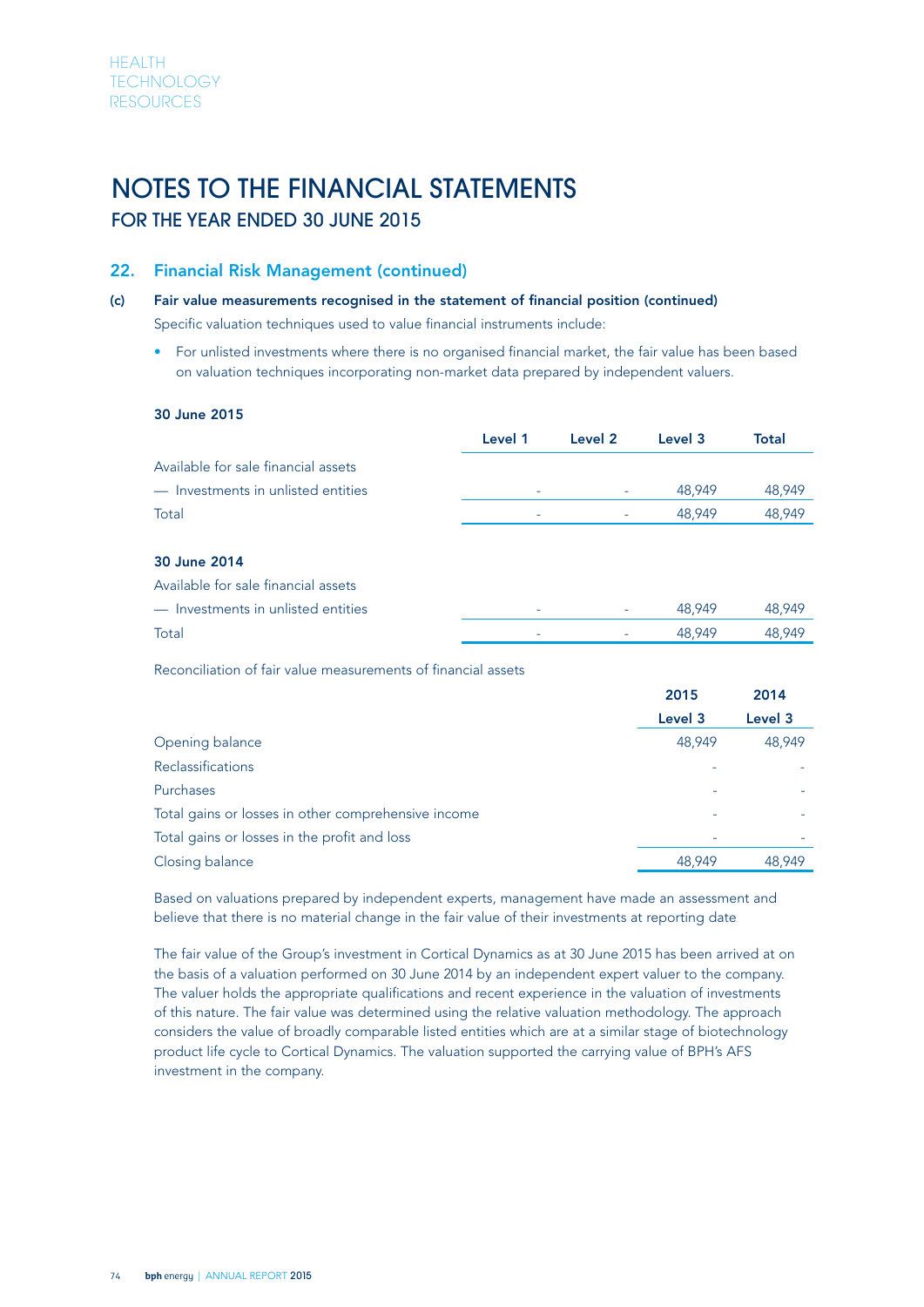

# 23. Operating Segment

Operating segments have been identified on the basis of internal reports of the Company that are regularly reviewed by the chief operating decision maker in order to allocate resources to the segments and to assess their performance. The chief operating decision maker has been identified as the Board of Directors. On a regular basis, the board receives financial information on the consolidated entity on a basis similar to the financial statements presented in the financial report, to manage and allocate their resources.

The consolidated entity's only operating segment is investments. The consolidated entity holds investments in two principal industries and these are biotechnology, and oil and gas exploration and development, as disclosed in Note 10 (c) and Note 13.

## 24. Events after the Statement of financial position Date

In August 2015 BPH Energy received confirmation that its convertible loan facility had been extended from \$200,000 to \$295,000. The loan will be provided to BPH for short term working capital if required.

## 25. Related Party Transactions

#### (a) Equity interests in controlled entities

Details of the percentage of ordinary shares held in controlled entities are disclosed in note 20 to the financial statements.

### (b) Directors' Remuneration

Details of the directors' remuneration and retirement benefits is located in the Directors Report and in note 4.

#### (c) Directors' Equity Holdings

|                                                                                                       |            | Parent    |
|-------------------------------------------------------------------------------------------------------|------------|-----------|
|                                                                                                       | 2015       | 2014      |
|                                                                                                       | No.        | No.       |
| <b>Ordinary Shares</b>                                                                                |            |           |
| Held as at the date of this report by directors<br>and their director-related entities in:            |            |           |
| <b>BPH Energy Limited</b>                                                                             | 20,137,866 | 6,990,580 |
| <b>Other Equity Instruments</b>                                                                       |            |           |
| Options<br>Held as at the date of this report by directors<br>and their director-related entities in: |            |           |
| <b>BPH Energy Limited</b>                                                                             | 2,000,000  | 1,500,000 |
|                                                                                                       |            |           |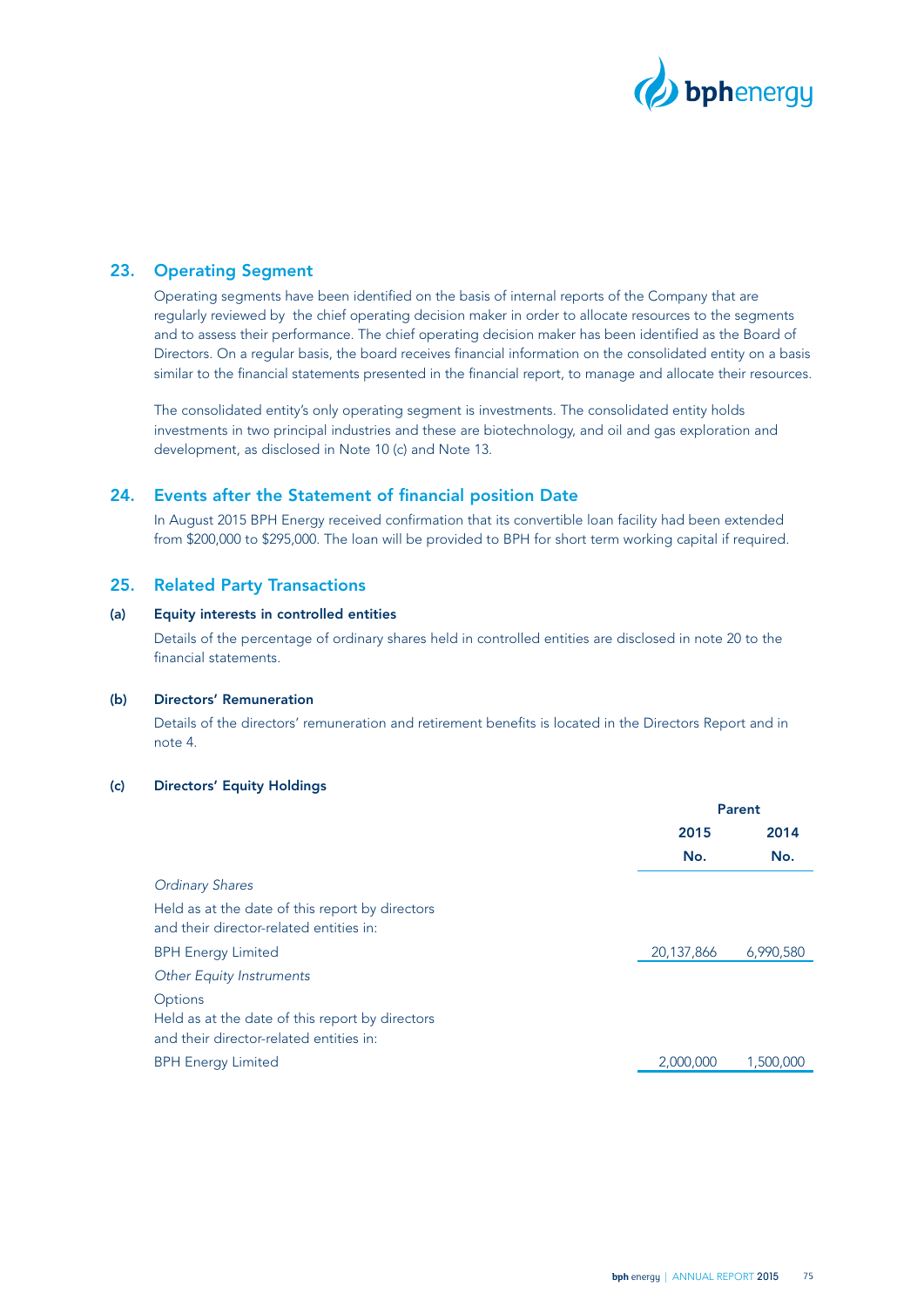# NOTES TO THE FINANCIAL STATEMENTS FOR THE YEAR ENDED 30 JUNE 2015

## 25. Related Party Transactions (continued)

## (d) Directors

The Company has an agreement with Trandcorp Pty Limited on normal commercial terms procuring the services of David Breeze to provide product development services. \$98,000 (2014: \$98,000) was accrued during the year.

## (e) Interest in Associates

A loan receivable exists between BPH Energy and MDSystems \$590,200 (2014:\$575,200). This amount is unsecured, non interest bearing and repayable on demand. During the year the Company raised a provision against the full amount of this loan. The provision can be reversed upon payment of this loan.

A loan payable exists between BPH Energy and MDSystems \$61,310 (2014:\$61,310). This amount is unsecured, non interest bearing and repayable on demand.

A convertible loan agreement exists between BPH Energy and MDSystems. The loan is for a maximum amount of \$500,000 and is to be used for short term working capital requirements. Subject to MDSystems being admitted to the Official list, BPH Energy has a right of conversion to satisfy the debt on or before the termination date. As at reporting date, the loan has been drawn down by an amount of \$473,659 (2014: \$416,099). Interest charged on the loan totalled \$39,118 (2014: \$23,408).

During the year, BPH Energy provided consultancy services to MDSystems of nil (2014: \$114,100). A loan payable exists between Advent Energy and BPH Energy of \$39,486 (2014: \$ 39,486). This amount is unsecured, non interest bearing and repayable on demand.

## (f) Other Interests

Cortical Dynamics is a related party of BPH Energy. Refer to Note 10 for the investment and loan receivables it has with the company.

## 26. Share-Based Payments

The following share-based payment arrangements existed at 30 June 2015:

|                     |                   |                       | <b>Fair value</b> |                    |
|---------------------|-------------------|-----------------------|-------------------|--------------------|
| <b>Total number</b> | <b>Grant Date</b> | <b>Exercise price</b> | at grant date     | <b>Expiry date</b> |
| 325,000             | 21 January 2011   | \$0.160               | \$0.0220          | 21 January 2016    |
| 1,075,000           | 1 July 2013       | \$0.080               | \$0,0013          | 30 June 2018       |
| 967.500             | 2 April 2015      | \$0.020               | \$0,0004          | 31 March 2020      |
| 9,000,000           | 20 April 2015     | \$0.020               | \$0,0030          | 31 March 2020      |
| 11,367,500          |                   |                       |                   |                    |

All options granted to key management personnel are to purchase ordinary shares in BPH Energy Limited, which confer a right of one ordinary share for every option held.

During the year, 7,000,000 options were issued under the company's employee share option plan. The options were issued on 20 April 2015 and expire on 31 March 2020 with a strike price of \$0.02.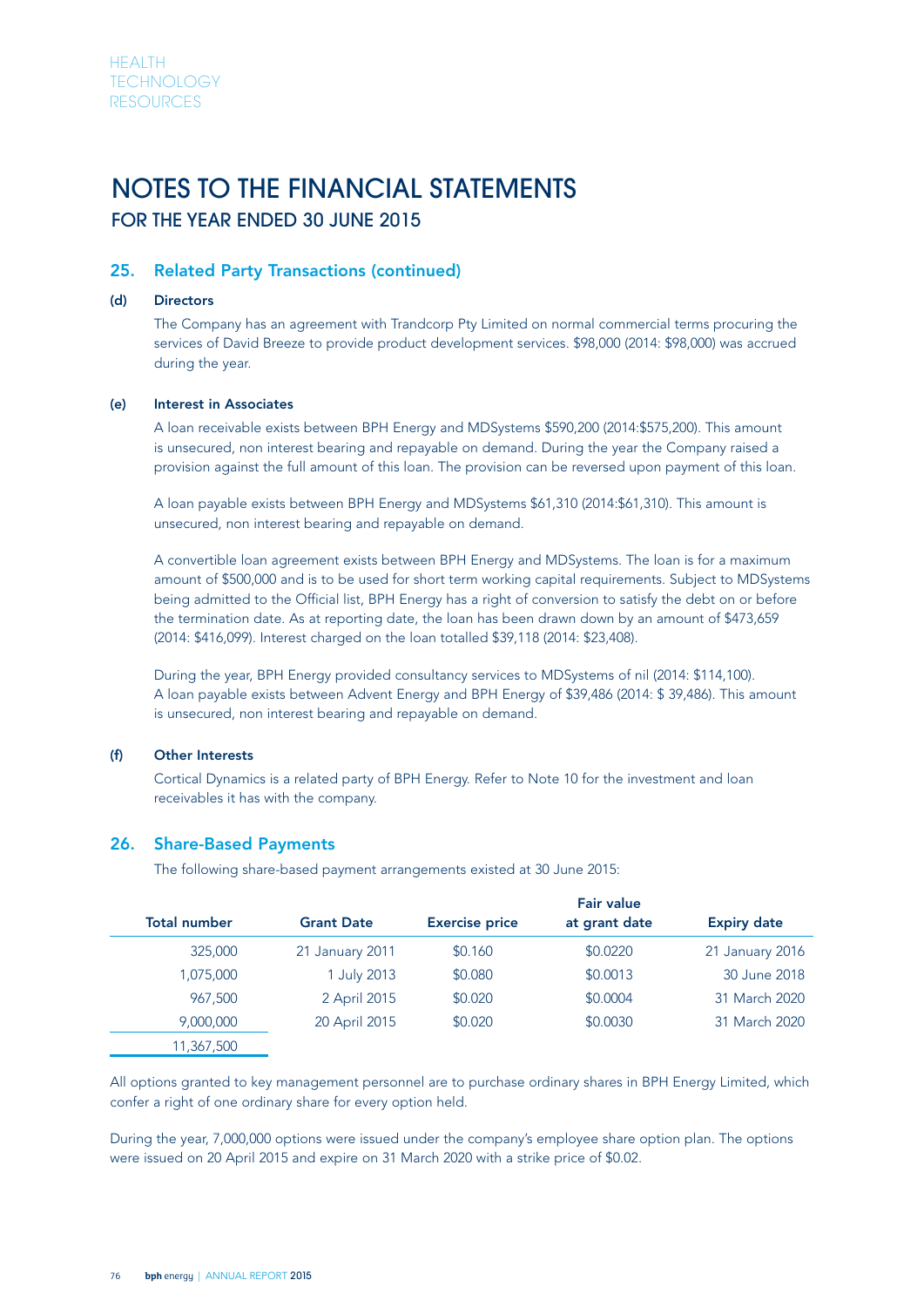

# The fair value of the options granted is estimated as at the date of grant using a Black-Scholes model taking into account the terms and conditions upon which the options were granted. The following table lists the inputs to the model used.

| Fair value at grant date  | \$0.003  |
|---------------------------|----------|
| Share price at grant date | \$0.004  |
| Exercise price            | \$0.02   |
| Expected volatility       | 119%     |
| <b>Expected life</b>      | 5 years  |
| <b>Expected dividends</b> | Nil      |
| Risk-free interest rate   | 1.83%    |
| Valuation                 | \$27,000 |

The total value of these options was \$27,000 at the date that they were granted.

| <b>Consolidated Group</b> |                                     |                |                                     |  |  |
|---------------------------|-------------------------------------|----------------|-------------------------------------|--|--|
|                           |                                     |                | 2014                                |  |  |
|                           | Weighted<br><b>Average Exercise</b> |                | Weighted<br><b>Average Exercise</b> |  |  |
| Number of                 | <b>Price</b>                        | Number of      | <b>Price</b>                        |  |  |
| <b>Options</b>            | \$                                  | <b>Options</b> | \$                                  |  |  |
|                           |                                     |                |                                     |  |  |
| 2,975,000                 | 0.51                                | 2,400,000      | 0.68                                |  |  |
| 9,967,500                 | 0.02                                | 1,075,000      | 0.08                                |  |  |
|                           |                                     |                |                                     |  |  |
| (1,575,000)               | 0.88                                | (500,000)      | 0.29                                |  |  |
| 11,367,500                | 0.03                                | 2,975,000      | 0.51                                |  |  |
| 10,041,667                | 0.65                                | 2,258,333      | 0.65                                |  |  |
|                           |                                     | 2015           |                                     |  |  |

No options were exercised during the year ended 30 June 2015 (2014: nil).

Included under employee benefits expense in the profit and loss is \$33,924 of which \$27,000 relates to options granted to directors. (2014: \$16,080), and relates, in full, to equity.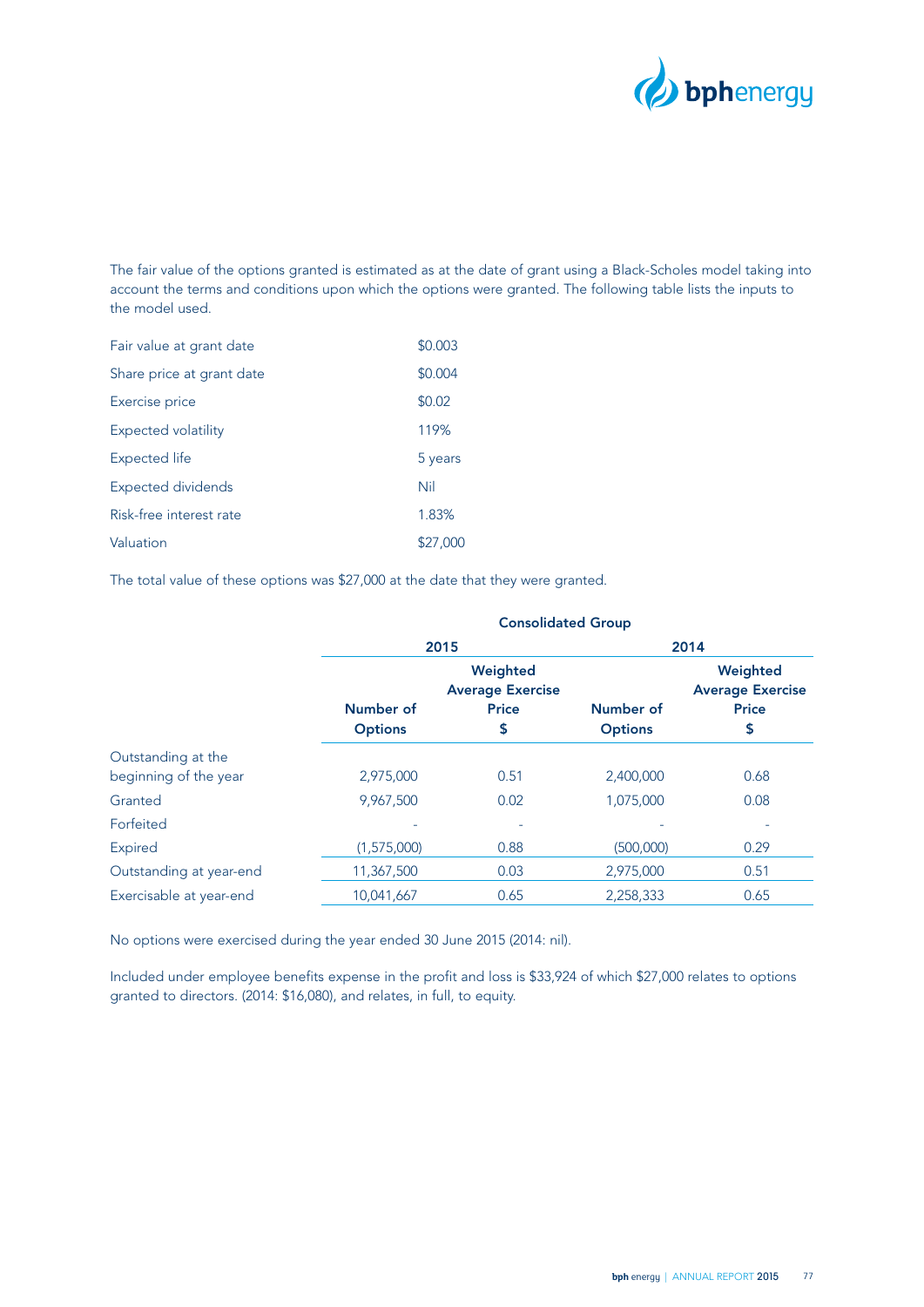# NOTES TO THE FINANCIAL STATEMENTS

FOR THE YEAR ENDED 30 JUNE 2015

# 27. Commitments and Contingencies

At reporting date there are no contingent liabilities.

|                                  |                | <b>Parent</b> |  |
|----------------------------------|----------------|---------------|--|
|                                  | 2015<br>\$     | 2014<br>\$    |  |
| <b>Parent Entity Disclosures</b> |                |               |  |
| <b>Financial Position</b>        |                |               |  |
| <b>Assets</b>                    |                |               |  |
| Current assets                   | 219,740        | 306,407       |  |
| Non-Current assets               | 22,185,942     | 52,700,498    |  |
| Total asset                      | 22,406,682     | 53,006,905    |  |
| <b>Liabilities</b>               |                |               |  |
| <b>Current liabilities</b>       | 1,631,307      | 1,439,629     |  |
| Non-Current liabilities          |                | 3,675,724     |  |
| <b>Total liabilities</b>         | 5, 115, 353    | 5,115,353     |  |
| <b>Equity</b>                    |                |               |  |
| <b>Issued Capital</b>            | 41,759,904     | 41,511,195    |  |
| Retained earnings                | (36, 471, 635) | (9,070,369)   |  |
| Reserves                         |                |               |  |
| <b>Option Reserve</b>            | 472,106        | 435,726       |  |
| <b>Asset Revaluation Reserve</b> | 15,015,000     | 15,015,000    |  |
| Total equity                     | 20,775,375     | 47,891,552    |  |
| <b>Financial Performance</b>     |                |               |  |
| Profit/Loss for the year         | (27, 401, 266) | (1,266,558)   |  |
| Other comprehensive income       |                |               |  |
| Total comprehensive income       | (27, 401, 266) | (1,266,558)   |  |
|                                  |                |               |  |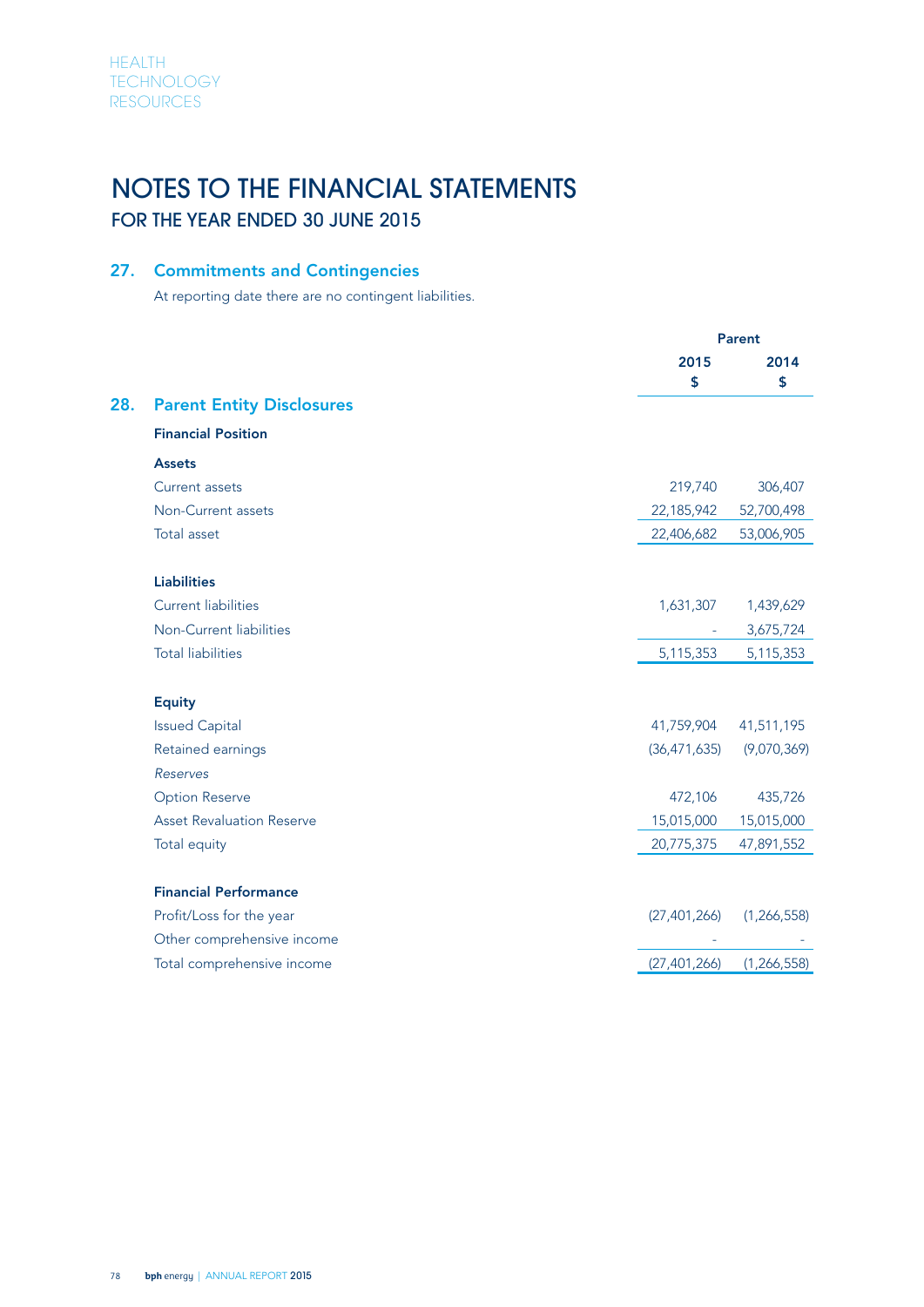

|     |                                                                                           |                          | <b>Consolidated</b> |  |
|-----|-------------------------------------------------------------------------------------------|--------------------------|---------------------|--|
|     |                                                                                           | 2015<br>\$               | 2014<br>\$          |  |
| 29. | <b>Tax</b>                                                                                |                          |                     |  |
| (a) | <b>Liabilities</b>                                                                        |                          |                     |  |
|     | Current                                                                                   |                          |                     |  |
|     | Income tax                                                                                |                          |                     |  |
|     | Non-Current                                                                               |                          |                     |  |
|     | Deferred tax liabilities comprises:                                                       |                          |                     |  |
|     | Prepayments                                                                               | 8,194                    | 8,359               |  |
|     | Fair value gain adjustments                                                               |                          | 6,023,740           |  |
|     |                                                                                           | 8,194                    | 6,032,099           |  |
| (b) | <b>Assets</b>                                                                             |                          |                     |  |
|     | Deferred tax assets comprise:                                                             |                          |                     |  |
|     | Provisions                                                                                |                          | 8,387               |  |
|     | Accrued expenses                                                                          | 3,900                    | 6,562               |  |
|     | Fair value gain adjustments                                                               | 4,294                    |                     |  |
|     | Tax losses                                                                                | $\overline{\phantom{a}}$ | 2,433,860           |  |
|     |                                                                                           | 8,194                    | 2,448,809           |  |
|     | Deductible temporary differences not                                                      |                          |                     |  |
|     | recognised                                                                                | 2,922,684                |                     |  |
|     | Tax losses not recognized (Note 14)                                                       | 2,503,094                |                     |  |
|     |                                                                                           | 5,425,778                |                     |  |
| (c) | <b>Deferred tax</b>                                                                       |                          |                     |  |
|     | Deferred tax balances are presented in the<br>statement of financial position as follows: |                          |                     |  |
|     | Deferred tax assets                                                                       | 8,194                    | 2,448,809           |  |
|     | Deferred tax liabilities                                                                  | (8, 194)                 | (6,032,099)         |  |
|     | Closing balance                                                                           | ÷                        | (3,583,290)         |  |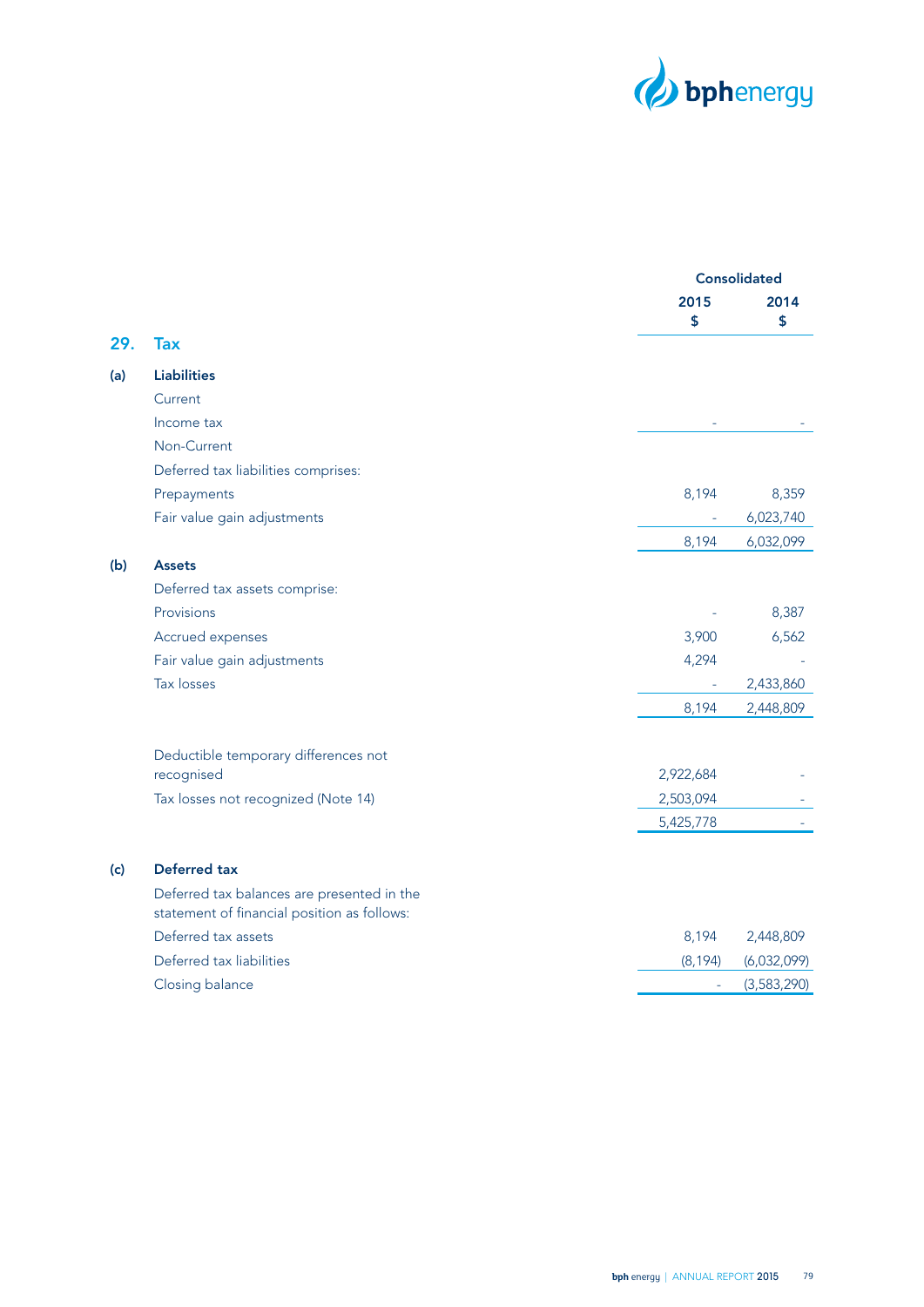# DIRECTORS' DECLARATION

The directors of the company declare that:

- 1. the financial statements and notes, as set out on pages 39 to 79 are in accordance with the *Corporations Act 2001* and:
	- (a) comply with Accounting Standards and the *Corporations Regulations 2001* and other mandatory professional reporting requirements;
	- (b) give a true and fair view of the financial position as at 30 June 2015 and of the performance for the year ended on that date of the consolidated entity;
- 2. in the Directors' opinion, there are reasonable grounds to believe that the company will be able to pay its debts as and when they become due and payable:
- 3. the financial statements and notes comply with International Financial Reporting Standards as disclosed in Note 1.
- 4. the directors have been given the declarations required by S295A of the *Corporations Act 2001*.

Signed in accordance with a resolution of the directors made pursuant to S295(5) of the *Corporations Act 2001*.

rege

David Breeze *Executive Chairman*

Dated this 27th day of August 2015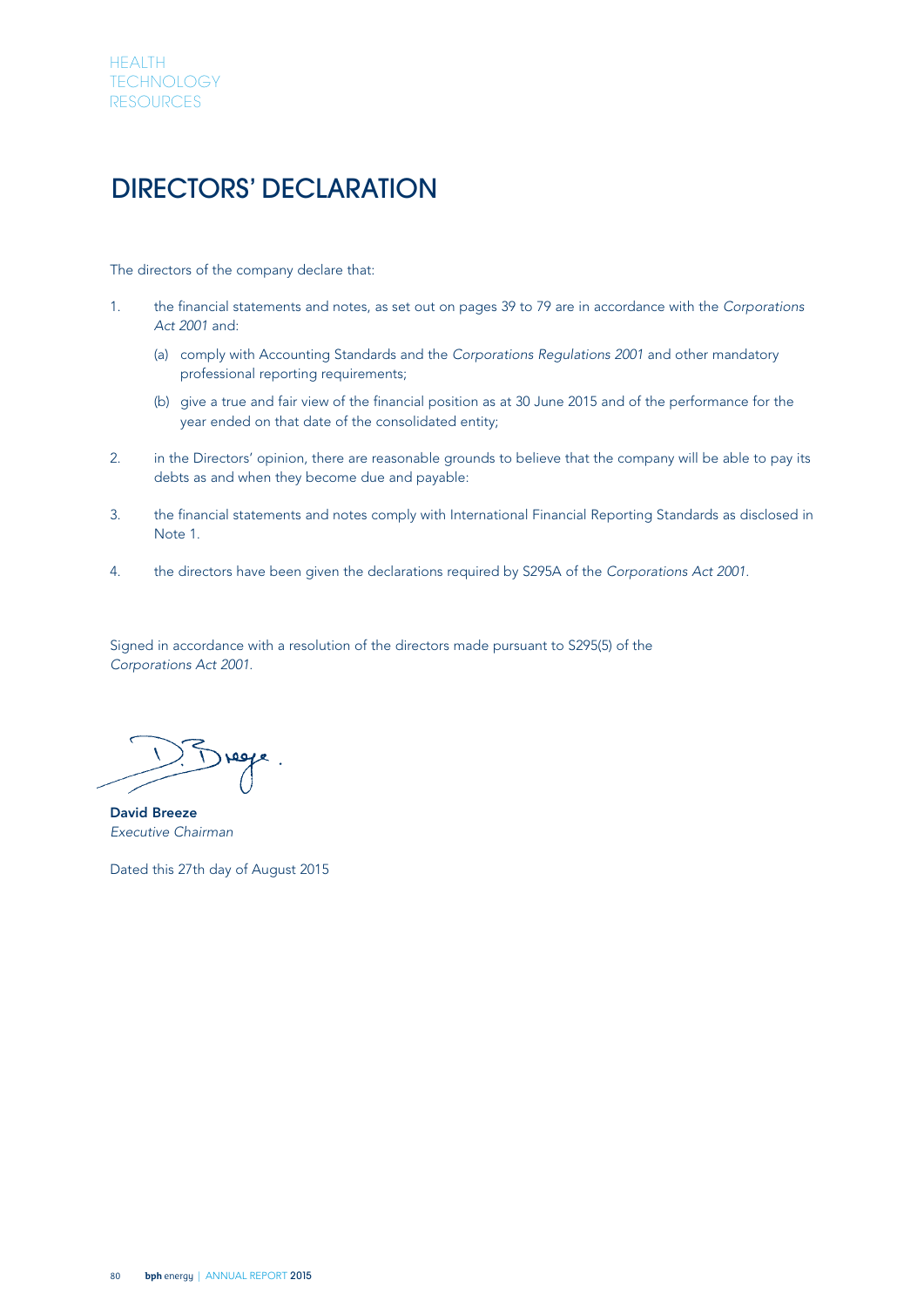

# INDEPENDENT AUDITOR'S REPORT



the next solution

# Independent auditor's report to the members of BPH Energy Limited

## Report on the financial report

We have audited the accompanying financial report of BPH Energy Limited, which comprises the consolidated statement of financial position as at 30 June 2015, and the consolidated statement of profit or loss and other comprehensive income, the consolidated statement of changes in equity and the consolidated statement of cash flows for the year ended on that date, a summary of significant accounting policies, other explanatory notes and the directors' declaration of the consolidated entity comprising the company and the entities it controlled at the year's end or from time to time during the financial year.

## *Directors' responsibility for the financial report*

The directors of the company are responsible for the preparation and fair presentation of the financial report in accordance with the Australian Accounting Standards and the *Corporations Act 2001*. This responsibility includes establishing and maintaining internal control relevant to the preparation and fair presentation of the financial report that is free from material misstatement, whether due to fraud or error; selecting and applying appropriate accounting policies; and making accounting estimates that are reasonable in the circumstances. In Note 1, the directors also state that the financial report, comprising the financial statements and notes, complies with International Financial Reporting Standards as issued by the International Accounting Standards Board.

## *Auditor's responsibility*

Our responsibility is to express an opinion on the financial report based on our audit. We conducted our audit in accordance with Australian Auditing Standards. Those standards require that we comply with relevant ethical requirements relating to audit engagements and plan and perform the audit to obtain reasonable assurance whether the financial report is free from material misstatement.

An audit involves performing procedures to obtain audit evidence about the amounts and disclosures in the financial report. The procedures selected depend on the auditor's judgement, including the assessment of the risks of material misstatement of the financial report, whether due to fraud or error. In making those risk assessments, we consider internal controls relevant to the entity's preparation and fair presentation of the financial report in order to design audit procedures that are appropriate in the circumstances, but not for the purpose of expressing an opinion on the effectiveness of the entity's internal controls. An audit also includes evaluating the appropriateness of accounting policies used and the reasonableness of accounting estimates made by the directors, as well as evaluating the overall presentation of the financial report. We believe that the audit evidence we have obtained is sufficient and appropriate to provide a basis for our audit opinion.

## *Independence*

In conducting our audit, we have complied with the independence requirements of the *Corporations Act 2001*. We confirm that the independence declaration required by the *Corporations Act 2001*, which has been given to the directors of BPH Energy Limited, would be in the same terms if given to the directors as at the time of this auditor's report.

#### **Nexia Perth Audit Services Pty Ltd**

ACN 145 447 105 Level 3, 88 William Street, Perth WA 6000 GPO Box 2570, Perth WA 6001<br>D +61 8 9463 2463, f +61 8 9463 2499 audit@nexiaperth.com.au. www.nexia.com.au

Independent member of Nexia International

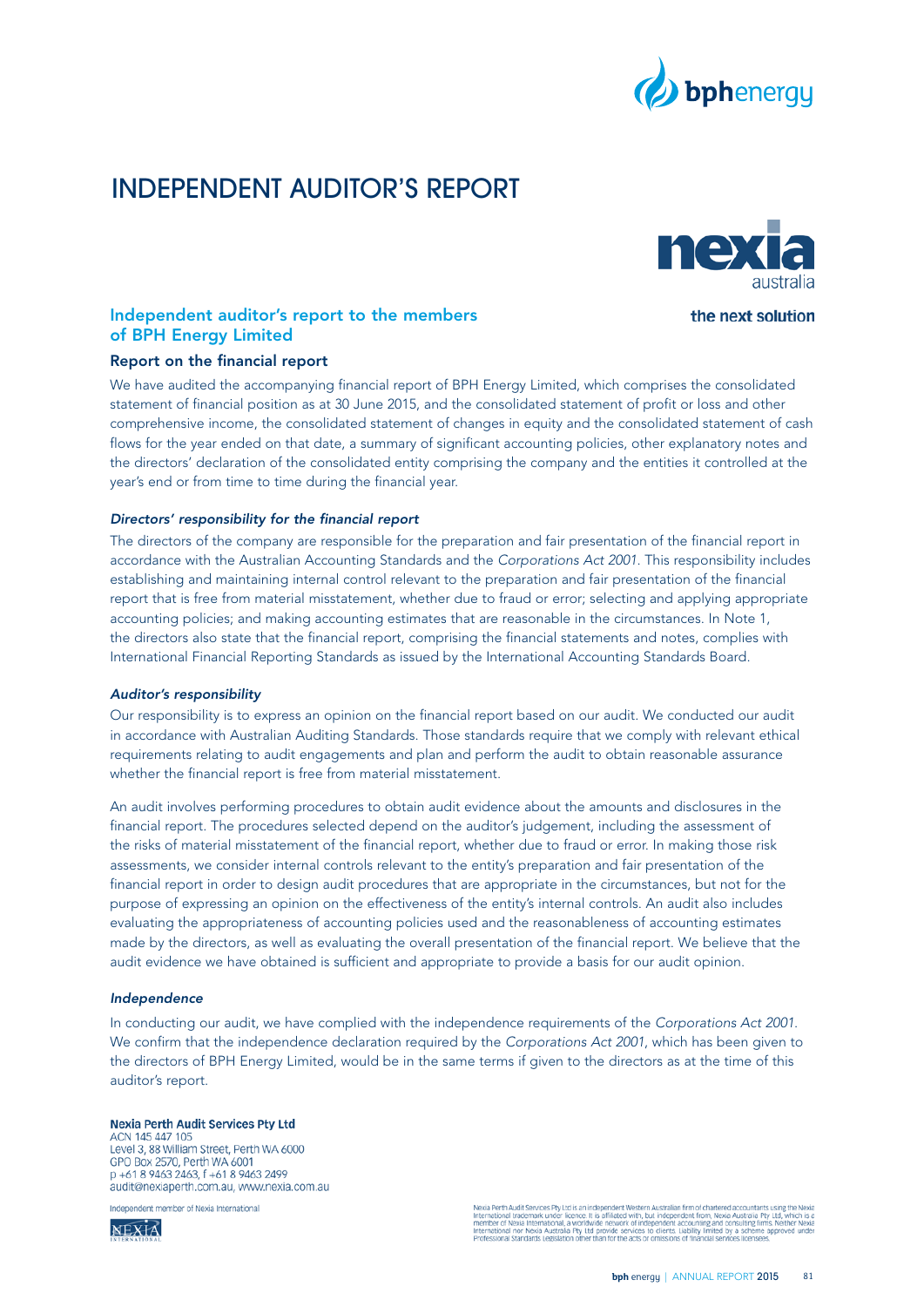# INDEPENDENT AUDITOR'S REPORT



# Independent auditor's report to the members of BPH Energy Limited (continued)

## *Opinion*

In our opinion:

- (a) the financial report of BPH Energy Limited is in accordance with the *Corporations Act 2001*, including:
	- (i) giving a true and fair view of the consolidated entity's financial position as at 30 June 2015 and of its performance for the year ended on that date; and
	- (ii) complying with Australian Accounting Standards and the *Corporations Regulations 2001*.
- (b) the financial report also complies with International Financial Reporting Standards as disclosed in Note 1.

## *Emphasis of Matter*

We draw attention to Note 13 to the financial statements which describes the uncertainty around the basis of recognising the carrying value of an investment in an associate. Our opinion is not modified in respect of this matter.

### Report on the remuneration report

We have audited the remuneration report included in pages 22 to 25 of the directors' report for the year ended 30 June 2015. The directors of the company are responsible for the preparation and presentation of the remuneration report in accordance with Section 300A of the *Corporations Act 2001*. Our responsibility is to express an opinion on the remuneration report, based on our audit conducted in accordance with Australian Auditing Standards.

## *Opinion*

In our opinion, the remuneration report of BPH Energy Limited for the year ended 30 June 2015, complies with Section 300A of the *Corporations Act 2001*.

NPA S

Nexia Perth Audit Services Pty Ltd

Amar Nathwann

Amar Nathwani *Director*

Perth, 27 August 2015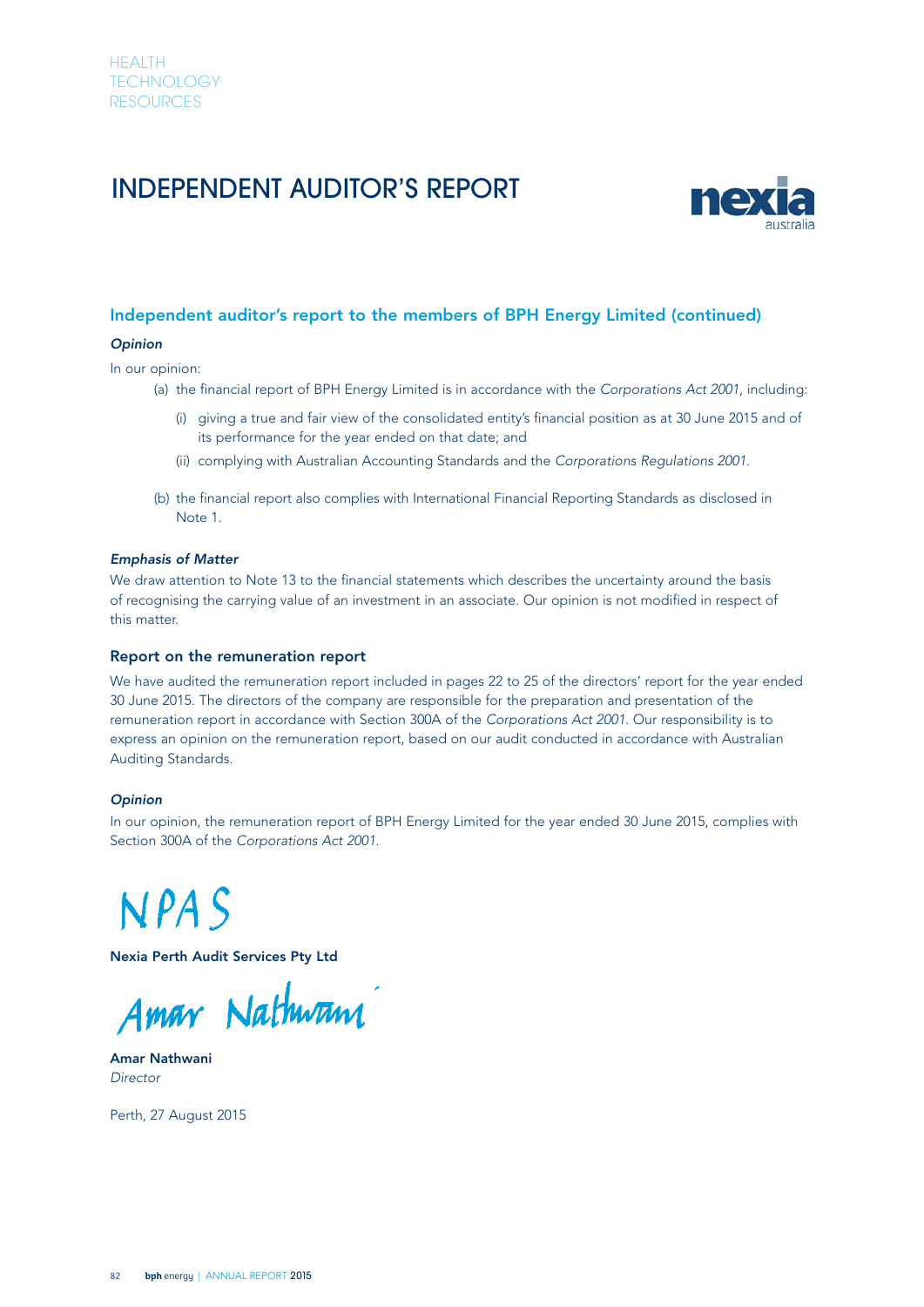

# ADDITIONAL SECURITIES EXCHANGE INFORMATION

Additional information required by Australian Securities Exchange Limited and not shown elsewhere in this report as follows.

## The information is made up to 13th August 2015.

## 1. Substantial Shareholder

The name of the substantial shareholder listed in the company's register is:

| Shareholder       | <b>Shares</b> |      |
|-------------------|---------------|------|
| MEC Resources Ltd | 14,366,095    | 6.09 |

# 2. (a) Distribution of Shareholders

|                    | <b>Number Ordinary</b> |               |        |
|--------------------|------------------------|---------------|--------|
| Range of Holding   | <b>Shareholders</b>    | <b>Shares</b> | $\%$   |
| $1 - 1,000$        | 425                    | 176,761       | 0.07   |
| $1,001 - 5,000$    | 485                    | 1,603,752     | 0.68   |
| $5,001 - 10,000$   | 373                    | 2,898,349     | 1.23   |
| $10,001 - 100,000$ | 923                    | 33,674,622    | 14.28  |
| 100,001 and over   | 350                    | 197,413,243   | 83.73  |
|                    | 2,556                  | 235,766,727   | 100.00 |

The number of shareholders with less than a marketable parcel is 2,093 holding in total 28,309,980 shares.

## (b) Distribution of Unlisted Optionholders

|                    | <b>Number Ordinary</b> |               |        |
|--------------------|------------------------|---------------|--------|
| Range of Holding   | <b>Shareholders</b>    | <b>Shares</b> | %      |
| $10,001 - 100,000$ |                        | 75,000        | 0.66   |
| 100,001 and over   | 9                      | 11,292,500    | 99.34  |
|                    | 10                     | 11,367,500    | 100.00 |

## 3. Voting Rights - Shares

All ordinary shares issued by BPH Energy Limited carry one vote per share without restriction.

## 4. Voting Rights - Options

The holders of employee options do not have the right to vote.

## 5. Restricted Securities

## Shares

Number of Shares free of escrow 235,766,727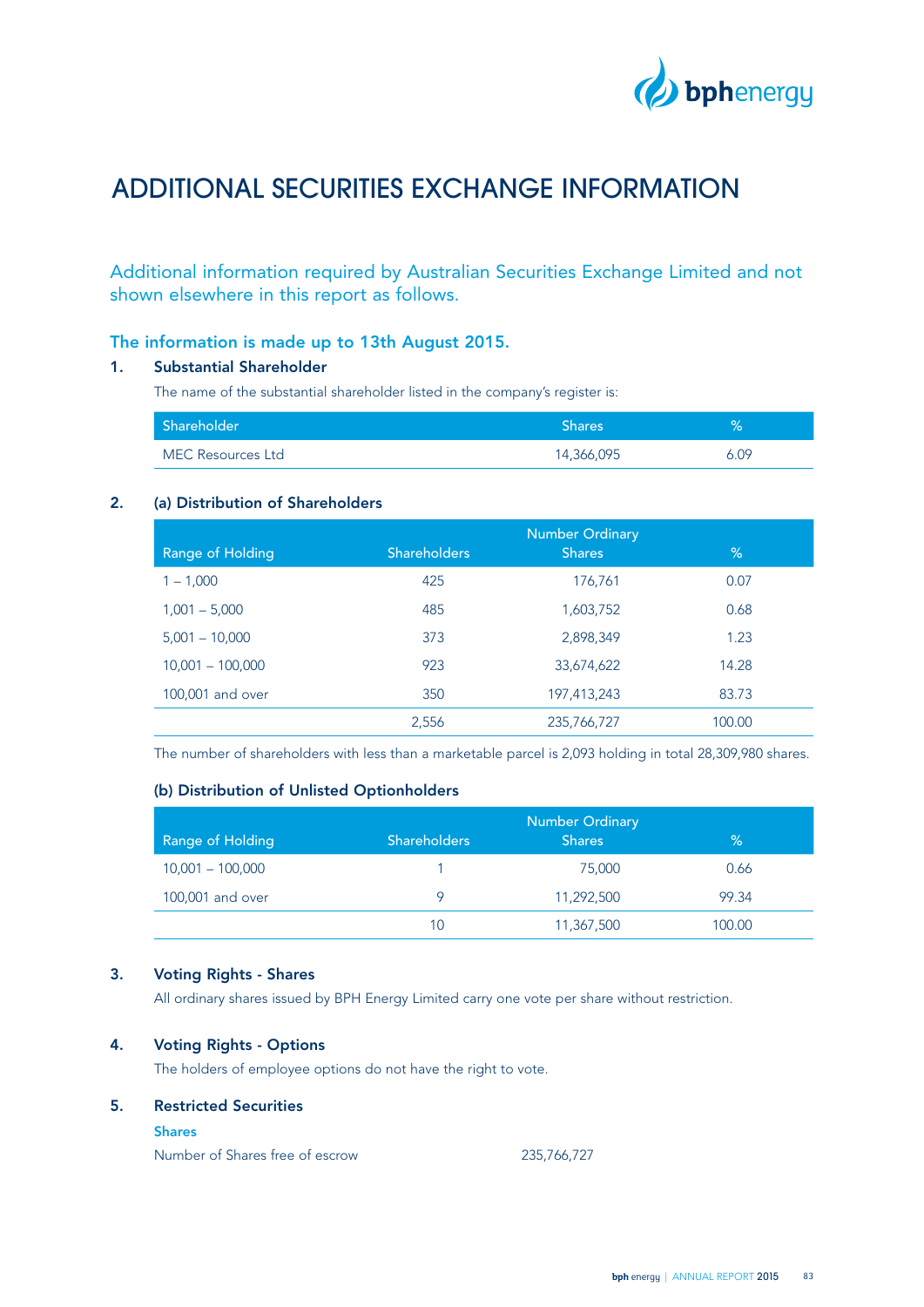# ADDITIONAL SECURITIES EXCHANGE INFORMATION

## 6. Twenty Largest Shareholders as at 13th August 2015

The names of the twenty largest shareholders of the ordinary shares of the company are:

| <b>Name</b>                                               | <b>Number of ordinary</b><br>fully paid shares | % held of issued<br>ordinary capital |
|-----------------------------------------------------------|------------------------------------------------|--------------------------------------|
| Trandcorp Pty Ltd                                         | 16,208,332                                     | 6.87                                 |
| <b>MEC Resources Ltd</b>                                  | 14,366,095                                     | 6.09                                 |
| Chin Tong Lim                                             | 5,892,354                                      | 2.50                                 |
| <b>BT Portfolio Svcs Ltd</b>                              | 5,877,013                                      | 2.49                                 |
| Cox Leonard Keith and Cox Eva Marie                       | 5,093,187                                      | 2.16                                 |
| Angelopoulos Alexander                                    | 4,100,000                                      | 1.74                                 |
| Humphries Malcolm Randall and<br>Humphries Betty Lorraine | 3,847,950                                      | 1.63                                 |
| Gleneagle Sec Aust PL                                     | 3,846,450                                      | 1.63                                 |
| Mansour Maher                                             | 3,787,950                                      | 1.61                                 |
| Lam Terry Luong                                           | 3,600,000                                      | 1.53                                 |
| Grandbridge Ltd                                           | 3,389,100                                      | 1.44                                 |
| Pannu PL                                                  | 3,221,450                                      | 1.37                                 |
| JP Morgan Nom Aust Ltd                                    | 2,889,421                                      | 1.23                                 |
| Jomot PL                                                  | 2,260,735                                      | 0.96                                 |
| <b>Avatar Equities PL</b>                                 | 2,192,223                                      | 0.93                                 |
| Peterson Victor Harold                                    | 2,162,650                                      | 0.92                                 |
| <b>Batras One PL</b>                                      | 2,149,872                                      | 0.91                                 |
| Gibbs Gary Robert and Gibbs Karen Pamela                  | 2,000,000                                      | 0.85                                 |
| Lam Terry Luong and Chan Pui Sze                          | 1,931,267                                      | 0.82                                 |
| <b>Bailey Christopher Andrew</b>                          | 1,869,300                                      | 0.79                                 |
|                                                           | 90,685,349                                     | 38.46                                |